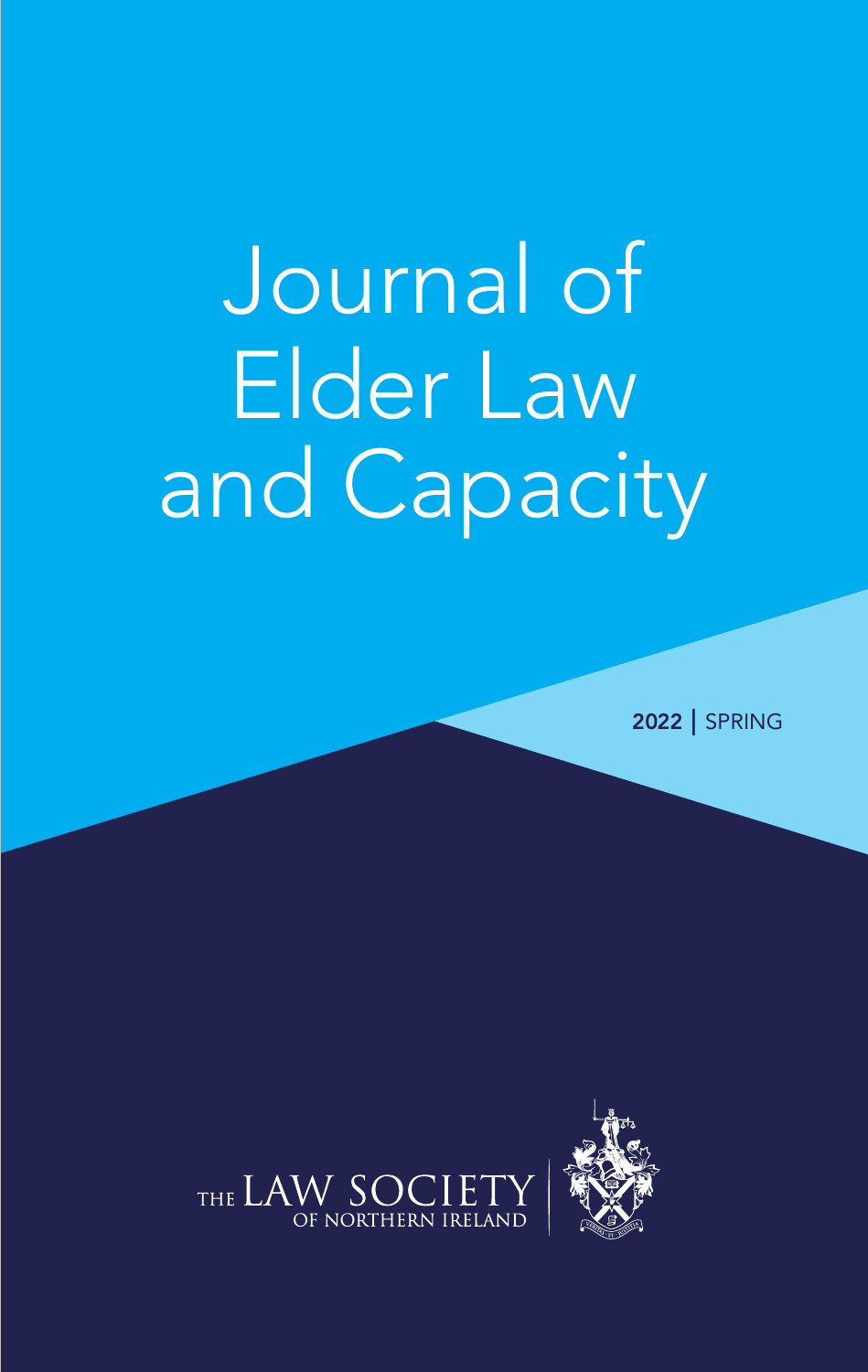## Journal of Elder Law and Capacity

#### **Editorial Panel**

Linda Johnston, *(Chair), TEP, Solicitor* Brian Carson, *Committee Secretary, Law Society of Northern Ireland*  Elizabeth Dowling *Assistant Librarian, Law Society of Northern Ireland* Dr Barbara English, *Consultant in Old Age Psychiatry* Michael Graham, *TEP, Solicitor, Cleaver Fulton Rankin* Sheena Grattan, *TEP, Barrister* Andrew Kirkpatrick, *TEP, Solicitor, Murray Kelly Moore* Garrett McCann, *Solicitor, DA Martin*

*Sadly, Heather Semple, Editor of the Journal, died on 9 March 2022. She will be truly missed by the Editorial Panel, her friends and family.*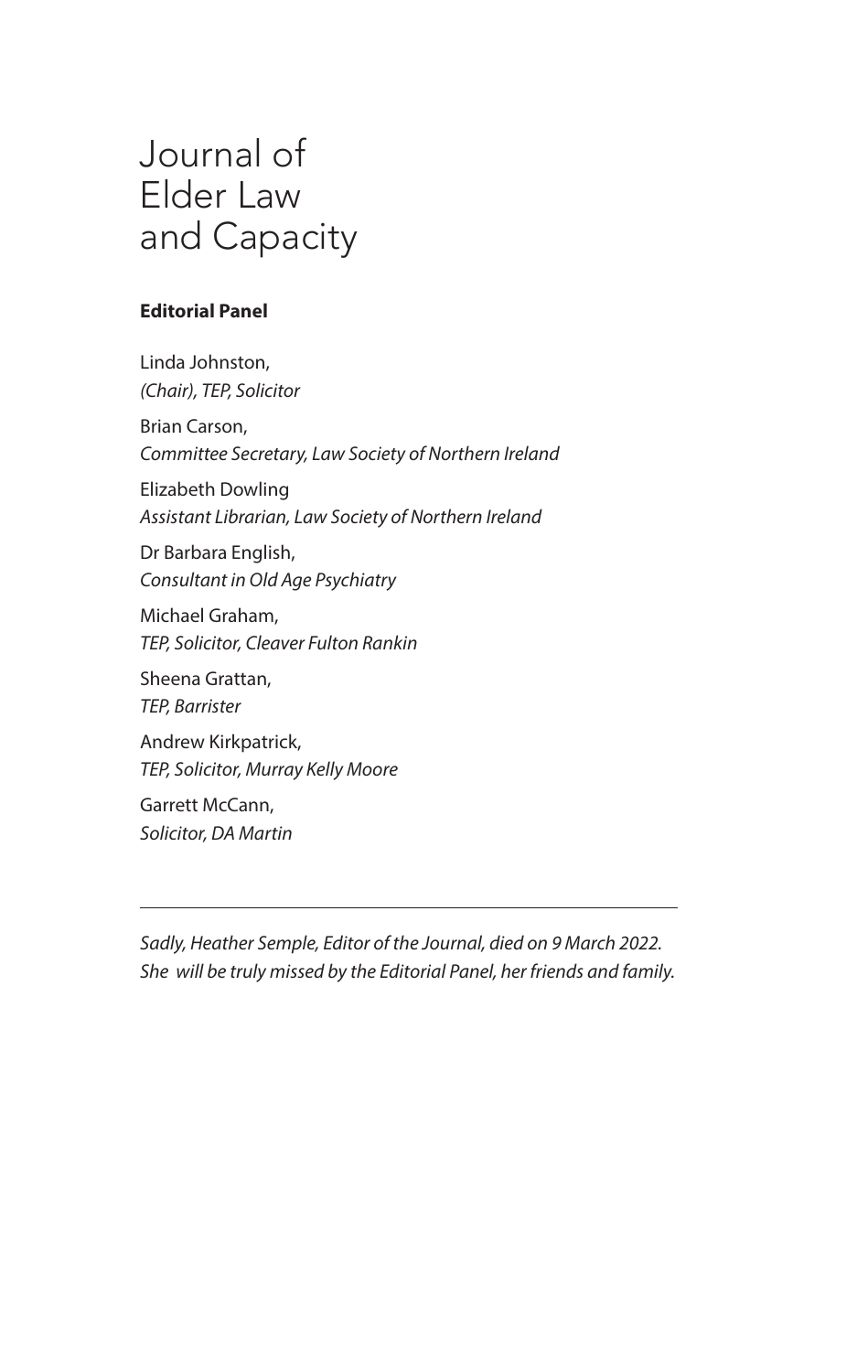### **Contents**

| <b>Information</b>                                                                                                                                                            | ii       |
|-------------------------------------------------------------------------------------------------------------------------------------------------------------------------------|----------|
| <b>Articles</b>                                                                                                                                                               |          |
| Some (more) observations on selected aspects of Wills for Northern<br>Ireland Practitioners: The estate of Brigid Gilhooly and other recent<br>developments<br>Sheena Grattan | 1        |
| Joint bank accounts and survivorship<br>Dr David Capper                                                                                                                       | 31       |
| In death there are no guarantees: disinherited children and family<br>provision claims<br>Professor Heather Conway                                                            | 41       |
| Funding adult social care<br>Les Allamby                                                                                                                                      | 57       |
| Medical considerations: advance decisions to refuse treatment/<br>advance directives<br>Dr Barbara English                                                                    | 72       |
| Book review: Power of Attorney: The One-Stop Guide:<br>All you need to know: granting it, using it or relying on it,<br>Sandra McDonald (2021)<br><b>Andrew Kirkpatrick</b>   | 75       |
| Useful resources                                                                                                                                                              |          |
| World Congress on Adult Capacity - promotional flyer<br>Practice Note - LSNI Non-Contentious Business Committee                                                               | 77<br>79 |
| <b>Casenotes</b><br>Andrew Kirkpatrick, TEP, Solicitor, Murray Kellly Moore                                                                                                   | 81       |
| <b>Tables and Index</b>                                                                                                                                                       | 85       |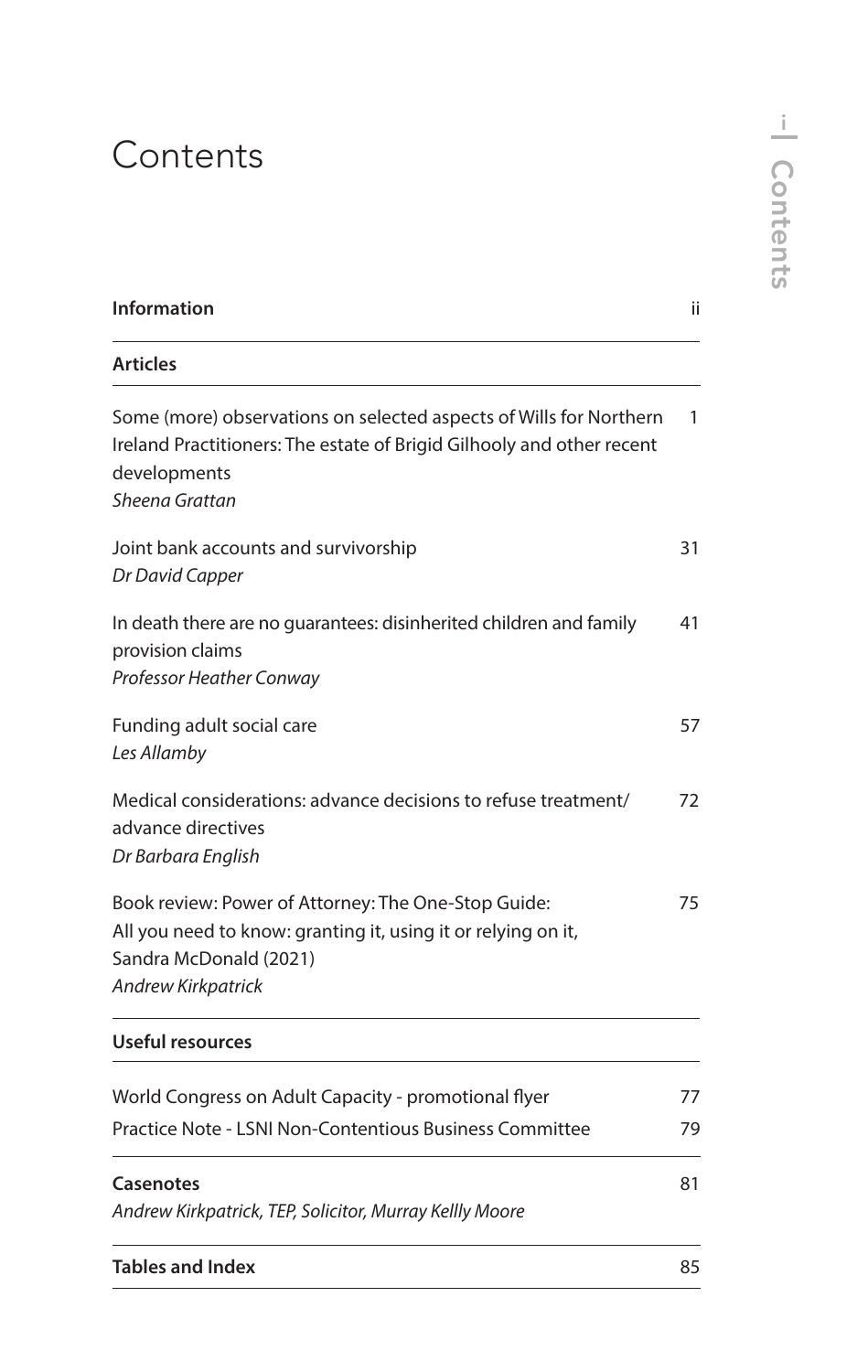The **Journal of Elder Law and Capacity** is a source of information for a range of practitioners dealing in all aspects of elder law and capacity. Published by the Law Society of Northern Ireland, it aims to have UK and international appeal with coverage on legal issues relevant to elder clients, clients with capacity issues, their families and carers.

#### **Submission of content**

We welcome the submission of articles for the consideration by the Editorial Panel with a view to publication. Authors are asked to contact *Elizabeth.Dowling@lawsoc-ni.org* to obtain a style sheet.

Submission of an article will be held to imply that it contains original unpublished work and is not being submitted for publication elsewhere. All contributions are sent at the author's risk. Please note that where there are references to websites, links to these websites were live at the time of writing.

ISSN 2632-3923

#### **Disclaimer**

The Law Society of Northern Ireland accepts no responsibility for the accuracy of the contents of the Journal and any views and opinions expressed in the Journal are those of the contributors and are not necessarily those of the Law Society of Northern Ireland, save where otherwise indicated. Although all reasonable care is taken in the preparation of material for publication in the Journal, the Editorial Panel, publishers and contributors accept no responsibility for any loss caused to any person acting or refraining from acting as a result of material contained in or omitted from the Journal. The Journal is not a substitute for professional advice. Readers should satisfy themselves as to the accuracy, completeness, adequacy and currency of the contents of the Journal.

© Law Society of Northern Ireland 2022. All rights reserved. No part of this publication may be reproduced or transmitted in any form or by any means electronic or mechanical, including photocopying, recording of any retrieval system, without the written permission of the Law Society of Northern Ireland.

Published by the Law Society of Northern Ireland, 96 Victoria Street, Belfast BT1 3GN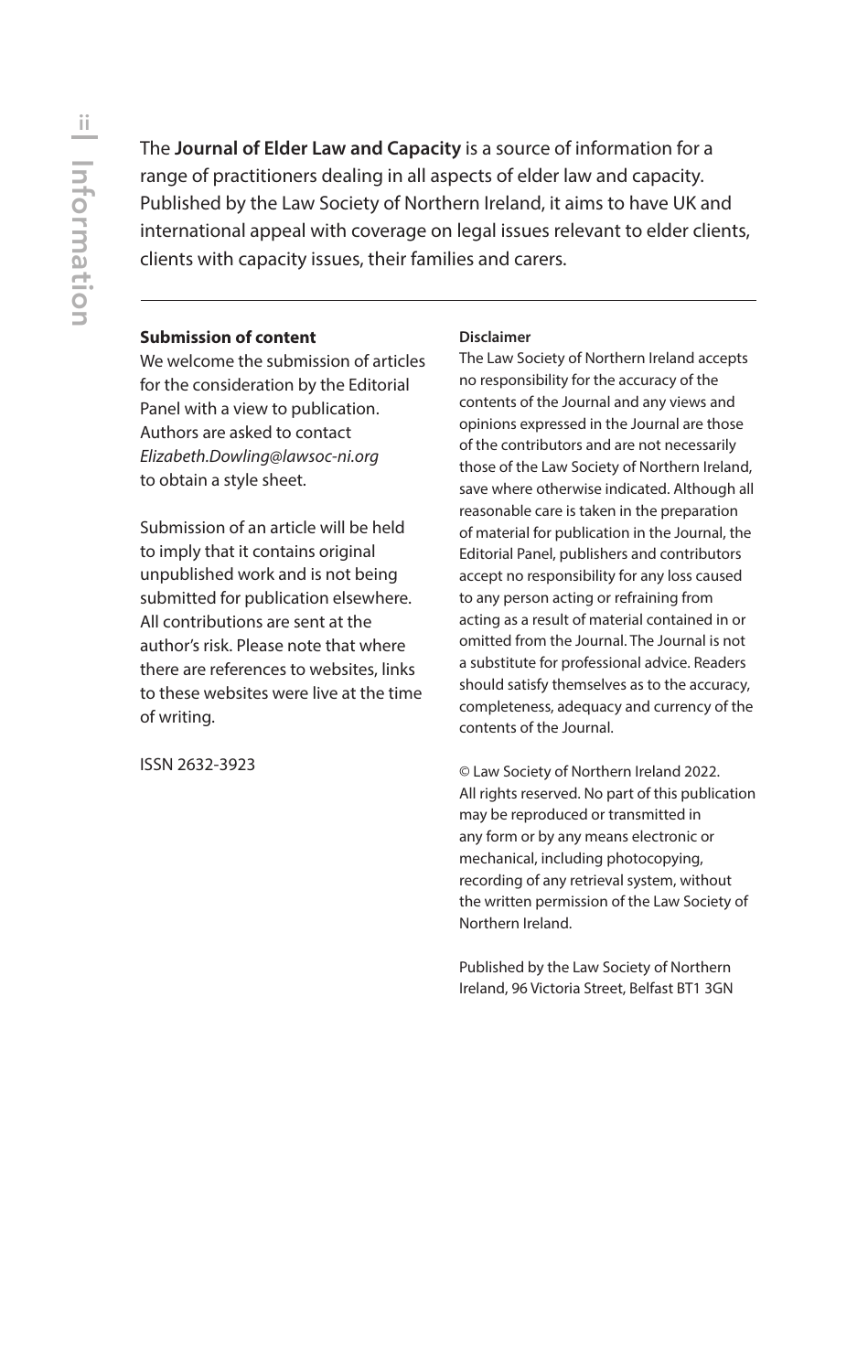<span id="page-4-0"></span>Some (more) observations on selected aspects of Wills for Northern Ireland Practitioners: The Estate of Brigid Gilhooly and other recent developments

Sheena Grattan, TEP, Barrister

**This is an addendum to the writer's recent article on the challenges of the Covid-19 pandemic for will-drafters and case law developments in contentious probate claims in Northern Ireland. It analyses several decisions involving wills which have been handed down since publication of the article, including a detailed judicial examination of costs principles.**

The first issue of the 2020 volume of this publication contained an article by the writer entitled, *'Some Observations on Selected Aspects of Wills for Northern Ireland Practitioners'*. 1 Those familiar with the contents will recall that there were three main 'takeaway' points. First, that in Northern Ireland reported decisions on contentious probate claims (in the strict 'Order 76'  $sense$ )<sup>2</sup> are surprisingly rare. Notwithstanding the almost exponential growth in will validity challenges in recent years (especially those based on a plea of lack of testamentary capacity) when the article was published in the early summer of 2020, there had only been nine reported decisions. Secondly, and even more surprisingly, in none of those cases was the will declared to be invalid following a contested hearing. Thirdly, that the Covid-19 pandemic, through which we all still continue to struggle, presents many challenges for the professional will-drafter.

<sup>&</sup>lt;sup>1</sup> Sheena Grattan, Some observations on selected aspects of Wills for Northern Ireland *practitioners* (2020) JELC 20.

<sup>&</sup>lt;sup>2</sup> Order 76 (1)(2) of the Rules of the Court of Judicature (NI) 1980 defines a "probate action" as meaning an action for the grant of probate of the will, or letters of administration of the estate, of a deceased person or for the revocation of such a grant or for the decree pronouncing for or against the validity of an alleged will, not being an action which is noncontentious or common form probate business.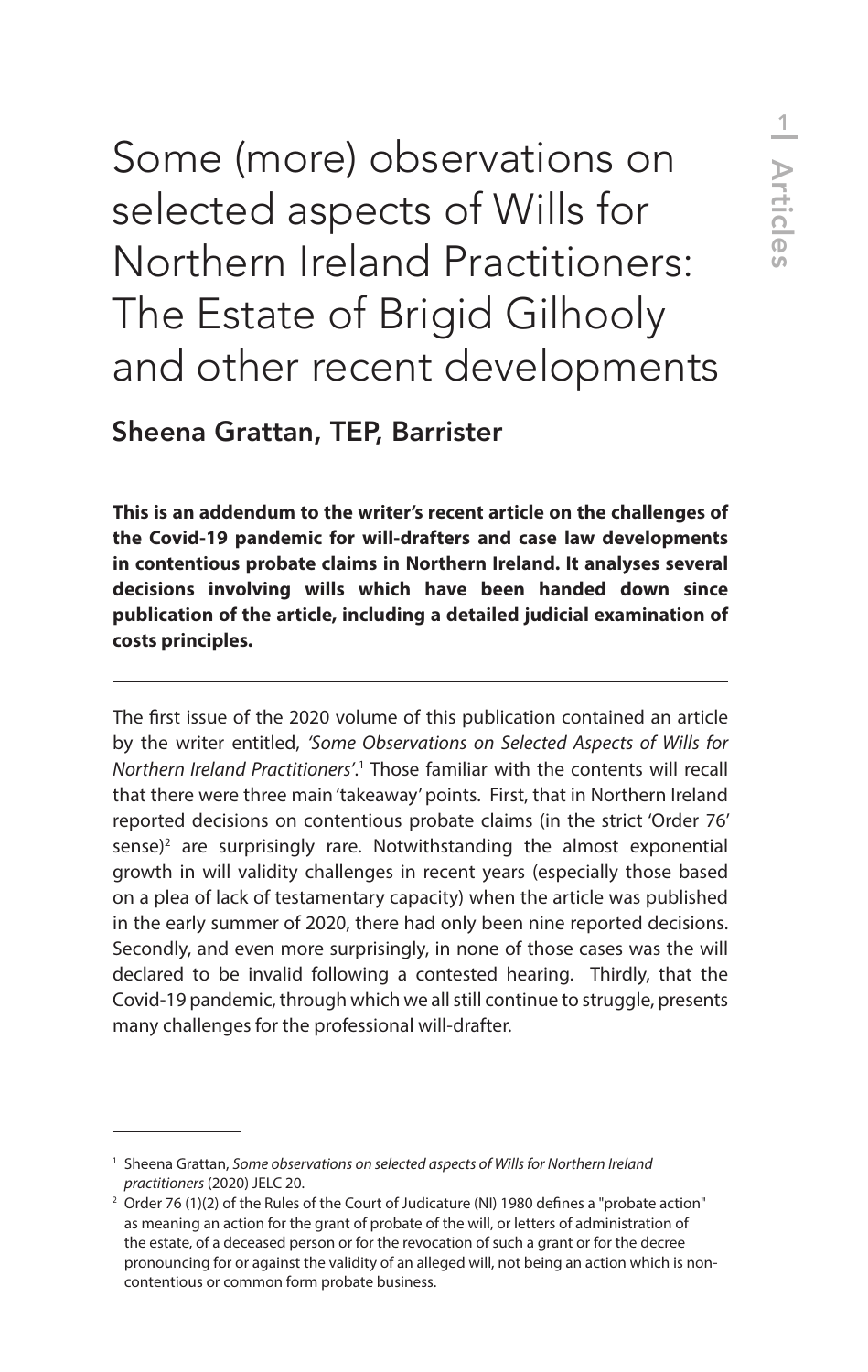The initial article had been precipitated by the recently published judgment of McBride J in *Guy* v *McGregor*, 3 the first substantive decision on validity disputes for 16 years.<sup>4</sup> One might not have anticipated another reported decision for some time. However, it would appear that Northern Ireland contentious probate judgments share something in common with buses. Just as there had been two cases in quick succession in 2003 and again, albeit on more incidental issues, in 2016, *Guy* v *McGregor* was followed relatively quickly by the decision of McBride J in *McGarry* v *Murphy as the personal representative of Brigid Gilhooly Deceased;The Estate of Brigid Gilhooly Deceased* <sup>5</sup> and, very recently, by a fulsome costs judgment in the same case.<sup>6</sup>

Both the main judgment and the decision on costs in *Gilhooly* should be compulsory reading for all those who prepare wills or advise clients on validity challenges. Both judgments contain detailed but pragmatic and realistic guidance on solicitor's duties, both when taking instructions for a will and when defending a validity challenge, whether as an executor or otherwise (including some welcome clarification on *Larke* v *Nugus* responses).

The actual outcome in *Gilhooly* is less noteworthy. The validity of the will was upheld, although interestingly the learned Judge described her decision on the forgery plea in respect of the solicitor-drafted will as being a 'line-ball' one. The Northern Ireland practitioner still awaits a modern decision in which a will is declared invalid following a contested hearing.<sup>7</sup>

Before we turn to the will of the late Brigid Gilhooly, however, it may be helpful to consider a miscellany of other recent judgments, from both this jurisdiction and England and Wales which will be of interest to all professional will-drafters. All concern the drafting and content of wills rather than substantive validity. We start with a brief update on the dilemmas of will-making in the Covid-19 era, as yet to feature in a reported decision.

<sup>3</sup> [2019] NICh 17.

<sup>4</sup> The first part of this article incorporates a table of the nine Northern Ireland decisions. Both 2016 decisions, *In the Estate of Brian McKenzie* ([2016] NI Ch 10) and *Watton and Watton v Crawford* ([2016] NICh 14), are essentially about costs and/or procedure. In one the claim was discontinued. In the other the validity of the will was conceded.

<sup>5</sup> [2020] NICh 15.

<sup>6</sup> [2021] NICh 21.

<sup>7</sup> In practice wills are propounded against by agreement which can now be done as a 'paper' exercise on foot of article 34 of the Wills and Administration Proceedings (NI) Order 1994. This is discussed further at page 18 below, together with the *Estate of James McKeown Deceased* (unreported, 3rd November 2021, McBride J) in which the will of the testator was declared invalid on the ground of lack of capacity, effectively on the application of the rules governing the burden of proof when no defence had been entered.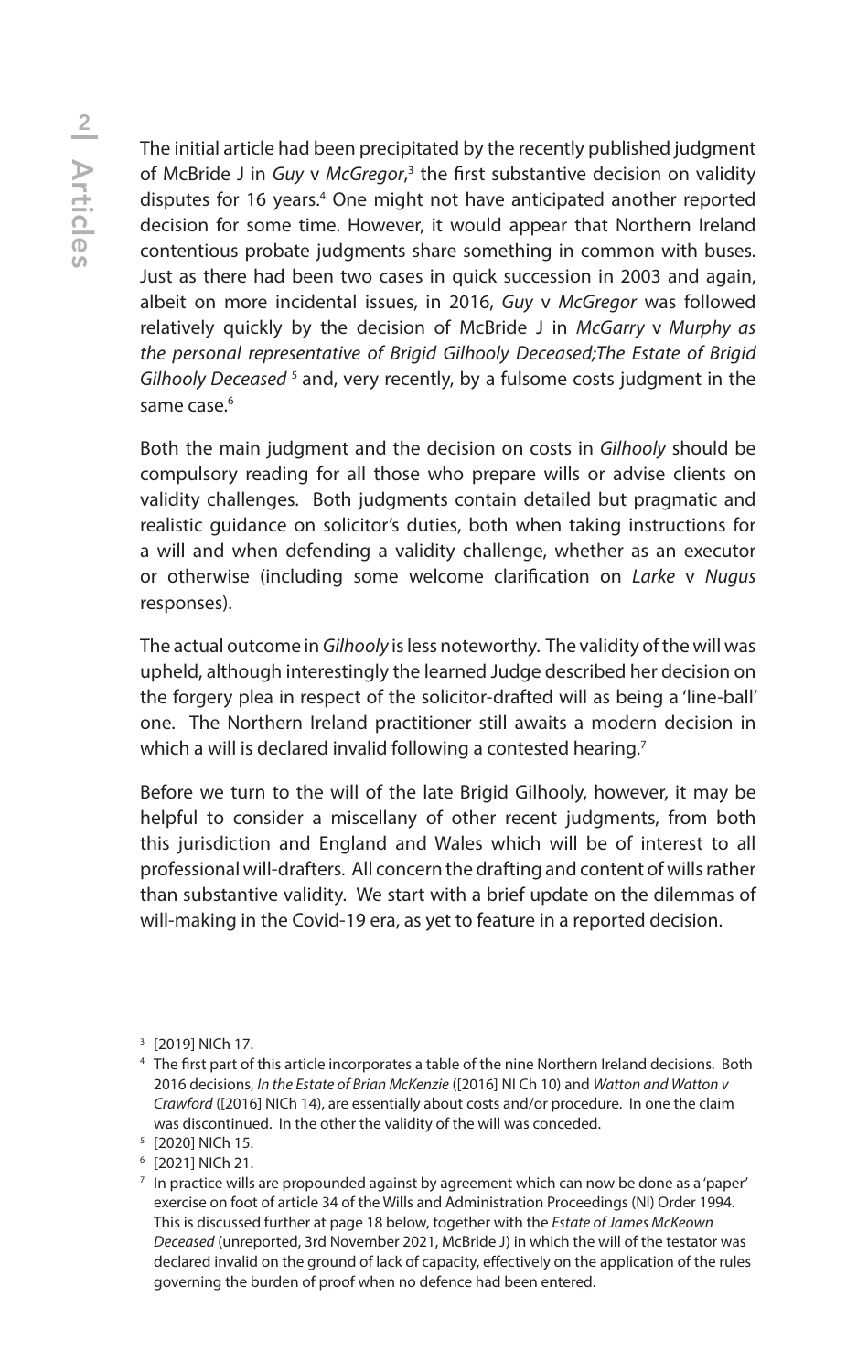#### **Covid-19 pandemic and wills revisited**

The challenges that social-distancing, shielding and hospital/care home admissions present for the professional will-drafter in the context of the Covid-19 pandemic were considered in some detail in the previous article, together with illustrations of the creative resourceful of some local practitioners in ensuring that they complied with the will formalities of article 5 of the Wills and Administration Proceedings (NI) Order 1994 (hereafter 'the 1994 Order') while ensuring the safety of their clients, their staff and themselves.

At the time of its going to press the Ministry of Justice were still in discussions with stakeholders including the Law Society of England and Wales, and it was uncertain whether temporary legislation would be enacted and, if so, whether that would extend also to Northern Ireland. By the time of publication of the article the Government had announced that temporary measures would be enacted in England and Wales, made retrospective to 31<sup>st</sup> January 2020 and remaining in place until January 2022, unless shortened or extended.

The Wills Act 1837 (Electronic Communications) (Amendment) (Coronavirus) Order 2020<sup>8</sup> has now duly been made under sections 8 and 9 of the Electronic Communications Act 2000, amending the definition of 'presence' in section 9 of the 1837 Act to include videoconferencing.<sup>9</sup> These amendments do not extend to Northern Ireland and there are no plans to introduce similar changes. Northern Ireland practitioners must therefore continue to ensure that they comply with the article 5 formalities, as well as being mindful of the additional risks of challenges to substantial and essential validity of wills prepared in the current climate. These were summarised both in the writer's earlier article and in the guidance issued by the Law Society of Northern Ireland.10

The assumption of the English 2020 Order is that section 9 in its original form (that is, in the form that is identical to article 5 of the 1994 Order) does not permit anything other than face to face presence. This was the view expressed by the Law Commission for England and Wales in its 2017 Consultation Report<sup>11</sup> and it is submitted that this represents the correct interpretation of article 5 of the 1994 Order. Time will tell whether a Northern

<sup>8</sup> SI 2020/195.

<sup>9</sup> The newly added s 9(2) is very short: '…in relation to wills made on or after 31 January 2020 and on or before 31 January 2022, 'presence' includes presence by means of videoconference or other visual transmission'.

<sup>10</sup> *https://www.lawsoc-ni.org/guidance-on-the-execution-of-wills-during-the-covid-19-crisis*

<sup>&</sup>lt;sup>11</sup> Law Commission for England and Wales, Making a Will, Consultation Paper 231 (2017).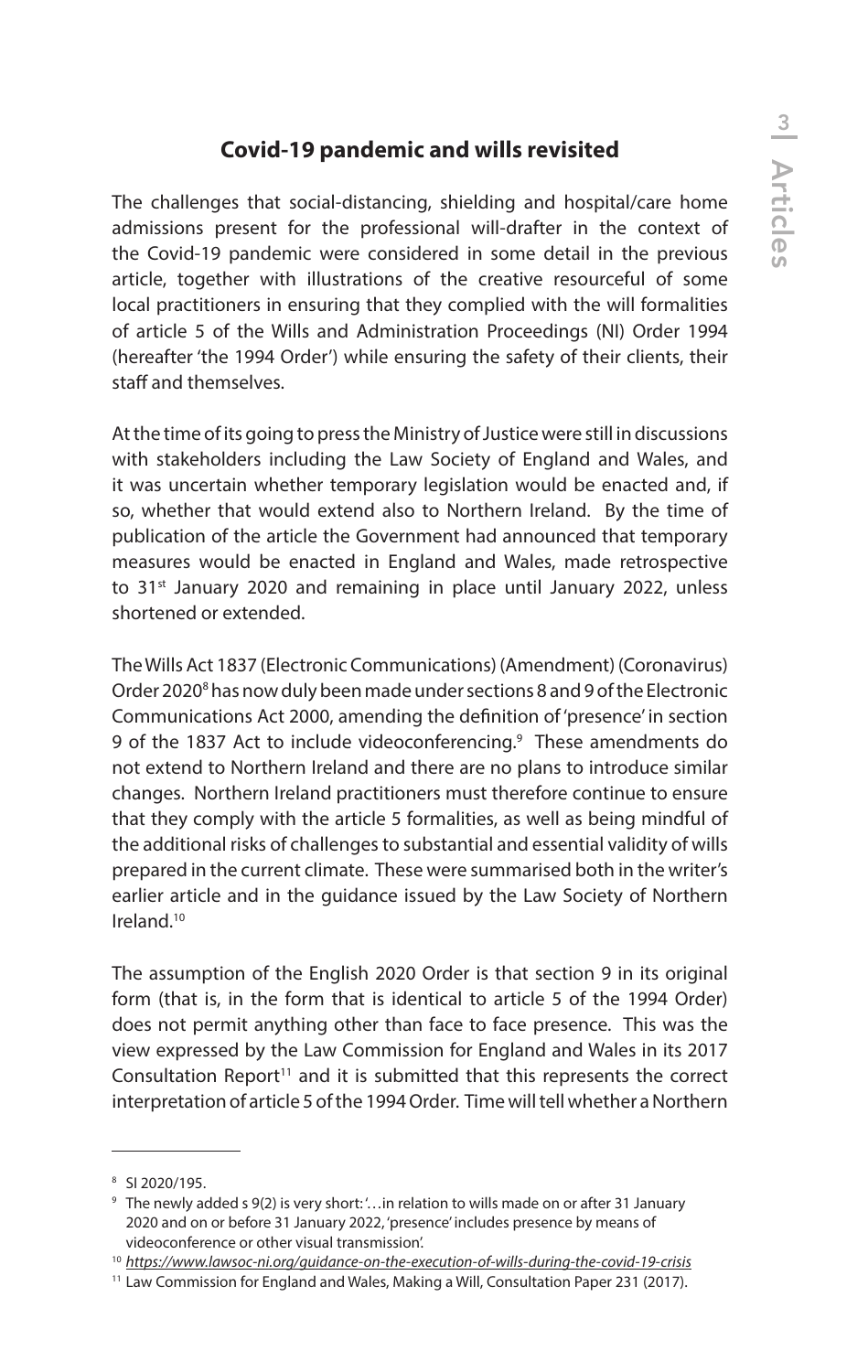Ireland court is given the opportunity to make a ruling on the phrase 'in the presence of' and, if so, whether a Judge is prepared to give an expansive interpretation that allows for 'virtual' presence.

In the meantime, it is submitted that any vestiges of doubt that witnessing through a window satisfies the existing article 5 requirements have been removed<sup>12</sup> - so long as there is the fundamental requirement of a 'clear line of sight'. The relevant cases are set out at pages 24 and 25 of the writer's earlier article and to these we can add the additional comfort of the Government Guidance published for England and Wales on 25<sup>th</sup> July 2020 and updated on 20<sup>th</sup> August 2020. On the basis of the official Guidance the following scenarios would lead to a properly executed will within the existing Northern Ireland law, provided that the testator and the witnesses each have the requisite clear line of sight: witnessing through a window or open door of a house or vehicle; witnessing from a corridor or adjacent room into a room with the door open and witnessing outdoors from a short distance such as in a garden.<sup>13</sup>

As the temporary amended legislation does not apply to Northern Ireland,<sup>14</sup> it has not been considered in detail in this article. Suffice to say that it has generated considerable debate in both practitioner and academic succession law circles, particularly in respect of the potential loss of privacy and confidentiality and the increased risk of undue influence on vulnerable and isolated testators. No doubt all of these issues will be revisited by the Law Commission when it finally has an opportunity to complete its ongoing wills project and no doubt to consider afresh the desirability of a general dispensing power.

Two final points of interest emerge for the Northern Ireland practitioner from the accompanying Guidance, which is substantially more detailed than the amendment to the legislation itself. Among other matters, the guidance expressly encourages the participants to record the video link meeting if possible. Perhaps the time has come for more practitioners to consider videoing the taking of instructions for wills and the execution of wills as a matter of course (with the permission of the testator, of course).

<sup>&</sup>lt;sup>12</sup> Even the official LSNI guidance sounded a note of caution as to execution through glass.

<sup>&</sup>lt;sup>13</sup> The Guidance is found at *https://www.gov.uk/guidance/guidance-on-making-wills-usingvideo-conferencing* .

<sup>&</sup>lt;sup>14</sup> Although it may be possible that a will executed in Northern Ireland which does not comply with article 5 of the 1994 Order is valid if it complies with the new, temporary English provisions. The Wills Act 1963, which extends to Northern Ireland, provides a potential choice of seven possible legal systems to which reference may be had to validate a will. In addition to the law of the country of execution, there is the law of the country of nationality, domicile or habitual residence either at the date the will was executed or the date of death. In addition, for immoveable property a will be treated as validly executed if the execution complies with the "internal law" of the lex situs.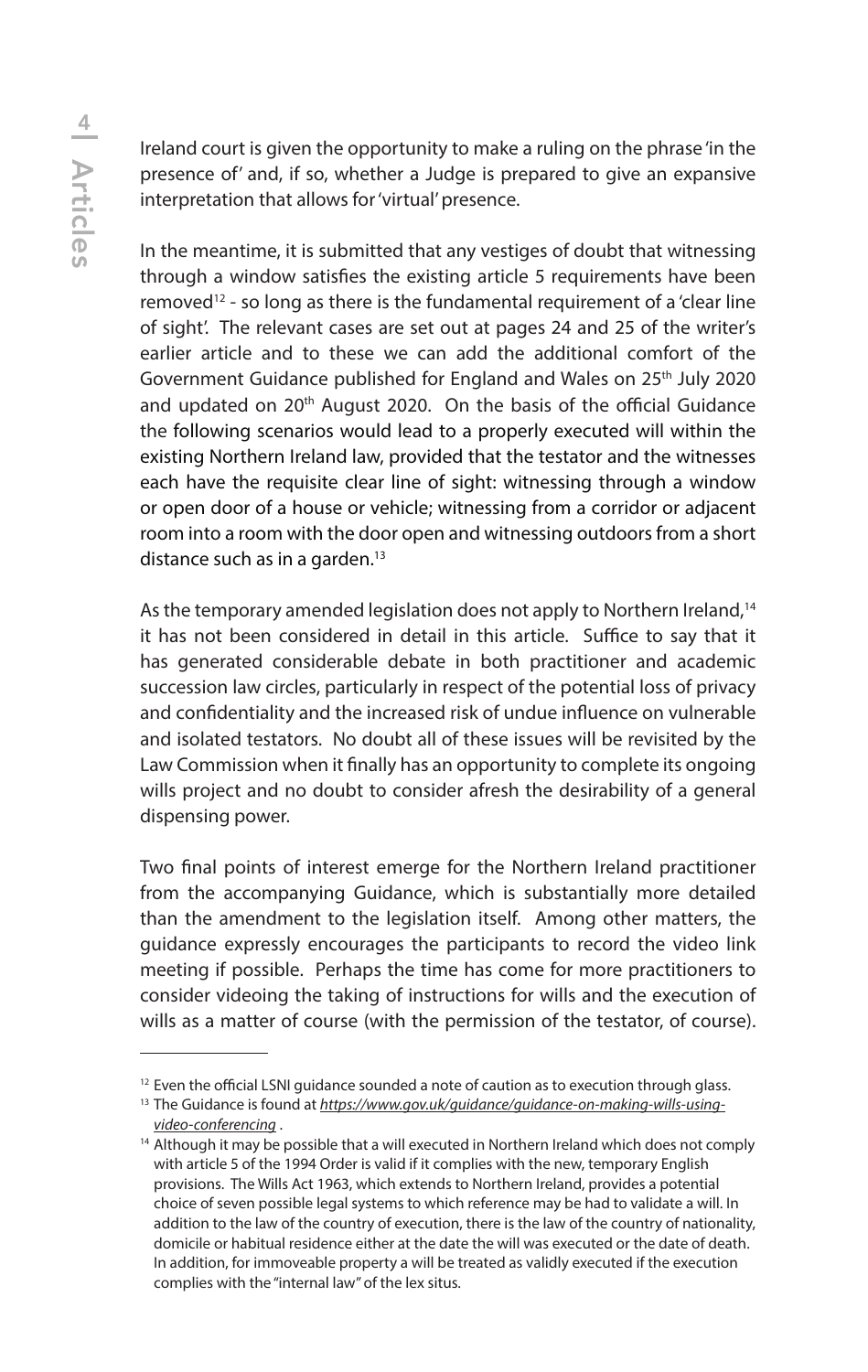The Guidance also emphasises that the amendments are very much a last resort and 'where people can make wills in the conventional way they should continue to do so'. On that point, it is worth repeating the advice given in the initial article that those who had no choice but to have wills executed in less than ideal circumstances should consider having the will re-executed as soon as circumstances permit.

#### **Mistakes in identifying beneficiaries**

#### **Defining family members**

"I'm tellin' you, the Scholar Bentham made a banjax o' the Will, instead o' sayin', 'the rest o' me property to be divided between me first cousin Jack Boyle, an' me second cousin Mick Finnegan, o' Santhry', he writ down only, 'me first and second cousins', an' the world an' his wife are after th' property now."15

The historian Professor Theodore Plucknett famously described the law of succession as 'an attempt to define the family in terms of property.'16 One of the multifarious ways in which succession laws have shaped who is both included within and excluded from family structures has been by the development of a body of principles and presumptions that apply to the construction of testamentary gifts when beneficiaries are defined by a relationship to the testator, rather than named. Well-known illustrations are that the term 'nephew' or 'niece' does not *prima facie* include a nephew or niece by marriage<sup>17</sup> (that is, the nephew or niece of the testator's spouse) and that the word 'issue' *prima facie* means lineal descendants of every degree,<sup>18</sup> again including only persons who satisfy the description by consanguinity and excluding relationships of affinity such as children-in-law and stepchildren.

The older authorities which purport to set out the core meaning of certain descriptions must now be read in light of the Supreme Court decision in *Marley* v *Rawlings*19 and will invariably always yield to extrinsic evidence of the testator's intention on foot of article 25 of the Wills and Administration Proceedings (NI) Order 1994. Two recent illustrations from the English courts are *Reading* v *Reading*20 and *Wales* v *Dixon.*<sup>21</sup>

<sup>&</sup>lt;sup>15</sup> Captain Boyle from Juno and the Paycock by Sean O'Casey.

<sup>&</sup>lt;sup>16</sup> TPT Plucknett, A Concise History of the Common Law, 5th ed., London (1956) at p 711.

<sup>17</sup> *Re Daoust* [1941] 1 All ER 443.

<sup>18</sup> *Re Burnham* [1918] 2 Ch 196.

<sup>19</sup> [2015] AC 129.

<sup>&</sup>lt;sup>20</sup> [2015] WTLR 1245.

<sup>21</sup> [2020] EWHC 1979 (Ch).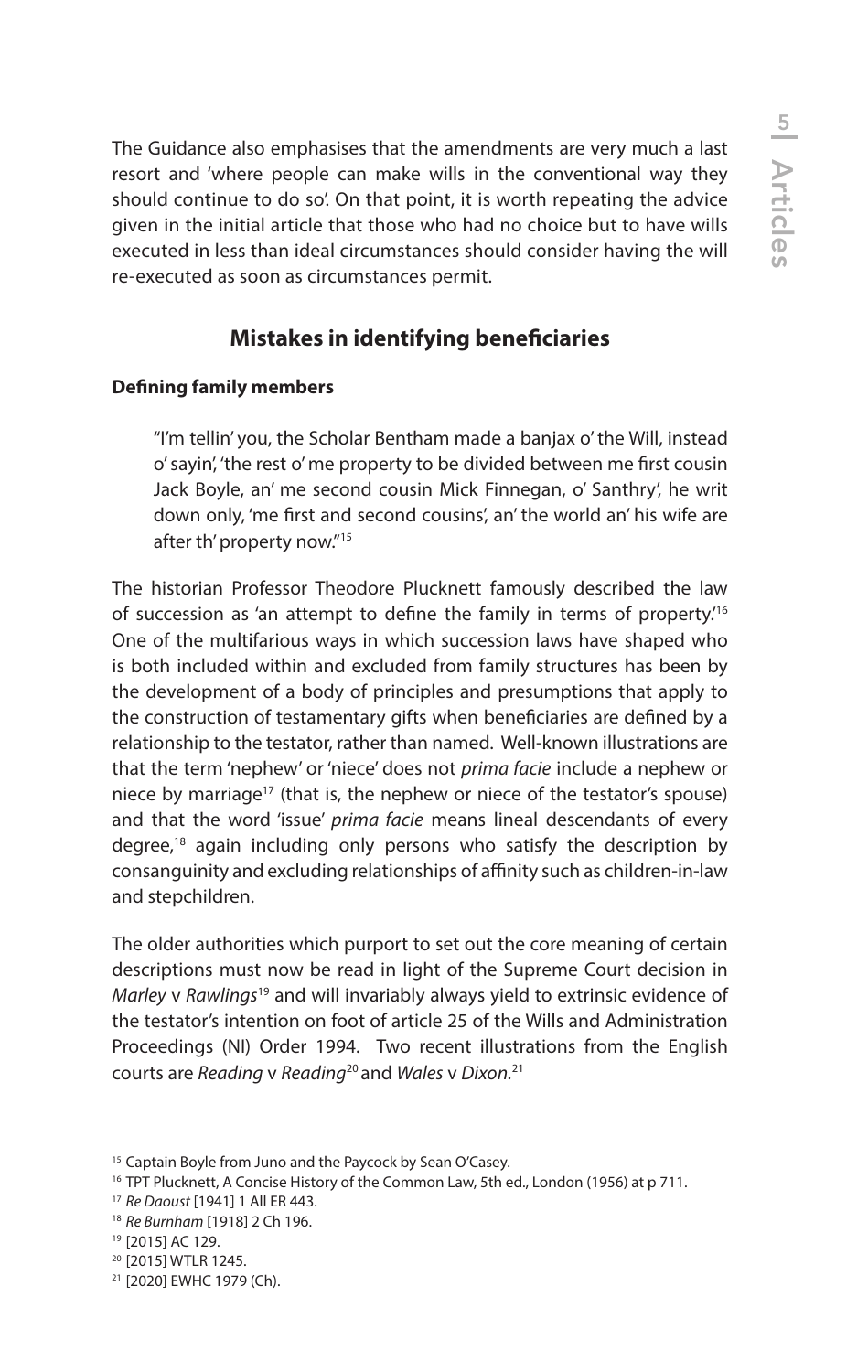In *Reading* Asplin J, as she then was, held that the term 'issue of mine' in a specific will included step-children, even though the ordinary and natural meaning of the word 'issue' does not include step-children. In *Wales* v *Dixon* Master Teverson construed the reference to nieces and nephews in the will of the late Peter Wales, a childless widower, as including the nieces and nephews of his late wife, as well as his own blood relatives. In applying the principles which emanated from Lord Neuberger in *Marley* v *Rawlings*, the learned Master concluded that the 'context and circumstances' he had to consider were not limited to the other provisions in the will but extended to the background facts known to Mr Wales. The relevant factors included the length of the Wales' marriage (46 years) and that Mr Wales had inherited his wife's entire estate. In addition, several previous wills of the couple were in reciprocal terms with gifts to named nieces and nephews from both sides of the family passing under the substitutionary will. Furthermore, there was no extrinsic evidence as to why Mr Wales might have wished to have excluded his late wife's family some eight months after her death, particularly as there was evidence of a continuing relationship between them.

Master Teverson gave the following warning on the practice of taking instructions by telephone without having had sight of earlier wills (paragraphs 28 and 29, emphasis added):

The manner in which the Deceased's instructions were taken for the Will greatly increases the likelihood that the Deceased's intention with regard to residue was not understood. His instructions were taken by telephone. The draft will was prepared and sent out on the same day.

The striking feature of the communications between the Deceased and Janice Smith of The Co-operative Legal Services is …. the complete lack of any attempt to establish by name or parent who was intended to receive a share of residue. **This illustrates graphically the dangers of taking instructions by telephone from an elderly widower without sight of his prior will or knowledge of his family tree**. Clause 7 of the Will is badly drafted. It contains grammatical and punctuation errors. It fails to identify by name or parent or family the intended recipients of the gift. The manner in which the Deceased's instructions were taken and the poor quality of clause 7 enhances the scope for giving the words an extended meaning when interpreted against the surrounding circumstances known to the Deceased.<sup>22</sup>

<sup>&</sup>lt;sup>22</sup> Ibid. at paragraph 28. The actual gift sought to benefit the children of the nieces and nephews, rather than the nieces and nephews themselves. However, the will drafters use of apostrophes left something to be desired, referring to 'niece's children' and 'nephew's children'. On one construction there were 7 nieces and nephews. On the other 15.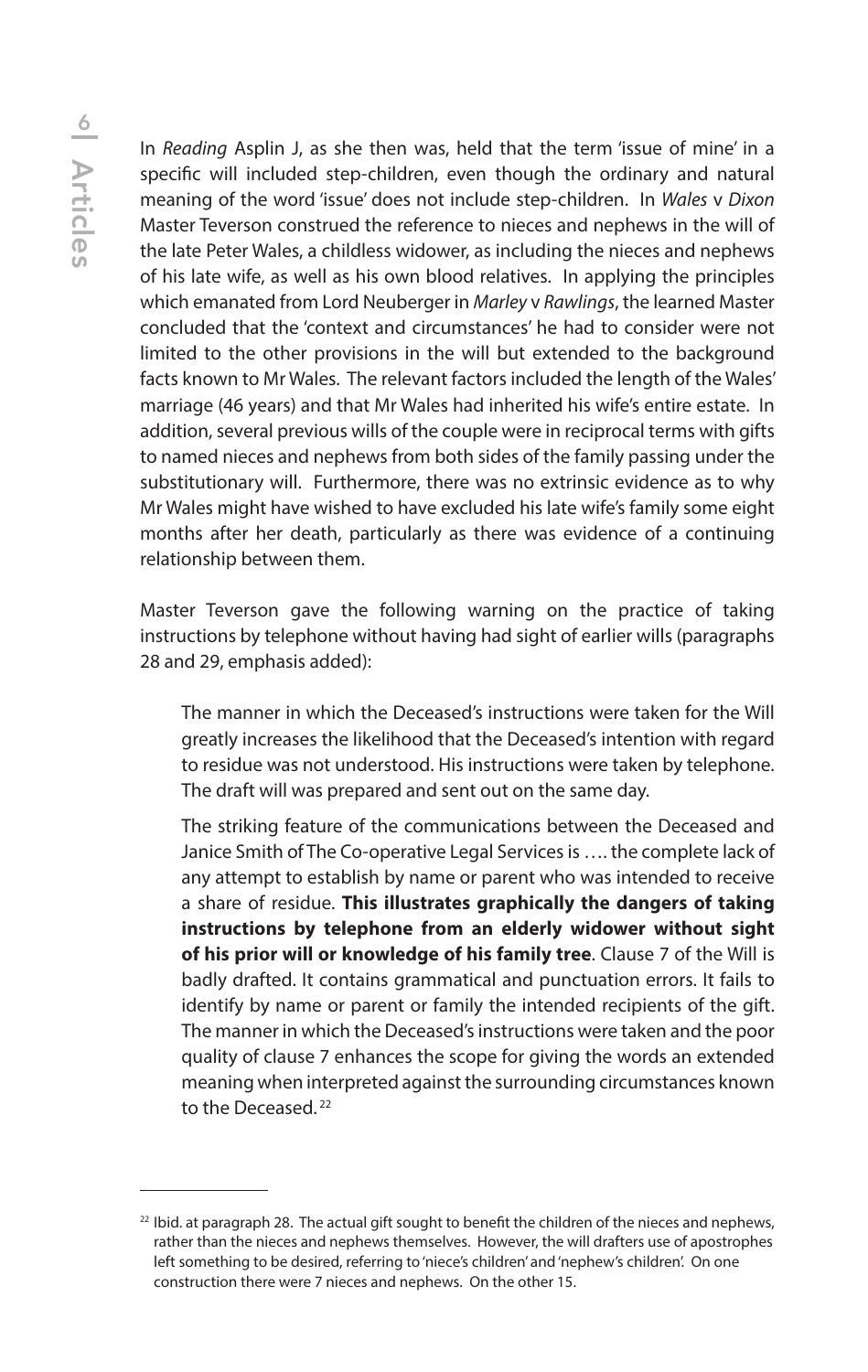The additional risks inherent in telephone instructions have already been highlighted in the context of the challenges of the ongoing pandemic. More specifically, it is imperative that all professional will-drafters ascertain from the testator precisely whom they wish to benefit and exercise caution when using generic labels such as children, issue, nephews and nieces.

#### **Ask the testator to assist in preparing a family tree**

On the subject of the will-drafter requiring knowledge of the testator's family tree, one practical step which might usefully be adopted in all but the simplest of cases is the preparation by the will-drafter of a family tree with the assistance of the testator. One of the criteria of the *Banks* v *Goodfellow* test, revisited below, is that the testator knew his relatives yet so many attendance notes which the writer sees as part of contentious claims do not in themselves assist in establishing that the now deceased testator did know the full extent of his family. Occasionally, there is an allegation that the testator excluded someone inadvertently (raising the alternative claim of rectification as well as the more fundamental lack of testamentary capacity/ lack of knowledge and approval validity claim). Different generations of the family can have the same or similar names.

Moreover, as families become more complex and blended, taking time to sketch out a family tree with the guidance of and at the direction of the testator can be a tactful way of dealing with more delicate issues by providing a prompt to ask various questions. By taking time to probe and enquire and to tease out the various branches of the family the will-drafter has a better chance of satisfying the Judge in any future validity challenge that he took all reasonable steps to establish one of the *Banks* v *Goodfellow* criteria and should avoid some of the more obvious pitfalls as to the precise meaning of the instructions.

#### **That old hot potato of the mis-described charitable gift**

The writer's own impressionistic view is that gifts to incorrectly named charities or to charities which had already ceased to exist at the date of the execution of the will (or a codicil) still arise all too frequently in professionally drafted wills and that such problems are recurring as often as they did before the inception of the Charity Commission for Northern Ireland (hereafter in the article 'CCNI'). *Knipe* v *British Racing Drivers Motor Sport Charity23* is a recent English decision that confirms that the difficulties are not limited to this jurisdiction. Problematic gifts to charities and purported charities have been considered in some detail by the writer elsewhere<sup>24</sup> but it is well worth

<sup>23</sup> [2020] EWHC 3295.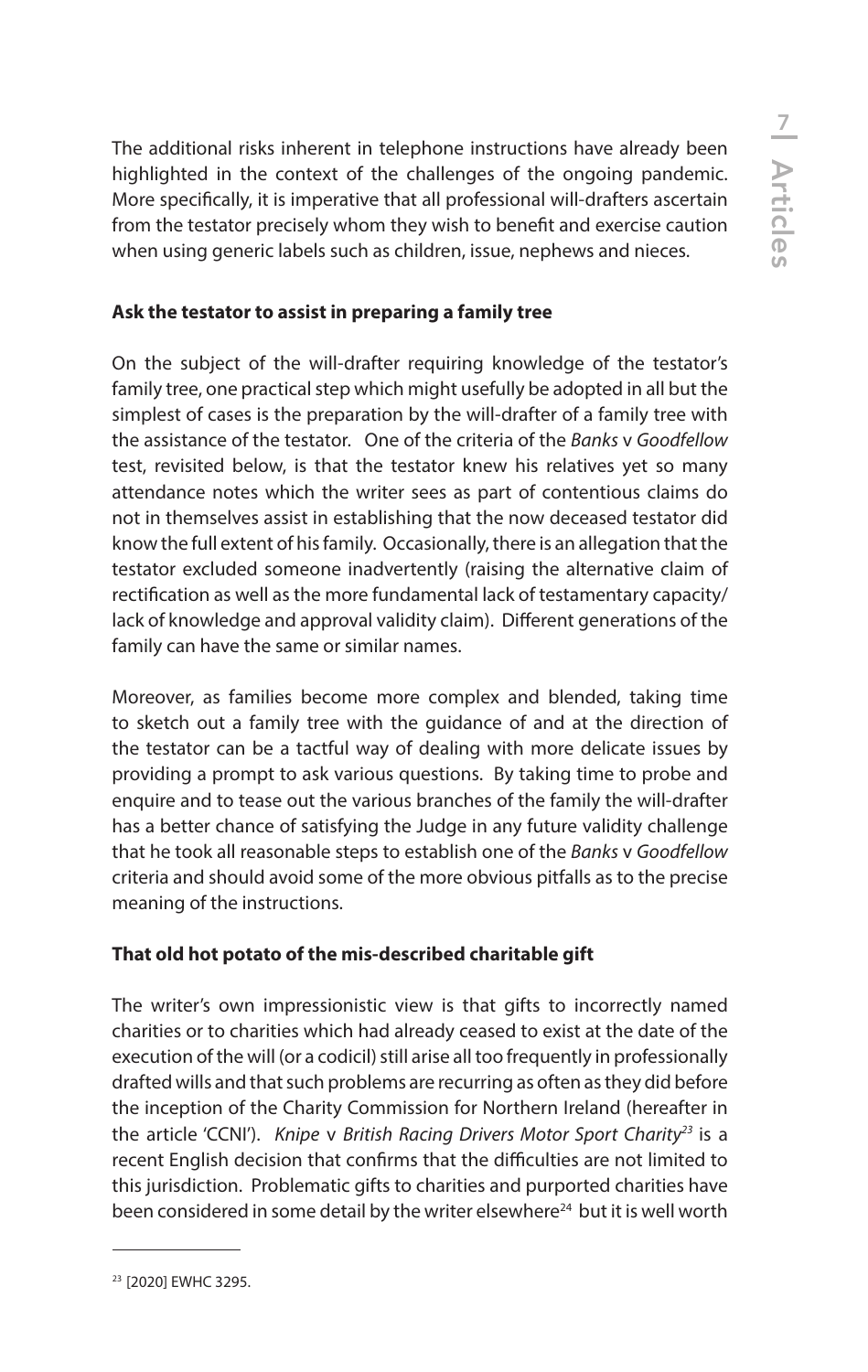repeating the warning given by Brightman J in *Re Recher,*25 a case concerning the validity of a gift to the by then defunct anti-vivisection society:<sup>26</sup>

The will was clearly made under professional advice, although not, I think, the advice of persons now engaged in the matter. I would myself take the view that it is the most elementary duty of a professional adviser in a case such as the present, not only to get the name of the unincorporated association right, but also to confirm that the association is still in existence when the will is made, and not to rely, as presumably this professional adviser relied, on inaccurate information furnished by the client.

#### **But it is not** *always* **the fault of the will-drafter…**

Many of the cases discussed in this article have involved situations in which the will-drafter is at least in part responsible for the outcome. The unfortunate reality is that when a professionally drafted will ends up before a Judge for a determination as to its meaning or effect, the focus turns to the role of the will-drafter.

It is worth remembering that testators and their professional advisers are not imbued with the Wisdom of Solomon or supernatural foresight and sometimes circumstances take a turn of events which could not have been predicted. The *Estate of John Marcus Stratford Deceased*27 is a helpful reminder that sometimes it is necessary and appropriate for an executor to seek a determination from the Court under rule 2 of Order 85 of the Rules of the Court of Judicature Act 1980 and that the events that have happened could not have been prevented or anticipated.

The late Mr Stratford had left an estate in excess of £10 million, including a 3/18 share to 'the Masonic Orphans Welfare Committee of 115 The Mount, Belfast (Charity No XN45446) to be used for its general purposes'. On 1<sup>st</sup> September 2016, the date when the Testator made his will, MOWC was located at 115 The Mount Belfast and it was registered with HMRC as a charity, with the charity number XN45446. However, MOWC's initial application to CCNI for registration had been unexpectedly declined, with the consequence that MOWC's previous 'registration' with HMRC was suspended in April 2019.

<sup>24</sup> Sheena Grattan, *The Charity as Beneficiary and other Elementary Duties* (2017) 1 Folio 19 -29.

<sup>25 [1972]</sup> Ch 256.

<sup>&</sup>lt;sup>26</sup> Association (which was in fact not exclusively charitable) wound up on 1 January 1957; will made just over four months later; testatrix died in 1962.

<sup>27 [2021]</sup> NICh 3.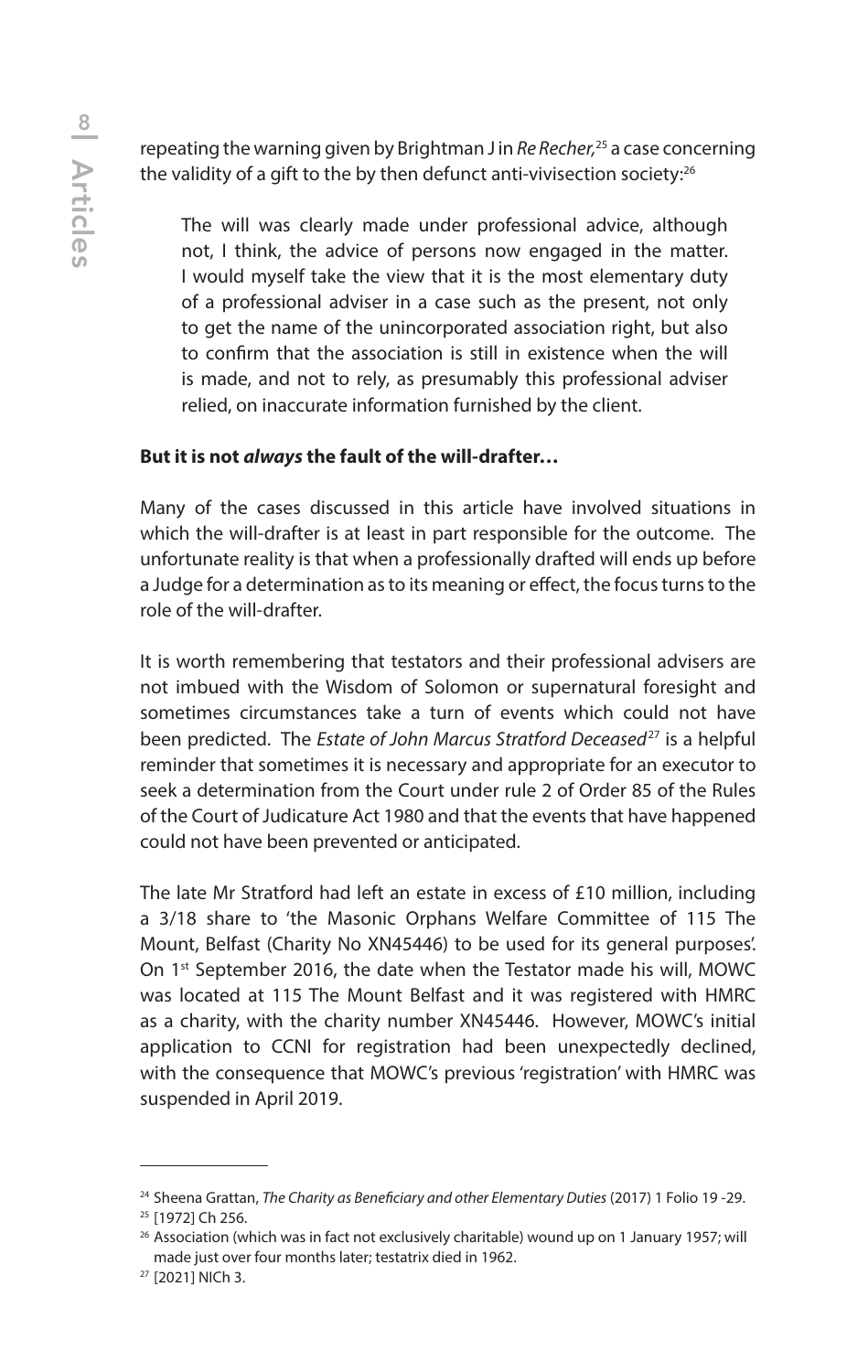This turn of events presented a number of potential difficulties for the neutral executor. Most immediately, there was the potential inheritance tax liability which would arise if a share of residue valued in excess of £650,000 became chargeable to inheritance tax. The other residuary gifts were all charitable and the testator had no transferable Nil Rate Band or Residence Nil Rate Band. The full terms of the will are not reported in the judgment, but they were unusual and if the 3/18 share of residue was not exempt from inheritance tax, the notoriously complex grossing up calculations of the socalled '*Re Benham* approach' to partially exempt residue may have applied. This would also have had financial implications for the other residuary beneficiaries.

More fundamentally, from a general succession law perspective, there was the matter of whether the gift of the share of residue should, on the proper construction of the testator's will, be construed as a being conditional upon MOWC being charitable. The disputed gift was one of a distinct share of residue and it was common case that if the gift failed on the basis that MOWC was not charitable and the gift on its proper construction was conditional upon it being such, there was a partial intestacy. Fortunately, the sole statutory next of kin was the testator's elderly sister, who had confirmed that should the share pass to her she would redirect it to MOWC or, depending on the outcome, to a new charitable body which carried out similar (charitable) purposes. A different factual scenario would undoubtedly have resulted in a large number of statutory next of kin having to be joined as defendants, arguing that the share should pass to them. Similarly, there would have been additional complications if the elderly sister had lost capacity.

In the event of the court holding both that MOWC was not charitable and that there was no conditionality as to it having to be charitable to retain the gift, the Court would have to have analysed precisely how this ostensibly non-charitable purpose trust should be validated. That conceptual quagmire has not yet been considered by a Northern Ireland court.

With the two-year deadline for securing inheritance tax writing back under section 142 of the Inheritance Tax Act 1984 and its attendant opportunity to ameliorate certain outcomes fast approaching, McBride J facilitated a prompt hearing. In the end, what could have been a very complex situation was resolved when the learned Judge declared that MOWC is and always had been charitable as being for the relief of poverty and consequently it was unnecessary to address any of the other determinations sought in the summons.

The case is an interesting illustration of how a seemingly innocuous will can spawn a multi-layered estate administration due to an unexpected turn of events. The will-drafter had taken care to identify MOWC by its address and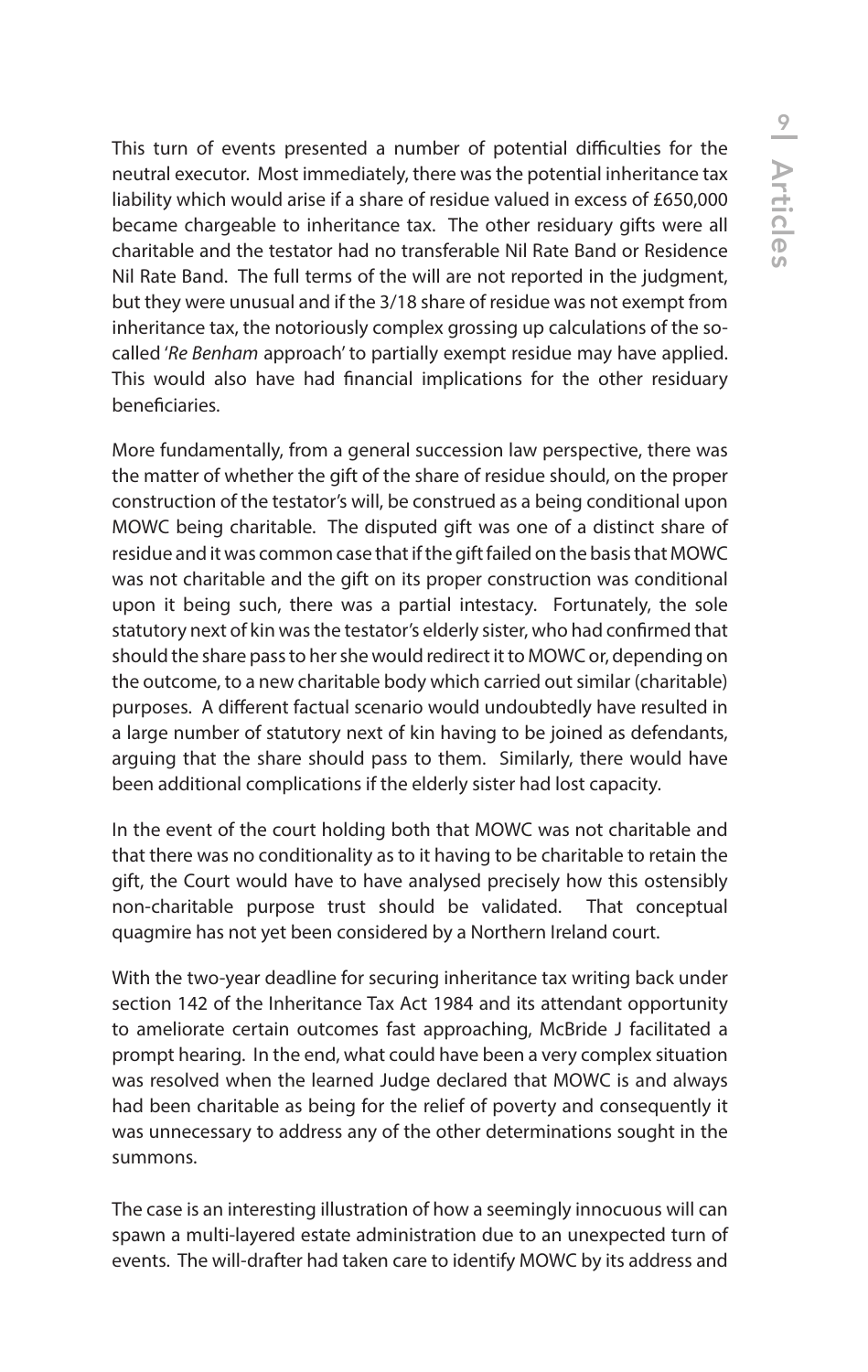the registration number which had been provided by HMRC (ironically the inclusion of the number giving some legs to the argument that the gift may have been tied to charitable status). Moreover, the will even incorporated a relatively standard automatic 'cy-près' clause which applied when a charity ceased to exist or had amalgamated (but not, on its language, to an organisation which had never been charitable).

Most commentators would agree that the will-drafter could not have done more. If, however, the learned Judge had to consider whether the gift was conditional upon it securing inheritance tax exemption, the Court would have to grappled with the likely intention of the testator in these rather unforeseeable circumstances.

It will be recalled that it is a fundamental principle of the interpretation of wills that the will is read as a whole and that it is appropriate for a court to consider the scheme of the will and what the testator was trying to do. The late Mr Stratford's will was undoubtedly intended to be highly tax efficient (purporting to transfer in excess of £10 million without the payment of inheritance tax), but would the Court have been satisfied that his overarching intention and purpose when making his will was to eliminate inheritance tax entirely? Did this paramount intention trump his desire to benefit an outward looking organisation (even if not charitable at law), that had assisted him in the past?

Inheritance tax as applied to private clients has not been particularly stable of late, with a multitude of piecemeal reforms having been introduced since the inception of the transferable nil rate band in the autumn of 2007. There has already been litigation on the proper construction of nil rate band clauses in light of post-will changes in the law.28 The counsel of perfection is of course the regular review of wills following any change to the inheritance tax legislation. In *Perrin v Morgan*29 Lord Atkin famously referred to the ghosts of dissatisfied testators who await on the other bank of the Styx to receive the judicial personages who have misconstrued their wills. The more that a will-drafter can ascertain and record as to the testator's reasons, the more confidence that a future court will have that it is able to give effect to his intentions.

<sup>28</sup> See e.g. *RSPCA v Sharp* [2011] I WLR 980 and *Loring v Woodland Trust* [2015] 1 WLR 3238. The Courts have generally preferred the construction that have allowed testators to give as much to their family as possible without the payment of inheritance tax.

<sup>29 [1943] 1</sup> All ER 187 at 194.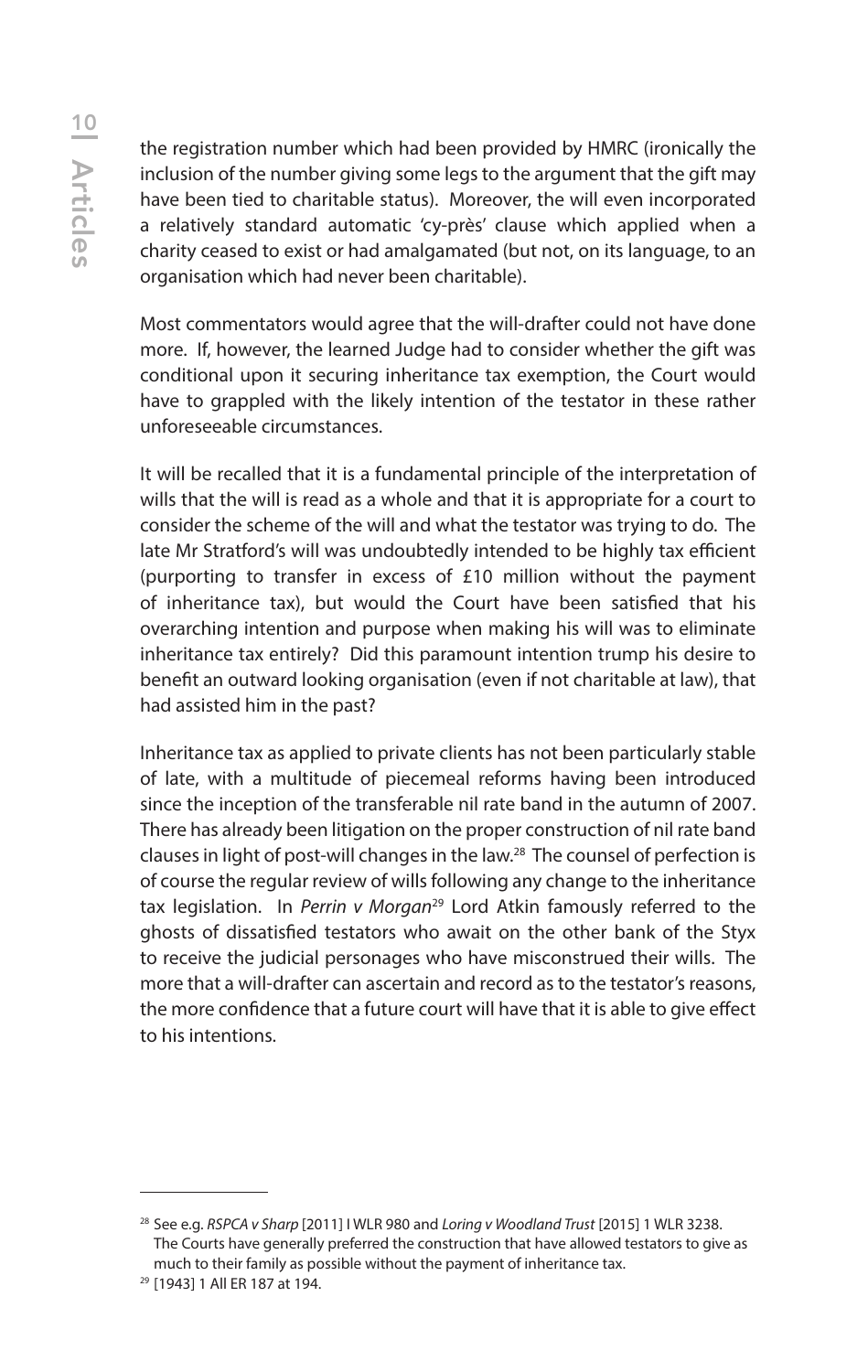#### **The law does not always lean against an intestacy**

The decision in *Re Stratford* underlines that a will-drafter cannot provide for every contingency. However, there are some obvious contingencies that should always be addressed with a testator. As Megarry VC observed in *Re D (J)*30 in the context of statutory wills, a competent private client solicitor is "one who knows something of ademption and lapse and will include the necessary administrative powers in the will". To state the obvious, people do not always die in the correct or expected order.

It is trite law that if a beneficiary under a will predeceases the testator his share fails, or "lapses" unless there are express substitutionary provisions in the will. The statutory exception contained in article 22 of the 1994 Order is limited to lineal descendants and does not extend to collaterals. It is not atypical for an elderly unmarried testator to leave his residuary estate "in equal shares" between his octogenarian siblings. If one of more of them predeceases him, there will be a partial intestacy. The children of the deceased siblings may, not unreasonably, expect to take their parent's share (instead of taking only a portion of same on the resultant partial intestacy). It may be, of course, that the testator in question intended only his siblings to benefit, but in which case he probably would have wanted a survivorship clause to prevent a partial intestacy.

In the absence of clear attendances as to whom was intended to benefit in the rather foreseeable event of the death of an elderly residuary beneficiary, the aggrieved nephews and nieces have at least the germs of a troublesome negligence action against the will-drafter. The "evidential" hurdle will be in establishing that the testator wanted them to benefit; the "legal" hurdle is for them to establish that they were sufficiently within the contemplation of the draftsman for the duty of care to extend to them. The consequences of lapse should therefore always be explained to testators and instructions taken about substitutionary beneficiaries. At that stage if a testator is adamant that he does not want any substitutionary beneficiaries, a careful note of this should be kept as part of the attendance note.

The *Estate of Mary Alice Smyth*31 is a useful decision of Humphreys J in which the testatrix had attempted to deal with the consequences of her siblings predeceasing her, but unfortunately none of the four of them survived her. The testatrix had divided her residuary estate between **'**[her] sister Susan Berry and [her] brothers Phil Smith<sup>32</sup> and John Smith and Patrick Smith

<sup>30 [1982]</sup> Ch 237.

<sup>31</sup> [2021] NICh 16.

<sup>&</sup>lt;sup>32</sup> Smith was in fact a spelling mistake and the family name was Smyth.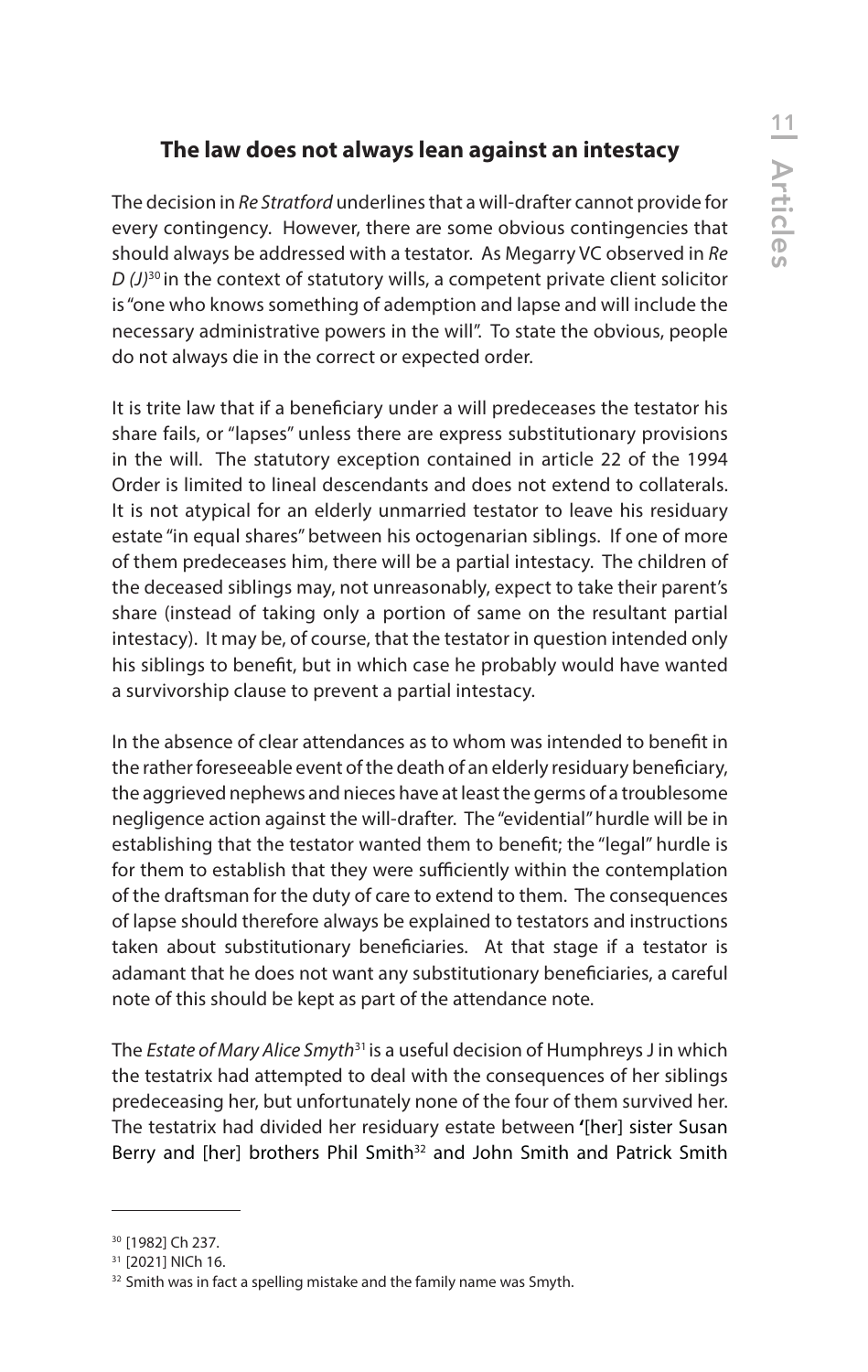or the survivor or survivors of each of them in equal shares". Susan was predeceased by her husband and children but the three brothers were all survived by several children.

The question for determination was what is meant by the phrase "the survivor or survivors of each of them" as used in the will. There were three competing interpretations presented by the executor:that the term 'survivor' only relates to the named individuals; that the term 'survivor' includes any surviving spouse of the named individuals; that the term 'survivor' includes any surviving issue of the named individuals. The executor was the only party represented before the Court and it is not evident from the judgment as to what arguments were being made by what potential beneficiaries.

The learned Judge referred to Lord Lowry's *locus classicus* in *Heron v Ulster Bank:*<sup>33</sup>

I consider that, having first read the whole Will, one may with advantage adopt the following procedure:

- 1. Read the immediately relevant portion of the Will as a piece of English and decide, if possible, what it means.
- 2. Look at the other material parts of the Will and see whether they tend to confirm the apparently plain meaning of the immediately relevant portion or whether they suggest the need for modification in order to make harmonious sense of the whole or, alternatively, whether an ambiguity in the immediately relevant portion can be resolved.
- 3. If ambiguity persists, have regard to the scheme of the Will and consider what the testator is trying to do.
- 4. One may at this stage have resort to rules of construction, where applicable, and aids, such as the presumption of early vesting and the presumptions against intestacy and in favour of equality.
- 5. Then see whether any rule of law prevents a particular interpretation from being adopted.
- 6. Finally, and, I suggest, not until the disputed passage has been exhaustively studied, one may get help from the opinions of other courts and judges and similar words, rarely is binding

<sup>33</sup> [1974] NI 44.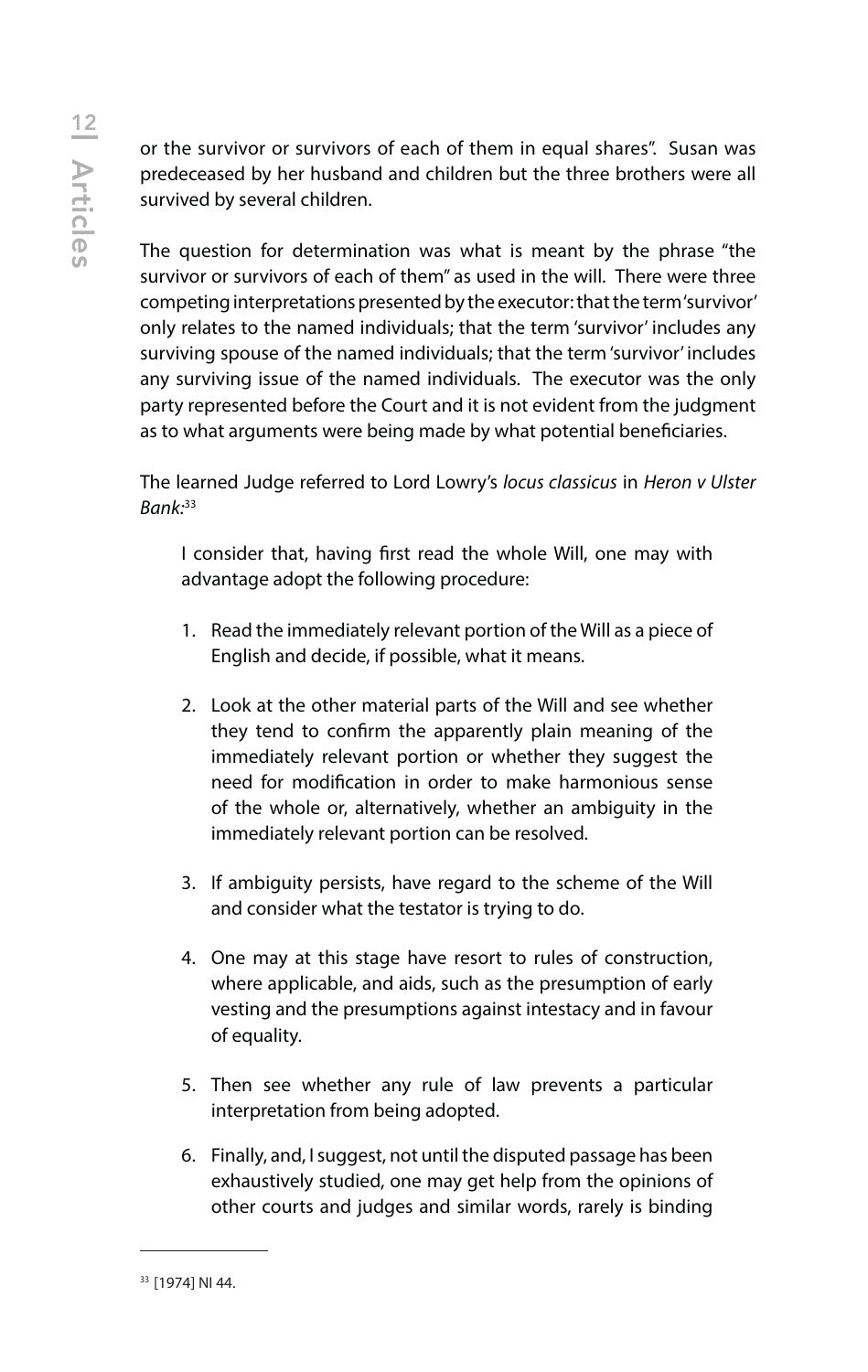precedents, since it has been well said that `no Will has a twin brother' but more often as examples (sometimes of the highest authority) of how judicial minds nurtured in the same discipline have interpreted words in similar contexts.

Applying these principles**,** the learned Judge was satisfied that the natural and ordinary meaning of a 'survivor' of a list of named beneficiaries means those who are alive at the date of the testator's death and that there was no indication from the rest of the testatrix's Will which gave rise to any need for modification of the plain meaning of the words used. There was nothing to suggest the testatrix intended to benefit either the spouse or the issue of the named individuals, which she could readily have achieved with a straightforward substitutionary gift. The consequence was a partial intestacy.

It will be recalled that in Northern Ireland the presumption that the law leans against an intestacy is now enshrined in statute in article 28 of the 1994 Order. The point has often been made that no man who makes a will intends to die intestate. In fact, over the years the writer has been involved in at least two cases in which the now deceased testator consciously chose to die partially intestate. *Re Smyth* is reminder that any presumption is of limited value and that the starting point remains the plain, ordinary meaning of the words used in the will.

#### **Rectification of wills**

By now most legal advisers will have had some practical experience of the statutory jurisdiction to rectify wills which was introduced over 25 years ago. At common law a doctrine had developed whereby mistakes introduced *per incuriam* could be deleted. However, this remedy was restricted to deleting words and while it was possible to achieve a reasonably satisfactory outcome in some situations, it was of no use whatsoever in a situation where words had been omitted.

In contrast, the statutory jurisdiction found in article 29 of the 1994 Order permits words to be added to a will as well as deleted, so long as the court is satisfied that the will as executed is so expressed that it fails to carry out the testator's intentions in consequence of either a clerical error or of a failure to understand his instructions. Thus, not all sorts of errors are rectifiable.<sup>34</sup> It is well established that rectification is not a remedy which

<sup>34</sup> For an illustration of an error falling on the incorrect side of the line see *Kell v Jones* [2013] NLJR 107 in which the draftsman had applied his mind to the drafting and simply 'got it wrong'.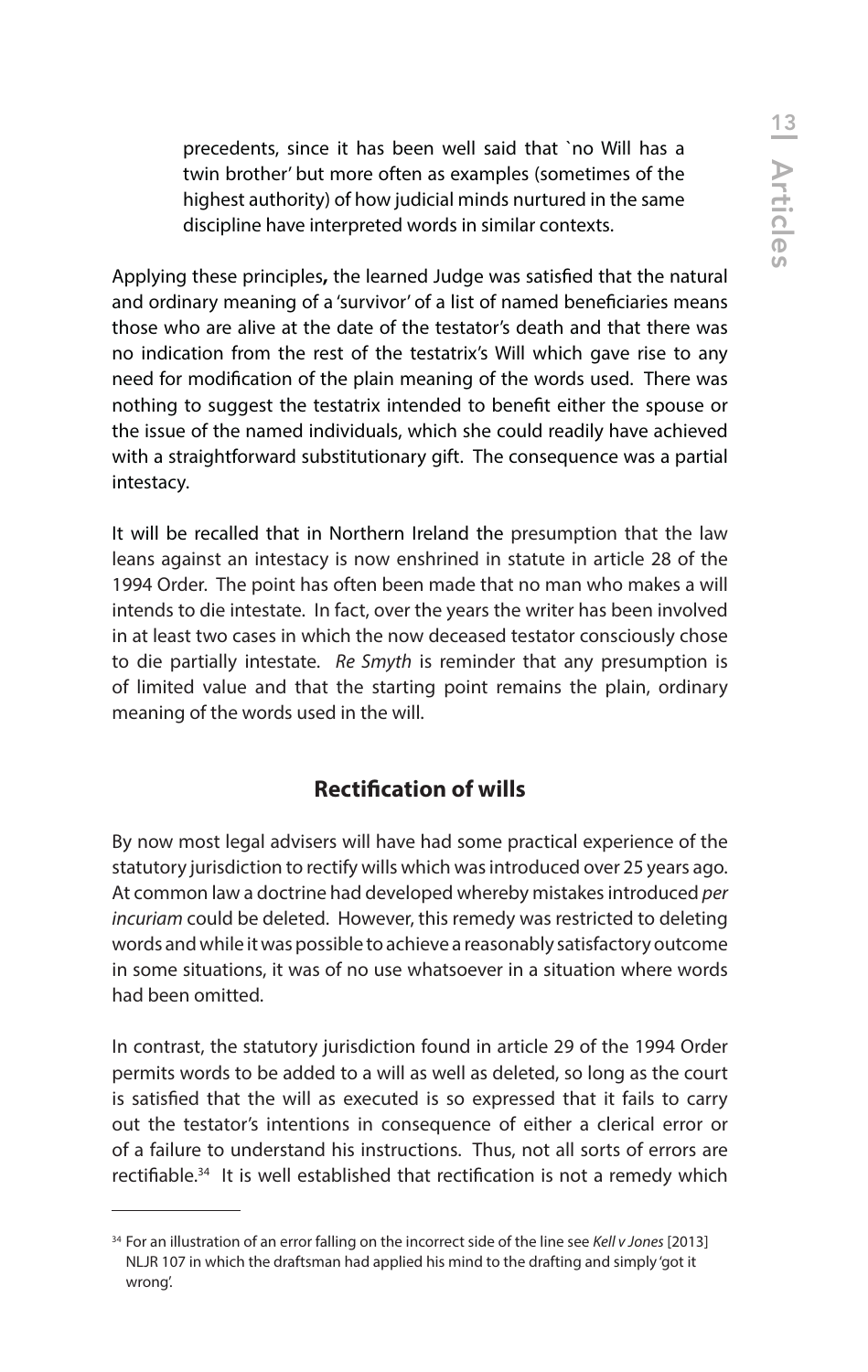will be granted readily in that a court will only order rectification of a will if there is "convincing evidence" of a testator's intentions.<sup>35</sup>

Importantly also it is not enough to satisfy the court that the will as executed was not what the testator intended; there has to be sufficiently compelling evidence of precisely what the testator intended to include instead. In many situations it is evident that the drafting could not have been intended by the testator but there is insufficiently cogent evidence of what precisely was intended instead.

There are several will rectification claims heard in the Northern Ireland Chancery Court<sup>36</sup> each year, often unopposed. Most are not reported. The decision of McBride J in the *Estate of Patricia Milliken*37 contains a useful recap of the basic principles as well as some salutary advice on the keeping of attendance notes. As is often the case, the error in *Milliken* lay at the door of the will-drafter and the application for rectification was considered to be the most cost-effective manner in which to address it. By her Will the testatrix appointed her niece as her sole executrix. The relevant part of the Will provided as follows:

I GIVE, DEVISE AND BEQUEATH my dwelling house … unto my sister … for her life and after her death to my said niece …. All the rest, residue and remainder of my estate I give, devise and bequeath unto my said sister... should she survive me by 30 days.

Should however my said sister predecease me or not so survive me by 30 days then I give, devise and bequeath all my estate unto my nieces [naming both the niece named in the preceding paragraph and another niece [and my nephew …. in equal shares absolutely.

In the events which had happened the late Ms Milliken was predeceased by her sister.The estate was relatively modest, comprising the house valued at a little less than £140,000 and a residuary estate of approximately £42,000.

<sup>35</sup> *Re Segelman* [1996] Ch 171.

<sup>&</sup>lt;sup>36</sup> It is something of a moot point as to whether the Chancery Master has jurisdiction. In England Masters have jurisdiction to rectify wills. Order 32 rule 10 lists those matters in which the Master does not have jurisdiction including the construction of wills (and other instruments). Rectification is not included. If, as often will be the position, a claim requires the construction of a will, the matter will have to be considered by the Judge. If, as is often the case the rectification application is proceeding by consent it is submitted that there is nothing in Order 32 that precludes the Master hearing the evidence and making the Order sought.

<sup>37</sup> [2021] NICh 5.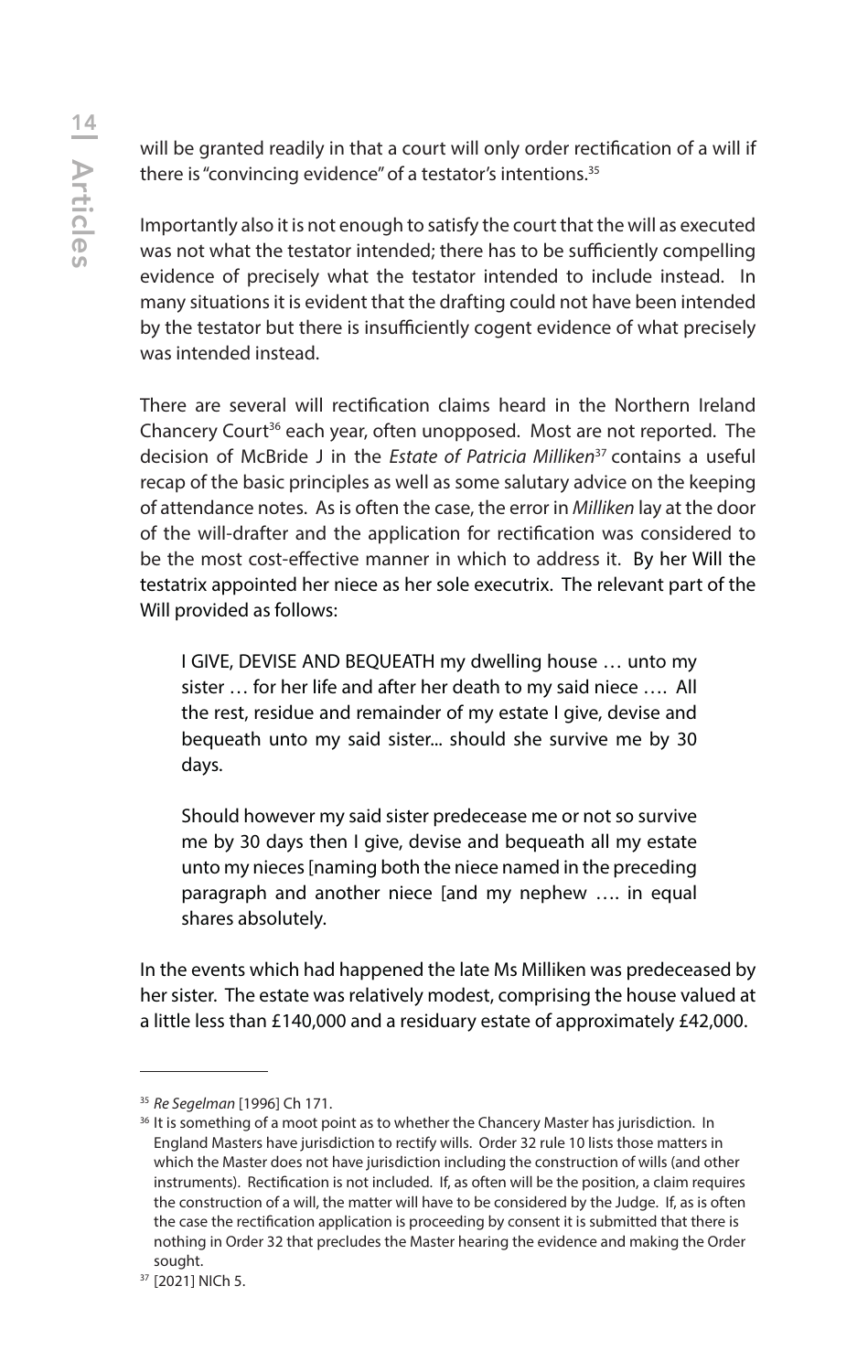The question for the court was whether the niece took an absolute interest in the house or whether the house fell within the final clause of the will to be distributed equally between all three nieces and nephew. The nephew and niece who benefited from the residuary estate initially opposed the proposed application for rectification, but withdrew their opposition as soon as proceedings were issued, being prepared to consent to the draft order for rectification which had been served on them. No concession was made by them in respect of the relief sought as to the construction of the will. Accordingly, the case proceeded, in light of the over-riding objective, on the basis that the will on its proper construction gave the house to the residuary beneficiaries. It is submitted that had the matter been tested the learned Judge would have held the house to pass to the niece.

McBride J referred to the well-known three-fold test as set out in *Re Segelman*:

First, what were the testator's intentions with regard to the disposition in respect of which rectification is sought? Secondly, whether the Will is so expressed that it fails to carry out those intentions. Thirdly, whether the Will is expressed as it is in consequence of either (a) a clerical error or (b) a failure on the part of someone to whom the testator has given instructions in connection with this Will to understand those instructions.

As noted, rectification requires cogent evidence of the testator's intentions. In *Milliken* that evidence was provided by both the affidavit evidence and oral evidence of the will-drafting solicitor. The learned Judge was satisfied as to the testatrix's intention to leave the house to her favoured niece. It is well-established that the touchstone of a "clerical error" is inadvertence, although reported case law indicates that the term "clerical error" has generally been interpreted expansively by the courts. In any event the *Milliken* scenario fell squarely within the parameters of even the most conservative interpretation of a 'clerical error' and the learned Judge was satisfied that referring to the 'estate' rather than to residuary estate in the final clause arose from inadvertence on the part of will-drafter. However, the following observations are worth repeating in full:

Unfortunately, [the solicitor] did not keep any notes of the testatrix's instructions or an attendance note. As a result, she found it difficult to recollect precise details of any conversations she had with the testatrix. Although the absence of attendance notes does not mean the court is unable to make a conclusion about the testatrix's intention (See *Re Heak (deceased)* [2002] NIJB 20 per Girvan J at page 21 D and 23 E*)*, the court reminds practitioners of the importance of making detailed attendance notes. They not only assist solicitors as an aid memoire and the court in forming a view about a testator's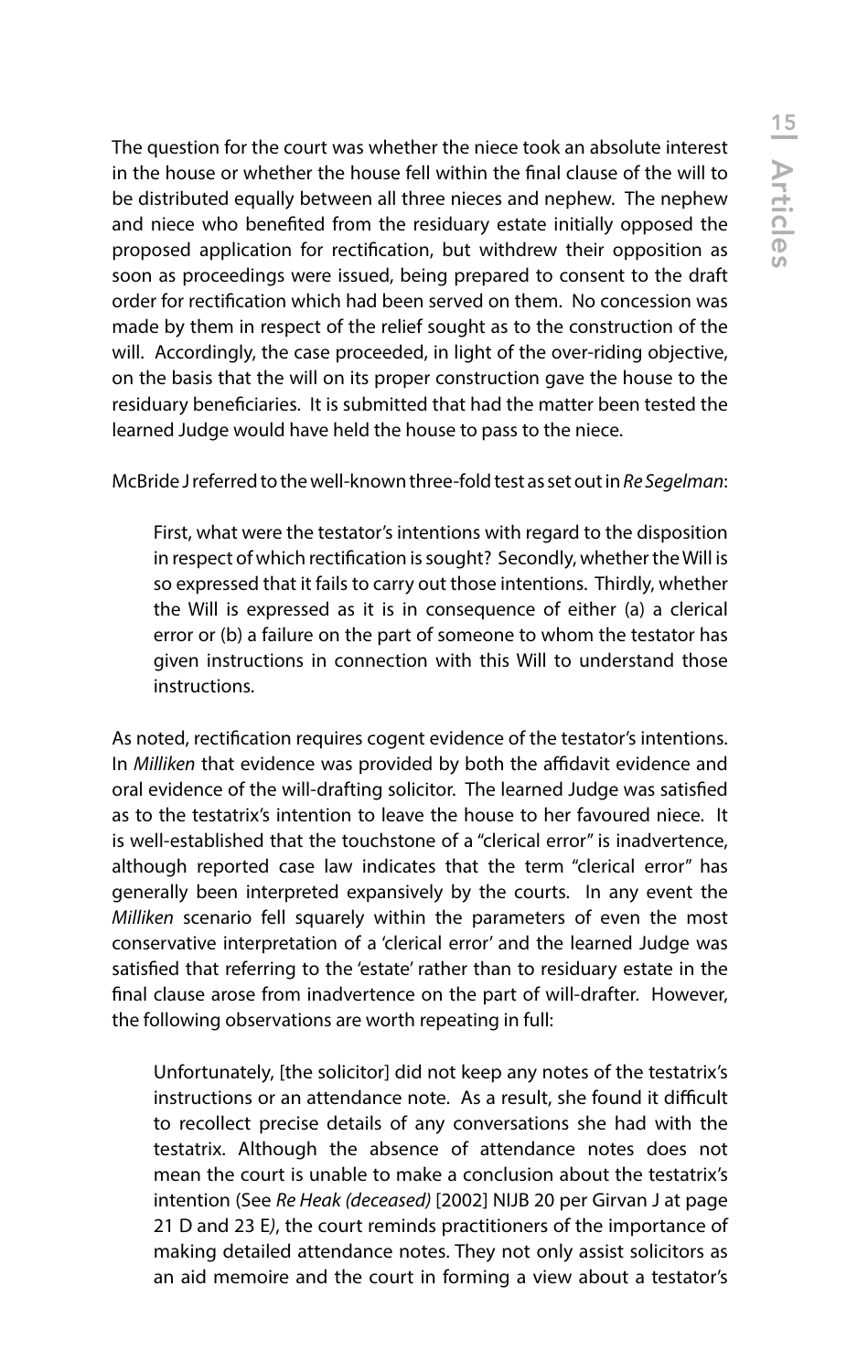instructions and intentions but in many cases they may obviate the need for proceedings to be issued.

Many rectification claims will not be as straightforward as that in *Milliken* and it is imperative that will-drafters are equipped with the armoury of a detailed attendance note should difficulties arise.

Following the efforts of Lord Neuberger to assimilate the construction of wills with the construction of commercial contracts and *inter vivos* unilateral instruments in *Marley* v *Rawlings*, it is probably only a matter of time until there is appellate consideration as to whether rectification of wills should be assimilated with the equitable rectification of voluntary settlements and other *inter vivos* instruments such as deeds of variation. Lord Neuberger himself opened the door in *Marley* v *Rawlings*. The first tentative indication that the Northern Ireland Chancery Division may be persuadable to such assimilation may be found in the learned Judge's concluding observations on how the Court might exercise its discretion to refuse rectification in any given situation:

I consider that Article 29 gives a discretion to the court not to order rectification. In my judgment the extent and exercise of the statutory discretion is the same as the court's discretion to grant or refuse rectification under its inherent equitable jurisdiction.

#### **Time limits for rectification reconsidered**

The time limit for statutory rectification of a will on foot of article 29 of the 1994 Order is in identical terms to the time limit set out for claimants under the Inheritance (Provision for Family and Dependants) (NI) Order 1979 (hereafter in this article 'the 1979 Order'). The primary time limit requires applications to be made within six months of the date of the grant of representation, although the Court may grant leave to apply out of time. Early jurisprudence on the equivalent English provision suggested that the judicial discretion to extend time should be exercised in the same manner as under the family provision jurisdiction.<sup>38</sup>

Over the years the writer has encountered a number of potential rectification claims that were years outside the primary time limit, but where there had been no prejudice because the proposed rectification affected only a remainder interest which had yet to fall into possession. The parallel drawn with the family provision jurisdiction did not seem entirely logical. The recent decision from the English courts of Master Shuman in *Kelly* v

<sup>38</sup> *Chittock v Stephens* [2000] WTLR 643.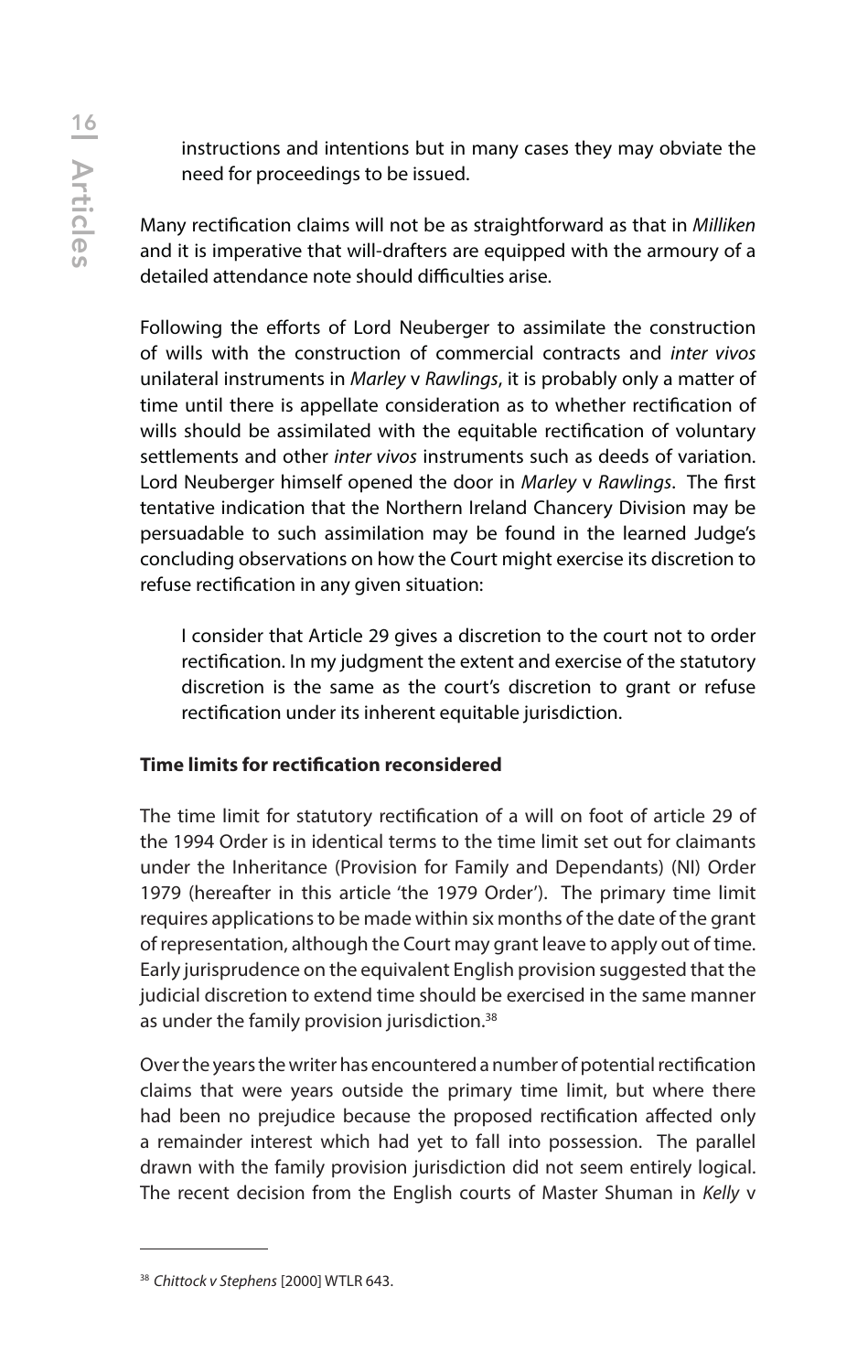*Brennan*39 endorses the fundamentally different nature of rectification claims and family provision claims, the latter 'effectively driving a coach and horses through testamentary intention' whereas the former 'seeks to find the true testamentary intention and give effect to it by rectifying the will." The learned Master concluded that the jurisdiction to rectify wills "is and should be more flexible" than the family provision legislation. In particular:

A rectification claim is often an alternative to a claim for a declaration as to the true meaning of a will. The latter has no time constraints and significantly no protection for the executor. There is a potential risk that if there was too restrictive approach to the time limit under [article 29 of the 1994 Order] a court may, in trying to achieve a result where the will truly reflected the testamentary intentions, strain too far in in interpretation. That could lead to an executor being exposed many years later for distributing on the wrong basis.<sup>40</sup>

Having reviewed this selection of will cases which touch upon the taking of instructions and drafting, we conclude by considering the most recently reported of the Northern Ireland contentious probate cases, in the *Estate of Brigid Gilhooly*.

#### **Estate of Brigid Gilhooly**

#### **The facts in summary**

The late Brigid Gilhooly ('the Testatrix') was a maternal aunt of both Ms McGarry the Plaintiff and Mr Murphy, the executor Defendant. Ms McGarry and Mr Murphy were cousins. The testatrix made her first will in 2008 aged 91, by which time she had been widowed for 35 years. She made a second will ('the Disputed Will') in September 2011, not long after her 94<sup>th</sup> birthday. The Plaintiff, who had previously been legally represented, but who was a personal litigant by the time of the hearing, claimed that the Disputed Will was invalid on the grounds of lack of capacity, undue influence and forgery. The terms of the Disputed Will were not that different from the terms of the will made some three years earlier. Both instruments appointed the same executors, one of whom was the Defendant; both instruments left the house and lands to a Malachy and Maureen Quinn and both instruments left the residuary estate to the executors. However, the earlier will had made a number of pecuniary legacies and specific bequests of various chattels, whereas the Disputed Will omitted the bequests of chattels and reduced the pecuniary legacies from £200 to £100. The Plaintiff, who would have

<sup>&</sup>lt;sup>39</sup> [2020] EWHC 245. This decision also explores the previously uncharted territory of private international law principles in respect of rectification.

<sup>40</sup> Ibid. at paragraph 34.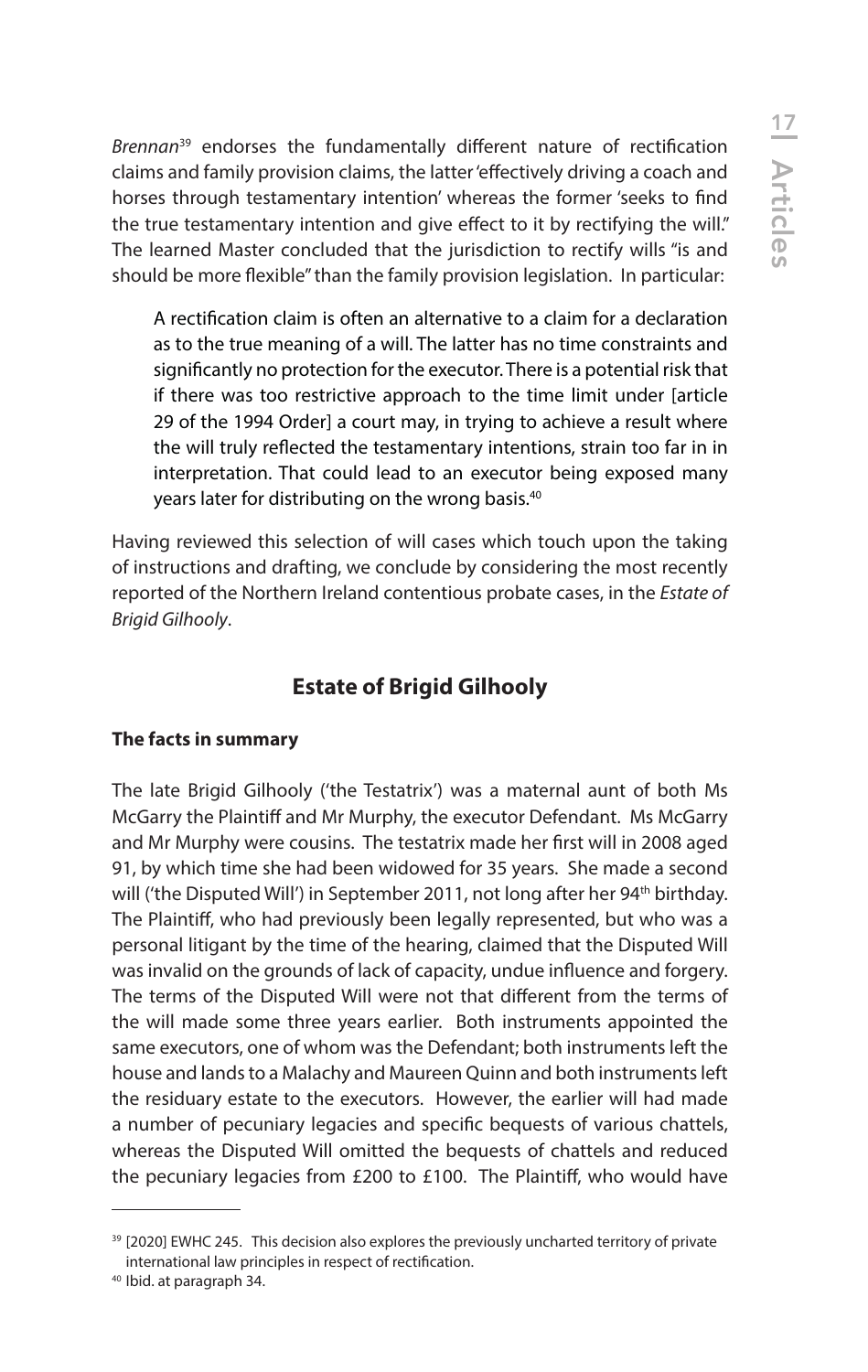received £200 under the earlier will, received only £100 under the Disputed Will. Paragraph 16 of the judgment appears to suggest that the relief sought by the Plaintiff included that a grant of letters of administration be issued to her, but there is nothing in the judgment to suggest that the Plaintiff was also seeking to challenge the earlier will. It would appear that the Plaintiff was embroiled in High Court litigation over the sum of £100. It may be that the Plaintiff, as a personal litigant, was labouring under the not uncommon misconception that invalidating the most recent will results in an intestacy.

#### **The decision**

As was noted in the introduction to this article, the validity of the Disputed Will was ultimately upheld by the Court. Notwithstanding the manner in which the solicitor who prepared the Disputed Will handled his retainer, to which we return below, the evidence of lack of capacity within the testatrix's medical notes at the key date was virtually non-existent. The Plaintiff's own expert Dr Todd had opined that the testatrix had testamentary capacity when she made the Disputed Will. The only lay evidence was that of the Plaintiff, whom the Judge acknowledged to be sincere and genuine in her beliefs as to the validity and authenticity of the Disputed Will, but who had very limited contact with the testatrix at the relevant time.

As all probate practitioners will be too well aware, undue influence is a notoriously difficult challenge to sustain. The burden of proof was on the Plaintiff. It was not sufficient that she showed that the Defendant had power to overbear the testatrix's will. The Plaintiff had to show that the power was actually exercised and that the execution of the Disputed Will was obtained by it. The Judge found that there was not a 'scintilla' of evidence of undue influence.

Rather unusually, the plea that came closest to succeeding was that of forgery. While instances of probate fraud are undoubtedly on the increase, forgery cases are very rare notwithstanding a couple of well-publicised criminal prosecutions in recent years. In the writer's experience it is difficult to secure a conclusive handwriting report, often due to difficulties in obtaining a selection of original specimen signatures from the relevant timeframe. Even when it is acknowledged that the alleged signature is significantly different to earlier ones, any discrepancy is often capable of the alternative explanation of a decline in the testator's physical health.

In *Gilhooly* the plaintiff's expert witness, forensic scientist Mr Craythorne, gave oral evidence in which he opined that indentations on the will were made in 2015 and noted various concerns as to how the testatrix's signature on the Disputed Will differed from the specimen signatures which he examined. Although Mr Craythorne concluded that the multiple strokes taken to make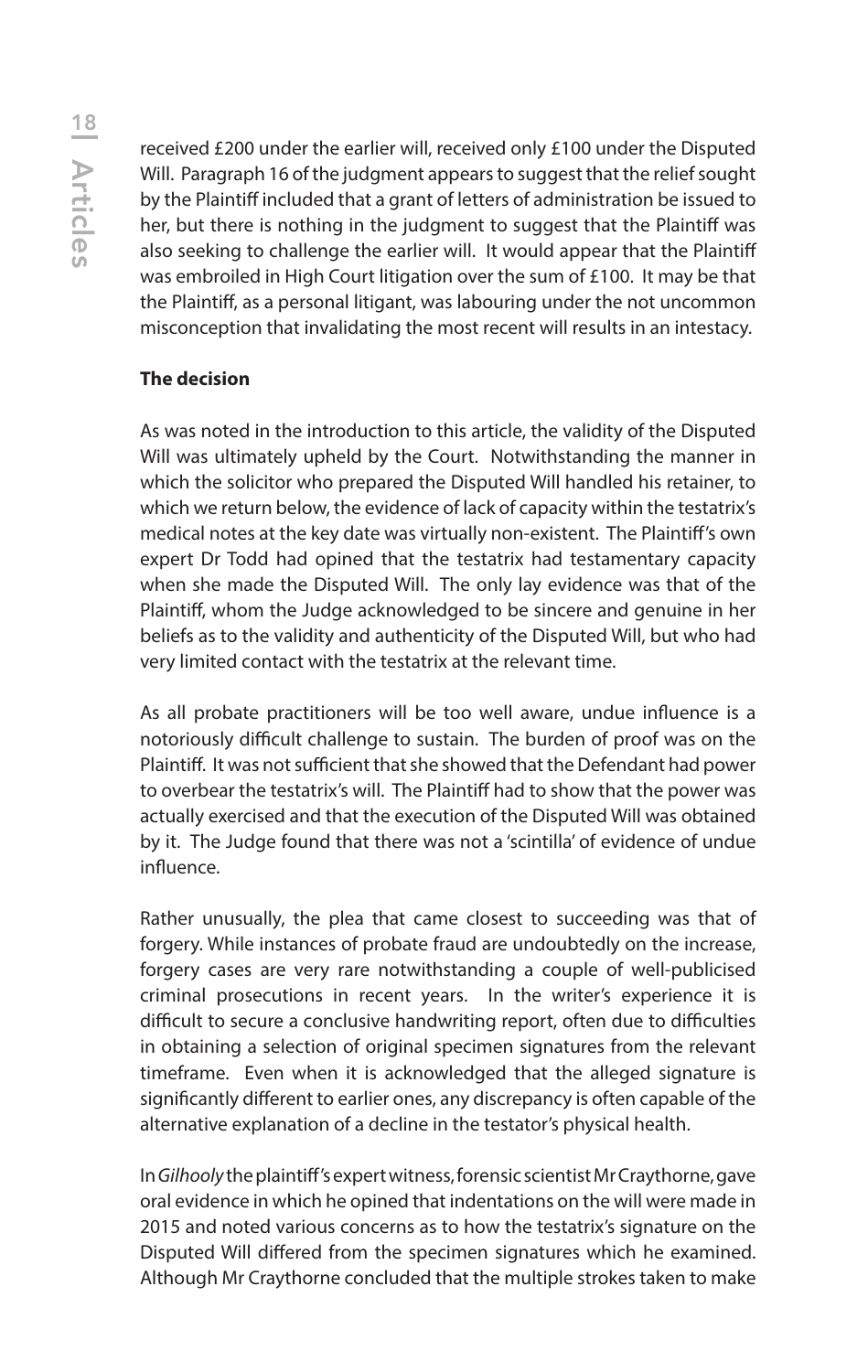the letters, the incorrect letter designs and the poor writing fluency were indicators that the signature could be a forgery, he accepted that this was really a '50/50' case. He could not reach a definitive conclusion that, on the balance of probabilities, the will was a forgery. The burden being on the Plaintiff, the learned Judge concluded that Plaintiff had not proved that the Disputed Will was a forgery to the requisite standard, adding, however, that she considered this to be a 'line ball" case.

#### **The legal principles reaffirmed**

The *Gilhooly* case has given another opportunity for a Northern Ireland Court to outline the well-known legal principles that govern testamentary capacity, undue influence and forgery and the relevant burden. The principles in respect of capacity and undue influence were summarised in the writer's earlier article and there is nothing novel or remarkable which emanates from the *Gilhooly* decision. Points that may be worth underlining are McBride J's reiteration of her observations in *Guy* v *McGregor* that 'there is *per se* no hierarchy in the sources of evidence' and her preference for the view that insane delusions should now be regarded as a separate limb of the *Banks* v *Goodfellow* criteria rather than incorporated in the third limb.

Northern Ireland practitioners who are currently involved in a validity dispute in which insane delusions feature should be alert to the consideration of same by Mrs Justice Falk in *Clitheroe* v *Bond*. 41

There had been some discussion among English commentators that this appeal (from the Master) in *Clitheroe* v *Bond* may change the law of the burden of proof in testamentary capacity cases. In the event Falk J did not address that issue, which was related to the presumption of capacity enshrined in the English Mental Capacity Act 2005 (even though testamentary capacity is still governed by *Banks* v *Goodfellow* and not the MCA 2005). In Northern Ireland the law is well-settled (this side of the coming into force of capacity legislation). It is summarised by McBride J in both *Guy* v *McGregor* and *Gilhooly*, relying on both occasions on the decision of Briggs J in *Re Key*. 42 The burden of establishing capacity at the relevant time is on the person propounding the will. However, there is a rebuttable presumption that a will which is duly executed and which is rational on its face was executed by a testator who had testamentary capacity. If a will is properly executed and is rational on its face the evidential burden then shifts to the objector to raise a real doubt about capacity. If a 'real doubt' is raised, the evidential burden shifts back to the propounder to establish capacity nonetheless.

<sup>41</sup> [2021] EWHC 1102.

<sup>42</sup> *Ram, Lal v Chauhan* (2017) EW Misc 12 (CC).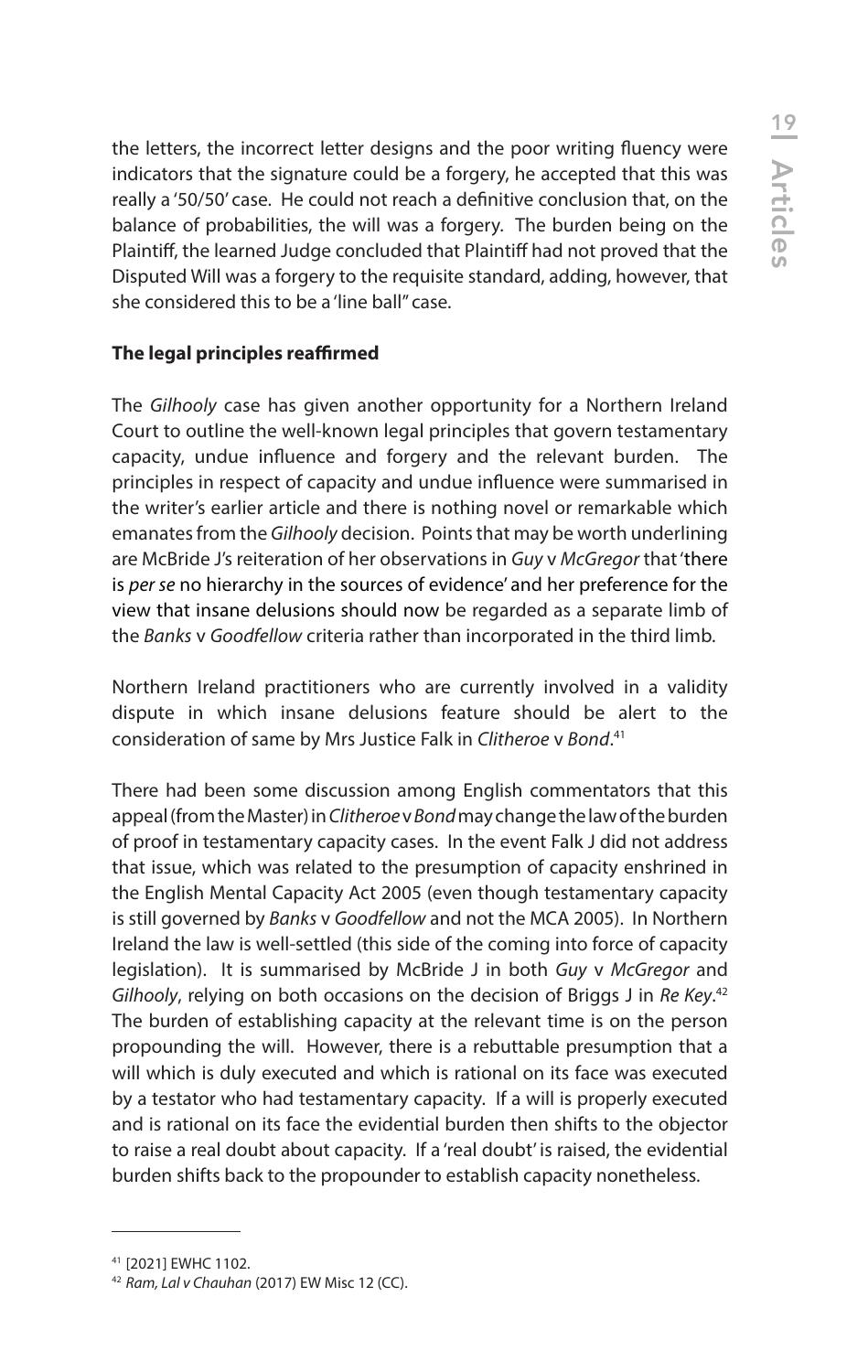As yet, there would appear to be little reported authority on what constitutes a 'real doubt'. In one English case<sup>43</sup> the learned judge held that non-compliance with the Golden Rule and the fact of a non-professionally drafted will were sufficient. The importance of being in a position to shift the burden should not be under-estimated.<sup>44</sup>

In an unreported decision from November 2021 McBride J accepted the writer's submission in an undefended claim in which the claimants sought to propound against the last will that a retrospective report from an expert psycho-geriatrician was sufficient to shift the burden of proof, so long as the opinion of the expert was based on evidence and in the ex tempore judgment suggested that the test may be whether there was something that called for an investigation. While no court likes to determine a case on the burden of proof, if the evidential burden is shifted and those benefiting under the impugned will offer no evidence, the only option open to the court is to declare the will invalid.

The real practical significance of the judgment in *Gilhooly* lies in McBride J's very detailed consideration of a solicitor's duties to take reasonable steps to ensure that a testator has capacity and the learned Judge's very fulsome guidance as to how those duties might be discharged. There is no reason to believe that the same duties do not extend to all professional will-drafters.<sup>45</sup>

#### **The duties of the will-drafter and the 'Golden Rule'**

In the case of an *aged* testator or a testator who has suffered a serious illness, there is one golden *rule* which should *always* be observed, however straightforward matters may appear, and however difficult or tactless it may be to suggest that precautions be taken: *the making of a will by such a testator ought to be witnessed or approved by a medical practitioner* who satisfied himself of the capacity and understanding of the testator, and records and preserves his examination and finding.<sup>46</sup>

The above so-called 'Golden Rule' was discussed at some length in the writer's earlier article. The relative lack of judicial guidance from this jurisdiction which was noted at that time has been addressed and Northern Ireland will-drafters now have the benefit of some of the most detailed, yet realistic, guidance found anywhere in the Commonwealth. The extract from McBride J's judgment that elucidates the Golden Rule and what it means in practice is found at paragraph 72 of her judgment and is worth reproducing in its entirety with some key points emphasised:

<sup>43</sup> See also *Ledger v Wootton* [2008] WTLR 235.

<sup>44</sup> On the basis of *Esterhuizen v Allied Dunbar* [1998] 2 FLR 668.

<sup>45</sup> Templeman J in *Re Simpson* [1997] 127 NLJ 487.

<sup>46</sup> Templeman J in *Re Simpson* [1997] 127 NLJ 487.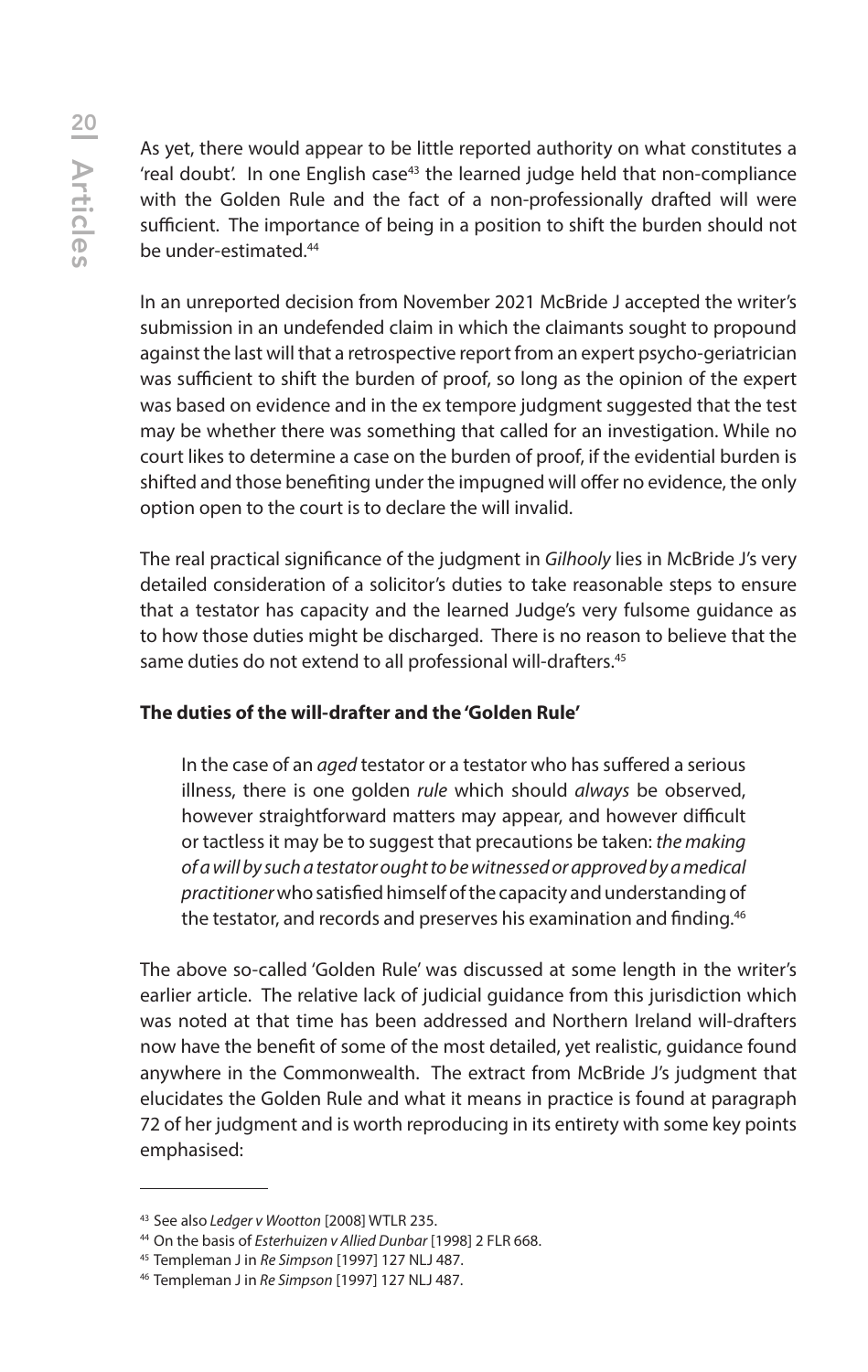I consider however that this so called "golden rule" is not a rule of universal application and therefore need not be slavishly followed in all cases for the following reasons. Firstly, **the rule is not a rule, it is merely guidance**. Secondly, **failure to follow the rule does not automatically invalidate the will; nor does compliance guarantee validity** - See *Sharp v Adam [2006]* EWCA Civ 449*.* Thirdly, the golden rule does not define "aged". We live in an age when there are many nonagenarians who continue to act as leaders, mentors and advisors. Most solicitors would find it very tricky if not downright insulting to require such a client to undertake a medical examination when it is clear that they have capacity. I consider that **the duty of a solicitor instructed to make a will is not to follow a "golden rule"; rather, his duty is to take reasonable steps to satisfy himself that the testatrix has testamentary capacity**. This duty **does not dictate that a medical report is required in all cases of an elderly testatrix**. What is required is that **a solicitor must exercise his or her judgement in all cases**. What is reasonable in any particular situation will depend upon all the circumstances including the age and health of the testatrix; the solicitor's knowledge of and familiarity with the testatrix; the testatrix's presentation to the solicitor, and whether there are any "red flags" suggesting a possible challenge to capacity. **Red flags cases include situations where the testatrix is aged over 80 years and is either in receipt of a care package or has had recent hospital admissions or other medical attention; the testatrix is vulnerable because for example she has recently been bereaved; the testatrix is making significant changes to her will; the testatrix's Will fails to make any or reasonable provision for someone who might bring a claim such as a family member; the testatrix is not an existing client of the firm; or the solicitor has some concerns about the testatrix's presentation or otherwise anticipates a challenge to the Will**. In circumstances **where there are any red flags a solicitor would be prudent to exercise more caution**. In such cases, he may consider that the only way he can be satisfied that the testator has testamentary capacity is by obtaining a medical report. **In cases where a client is elderly and not an existing client of the firm the need to obtain a medical report will usually be considered necessary to confirm testamentary capacity** not least because it is now well recognised that some disorders including dementia are not always readily apparent to a non-medically trained person and may not therefore be detected during a one-off consultation to take instructions for a will.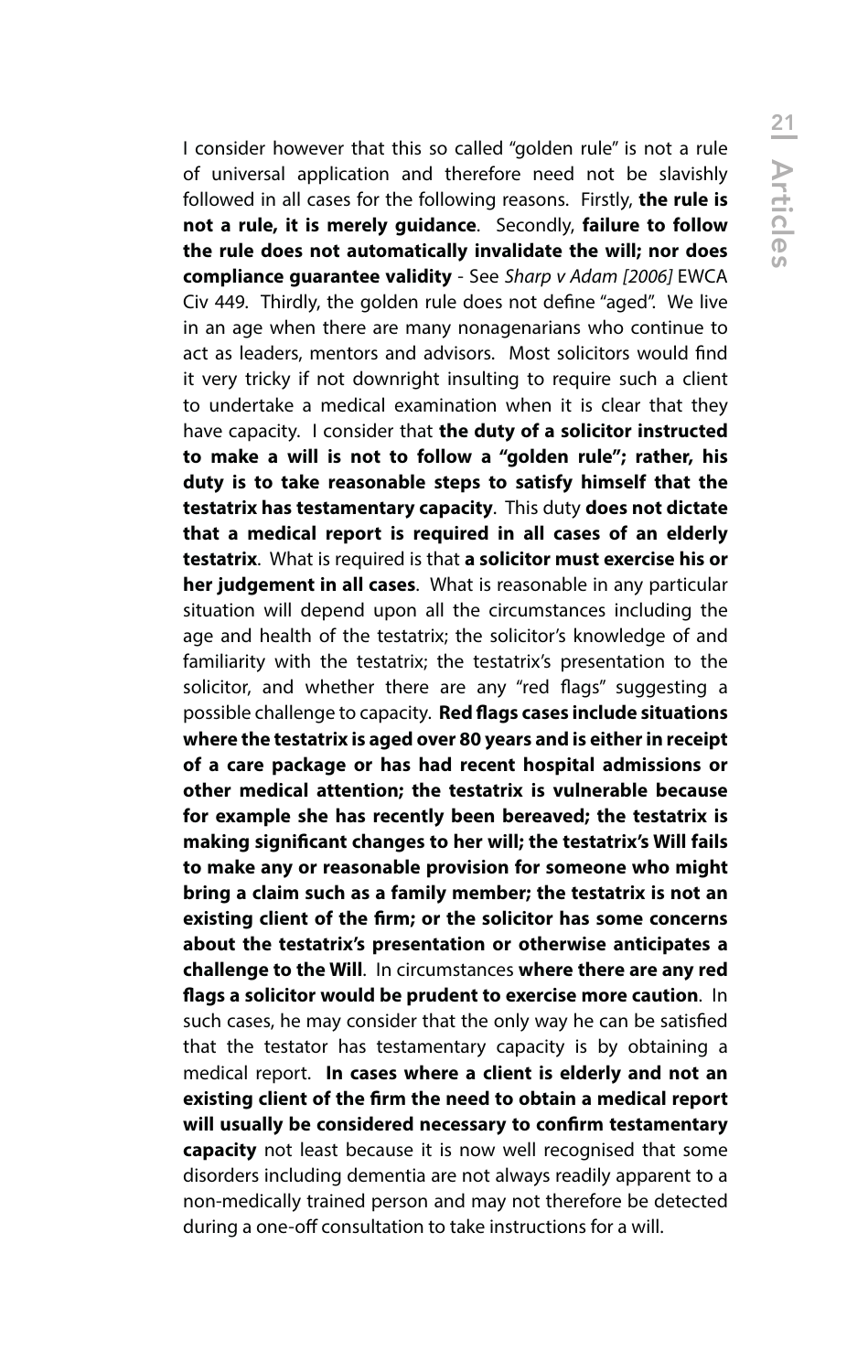In an increasingly mechanistic, standard-form 'tick-box' era, it is particularly welcoming that the learned Judge emphasises the application of professional judgement, eschewing an indiscriminate targeting of all 'aged' testators and instead setting out a (non-exhaustive) list of red-flags. These should already be familiar to all experienced practitioners. Nothing in the judgment should strike practitioners as controversial or unreasonable. The duty in all cases is to take reasonable steps to ensure that the testator has capacity. How that duty should be discharged will depend on the specific fact situation and in some cases will require a medical report. All competent professional willdrafters should already have been adopting the practices described.

Sometimes testators will refuse to undergo a capacity assessment and the learned Judge acknowledges that this delicate issue needs to be handled sensitively, again emphasising the importance of the solicitor's own professional judgement (at paragraph 73):

If a testatrix refuses to consent then the solicitor must decide whether he can continue to accept instructions. Again, this is a question of judgement. If the solicitor is otherwise satisfied as to the testatrix's capacity and is satisfied that the testatrix has given cogent reasons for, *e.g.*, changing her will or not making provision for a certain person or persons, the solicitor may decide he can continue to accept instructions.

#### **Importance of attendance notes (again…)**

In *Guy* v *McGregor* McBride J set out in some detail what an attendance note should cover and the relevant extract from the decision is reproduced in full in the writer's earlier article at page 32. In *Gilhooly* the learned Judge again takes the opportunity to remind practitioners to take adequate attendance notes:

…. it is extremely important that the solicitor prepares a full attendance note setting out a record of open questions asked and the answers given by the testatrix which satisfied him that the testatrix had the necessary capacity. In addition the attendance note should set out details of the solicitor's familiarity with the testatrix, how the testatrix presented to the solicitor, details of the testatrix's instructions and details of why the testatrix is for example changing her Will and/or excluding family members.

The sin of not keeping adequate attendance notes (or, indeed, any attendance notes) has already been mentioned in this article in the context of rectification. Northern Ireland solicitors may find practical guidance on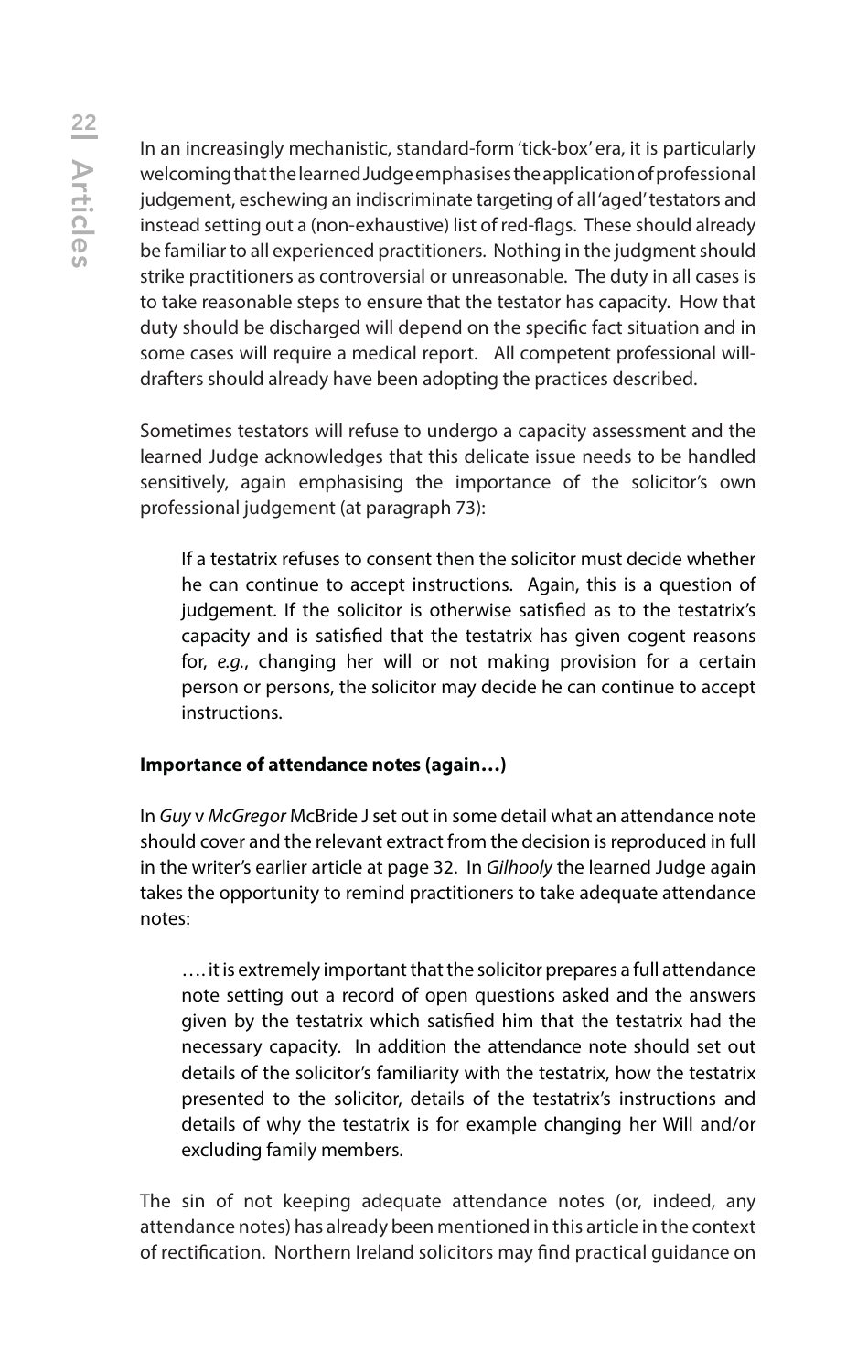all succession law related matters in the Wills and Inheritance Protocol of the Law Society of England and Wales. The Protocol is obviously not binding in this jurisdiction, but it includes much useful material which can be adapted for use in any office and would readily form the basis for an informal in-house training event.<sup>47</sup> The obligations in respect of the keeping of detailed and contemporaneous records are found at Clause 2.2.2. These include making a note of the will-drafter's assessment of testamentary capacity, the questions asked to establish it and the client's responses, with solicitors encouraged to record the actual words used by the client where possible.

#### **The solicitor's evidence**

Notwithstanding the learned Judge's reminder that there is no 'hierarchy of evidence' and that every case is fact-specific, the reality is that in most contentious probate actions the solicitor who prepared and supervised the execution of the will is the singularly most important witness. In *Gilhooly* McBride J acknowledges that the Court can be expected to give 'great weight' to the evidence of 'an experienced solicitor who is familiar with the testatrix and who conducts a full assessment of testamentary capacity and can prove this by reference to a good attendance note'. This is so even in the absence of a medical report.

Alas, in what can only be described as a judicial excoriation, McBride J concluded that in this case she was able to give 'no weight' to the solicitor's evidence in respect of capacity. The learned Judge found that the solicitor had failed to make any professional assessment of testamentary capacity, thereby not accepting his oral evidence that he had asked relevant questions. Neither his attendance notes nor that of the trainee solicitor who was in attendance recorded any efforts to establish capacity. The litany of red flags which should have caused the solicitor to have concerns included the testatrix's age, that she was not a longstanding client but rather only a passing acquaintance and that she was wishing to make changes to to her previous will. These were circumstances in which the learned Judge considered that it would have been prudent to obtain a report from the testatrix's GP or a consultant geriatrician. Furthermore, although the testatrix was changing her will, the solicitor took no steps to obtain the earlier will and in consequence he did not know the changes that she was making and was unable to make enquiries as to the reasons for the changes.

<sup>47</sup> Illustrations of best practice can also be found in the Code for Will Preparation of the Society of Trust and Estate Practitioners (STEP) which applies to all STEP members making wills in England. As yet, there is no equivalent Code applying to STEP members in NI.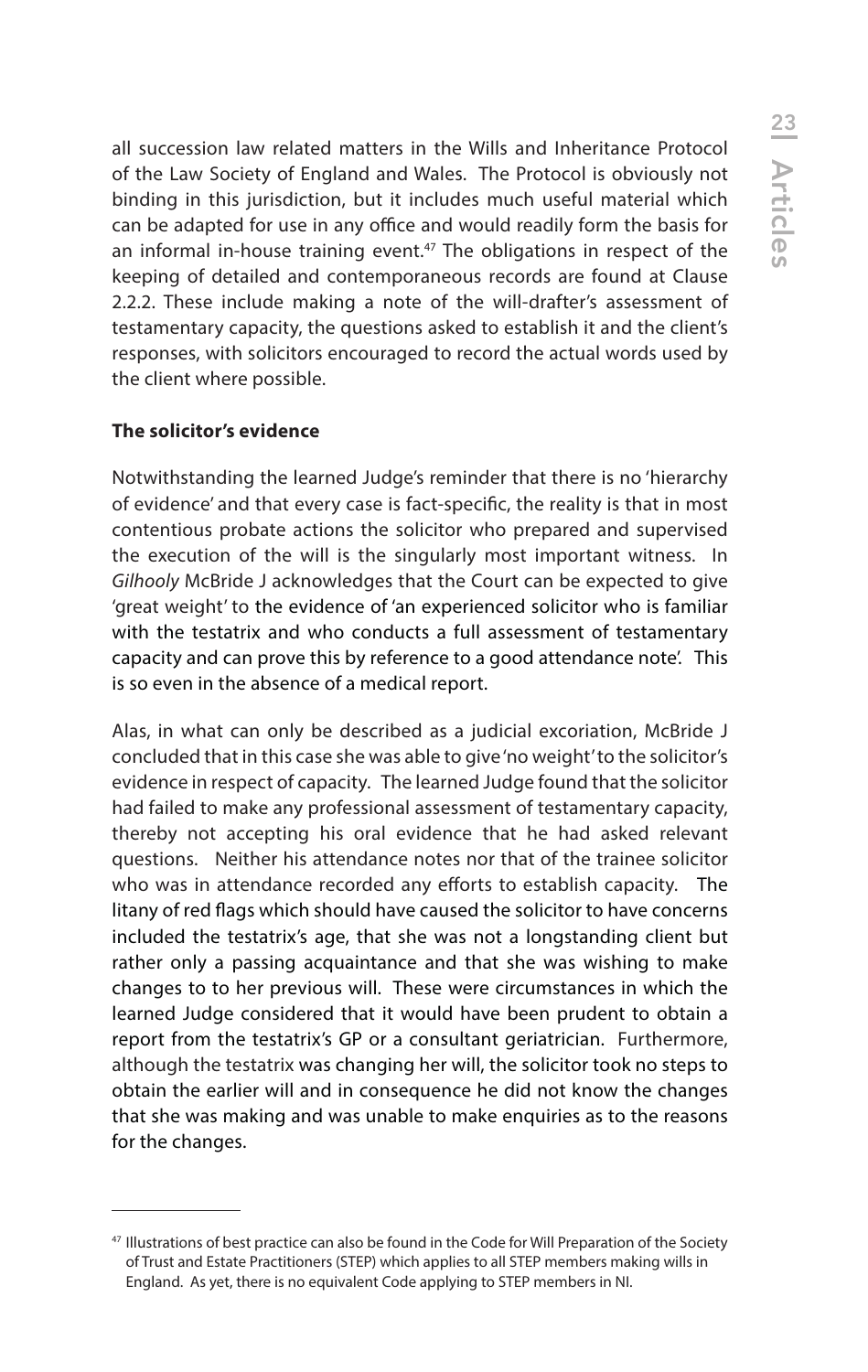Having given judgment in favour of the validity of the Disputed Will, McBride J reserved her decision on costs.48 The decision on costs also contains much that is of general interest to probate practitioners.

#### **The decision on costs**

The Plaintiff's submission was that there should be no order as to costs. She did not, it would appear, seek to have her costs, or even a portion of them, from the estate. She relied on various matters including the will-drafter solicitor's failure to comply with the Golden Rule or to respond promptly to her *Larke* v *Nugus* enquiry, the fact that the decision on forgery was a 'lineball' one, and the fact that the Defendant's legal representatives had failed to enter into discussions with her.

The Defendant sought indemnity costs against the Plaintiff, relying in particular on the learned Judge's finding that there was not a scintilla of evidence in respect of undue influence and that the Plaintiff was not justified in bringing proceedings when the nominal gain to her was only £100. The Defendant denied the charge that he was responsible for the lack of engagement, countering that there had been no meaningful attempt to resolve the case by the Plaintiff herself.

The decision of the Judge was that there should be no order as to costs. As someone who had been unsuccessful in all of her challenges, including a very weak undue influence claim, one might have expected the Plaintiff to have been ordered to pay all of the Defendant's costs or, at best, a proportion of those costs. It will be remembered that the unsuccessful challenger in *Guy* v *McGregor* was condemned in the entirety of the costs<sup>49</sup> notwithstanding some judicial criticism of the will-preparer solicitor for not keeping adequate attendance notes.

The *Gilhooly* decision reminds us that costs will always be at the discretion of the Court and although anyone who embarks upon an unsuccessful contentious probate claim can ordinarily be expected to be condemned with the entirety of the costs, there are various exceptions to this starting point.

<sup>48</sup> [2021] NICh 21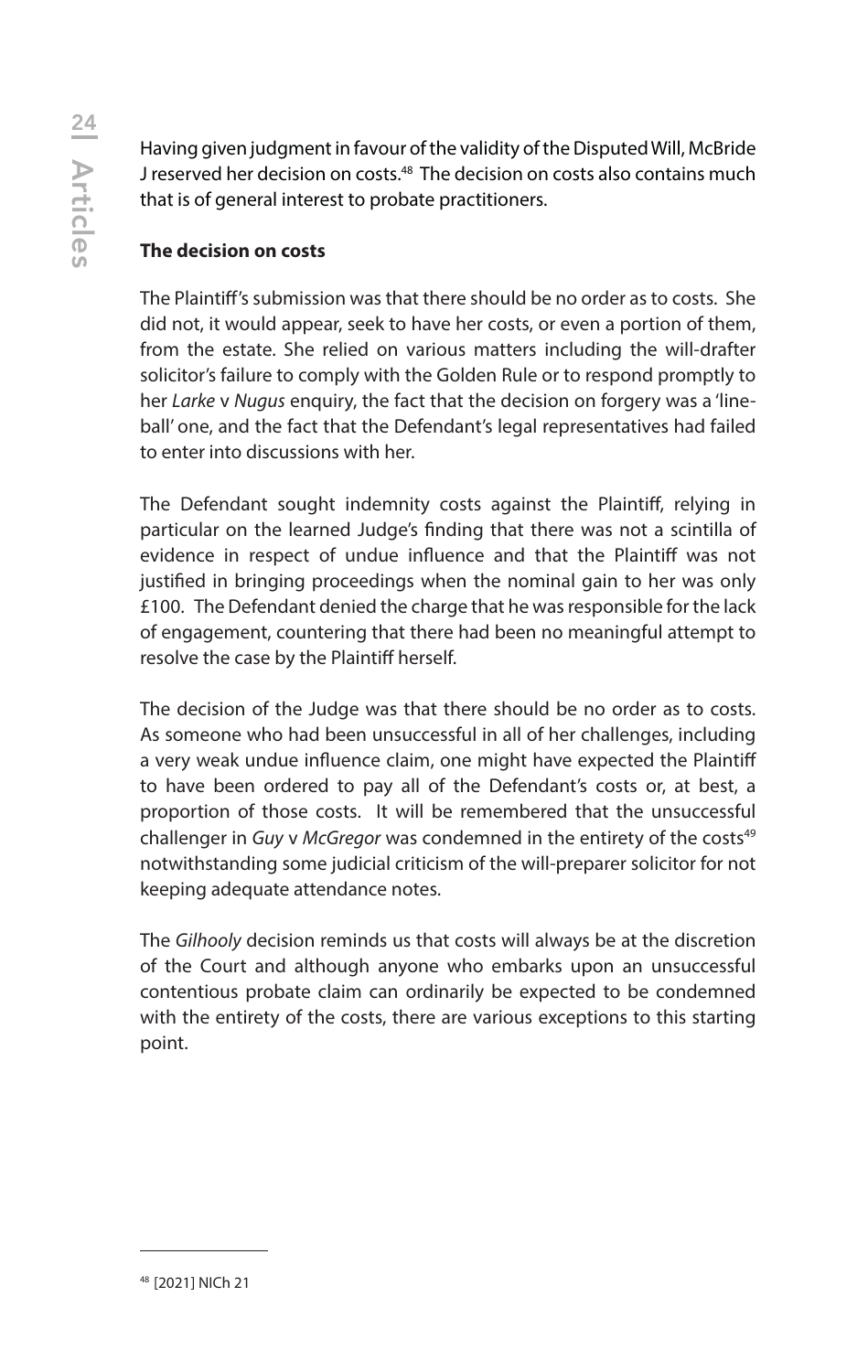#### **Costs in probate actions generally**

The learned Judge set out the following general principles on the costs of contentious probate claims:

- 1. Under Order 62 of the Rules of the Court of Judicature Act 1980 costs in contentious probate actions lie at the discretion of the Court;
- 2. The general rule is that costs follow the event;
- 3. In probate actions there are two long-standing exceptions to the general rule. These exceptions, set out in *Spiers* v *English* and applied in *Kostic* v *Chaplin* continue to guide the Court. They are:
	- If the testator or persons who have been interested in residue are the cause of the litigation the costs come out of the estate;
	- Where the circumstances lead reasonably to an investigation of the matter the costs will be borne by those who have incurred them rather than out of the estate;
- 4. These two long-established 'probate exceptions' are neither exhaustive nor rigidly prescriptive and they do not fetter the discretion of the Court to take other circumstances into account;
- 5. Costs may be ordered to be assessed on either the standard or the indemnity basis.

Costs were considered in the writer's earlier article and the material covered there is not be duplicated here, save to underline the point that costs have been increasingly likely to follow the event in that the judicial trend has been to narrow the two well-established specific 'probate' exceptions.<sup>50</sup> The costs decision in *Guy* v *Gregor* was illustrative of this.

It is submitted that *Gilhooly* has not altered this general position. However, the decision does provide a helpful illustration of the type of factual scenario that might justify a departure from the general principle. It should be remembered that it is always for the unsuccessful party to show cause why the general rule should not apply. That *Gilhooly* involved an unsuccessful undue influence claim only serves to underline that there are no blanket rules and every case deserves to be considered on its merits.

<sup>49</sup> That aspect of the case is not reported.

<sup>50</sup> See in particular *Vegetarian Society v Scott* [2013] EWHC 4097 and *Breslin v Bromley* [2015] EWHC 3760.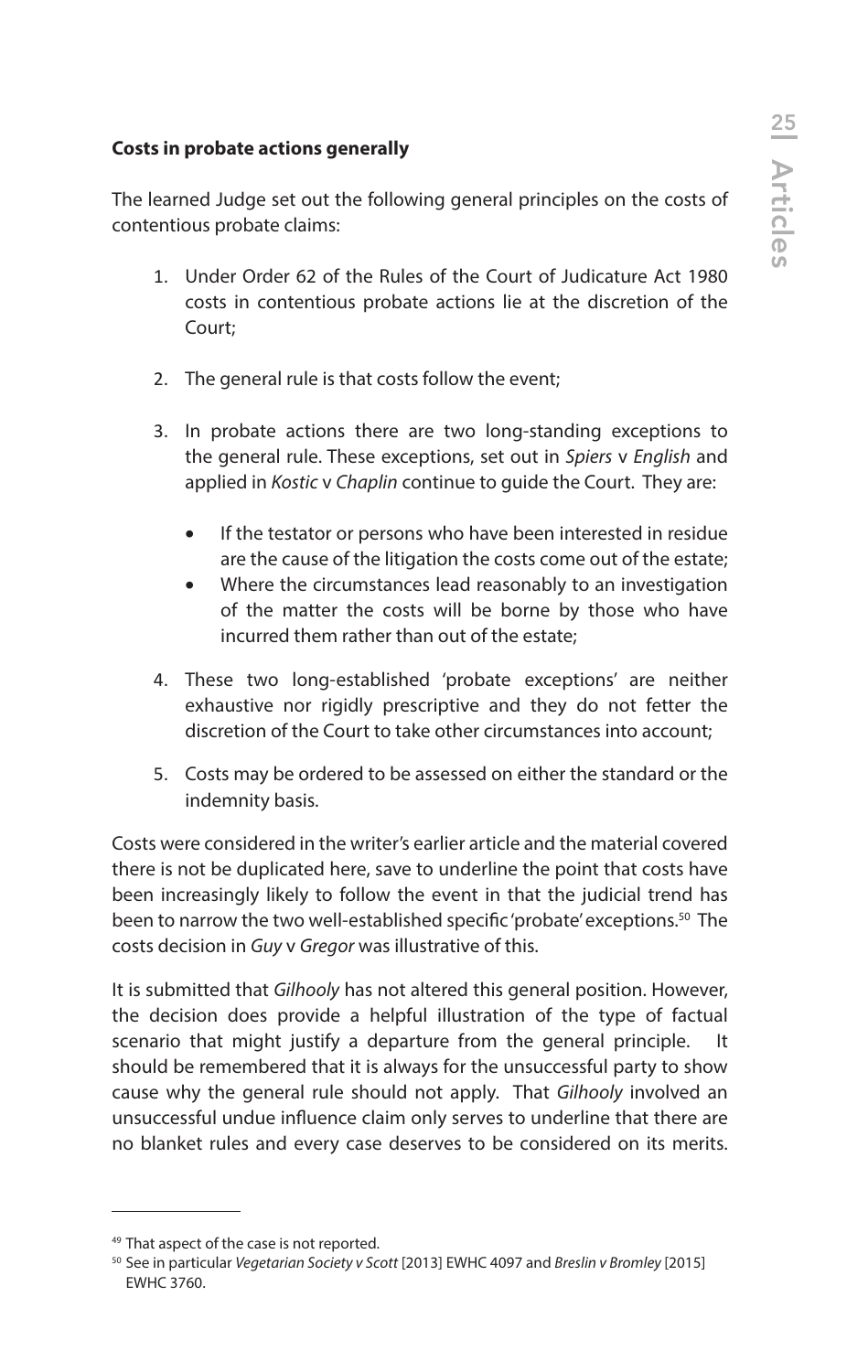The conventional wisdom has been that anyone who unsuccessfully asserts undue influence will be condemned in the costs of the entire action.<sup>51</sup> No doubt the Defendant expected to be awarded his costs against the Plaintiff, in light of the Judge's finding that there was not a scintilla of evidence in support of the Plaintiff's undue influence claim and believed that the only real matter for debate was whether the costs could be assessed on the indemnity basis.

While most practitioners who have experience of contentious probate claims will be familiar with the two well-established costs exceptions (set out at 3 above), the fact that these categories are neither exhaustive nor prescriptive has been less well documented. The learned Judge set out the following non-exhaustive list of factors as being ones that a Court can be expected to consider:

- Whether the party has succeeded in part of his case;
- • Whether any *Calderbank* offers have been made;
- Whether *Larke v Nugus* letters have sent and whether these have been properly answered.

In deciding whether an investigation was reasonable it is clear that the Court will closely examine the evidence available to the parties. An investigation may be justified at the outset when the parties are 'in the dark', but there may come a time when pursuing the challenge is no longer reasonable. The English Courts have been creative in making hybrid or phased orders and it is evident that the Northern Ireland Chancery Court sees the merit in such an order in appropriate cases.

Unlike proprietary estoppel and 1979 Order claims in which the Court has a wide discretion as to quantum and, indeed, the nature of the remedy generally, contentious probate cases are in the 'all duck or no dinner' category. If the case runs to trial the Judge will have the binary choice of propounding for or against a particular will. In the writer's experience this has tended to limit the use of *Calderbank* offers and McBride J's reminder that reasonable offers can still have a part to play in respect of costs is a timely one. In Northern Ireland virtually all contentious probate claims come within the High Court jurisdiction. Yet often the estate is relatively modest and the reality is that the quantum of costs and who bears them is as significant to the parties as the determination on the validity of the will. To quote directly from the learned Judge:

Even if an investigation is justified there remains a public interest in encouraging sensible settlements and therefore if a party makes a

<sup>51</sup> See e.g. the comments of Girvan J in *Re Thompson (Deceased) (Costs)* [2003] NI Fam 4.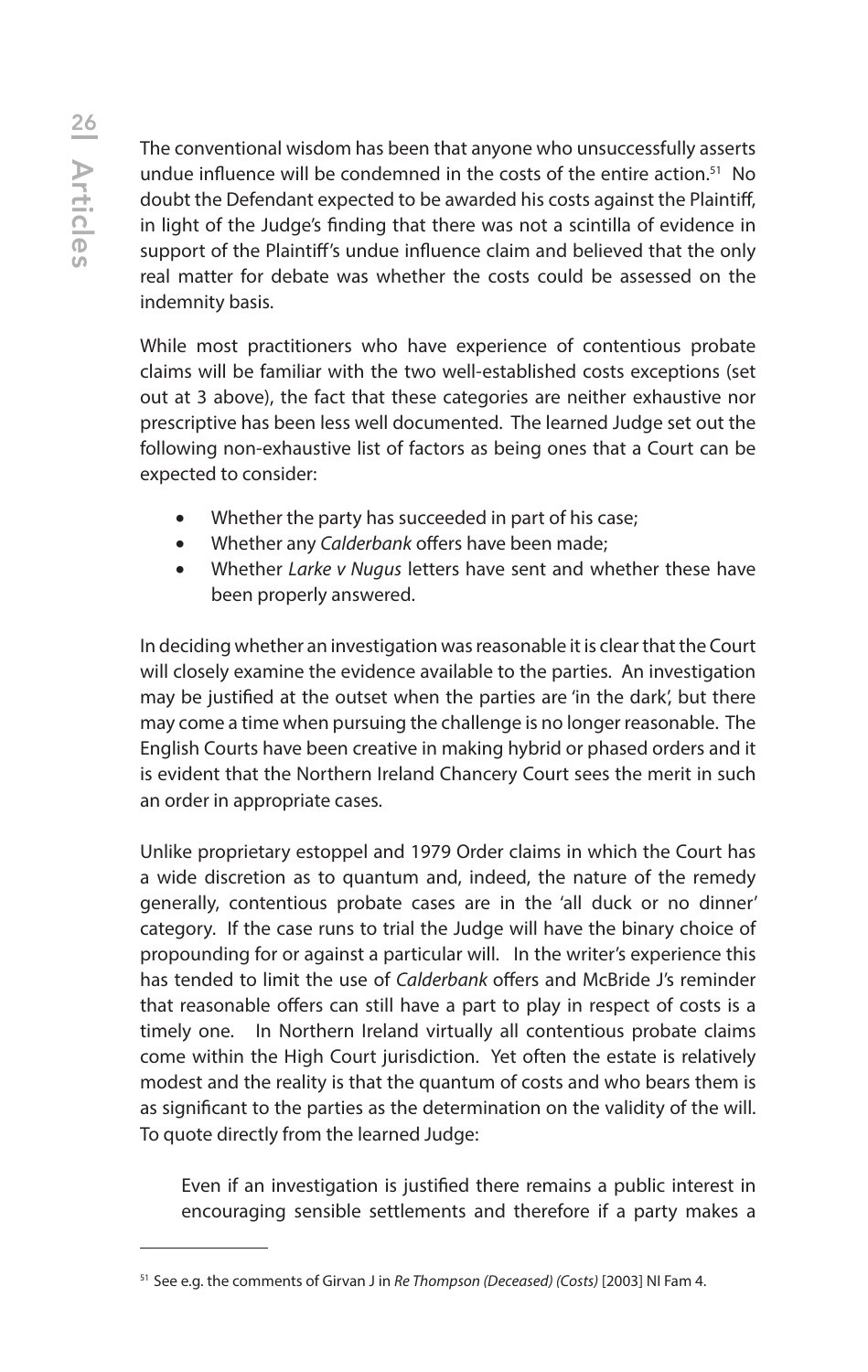reasonable offer which the court determines the other party should have accepted the court may condemn that party in costs or reduce the percentage of costs payable

McBride J cites as an authority the decision of Lewison J in *Perrins v Holland*. 52 In *Perrins*, Lewison was satisfied that the second exception applied and 'all other things being equal' he would have allowed costs to fall where they lay. However, he went on to order the losing party to pay costs on the sole ground that he had rejected a *Calderbank* offer which would have given him something from the estate.<sup>53</sup>

On the entirety of the facts before her, McBride J concluded that it was reasonable for the Plaintiff to issue her capacity challenge in light of the suspicions that had arisen due to the Plaintiff's own observations of the testatrix, the domiciliary care that she was receiving and the fact that the testatrix had latterly been diagnosed with dementia. These concerns had been exacerbated by the solicitor's failure to take proper steps to assess capacity at the time of the execution of the Disputed Will. Similarly, it was reasonable to investigate the allegation of forgery. On the other hand, it was not reasonable to pursue the claim of undue influence on the evidence, but the learned Judge was satisfied that this plea played a very minor part in the proceedings and did not require the calling of any additional witnesses. Moreover, the Plaintiff was entitled to continue with the proceedings to trial, the solicitor's post-proceedings response to the *Larke* v *Nugus* letter not ruling out the need for further investigation of various matters.

Addressing the Defendant's concern that this costly litigation was pursued over the sum of £100, the learned Judge referred to the important principle of establishing a potential forgery.

On the fact that the amount at stake was £100, the Judge referred to the important principle of forgery, concluding that the disproportionate cost did not deprive the Plaintiff of her right to a hearing, particularly in the circumstances that no offer was made to settle the case. One wonders what order the learned Judge would have made if the Defendant had offered the Plaintiff £100 in open correspondence terms at an early part of the proceedings.

<sup>52 [2010]</sup> EWCA Civ 1398.

<sup>&</sup>lt;sup>53</sup> This aspect of the decision was upheld on appeal.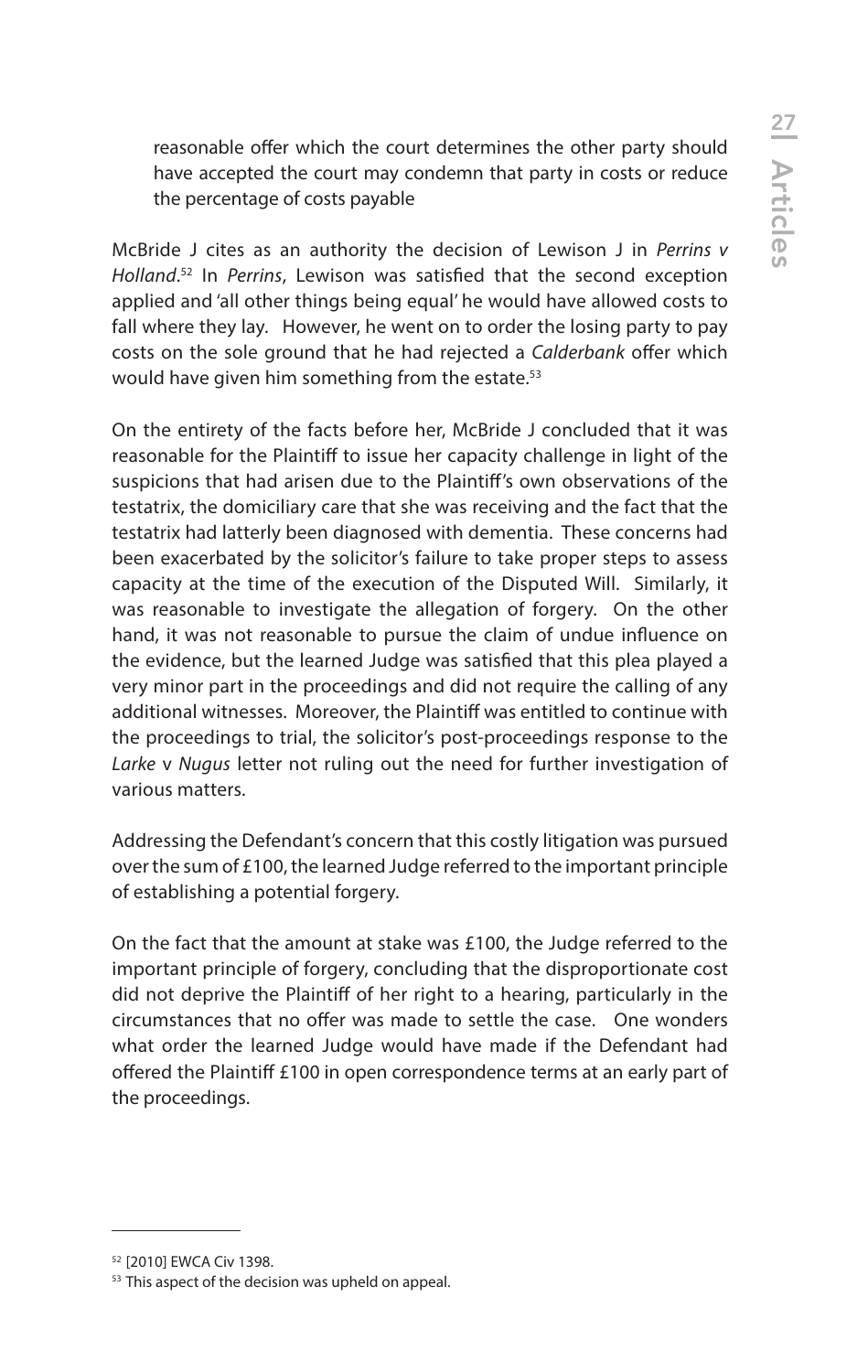#### **The costs of the defendant**

And what of the legal costs incurred by the Executor Defendant? Ordinarily, of course, an executor will be entitled to his costs out of the estate if acting reasonably and the reader is referred to the writer's earlier article for the caveats to this principle. The last word may not have been heard on the issue of whether the estate of the late Mrs Gilhooly will be left to bear the costs that the executor Defendant incurred in defending the litigation in order to have the Disputed Will admitted to proof in solemn form. In any event, that was never going to be a matter for the learned Judge in the context of the proceedings before her.

#### **A postscript on** *Larke v Nugus*

The learned Judge's efforts to elucidate the scope and extent of a will-drafter solicitor's obligations under *Larke* v *Nugus* are to be welcomed. This aspect of the decision will be considered in more detail in the next edition of this journal as Part II of the writer's article on the Solicitor Executor.<sup>54</sup>

*Larke* v *Nugus* requests were slow to take off in Northern Ireland but Horner J's judgment in *Watton and Watton* v *Crawford* generated something of an epidemic, such that the Non-Contentious Business Committee of the Law Society of Northern Ireland issued Guidance for its Members. It is noted in passing that the Law Society of England and Wales has recently revised its own Guidance on *Larke* v *Nugus* to take account of various concerns that had been raised as to whom precisely the duties apply.

The main 'takeaway point' for solicitors from the decision in *Gilhooly* is that properly focused *Larke* v *Nugus* requests should be answered meaningfully, accurately and promptly. It is submitted that accuracy is key and if it takes more time to provide a full, accurate response this should be requested. Failure to provide an adequate response may have costs implications for the solicitor in question, whether he is continuing to act in the litigation or otherwise (and there will be more on conflicts of interest on the next occasion).

However, in the writer's experience some of the purported *Larke* v *Nugus* requests being made at present are inappropriate or misconceived. It is important to remember that *Larke* v *Nugus* requests are confined to contentious probate actions (in the Order 76 sense) and do not extend to proprietary estoppel claims, will construction proceedings or 1979 Order cases. There may be merit in the view that all of those types of estate dispute

<sup>54</sup> Part I is found at (2020) 2 JELC 54.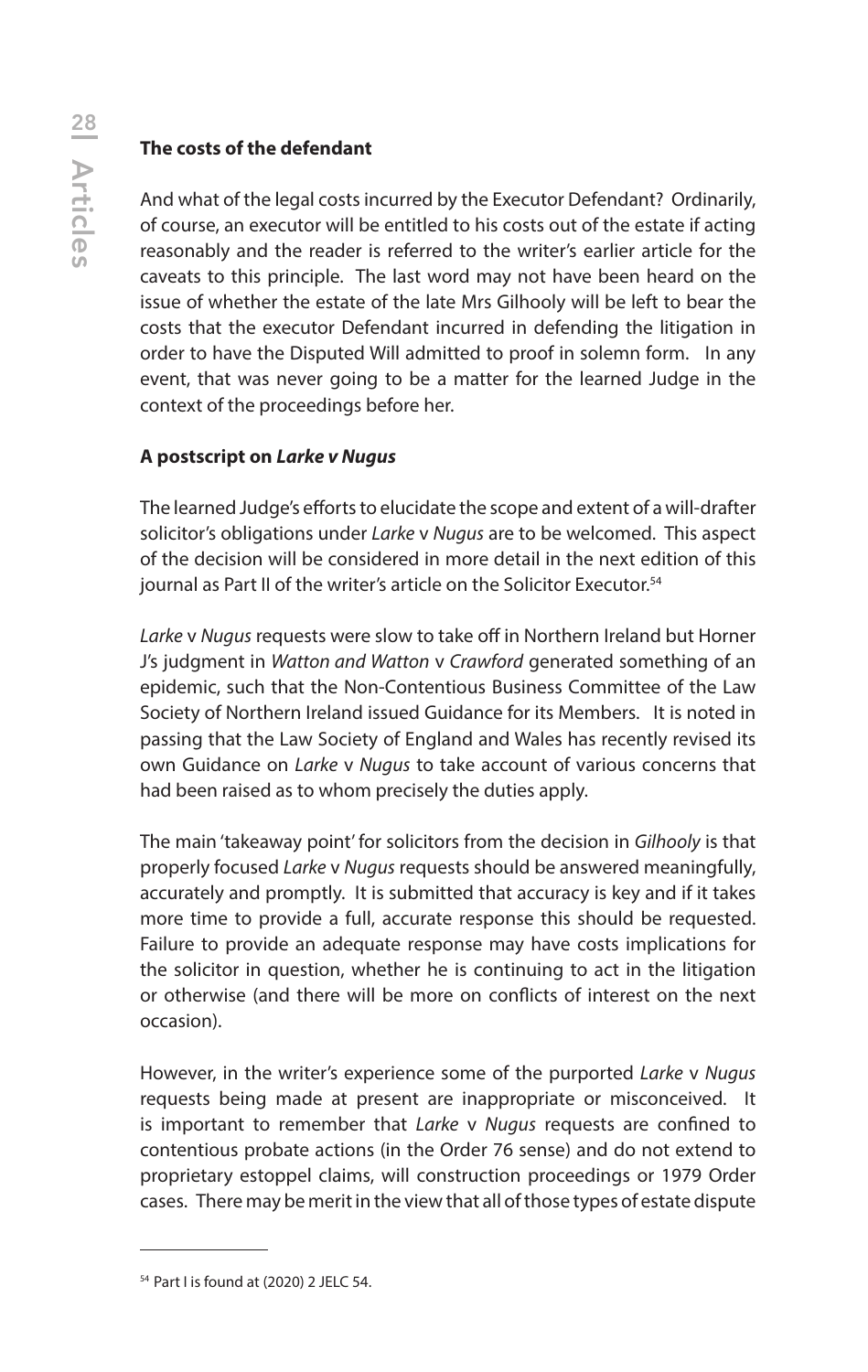could benefit from more meaningful pre-action discovery procedures, but that is an entirely different debate.

McBride J also helpfully reminds us that *Larke* v *Nugus* requests apply only if there is 'a serious dispute', a concept on which there is as yet no reported decision. They were never intended to facilitate fishing expeditions and it is submitted that solicitors should not breach confidentiality in a context which is outside the strict parameters set by the original *Larke* v *Nugus* decision. The point was made in the writer's earlier article that the distinction between a will-drafter solicitor's obligation to provide a statement if the *Larke* v *Nugus* conditions are met and the rights of an executor to waive the legal professional privilege of a deceased testator and/or to release documents belonging to the deceased has often been blurred. In *Gilhooly* McBride J also usefully reminds practitioners of the importance of addressing requests to the correct person.

#### **Conclusion**

The period since March 2020 has been an uncharacteristically eventful one for wills and estates cases in the Northern Ireland Courts. This article has managed to include reference to all of them, save for the decision of Humphreys J in the *Estate of Mary Teresa Toner Deceased*55 which provides direct Northern Ireland authority on the burden of the payment of legacies in solvent estates.<sup>56</sup> Probate practitioners await an equally busy time ahead as the first Covid-19 related challenges start percolating through the system. More generally, it has been estimated that worldwide 15 trillion dollars will pass to younger generations during the next decade.

Increased longevity and the attendant decline in cognitive function will inevitably mean that validity disputes will continue to increase year on year. There has been an increasing tendency to characterise contentious probate litigation as being just another type of dispute between individuals about property, with only a small remnant of the historic 'supervisory' jurisdiction of the ecclesiastical courts remaining. Yet that is not the entire story. The willingness of Ms McGarry to risk being

<sup>55 [2021]</sup> NICh 12. For completeness it is noted that there has also been the first Court of Appeal consideration of the doctrine of proprietary estoppel (*Graham v Graham* [2021] NICA 25).

<sup>&</sup>lt;sup>56</sup> The learned Judge held that pecuniary legacies are not governed by the order set out in Part II of the First Schedule to the Administration of Estates Act (NI) 1955. In practical terms if there is a partial intestacy ('property undisposed of by will' for the purposes of the statutory order), the legacies are paid from the residue as a whole rather than out of the partial intestate share. Debts are payable out of the partial intestate share unless there is a contrary intention in the will.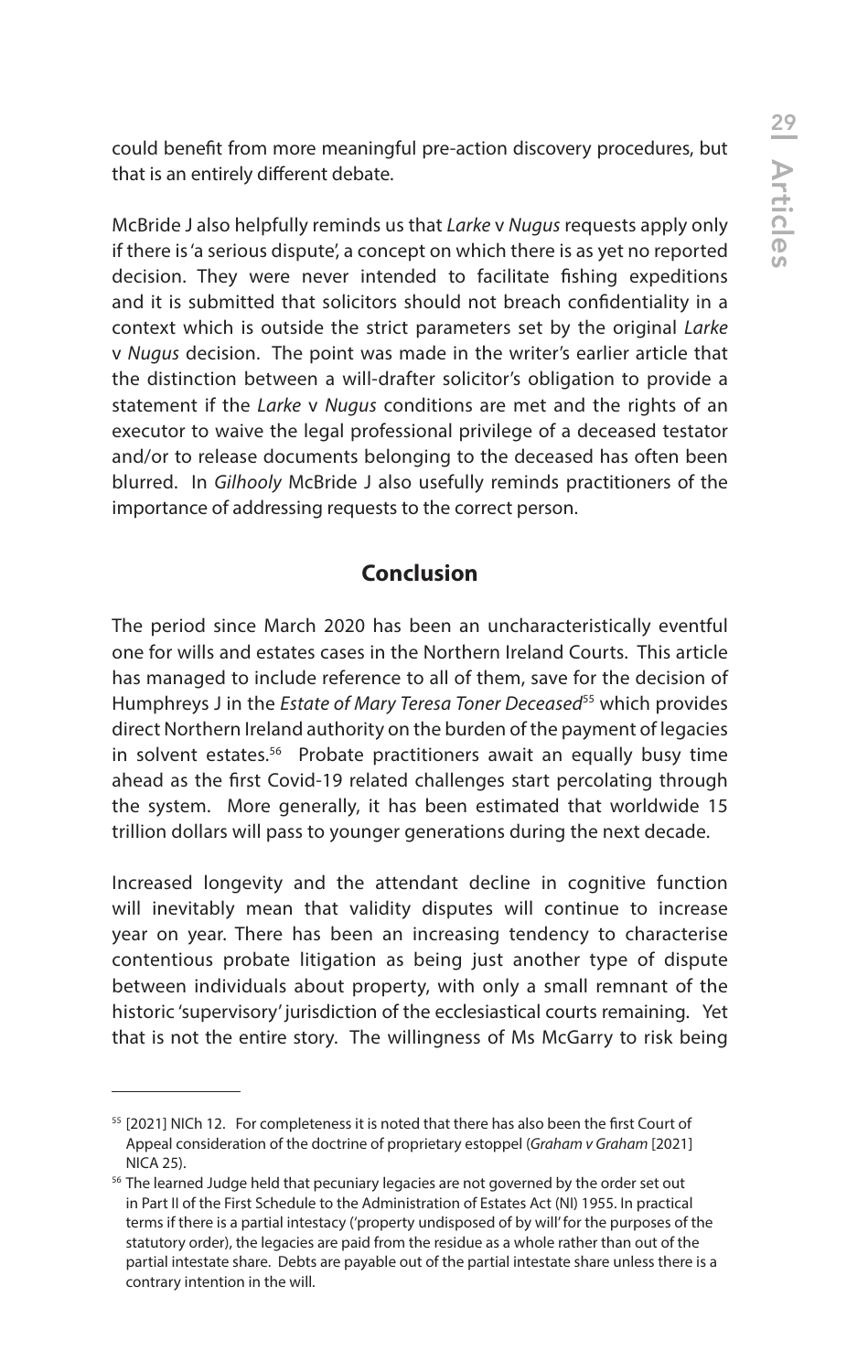condemned in High Court costs for the value of a £100 legacy from her aunt reminds even the most cynical estates lawyer that sometimes it is the principle that motivates litigants. The *Gilhooly* decision is a salutary reminder that probate disputes are a distinct category from other litigation. The remnant may be small, but it is still there. In reviewing the policy considerations which underlie the exceptions to costs which apply in contentious probate cases in *Kostic* v *Chaplin* Henderson J noted that the two rules were;

…designed to strike a balance between two principles of high public importance, the first being that 'parties should not be tempted into fruitless litigation by the knowledge that their costs will be defrayed by others', and the other being that 'doubtful wills should not pass easily into proof by reason of the cost of opposing them.<sup>57</sup>

If it is accepted that, as a matter of policy, testamentary freedom is to be the cornerstone of our system of intergenerational transfer of property, it is incumbent upon our legal system to ensure that wills are neither challenged too readily nor invalid wills admitted to proof by default of challenge. The reality is that foisting all contentious probate claims into the High Court makes challenge unrealistic in many estates. The introduction of procedures similar to those in some Commonwealth jurisdictions which allow a preliminary low-cost threshold assessment of capacity issues may go some way towards addressing an obvious lacuna in our succession law.

<sup>57</sup> *Kostic v Chaplin* [2007] EWHC 2909.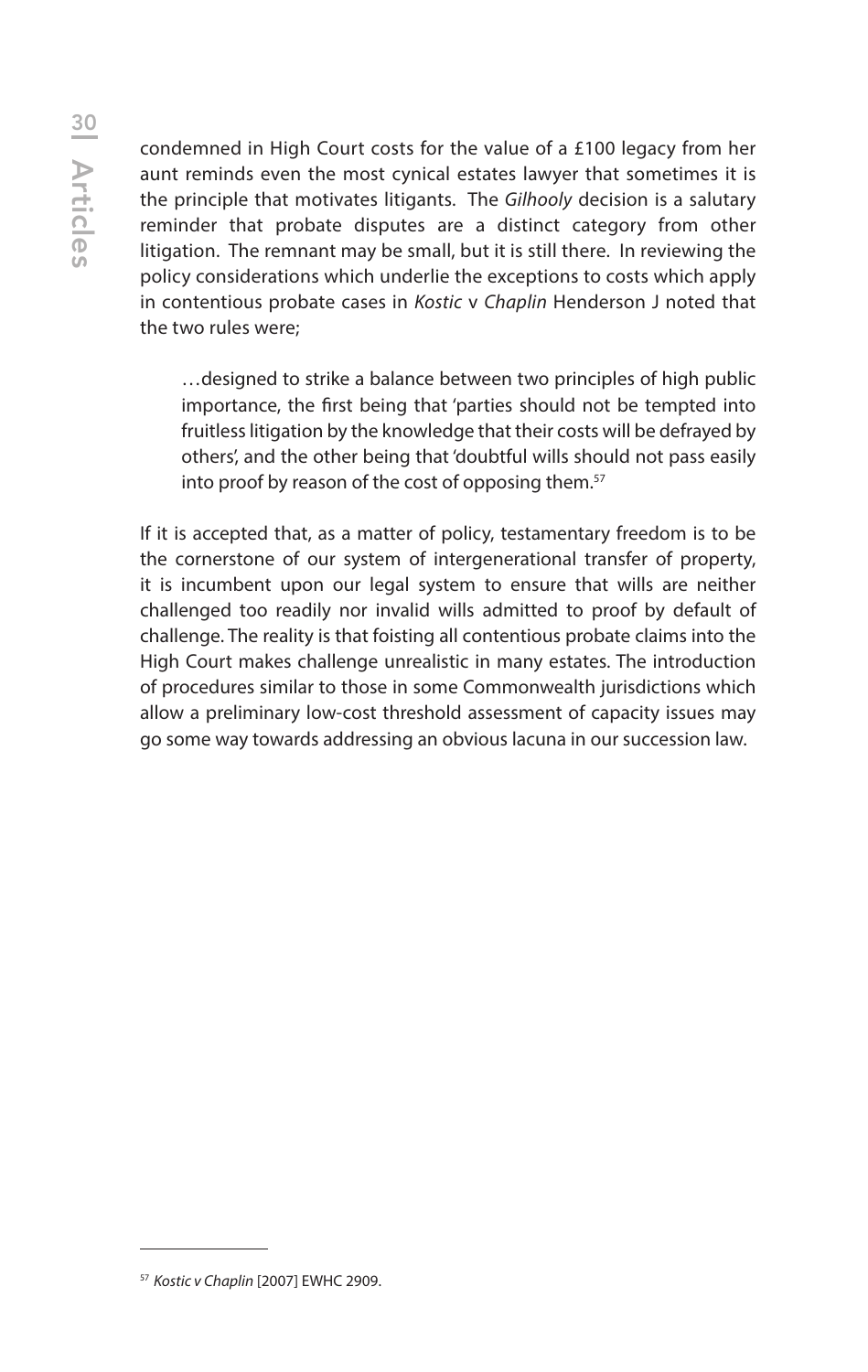# <span id="page-34-0"></span>Joint Bank Accounts and Survivorship

#### Dr David Capper, Queen's University Belfast

#### **Introduction**

This article considers the following scenario, from the particular perspective of an elderly person or someone on the cusp of capacity. *A* deposits money in a bank account with bank *C*. Either at the same time as opening the account or later, *A* takes steps to have *B* named as a person entitled to benefit from the account by way of survivorship. This means that the survivor of *A* or *B*, who will more often than not be *B* if *A* is an elderly person, will be entitled to the balance standing to the credit of the account on the passing of the other party. This may mean that *B* becomes entitled to a very substantial sum of money, most, if not all, of which came from *A*, on *A's* passing. There is also the possibility that if *B* is given the right to make withdrawals from the account on a personal basis, that is to say, not simply as the agent of *A* and for *A's* benefit alone, that *B* could exhaust or significantly deplete the account before *A's* passing, perhaps depriving *A* of much needed cash during *A's* final years.

Joint bank accounts where *A* contributes all the money and *B* takes by survivorship have enjoyed an almost hallowed status in Irish history.<sup>1</sup> Usually these have been deposit accounts, but the same legal analysis would apply to joint current accounts. Regarding the latter *B* may be making more withdrawals and even paying into the account but ultimately taking by survivorship a lot of money that came from *A*. So, in this article no distinction will be drawn between joint deposit accounts and joint current accounts. The issues the article is dealing with are those which arise where *A* makes a substantial deposit in a bank account and *B*  acquires a right to benefit from that account by right of survivorship and also during *A's* lifetime.

It may be asked why *A* should want to enter into a transaction like this. If the ultimate intention is that *B* takes the credit balance of the account on *A's* death, would it not be better for *A* to leave the account to *B* by will? This would obviate the risk that *B* drains the account of money *A* needs for

<sup>1</sup> On this see D. Capper, 'Survivorship Rights in Joint Deposit Accounts' (1996) 47 N.I.L.Q 281.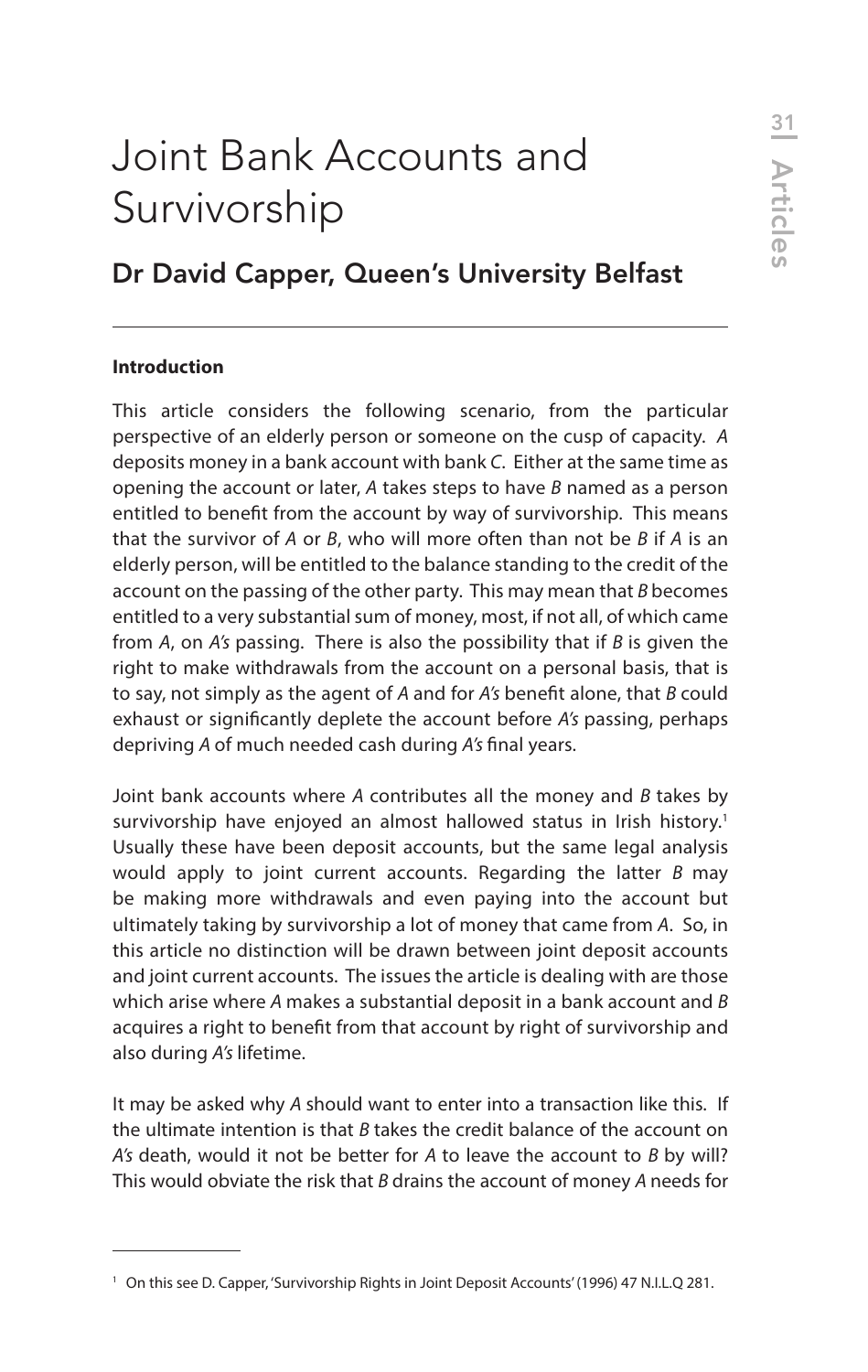necessaries during *A's* lifetime.2 One reason for adding *B* to the account may be to obtain *B's* assistance in the management of money, such as by allowing a younger relative or friend to pay for those necessaries by drawing upon the account. But this does not require *B* taking the credit balance by survivorship after there is no need to pay for those necessaries any longer. *A* may want to make a gift to *B* without the publicity that can accompany the reading of a will and may also wish to avoid inheritance tax on the account and its effect upon *A's* estate.3 In some cases *B* has acquired an eyebrow-raising sum of money on *A's* death.4 The consequences of opening a joint account with survivorship rights are significant enough to require procedures capable of protecting *A* from exploitation, *A's*  beneficiaries from the loss of their rightful inheritance, and the State from the loss of revenue that legislation has decreed is its due. Even where *A*  loses nothing during his or her lifetime and *A's* beneficiaries do not have the strongest moral claim on the estate, the frequently casual way in which *B* acquires a very large sum of money should not be treated as an insignificance.

#### **How Should a Joint Account with Survivorship Rights be Set Up?**

The issues relating to joint bank accounts and the right of survivorship, in the context of elderly persons and others on the cusp of capacity, will be examined through the Privy Council decision in Whitlock v Moree.<sup>5</sup> This decision, although not technically binding on the courts in Northern Ireland, adopts a radically new approach to determining whether *B* is entitled to take the balance of the account on *A's* death by right of survivorship. In order to explain the significance of this new approach some explanation of fundamental principles and the previous approach is required.

Providing *B* with a right of survivorship cannot be achieved just by *A* placing money in a bank account in the joint names of *A* and *B*. Decisions from

<sup>2</sup> A lifetime transfer of land at a grave undervalue was set aside in *Rooney v Conway* [1982] 5 N.I.J.B, in part because the 82-year-old transferor's understandable wish to acknowledge the help and support received from the much younger transferee, could have been met more satisfactorily through a testamentary gift.

<sup>3</sup> In this context it is worth noting the decision of the Supreme Court of Ireland in *Lynch v Burke* [1995] 2 I.R. 159, overruling the decision of the Supreme Court of the Irish Free State in *Owens v Greene* [1932] I.R. 225 that the right of survivorship was void as a nuncupative will.

<sup>4</sup> In *Whitlock v Moree* [2017] UKPC 44, the case extensively analysed in this article, B obtained the sum of \$190,000 in addition to testamentary gifts from A.

<sup>5</sup> *Whitlock v Moree* [2017] UKPC 44. For commentary see M. Baldock, 'Case Note – *Whitlock v Moree* [2017] UKPC 44' (2018) 24(5) Trusts and Trustees 456; D. Capper, 'Survivorship Rights in Joint Deposit Accounts – a Matter of Construction?' (2018) The Conveyancer 395; S. Hunter, 'Joint accounts – what's yours is mine and mine is yours?' (2018) Private Client Business 103, contains some useful material on the lower court judgments.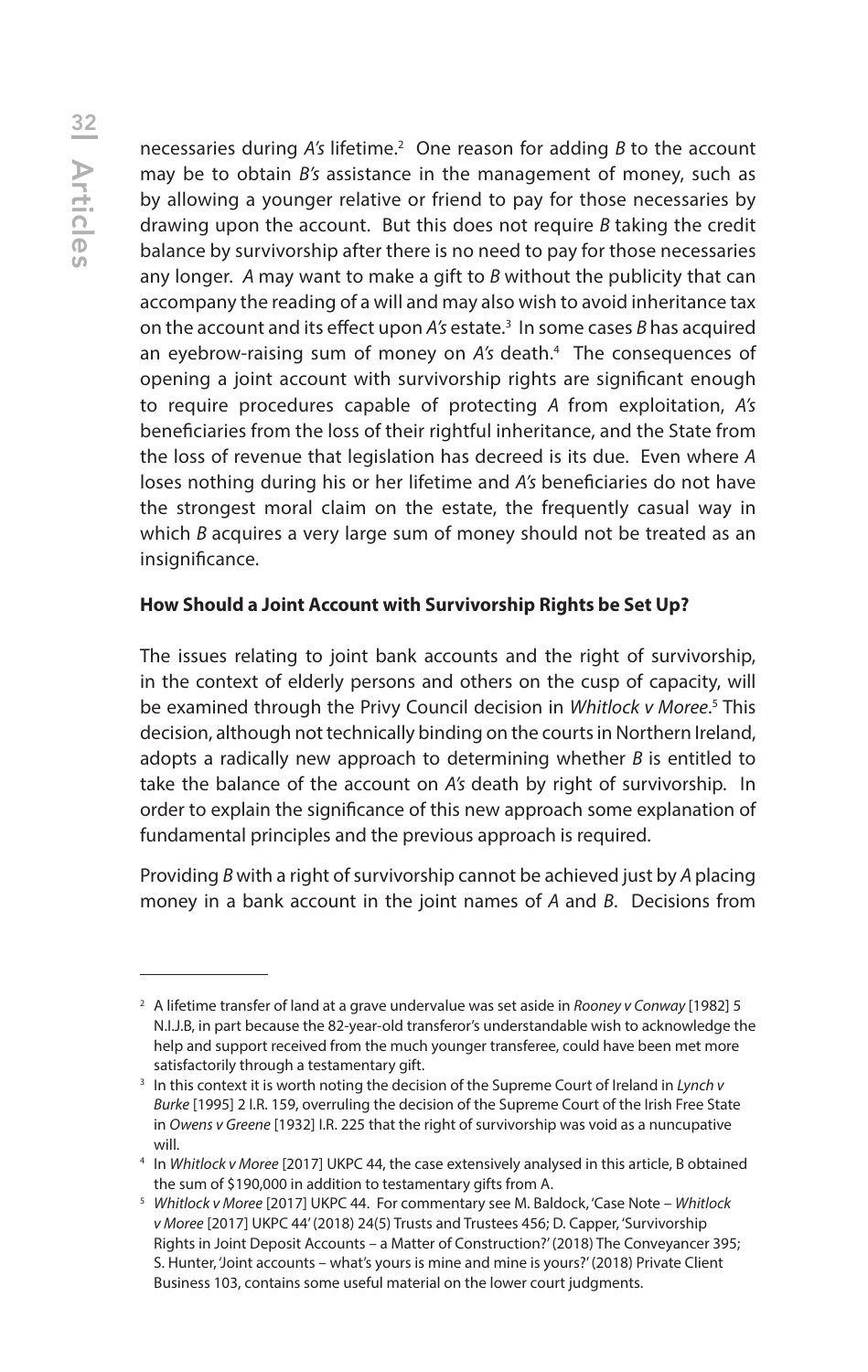Australia, $^6$  Canada, $^7$  England, $^8$  and Singapore, $^9$  have adopted a resulting trust approach to this question. They have rationalised the deposit of money in the account by *A* as a gift of the legal title to the deposit by *A* to *A*  and *B*. Assuming no presumption of advancement from *A* to *B*, on *A's* death *B* would hold the balance of the account on resulting trust for *A's* estate. It seems eminently plausible and intuitively right, but there is a flaw in the analysis as several commentators have pointed out.10

The mere deposit of money in a bank account by *A* creates a debtor and creditor relationship between the bank *C* and *A*. *A* has loaned money to *C*, which *C* must repay and otherwise deal with in accordance with the banking contract between *A* and *C*. *C* assumes no obligations to *B* in the absence of a contractual relationship with *B*, which the mere depositing of money by *A* cannot create. *B* cannot be a creditor of *C* as *B* loaned no money to *C*. Courts have shown reluctance to allow legal theory to scupper apparently useful banking transactions that give effect to the intentions of the parties but this approach, with respect, is rather dangerous. Fundamental legal concepts like debt, obligation, property and trust, should not just be bent and stretched to ensure a desired result. If courts do that, they blur the meaning and effect of these concepts, causing uncertainty and diminishing the effectiveness of these concepts when applied in other contexts.

To affect a transfer of the bank account from *A* to *A* and *B* the transfer has to be a separate act on *A's* part. The resulting trust analysis can be applied if *A* first makes the deposit with *C* in *A's* own name, and then later effects a transfer to *A* and *B*. So if *A* were to decide to make a gift of the beneficial interest in the account in favour of *B*, *A* could do this with an account that was already in existence. Absent advancement the presumption of resulting trust in favour of *A's* estate would arise but *B* could rebut this on proof that *A* intended to make a gift to *B*. How the presumption of resulting trust can be rebutted will be returned to below but for now it can be said that the difficulties involved in rebutting the presumption assist

<sup>6</sup> *Russell v Scott* [1936] 55 C.L.R 440 (HCA).

<sup>7</sup> *Niles v Lake* [1947] S.C.R 291 (SC); Pecore v Pecore [2007] 1 S.C.R 795 (SC); *Madsen Estate v Saylor* [2007] 1 S.C.R 838 (SC).

<sup>8</sup> *Aroso v Coutts & Co* [2002] 1 All E.R (Comm) 241 (Ch.D); *Re Northall* [2010] EWHC 1448 (Ch); *Drakeford v Cotton* [2012] EWHC 1414 (Ch), [2012] 3 All ER 1138.

<sup>9</sup> *Low Gim Siah v Low Geok Khim* [2006] SGCA 45; *Lim Chen Yeow Kelvin v Goh Chin Peng* [2008] SGHC 119, [2008] 4 S.L.R 783.

<sup>&</sup>lt;sup>10</sup> J. Willis, 'The Nature of a Joint Account' (1936) 14 Can. B. Rev 457; M.C. Cullity, 'Joint Bank Accounts with Volunteers' (1969) 85 L.Q.R 530; J.C. Brady, 'Succession – The Adequacy of Joint Deposit Accounts as Will Substitutes' (1990) 12 D.U.L.J 155; D. Capper, 'Survivorship Rights in Joint Deposit Accounts' (1996) 47 N.I.L.Q 281; U. Woods, 'Joint Deposit Accounts and the Conditional Gift Theory' (2002) 37 Ir. Jur 281; J. Lau Jia Jun, 'Legal and Beneficial Entitlement to Joint Bank Accounts with Volunteers' (2018) 33(3) Banking and Finance Law Review 345.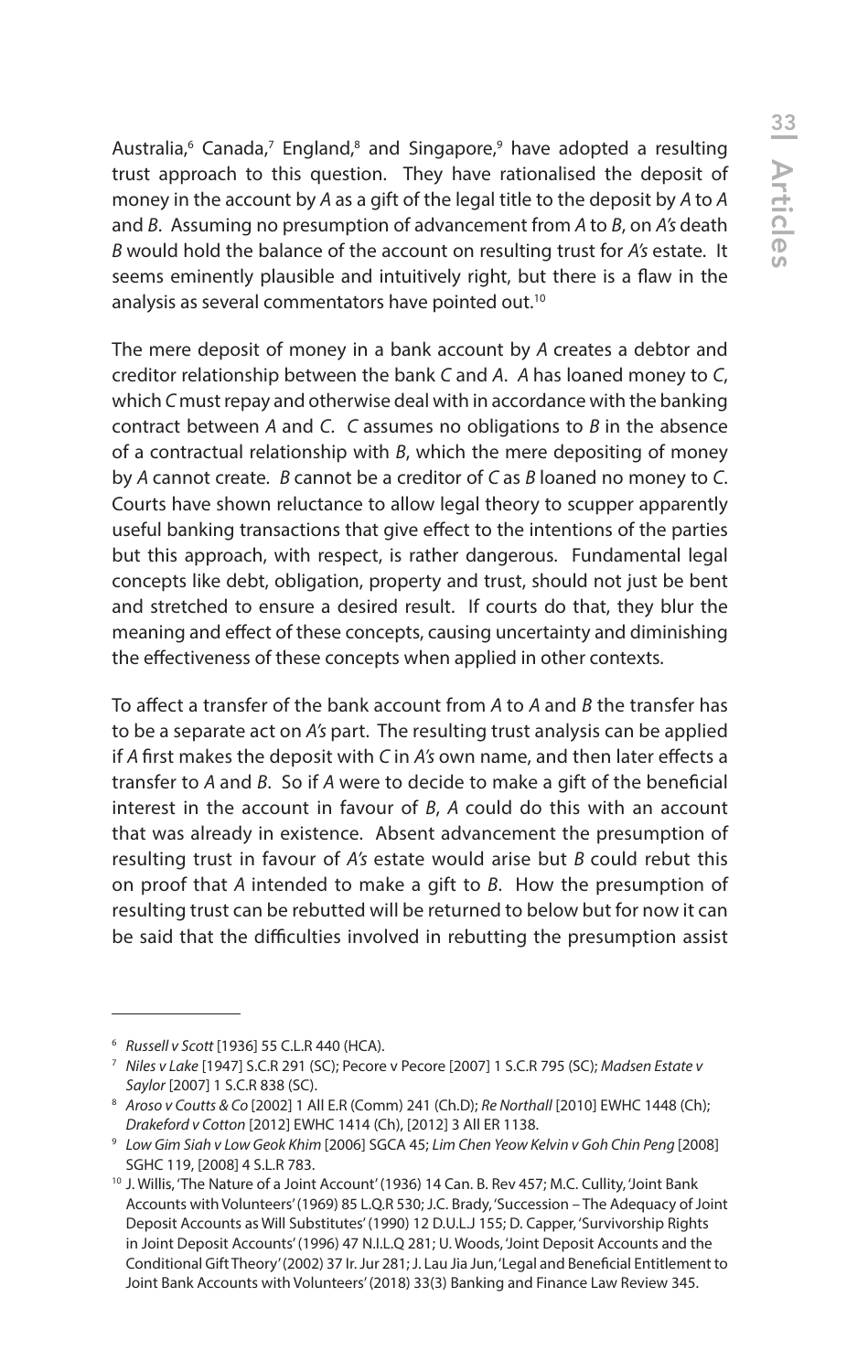the case for the more contractual approach to this problem that *Whitlock v Moree* adopted.

# The decision in *Whitlock v Moree*

*A*, a man named Francis Lennard, was a widower in his mid-90s when the events that are the subject of this case occurred. He had been a successful businessman and had enjoyed a long-standing friendship with *B*, a man named David Moree who was in his mid-60s. By *A's* will dated 19 October 2009, he left his home in Nassau, Bahamas and a pecuniary legacy of \$55,000 to *B*. Pecuniary legacies of \$75,000 were also left to the Bahamian Salvation Army and the Bahamas Humane Society. The residue of *A's* estate was divided between *B* and the appellants (Dorothy Jack and Norman Whitlock). *B* and a lawyer named Mr Pinder were named as executors.

The opening of the joint bank account occurred on 20 November 2009. *A*  and *B* visited *C* (the First Caribbean International Bank (Bahamas) Ltd) for the purpose of joining *B* to *A's* existing bank accounts. The credit balances on all *A's* existing accounts were consolidated into one account in the joint names of *A* and *B*. The banking agreement relating to this account, signed by both *A* and *B*, was recorded in a document headed "Personal Account and Services Application". The first page of this document contained several printed boxes in which the name and certain other details relating to the "First/Sole Applicant" (*A*) were entered in handwriting. In another box on this page headed "State purpose of account" an unidentified bank official had written "to pay utilities". The second page of the document contained some details about the "First Joint Applicant" (*B*). The next page and a half contained 23 printed terms covering matters like "1. Basic Terms", "4. Security", "9. Overdraft and Credit Limit", and "23. Jurisdiction", most of which had little or no significance to *A* or *B*. The one that did was clause 20 which provided thus: -

"JOINT TENANCY: Unless otherwise agreed in writing, all money which is now or may later be credited to the Account (including all interest) is our joint property with the right of survivorship. That means that if one of us dies, all money in the Account automatically becomes the property of the other account holder(s). In order to make this legally effective, we each assign such money to the other account holder (or the others jointly if there is more than one other account holder)."

There was no other documentary evidence relating to the account and no bank official gave evidence about its creation. *B's* evidence, that it was explained to both account holders that *A's* personal account was converted into a joint account so that *B* would succeed to the credit balance on *A's*  death, was rejected by the trial judge as self-serving. It may be observed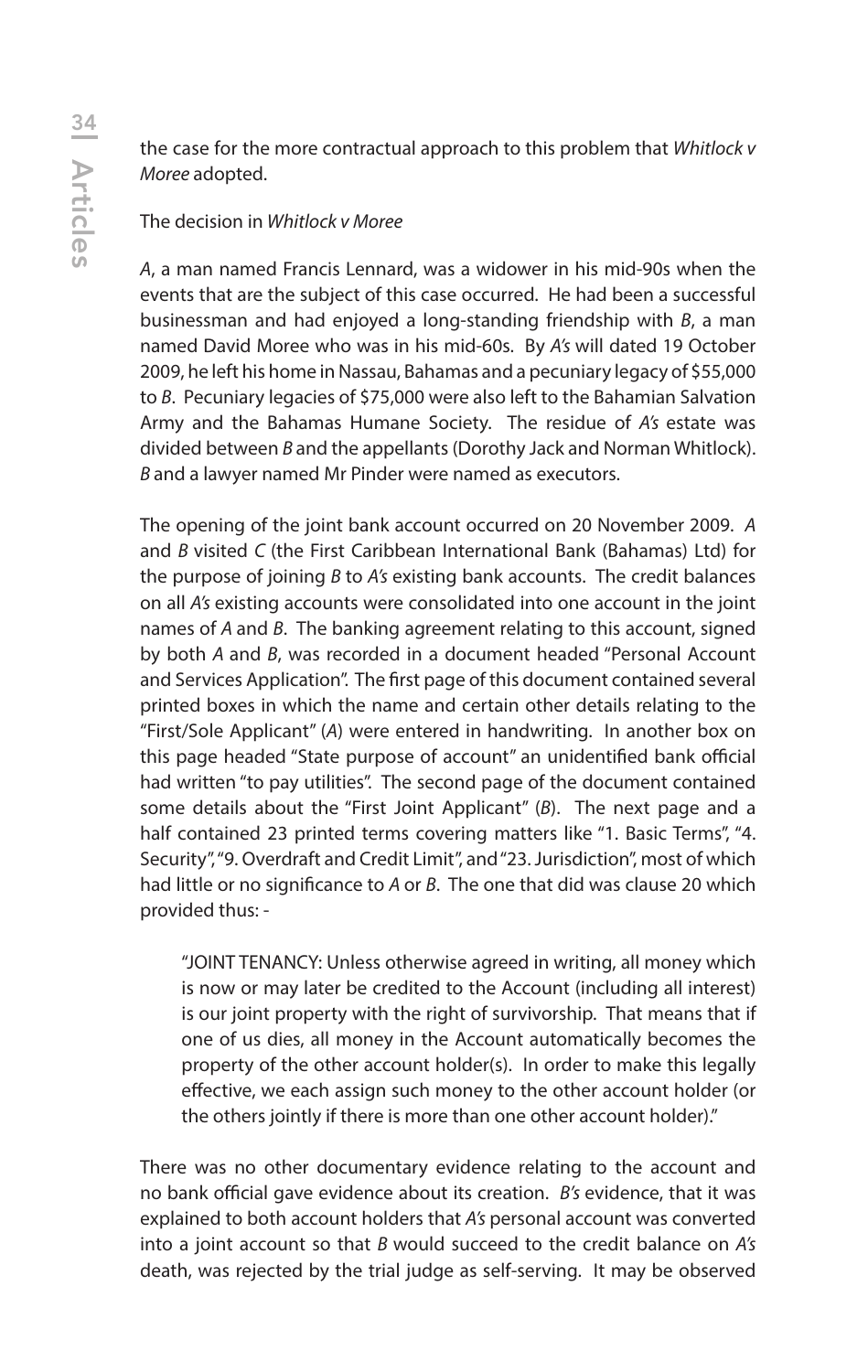at this stage that had *A's* existing accounts been transferred into the joint names of *A* and *B* this would have been effective to pass the legal title to the account to *A* and *B*, subject to a rebuttably presumed resulting trust for *A* or *A's* estate.

*A* executed a codicil to his will on 12 January 2010 revoking the legacies in favour of the Salvation Army and the Humane Society. This increased the amount in residue to the advantage of both *B* and the appellants. *A* died on 18 February 2010, when the credit balance on the joint account stood at \$190,000, all contributed by *A*. *B* attended the bank on 11 March 2010 and reconstituted the joint account into the joint names of himself and his wife.

The issue before the courts in this case was whether *B* was beneficially entitled to the balance of the account on *A's* death or held a bare legal title only with the beneficial interest held on trust for *A's* estate. The lower courts followed the conventional resulting trust analysis explained above. The trial judge held that *B* had not rebutted the applicable presumption, but the Court of Appeal held that he had. The issue before the Privy Council was the appropriateness of the Court of Appeal overturning the trial Judge's decision on an essentially factual question. Had the Board confined itself to this question it seems likely that the trial Judge's decision would have been restored. It could also have found for the appellants on the ground that there had been no effective transfer of the account from *A* to *A* and *B*  because of the absence of any separate act of transfer, but as will now be explained it took a much more radical approach to deciding the appeal.

The Privy Council unanimously rejected the resulting trust test in favour of one involving simply the interpretation of the contractual documents. In this case that meant the "Personal Account and Services Application" form signed by *A* and *B* on 20 November 2009. The unanimity in approach, however, did not extend to the interpretation of this document. The majority (Lord Briggs, with whom Lady Hale and Lord Sumption agreed) held that *B* was entitled to the balance of the account by survivorship, while the minority (Lord Carnwath, with whom Lord Wilson agreed) held that the document did not bear this meaning.

Lord Briggs' approach to interpretation drew heavily upon the decision of the House of Lords in *Stack v Dowden*11 in relation to beneficial interests in family property. Beneficial interests reflected the legal title unless there was clear evidence that the parties intended something different. Lord Briggs regarded the meaning of clause 20 above as perfectly clear. The words "JOINT TENANCY", "our property with the right of survivorship", and "if one

<sup>11</sup> [2007] UKHL 17, [2007] 2 A.C 432.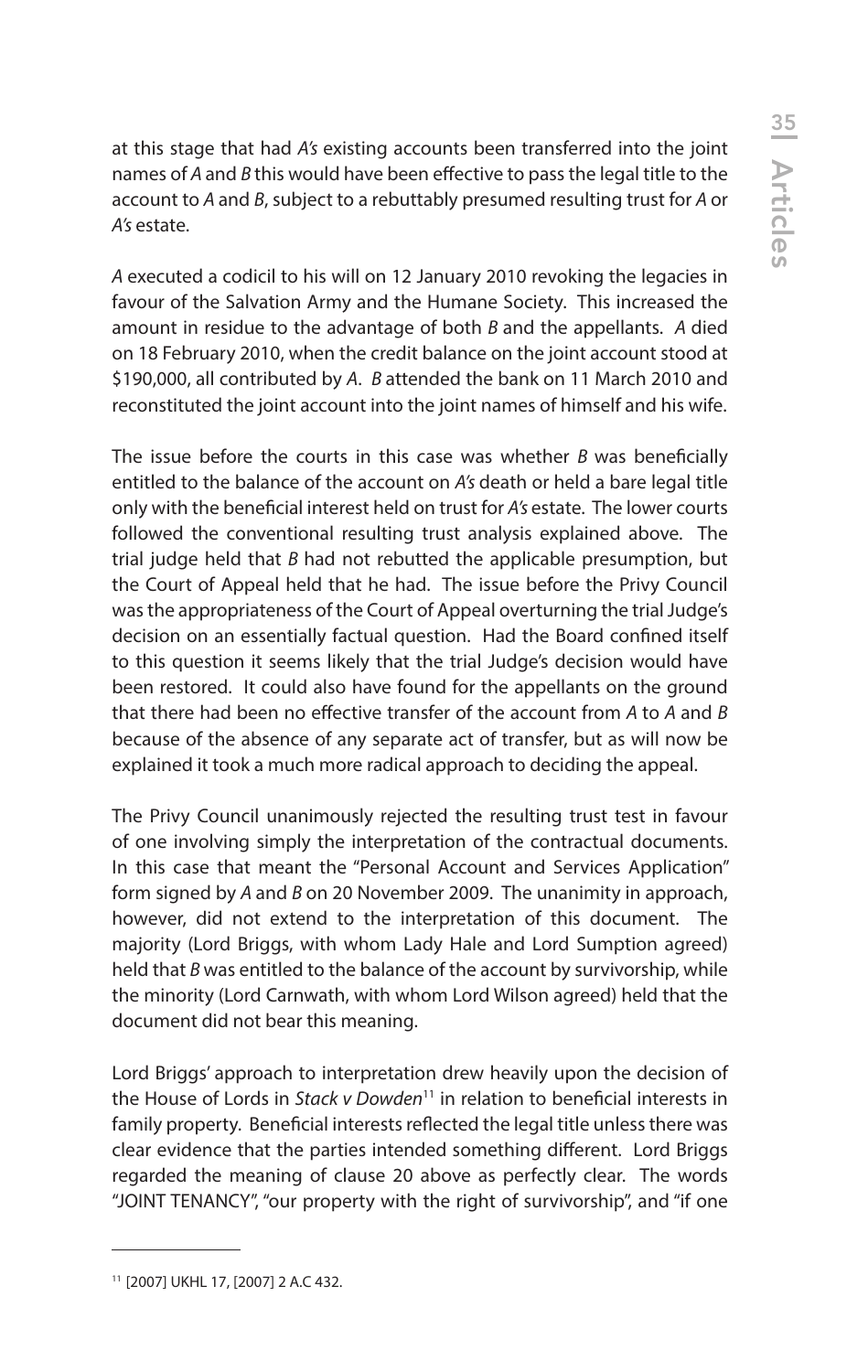of us dies, all money in the Account automatically becomes the property of the other account holder(s)" would, he argued, be understood by any ordinary Bahamian private bank customer as having the effect of passing the beneficial interest in the account to the survivor on the death of the other account holder.12

Lord Carnwath attached greater weight to the nature of the document itself. It was a standard form banking document intended principally to regulate the relationship between the bank and its customer(s). Its principal purpose was not to determine who became entitled to the balance of the account on the passing of one of the joint account holders. The bank would want to know to whom the balance on the account should be paid on the death of one of the account holders but other than that it would not have been interested in where the beneficial interests lay.13 Looking at the layout of the document and its wording, clause 20 was to be found in a one and a half page section containing several other provisions that had nothing to do with the account holders' beneficial interests.14 He doubted whether ordinary people would regard the language of clause 20 as suitable for making a large personal gift.<sup>15</sup> The handwritten words of the bank official "to pay utilities" certainly pointed away from this construction.16

#### Discussion of *Whitlock v Moree*

Making the survivorship question a matter of contractual interpretation is a huge improvement on the resulting trust test. The theoretical flaws with this, at least so far as putting a new bank account into joint names is concerned, have already been pointed out. Adding *B* to an already existing account can be understood as a transfer of the chose in action from *A* to *A* and *B* but the practical problems involved in trying to rebut the presumption of resulting trust apply with equal force here.

To rebut the presumption of resulting trust a potentially wide-ranging enquiry might have to be embarked upon. Evidence of anything *A* said to bank officials or to others about his or her intentions in opening the joint account would be sought. *A* is dead by this stage of the enquiry so cannot provide any direct assistance and evidence from *B* will often be treated with the same scepticism shown by the trial judge in *Whitlock v Moree* itself. Evidence of any explanation *A* was given about the effect of opening the

<sup>12</sup> *Whitlock v More*e [2017] UKPC 44, at [47].

<sup>13</sup> *Whitlock v Moree* [2017] UKPC 44, at [55].

<sup>14</sup> *Whitlock v Moree* [2017] UKPC 44, at [84].

<sup>15</sup> *Whitlock v Moree* [2017] UKPC 44, at [86].

<sup>16</sup> *Whitlock v Moree* [2017] UKPC 44, at [89].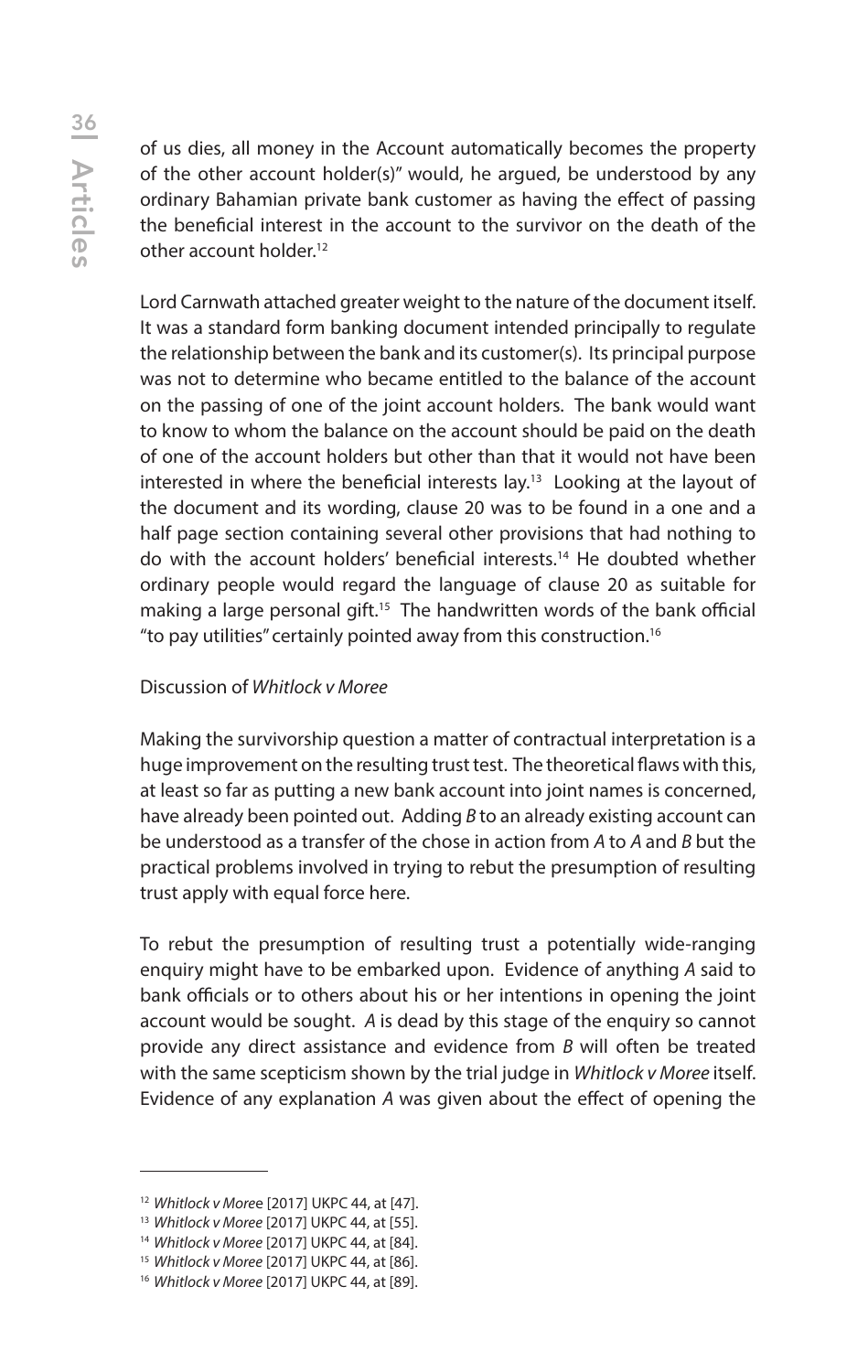joint account would certainly be informative but if the account was opened a long time ago there may be nobody who can provide this evidence. Enquiries might have to be made as to why *A* might want to benefit *B* in this way, particularly in the context of the provision made by *A* for *B* and others in *A's* will. These enquiries do not always yield particularly informative evidence and they can obviously involve significant expense. Readers of this journal will be aware of legal proceedings that cost more than the value of the estate in question.

The contract interpretation approach would render pre-contract statements made by the parties inadmissible in accordance with the decision of the House of Lords in *Chartbrook Ltd v Persimmon Homes Ltd*. 17 Evidence about any explanation the account holders received about the effect of the transaction would be irrelevant in relation to interpretation.18 More objective evidence of surrounding circumstances or the objectives of the transaction might be admissible under the contextual approach to interpretation developed in *Investors Compensation Scheme v West Bromwich Building Society*19 and subsequent cases. It seems tolerably clear that this approach to determining survivorship issues will be much cheaper and simpler than the resulting trust approach followed previously. The Board's advice does not in terms abolish the resulting trust test in cases where *B* is added to an existing account in *A's* name, but it would seem to make sense to follow the same approach in all cases.

With respect to the interpretation of the "Personal Account and Services Application" it is considered that the minority judgment presents the stronger argument. In agreement with Mark Baldock<sup>20</sup> there was insufficient clarity in the language of the bank account opening document to justify the conclusion that Mr Lennard intended to make such a very large gift to Mr Moree, who was already handsomely benefitting from Mr Lennard's testamentary provision for him. In agreement with Lord Carnwath this was a very different kind of document than one stating who the legal owners of residential property are. When people are buying a house, they know that the title documents are of direct relevance to the division of property interests. They do not make the same assumption in opening a joint bank account. It must also be remembered that this was really the first case

<sup>17</sup> *Chartbrook Ltd v Persimmon Homes Ltd* [2009] UKHL 38, [2009] 1 A.C 1101; *Whitlock v Moree*  [2017] UKPC 44, at [29].

<sup>&</sup>lt;sup>18</sup> Whitlock v Moree [2017] UKPC 44, at [30]. This might be relevant if it were argued that the document was vitiated by mistake, non est factum, fraud, duress, undue influence, or misrepresentation, or if rectification was claimed.

<sup>&</sup>lt;sup>19</sup> Investors Compensation Scheme v West Bromwich Building Society [1998] 1 W.L.R 896, [1998] 1 All E.R 98 (HL).

<sup>20</sup> Mark Baldock, 'Case Note – *Whitlock v Moree* [2017] UKPC 44' (2018) 24(5) Trusts and Trustees *456.*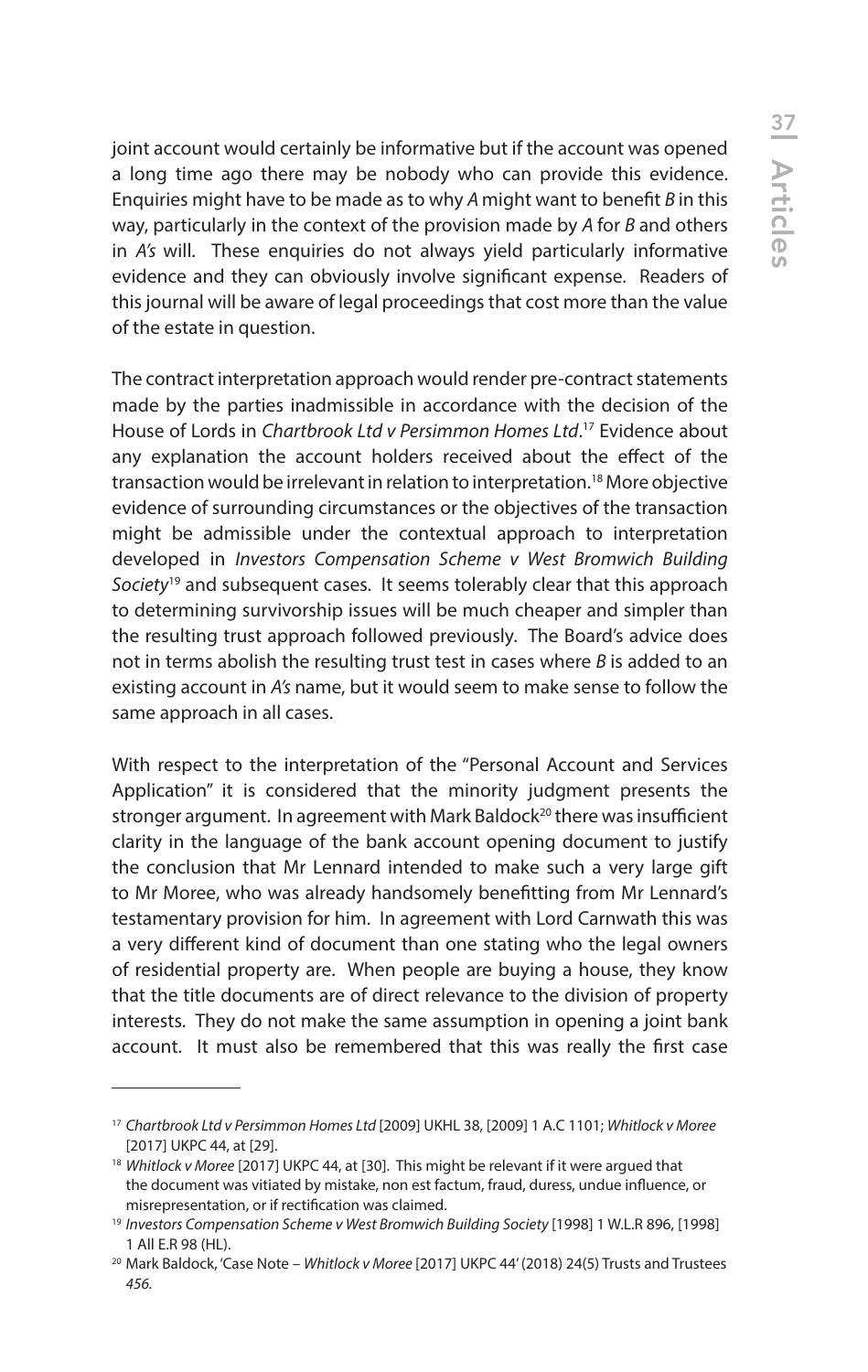in which an apex court anywhere in the common law world took this approach to the determination of the survivorship question. Assuming, as presumably we must, that this transaction was entered into in accordance with the law as it was understood to be at that time, nobody would have thought that the "Personal Account and Services Application" would be afforded the significance the Board attached to it. The trial judge and the Court of Appeal proceeded to analyse the entitlement to the balance of the account in accordance with the law of trusts. If the Privy Council wanted to signal a new approach it should have made clear that great care would have to be taken in future to ensure that the bank account opening documents specified precisely where the beneficial interest in the joint account was to go on the passing of the first of the joint account holders. The process followed in *Whitlock v Moree* was simply far too casual.

#### The Way Forward

If the bank account opening document, or the document transferring an existing account from *A* to *A* and *B*, is to be dispositive of the beneficial interest in a joint account then the procedure for executing these documents will have to be tightened considerably.

To begin with some comment should be made about the document itself. Its purpose must be clear, that it is much more than just a document regulating the banker-customer relationship. It must be explicit that an essential purpose of the document is to provide that the survivor of the joint account holders is to be entitled to the entirety of the beneficial interest in the account. This cannot be done if the main dispositive clause is number 20 and surrounded by a host of other clauses dealing with entirely different issues. This dispositive clause must be elevated to the top of the document and be prominently displayed so that everyone knows what the document is for. Then there is the language of the document itself. The language must be understood as entitling the survivor to the beneficial interest in the account. In arguing that clause 20 would be understood by any Bahamian private bank customer as passing the beneficial interest in the joint account Lord Briggs appears to have suggested that private individuals would not distinguish between legal and beneficial interests.<sup>21</sup> Whatever the truth of this statement the consequences are just too drastic for it to be accepted. In *Whitlock v Moree* Lord Carnwath referred to the decision of the High Court of Singapore in *Lim Chen Yeow Kelvin v Goh Chin Peng*<sup>22</sup>

<sup>21</sup> See Mark Baldock, 'Case Note – *Whitlock v Moree* [2017] UKPC 44' (2018) 24(5) Trusts and Trustees 456, on this point.

<sup>22</sup> *Lim Chen Yeow Kelvin v Goh Chin Peng* [2008] SGHC 119, [2008] 4 S.L.R 783, referred to in *Whitlock v Moree* [2017] UKPC 44, at [77].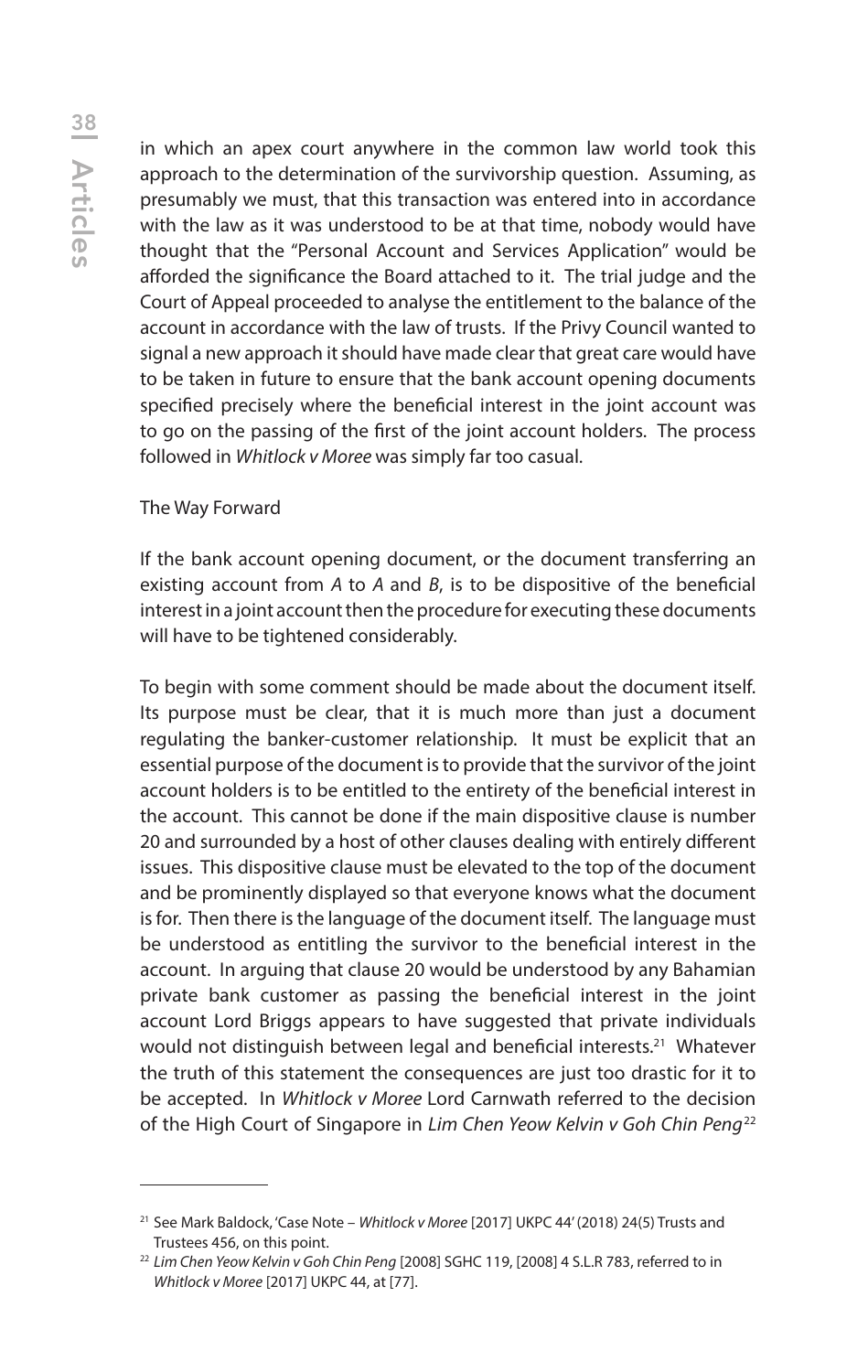where the agreement read: "In the event of death of a joint account holder … the amount standing to the credit of the joint account shall be held *for the benefit* and to the order of the survivor(s)" (emphasis added). This is much clearer although it could, and preferably should, be made clearer still.

Then there is the procedure to be adopted in the execution of these joint accounts. It should be remembered that a gift of the size Mr Lennard was held to have made to Mr Moree is capable of emptying or at least drastically changing the complexion of a testamentary estate for which a will complying with the formalities of the Wills Act was made. The casual way in which Mr Moree was able to augment handsomely the already generous provision Mr Lennard had made for him in his will has to cause concern. There is considerable risk that an elderly person who thinks they are getting a friend's help to pay the bills will disinherit their relatives and confer a staggering windfall benefit upon the friend without understanding that this might happen. There is also the risk that *B* will empty or deplete the account during *A's* lifetime, depriving *A* of money the latter needs to live on and obtaining the survivorship right in advance. Undue influence by *B* is a clear and obvious risk. There is a real need to design a suitable procedure for the protection of vulnerable persons in *A's* position. The analogy with the procedure designed in the *O'Brien*<sup>23</sup> and *Etridge*<sup>24</sup> cases for the protection of vulnerable sureties comes to mind. The State's entitlement to inheritance tax should not be avoided in this extremely casual manner.

However, the difficulty here is how to generate the right cases to enable the courts to lay down the legal doctrine required. Banks have no security interests to enforce so lack obvious incentive to bring cases to court and have law 'made' to regulate the making of these transactions. It seems like the kind of litigation that would most likely clarify what needs to be done would be challenges by personal representatives and beneficiaries to *B's*  right of survivorship. If we focus on the kind of discussion that takes place between *A*, *B*, and *C* at the bank when the joint account is opened, can it be said that the bank assumes any legal responsibility to *A*? The bank's standard form contract will be used so the bank will have to give accurate advice and information about its effect. A duty of care would arise and inaccurate statements would constitute a breach of duty. The bank is a party to the contract so inaccurate statements could also be misrepresentations allowing *A's* estate potentially to seek rescission of the banking contract or a damages remedy under section 2(1) of the Misrepresentation Act (NI) 1967. It does not seem appropriate to fix the bank with liability for *B's* undue influence. The situation is very different from *O'Brien* and *Etridge* because the bank

<sup>23</sup> *Barclays Bank Plc v O'Brien* [1994] 1 A.C 180 (HL).

<sup>24</sup> *Royal Bank of Scotland v Etridge (No 2)* [2001] UKHL 44, [2002] 2 A.C 773 (HL).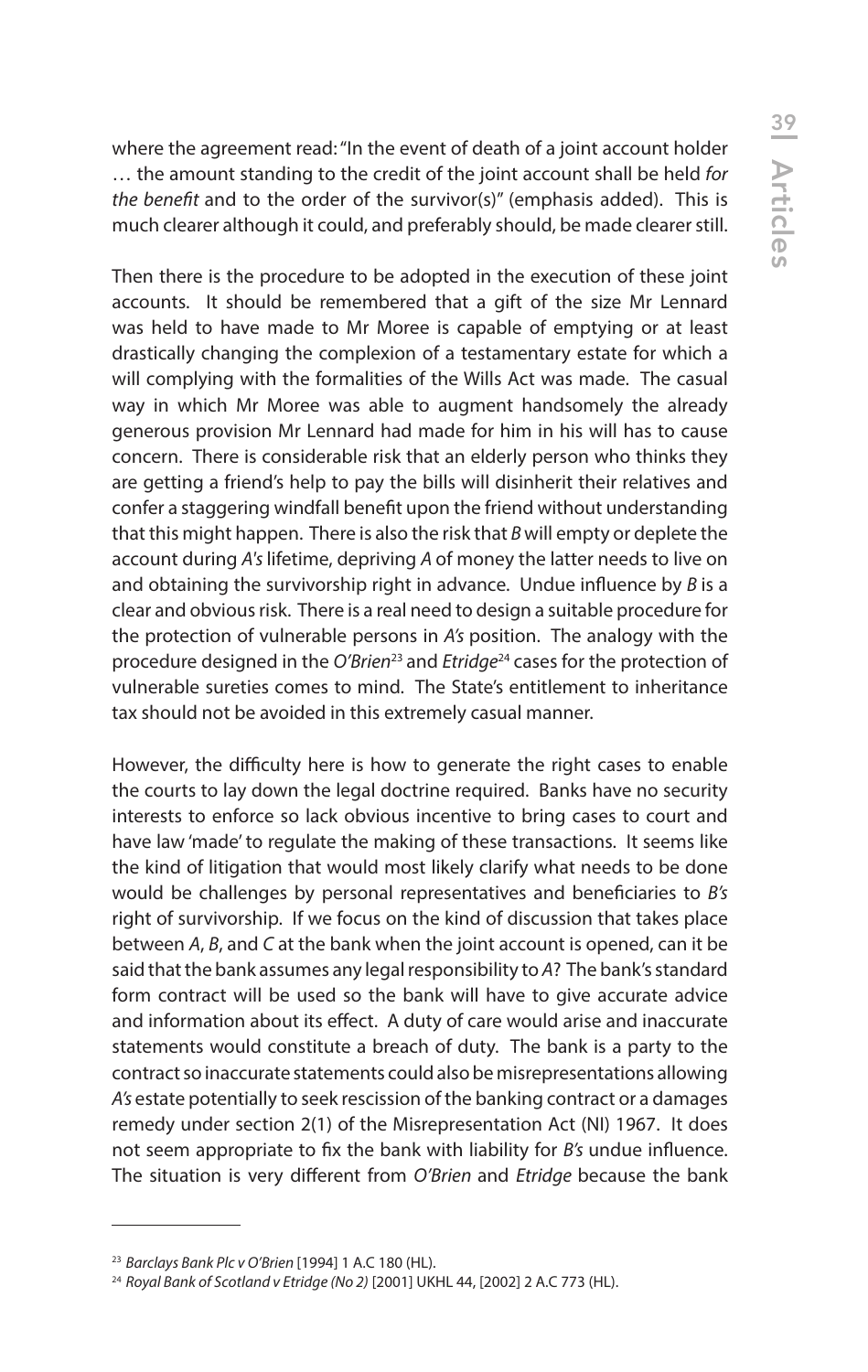derives no benefit, such as a mortgage or charge, from the transaction. So, to challenge the gift to *B*, personal representatives and beneficiaries would have to bring proceedings against *B* to require the latter to re-transfer any sums received from the joint account on the ground of *B's* undue influence.25

To obviate the risk of misunderstanding about the effect of the transaction being entered into, a detailed record of the explanation provided to joint account holders about the meaning and effect of the transaction they are executing would be needed. Banks were reluctant to provide this kind of explanation in *O'Brien* and *Etridge* suretyship transactions, so the task was farmed out to solicitors. If this were to be the practice for joint bank accounts, the cost involved in opening one of them would definitely rise. But less is at stake here for banks than in suretyship transactions so it may be that they would be willing to assume this responsibility, passing on the cost in higher banking charges for opening and maintaining the account.

# **Conclusion**

*Whitlock v Moree* is a useful step forward in the quest for a better way of regulating joint accounts with a right of survivorship. The theoretically flawed and practically problematic resulting trust framework of analysis seems to be on the way out. Treating these bank account opening documents as contracts is a much more satisfactory way of ascertaining the existence of a right of survivorship. But for this new approach to work properly the account opening document must be drafted in such a way as to make it obvious that disposing of the beneficial interest in the balance of the account on the death of one joint account holder is what the document is intended to do. In addition, there needs to be a proper procedure for entering into these transactions, so that everybody understands what is being done and the risk of a younger person acquiring a windfall benefit at the expense of the deceased's testate or intestate beneficiaries is avoided. The risk of *A* being deprived of money needed for living expenses and the casual avoidance of inheritance tax should also be borne in mind. Although the law is in a better place than where it was before *Whitlock v Moree*, much work remains to be done to address the new problems this generally helpful decision gives rise to.

<sup>25</sup> In this connection see *Hammond v Osborn* [2002] EWCA Civ 885 where an elderly pensioner first allowed the defendant to make withdrawals from his bank account to buy necessaries for him and then signed over the account to her. His personal representatives succeeded in requiring the defendant to return the money on the ground of undue influence.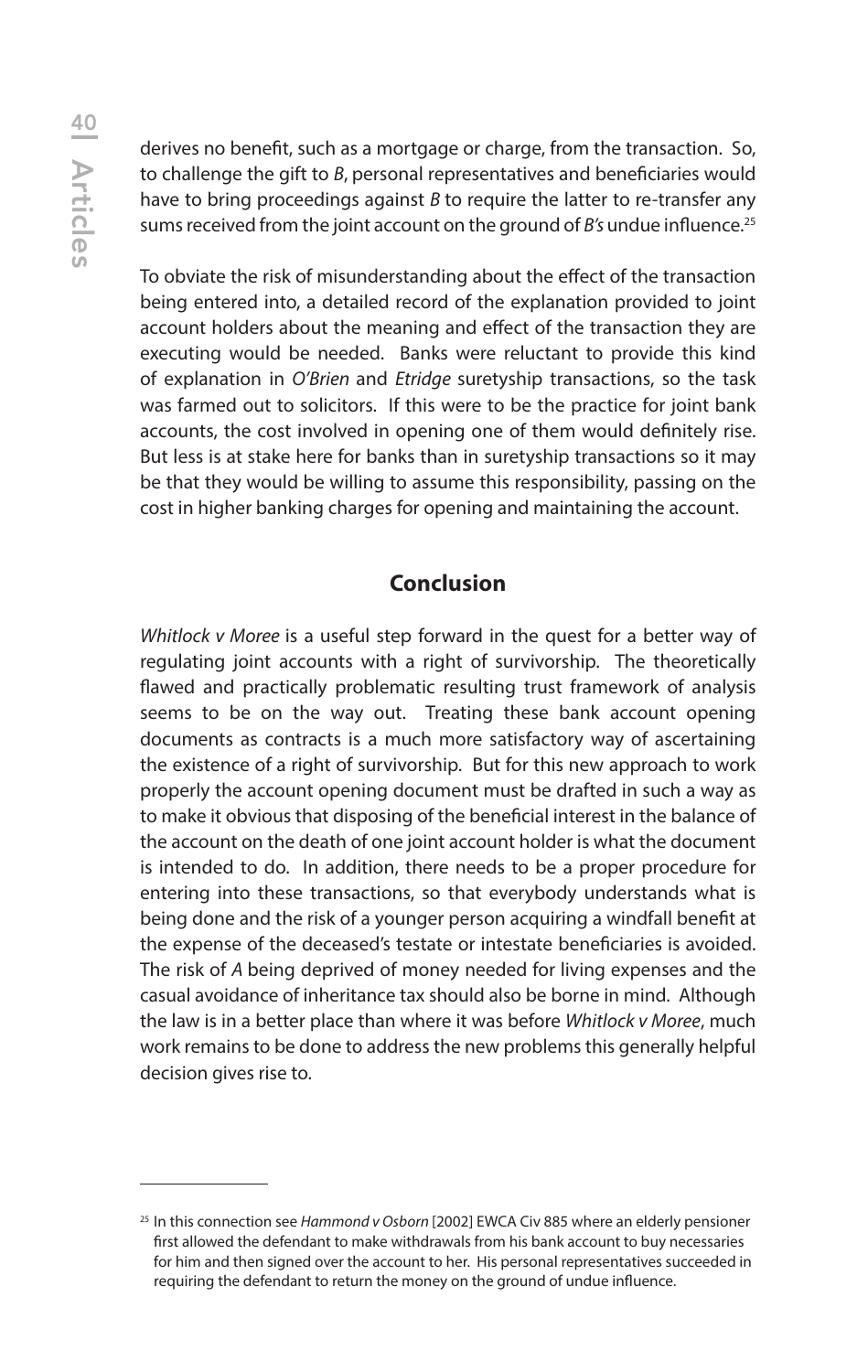# In Death There Are No Guarantees: Disinherited Children and Family Provision Claims

# Professor Heather Conway\*

#### **Introduction**

Recent decades have seen a subtle shift in the passing of wealth between generations. Increased life expectancies mean that older people are consuming more of their own capital as they live for longer, and not just in rising living costs or high residential care fees when this becomes a necessity.<sup>1</sup> For many members of the so-called baby-boom generation who are active and in good health, SKI-ing (or 'spending the kids' inheritance') has become a conscious lifestyle choice as they travel the world and enjoy life to the full rather than saving money to pass on to their adult children.<sup>2</sup> The latter may find that, as a result, they inherit less than envisaged when the distributive contents of a parent's will are revealed. However, a reduced inheritance is doubtless preferable to receiving nothing at all - though this is something that is unlikely to happen simply because of parental outgoings and spending habits in later years.

In August 2021, the actor Daniel Craig announced that he would not be giving his children a substantial inheritance, preferring to spend his money or give most of it away before he dies.<sup>3</sup> Other high-profile figures who have made similar statements include Nigella Lawson, Sting and Bill Gates, who see this as good parenting by incentivising their children to work hard and vast sums of inherited wealth doing them 'no favours'. Of course, such sentiments are laudable when the children in question have had the lifetime

<sup>\*</sup> Professor of Property Law and Death Studies, School of Law, Queen's University Belfast.

<sup>1</sup>  [A report published in March 2021 suggested average costs of around £35,](https://www.laingbuisson.com/)000 per year- see Care Homes For Older People UK Market Report 31ed - LaingBuisson (accessed October 2021).

<sup>2</sup> See K Rowlingson and S Mackay, *Attitudes to Inheritance in Britain* (2005). The researchwhich was funded by the Joseph Rowntree Foundation- interviewed over 2,000 participants, and found that only a quarter would limit their spending in order to pass wealth to their children. Whether the financial and lifestyle impacts of the coronavirus pandemic have altered this remains to be seen.

<sup>&</sup>lt;sup>3</sup> Craig apparently finds the concept of inheriting vast sums of money 'distasteful'- see James [Bond star Daniel Craig says he will not leave children substantial inheritance as he finds](https://news.sky.com/story/james-bond-star-daniel-craig-says-he-will-not-leave-children-substantial-inheritance-as-he-finds-practice-distasteful-12384357)  practice 'distasteful' | UK News | Sky News, 18 August 2021 (accessed October 2021).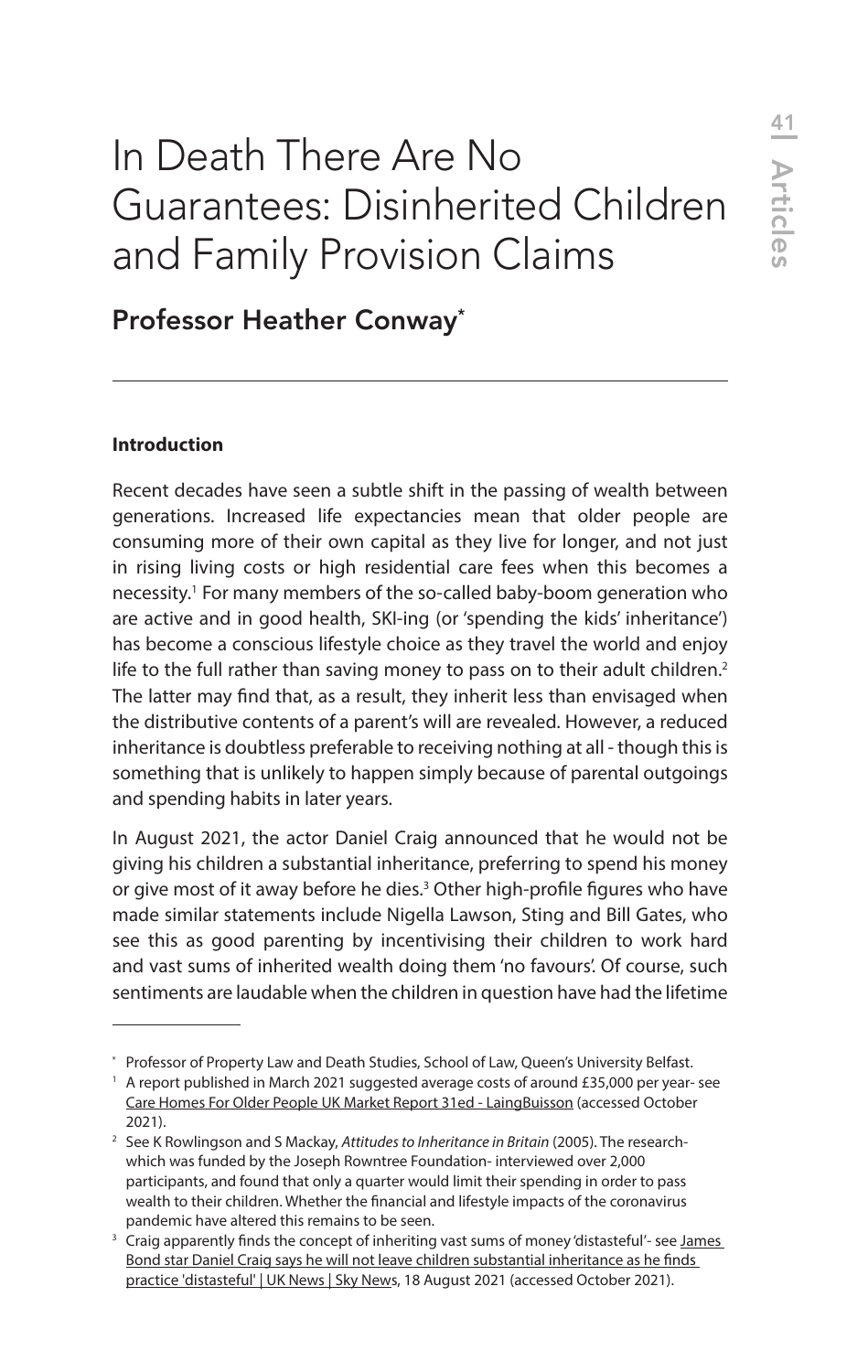advantages of growing up in a wealthy family and can still trade on a famous parent's name and connections after his/her death. However, disinheriting children is not within the exclusive realms of the rich and famous, even if the reasons for doing so differ significantly.

Social convention dictates that children are regarded as the natural recipients of parental bounty, after the individual in question has provided for any surviving spouse or partner.<sup>4</sup> Research carried out by the author over a decade ago, which involved interviewing older people and focus groups studies in Northern Ireland, revealed a very strong sense of parental obligation towards adult children, and leaving them 'what was left', even if participants disliked the notion of allowing challenges to a will.<sup>5</sup> The same study also revealed that the trend was very much towards an equal distribution where there was more than one child (and regardless of their respective positions in life). Parental decisions to leave different amounts to their children can open up a proverbial can of worms, creating all sorts of tensions between the surviving siblings and even where parents are acting with the best of intentions.<sup>6</sup>

This article, however, focuses on situations in which a parent makes a conscious decision to leave their adult child(ren) nothing. There are numerous reasons why this might occur. At the negative end of the emotional spectrum, there may have been a long-term estrangement or falling out, or parental disapproval of a child's lifestyle choices.7 Disinheritance can also be a punitive measure for some sort of slight or misconduct (whether real or perceived).<sup>8</sup> On a more considered approach, there may be other beneficiaries - usually a surviving spouse or long-term partner - who take priority.9 A parent may simply feel that adult children have already received enough as a result of substantial lifetime gifts,<sup>10</sup> or it might be a simple case

<sup>4</sup> See e.g. J Finch and J Mason, *Passing On: Kinship and Inheritance in England* (Routledge, 2000).

<sup>5</sup> H Conway and L Glennon, *"To Give Or Not To Give?": The Transmission of Wealth on Death by Older Persons* (September 2010), Report for the Changing Ageing Partnership, School of Law, Queen's University Belfast. One specific finding was that there was no inclination to preserve assets so that adult children received a larger inheritance.

<sup>6</sup> For example, helping a child who is not as financially secure as their siblings, or rewarding a child who looked after their parent(s) in later years. Nevertheless, inheritance inequalities are often viewed as favouritism and as posthumous signs of who the parent loved moresee H Conway, *"'Where There's a Will': Law and Emotion in Sibling Inheritance Disputes"* in H Conway and J Stannard (eds), *The Emotional Dynamics of Law and Legal Discourse* (Hart Publishing, Oxford, 2016) 35.

<sup>7</sup> Both these things were apparent in *Ilott v The Blue Cross* [2017] UKSC 17 while estrangement was also a key factor in *Re Creeny* [1984] NI 397.

<sup>&</sup>lt;sup>8</sup> As in *Re McGarrell* [1983] 8 NIJB where the deceased had spent the last year of his life in residential care against his wishes, which may have prompted the decision to exclude his only daughter from his will.

<sup>9</sup> As in *Ames v Jones* [2016] 8 WLUK 256 and *Re H (Deceased)* [2020] EWHC 1134 (Fam).

<sup>10</sup> *Miles v Shearer* [2021] EWHC 1000 (Ch).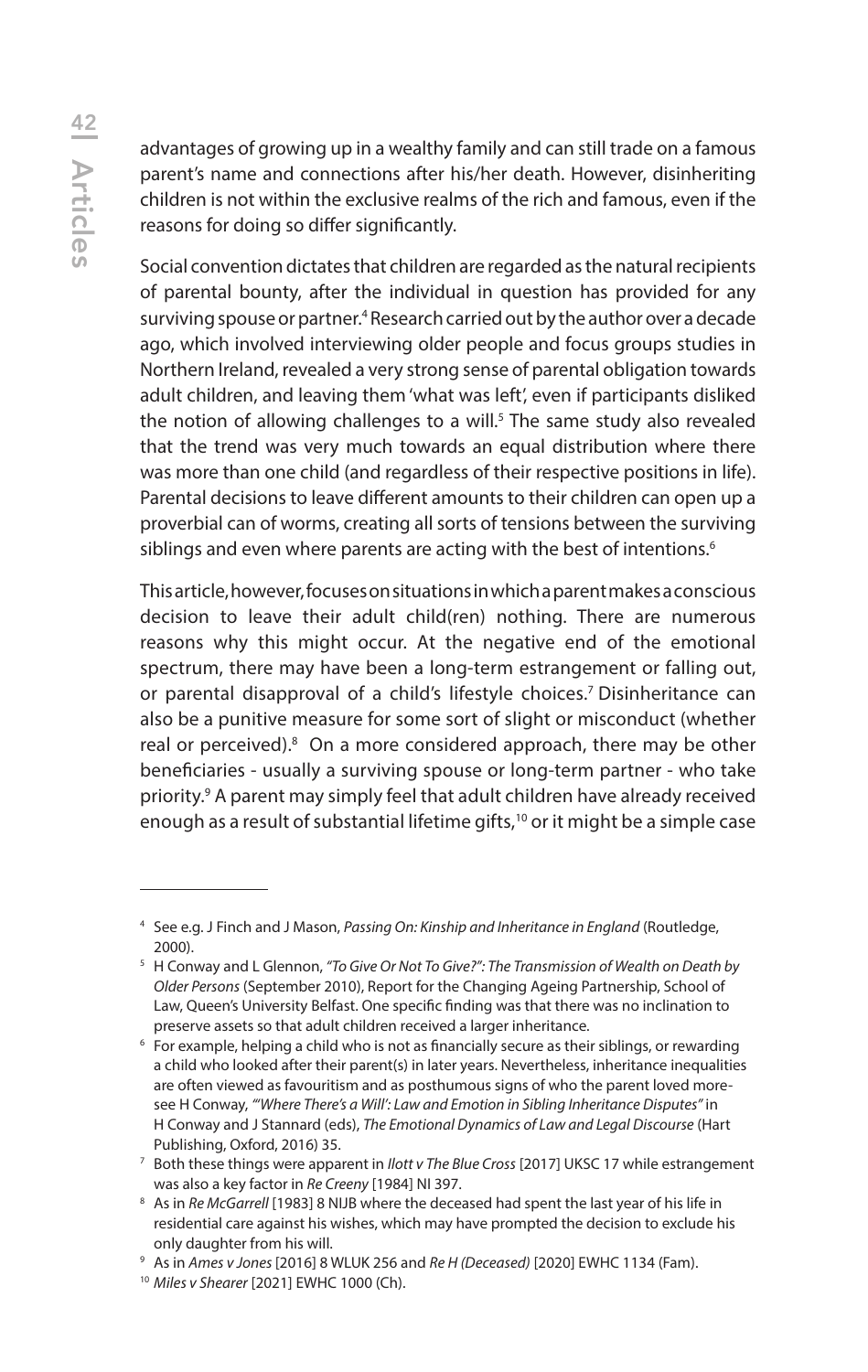of the testator wanting their wealth to go somewhere else (for example, to a charity).<sup>11</sup> Whatever the explanation, a disinherited son or daughter may be minded to challenge their exclusion from a validly executed will. The discussion that follows looks at the likelihood of such wills being successfully challenged under the family provision jurisdiction, and the advice that practitioners should give clients when drafting a will to this effect in order to reduce the scope for future litigation.

# **I. Testamentary Freedom versus Family Provision**

In common law systems, any reference to a 'disinherited' child is a misnomer since there is no legal obligation for parents to provide for their children (or for anyone else) on death. Testamentary freedom<sup>12</sup> allows a testator to decide the post-mortem fate of their wealth and to pass it to persons of the testator's choosing.<sup>13</sup> However, absolute freedom of testation is something of a legal myth, not least because of the family provision jurisdiction which contemplates claims against a deceased person's estate.

As is well-known, the Inheritance (Provision for Family and Dependants) (NI) Order 197914 allows specified relatives and dependants of the deceased to challenge a will (or intestacy distribution)<sup>15</sup> if it failed to make "reasonable financial provision"16 for that particular individual - defined as what is needed for the applicant's "maintenance" in all applications, except those brought by a surviving spouse or civil partner.<sup>17</sup> Potential claimants<sup>18</sup> are listed in art 3(1) of the 1979 Order, with "a child of the deceased" included under art  $3(1)(c)^{19}$ 

<sup>11</sup> As in *Ilott v The Blue Cross* [2017] UKSC 17 though a desire for charitable giving was not the primary motivation! Practical matters to be addressed when dealing with charitable bequests are set out in S Grattan, "Charities as Beneficiaries and Elementary Duties" [2017] 1 *Folio: Northern Ireland Conveyancing and Land Law Journal* 19.

 $12$  Defined by Leslie as the "right to distribute property upon death solely according to the dictates of one's own desires, unfettered by the constraints of society's moral code or the claims of others"- M Leslie, "The Myth of Testamentary Freedom" (1996) 38 *Ariz L Rev* 235, 235.

<sup>&</sup>lt;sup>13</sup> The use of the term 'testator' is gender neutral throughout this article, unless the facts of a particular judgment indicate otherwise.

<sup>&</sup>lt;sup>14</sup> Modelled on the Inheritance (Provision for Family and Dependants) Act 1975 in England and Wales. For an overview, see G Douglas, "Family Provision and Family Practices – The Discretionary Regime of the Inheritance Act of England and Wales" (2014) 4 *Oñati Socio-Legal* 

*Series* and R Hedlund, "The End to Testamentary Freedom" (2020) 41 *Legal Studies* 55. 15 The focus here is on challenges to wills, and the extent to which the testator's intent can be overridden by the courts.

<sup>&</sup>lt;sup>16</sup> The basis of all claims under the relevant legislation- 1975 Act, s 1(1); 1979 Order, art 3(1).

<sup>17 1975</sup> Act, ss 1(2)(a)-(aa) and 1979 Order, art 2(2) for a surviving spouse or civil partner. For all other categories of claimant, see the 1975 Act, s 1(2)(b) and 1979 Order, art 2(2). The concept of 'maintenance' is not defined in the statute and has instead been discussed in the case lawsee below.

<sup>&</sup>lt;sup>18</sup> While 'claimant' is the more usual term today, the word 'applicant' appears in the legislation and both will be used interchangeably here.

<sup>19</sup> Section 1(1) of the 1975 Act, and s 1(1)(c) for a child of the deceased.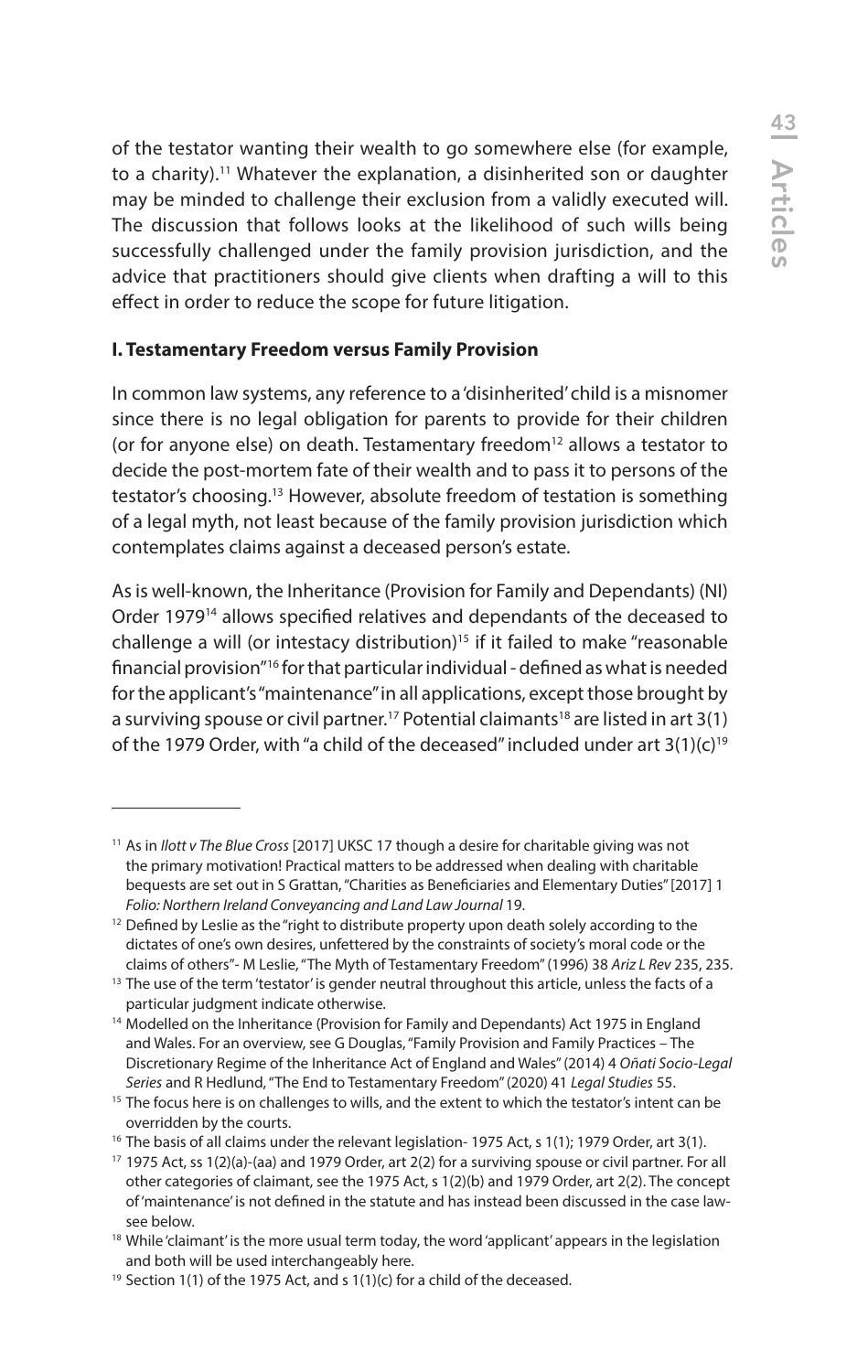and the range of possible orders set out in art 4.<sup>20</sup> For all applications, courts should adopt the two-stage test set out by the Supreme Court in the wellknown case of *Ilott v The Blue Cross and Others*: 21 "(1) did the will/intestacy make reasonable financial provision for the claimant and (2) if not, what reasonable financial provision ought now to be made...?"<sup>22</sup> In addressing each question, a number of statutory factors must be evaluated. General factors include the financial resources and future needs of the applicant and any beneficiaries of the estate, the size of the estate, and "any obligations and responsibilities which the deceased had towards any applicant...or towards any beneficiary".<sup>23</sup> Specific factors differ for each category of applicant;<sup>24</sup> for children, the only factor listed is the "manner in which the applicant was being, or...might expect to be, educated or trained".<sup>25</sup>

In short, children of any age can bring a family provision claim against a dead parent's estate. The jurisdiction is a discretionary one; there is no guarantee that an award will be made. It should also be stressed (again) that there is no 'one size fits all' approach to these cases, and that individual judgments are inherently fact-specific. Having said that, a number of basic principles can be identified from the case law, and these form the basis of the discussion below. Before turning to adult children, however, it is worth looking briefly at infants and minors where the outcomes are much more predictable.

#### **II. Infants and Minors**

Family provision claims on behalf of infants or children are rare. Those testators who are minded to exclude their child or make minimal provision for them would be strongly advised to reconsider - and regardless of the state of the parent-child relationship, or the absence of lifetime financial support by the parent. $26$ 

Until recently, one of the few reported cases on the subject was *In Re Patton*. 27 The claimant children were twins - a boy and a girl - aged 11 at the time of

<sup>20 1975</sup> Act, s 2.

<sup>21 [2017]</sup> UKSC 17; [2017] 2 WLR 979. The case was formerly listed as *Ilott v Mitson*.

<sup>22 [2017]</sup> UKSC 17 at [23] and affirmed more recently in Northern Ireland by McBride J in *Noble v Morrison* [2019] NICh 8.

<sup>23</sup> 1975 Act, s 3(1); 1979 Order, art 5(1).

<sup>24</sup> 1975 Act, ss 3(2)–(4)); 1979 Order, arts 5(2)-(4).

<sup>25</sup> 1975 Act, s 3(3); 1979 Order, art 5(3).

<sup>&</sup>lt;sup>26</sup> For completeness, it should be pointed out that a successful family provision claim is extremely likely where a parent's will was drafted before their child was born and consequently made no provision for them. For a recent illustration, see *Re Ubbi (Deceased)*  [2018] EWHC 1396 (Ch) where the court awarded two children (born in 2012 and 2014) a lump sum payment of almost £400,000 from their late father's estate (valued at £4.5 million), where the father's last will had been drafted in 2010 and left everything to his wife. Divorce proceedings were pending between the deceased and his wife when he died in 2015; at this stage, the deceased had been living with the claimant children's mother for over a year.

<sup>27 [1986]</sup> NI 45.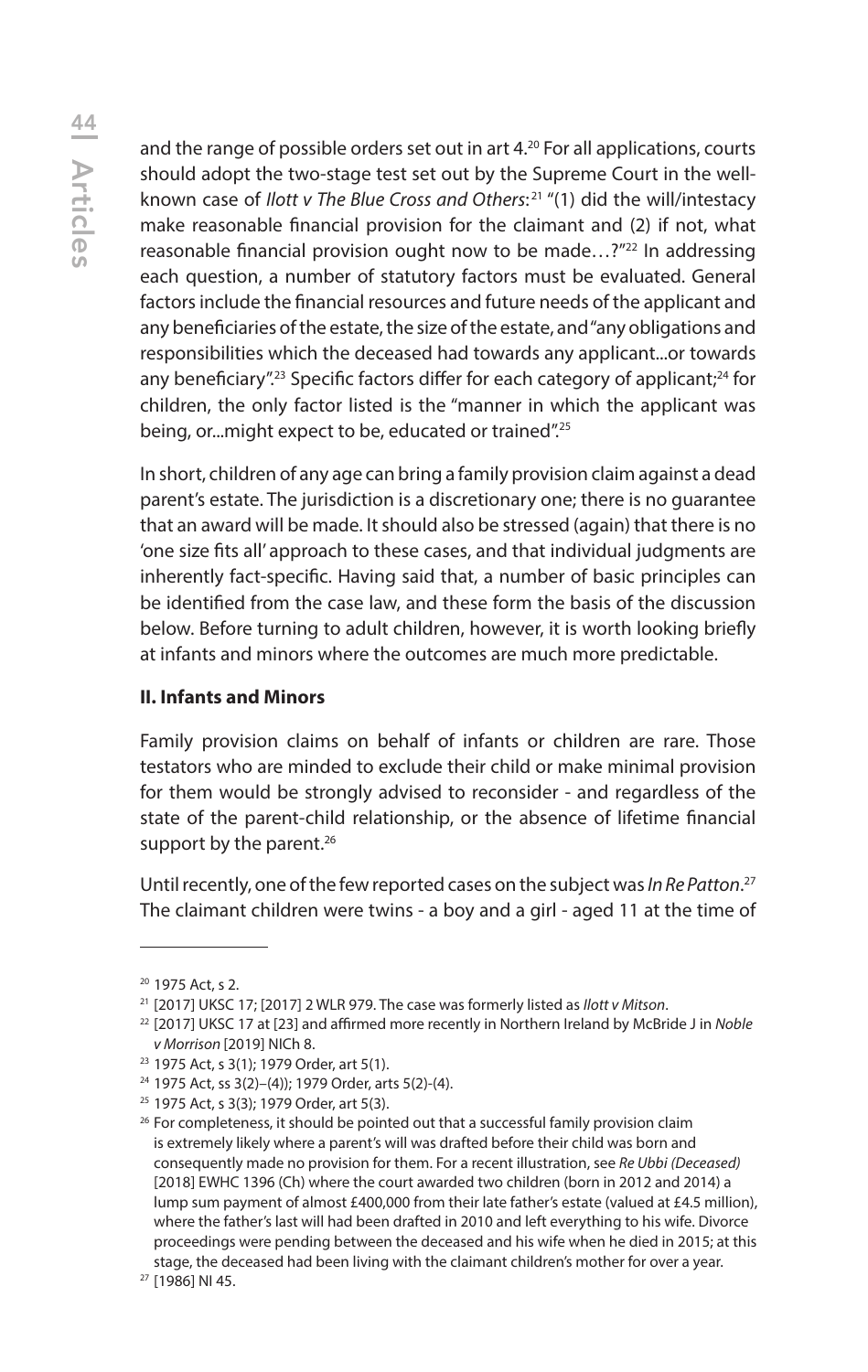their father's death in 1984. The deceased, who owned a small farm near Killyleagh in County Armagh, had been in an 'on-off' relationship with the children's mother since 1971, but had shown little interest in the children and rarely spoke of or saw them (though the mother had secured a court order for weekly maintenance payments). His actions in life were mirrored on death when he made no provision for the twins, leaving his entire estate - then valued at around £47,000 - to other family members. In deciding that reasonable financial provision had not been made under the 1979 Order, Carswell J (as he then was) stated that "a child's financial needs should rank very high in the order of priorities, and…should normally rank well before the needs of other beneficiaries".<sup>28</sup> The children were awarded a lump sum of £10,000 each from the deceased's estate.<sup>29</sup>

Fast forward 35 years, and the decision in *Re R (Deceased)*30 suggests that, while much may have changed in the interim, the financial obligations that parents have towards their children - and the court's willingness to extend these 'beyond the grave' - have not. The deceased had two children, J and H, who were aged 15 and 14 respectively at the date of their father's death in 2018. After the deceased and the claimants' mother had divorced in 2012, the children had relocated to Scotland with their mother and her new husband. The children had weekly telephone calls with their father until these stopped sometime in 2014; sending birthday and Christmas presents also stopped in 2016.<sup>31</sup> The deceased paid no child support, and the children were looked after financially by their mother and step-father. When he made his final will in 2018, the deceased left his entire estate (worth somewhere between £519,081 and  $£720,481$ <sup>32</sup> to his parents and his new partner of seven years. He specifically recorded that, having been unable to make contact with them for over three years, he did not want his children "to be a part of my family's life on my death"33 and was leaving them nothing. Ruling that reasonable financial provision had not been made, the court held that neither the deceased's lack of contact with his children, nor the fact that someone else was maintaining them financially, defeated

<sup>28 [1986]</sup> NI 45 at 51.

<sup>&</sup>lt;sup>29</sup> The references, in the judgment, to the children being illegitimate and the potential implications on the outcome of any family provision claim (for example, how the court would have evaluated the claim if the deceased had left "a widow and a family of lawful children" as well) seem strange when reading *Re Patton* now. Of course, so-called illegitimate children have long been since treated in the same way as legitimate children for inheritance purposes in Northern Ireland and elsewhere.

<sup>30 [2021]</sup> EWHC 936 (Ch).

<sup>&</sup>lt;sup>31</sup> For the purposes of the family provision claim, the court made no finding on who was to blame for contact ceasing.

<sup>&</sup>lt;sup>32</sup> There was conflicting evidence over certain share valuations, which were a significant part of the estate assets.

<sup>33</sup> [2021] EWHC 936 (Ch) at [33].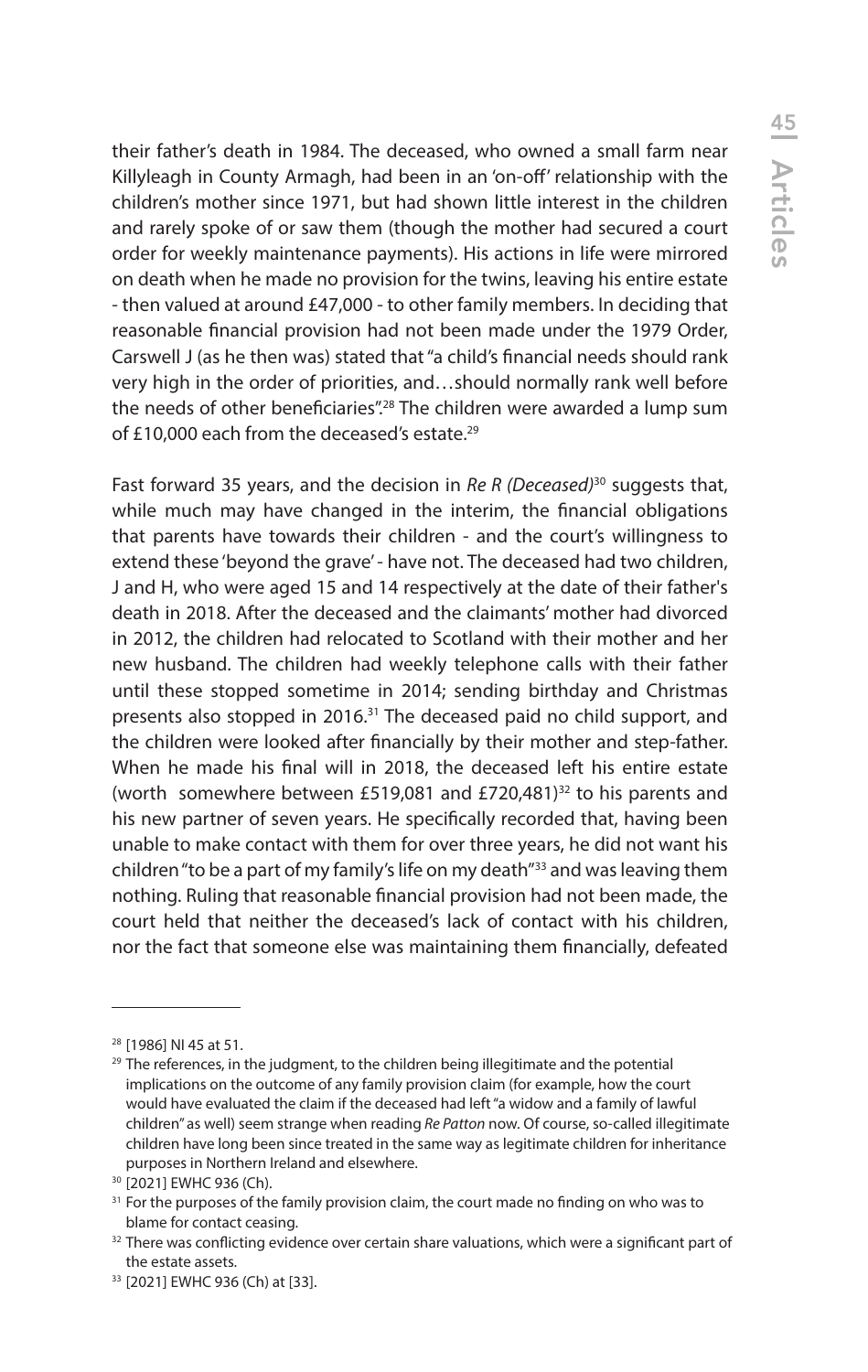the claim; such factors might influence the value of any award, but "only in the most exceptional circumstances would…the court accept that the obligation to maintain had been completely severed." 34

However, in assessing the value of the award, the court stressed that the claimants' mother could not expect the entire burden of maintaining the children to shift to the deceased's estate. Having evaluated the statutory factors under the 1975 Act, and discussed the concept of maintenance, the court ordered the deceased's estate to pay 50% of the children's living expenses at home from the date on which the claim was issued until each child had completed their undergraduate degree. Additional sums were awarded to cover costs of certain school fees (but not university fees), and other outgoings (e.g. a second-hand car for each child, and 50% of postuniversity housing costs).

In both *Re Patton* and *Re R*, the respective fathers made a conscious decision to leave nothing to their children; in both cases, the respective courts altered the intended outcome.<sup>35</sup> For adult children, as we will see below, no provision can be deemed reasonable financial provision under the 1975 Act or 1979 Order, but what is true for an adult child is not true for someone under the age of 18 or who is still completing their university or vocational education. The likelihood of a court finding that reasonable financial provision has not been made, and a fairly significant financial award being made, must be regarded as considerable.

# **III. Adult Children**

Of more relevance to the older client who is making a will, and to those advising them, is the position of adult children. At the risk of categorising potential applications while doing exactly that, family provision claims involving adult children can be split into two broad categories:

- (1) those involving disabled or "otherwise dependent"36 adult children;
- (2) those involving so-called 'independent' adult children i.e. an adult son or daughter who is economically self-sufficient (or, at least, capable of earning their own living), and who was not financially dependent on a deceased parent before death (even if in financial need).

<sup>34</sup> [2021] EWHC 936 (Ch) at [79].

<sup>&</sup>lt;sup>35</sup> In both cases, it is also worth noting that the deceased also left nothing to the respective mothers which might have (indirectly) benefitted the children financially.

<sup>36</sup> To borrow the descriptor in S Grattan, *Succession Law in Northern Ireland* (Belfast, SLS Legal Publications (NI), 1996) p 197.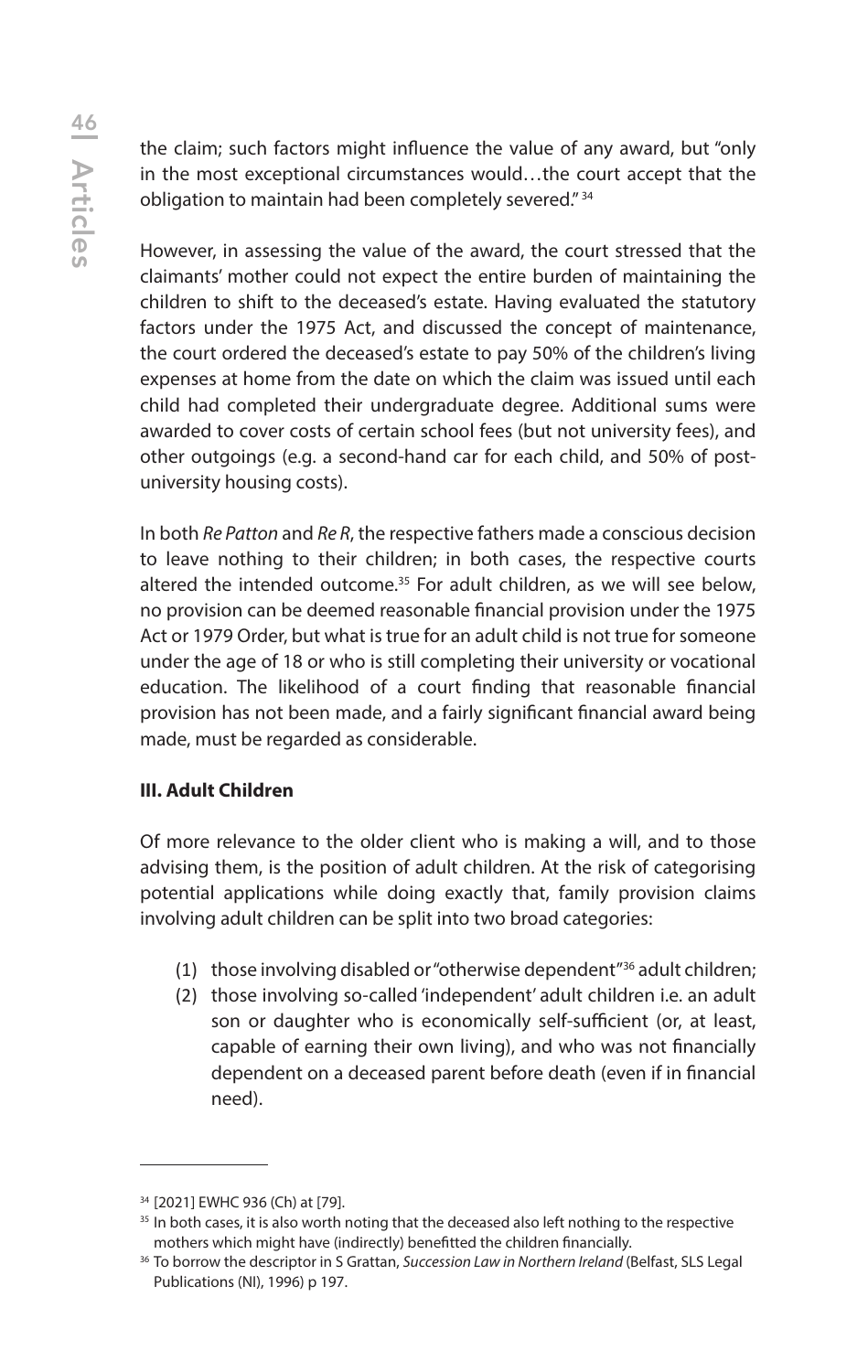# **1. Disabled or Otherwise Dependent Adult Children**

The first category is relatively straightforward. Failure to provide for a disabled adult child<sup>37</sup> or an otherwise dependent son or daughter (for example, one who was being financially maintained by their parent prior to death) is likely to trigger a successful family provision claim.<sup>38</sup>

A recent case which seems to sit more within this category than the second one discussed immediately below is *Re H (Deceased)*39 though the court did not use the term 'disability' at any stage in its judgment. The claimant, a 50-year-old daughter who suffered from a debilitating mental illness, had received nothing under her father's will. The daughter, who had been estranged from her parents, was unable to support herself and her two children; her 80-year-old mother was the sole beneficiary of the £554,000 estate but had severe health problems and was worried about the cost of residential care. The court awarded the daughter almost £140,000, basing the amount on her current financial needs (which included £17,000 for ongoing costs of therapy and £32,000 to compensate for loss of universal credit because of the award) and assisting her recovery to facilitate a return to work in a few years' time. However, it refused to give the daughter a sum to purchase a new property, given the financial needs of the mother for her lifetime.

# **2. Independent Adult Children**

This second category is the more troublesome one. Over 40 years after the 1979 Order (and the corresponding 1975 Act) came into force, claims by independent adult children are still contentious and difficult to predict; they are also one of the most frequently occurring types of family provision dispute. There are a number of reasons for this, including the absence of any pre-existing financial tie between parent and child and the fact that such claims are limited to maintenance. The lack of any *specific* statutory guidance is also an issue: the manner in which the applicant was being/

<sup>&</sup>lt;sup>37</sup> Something that seems unlikely since one assumes that most parents would be at pains to ensure that a disabled child's financial needs were taken care of. The aforementioned decade-old research carried out here in Northern Ireland (see n 5 above) supports this, with parents of disabled children determined to provide future care for their child and to look at who would be remunerated for undertaking this responsibility on the parent's death.

<sup>38</sup> See e.g. *Re Debenham (Deceased)* [1986] Fam Law 101 (successful family provision claim by the deceased's 58-year-old daughter, who was physically disabled, had epilepsy and had been left a very small sum in her father's will (the father had rejected his daughter's efforts to establish a relationship with him)). Contrast this with *Wright v Waters* [2014] EWHC 3614 (Ch) at n 48 below.

<sup>39 [2020]</sup> EWHC 1134 (Fam).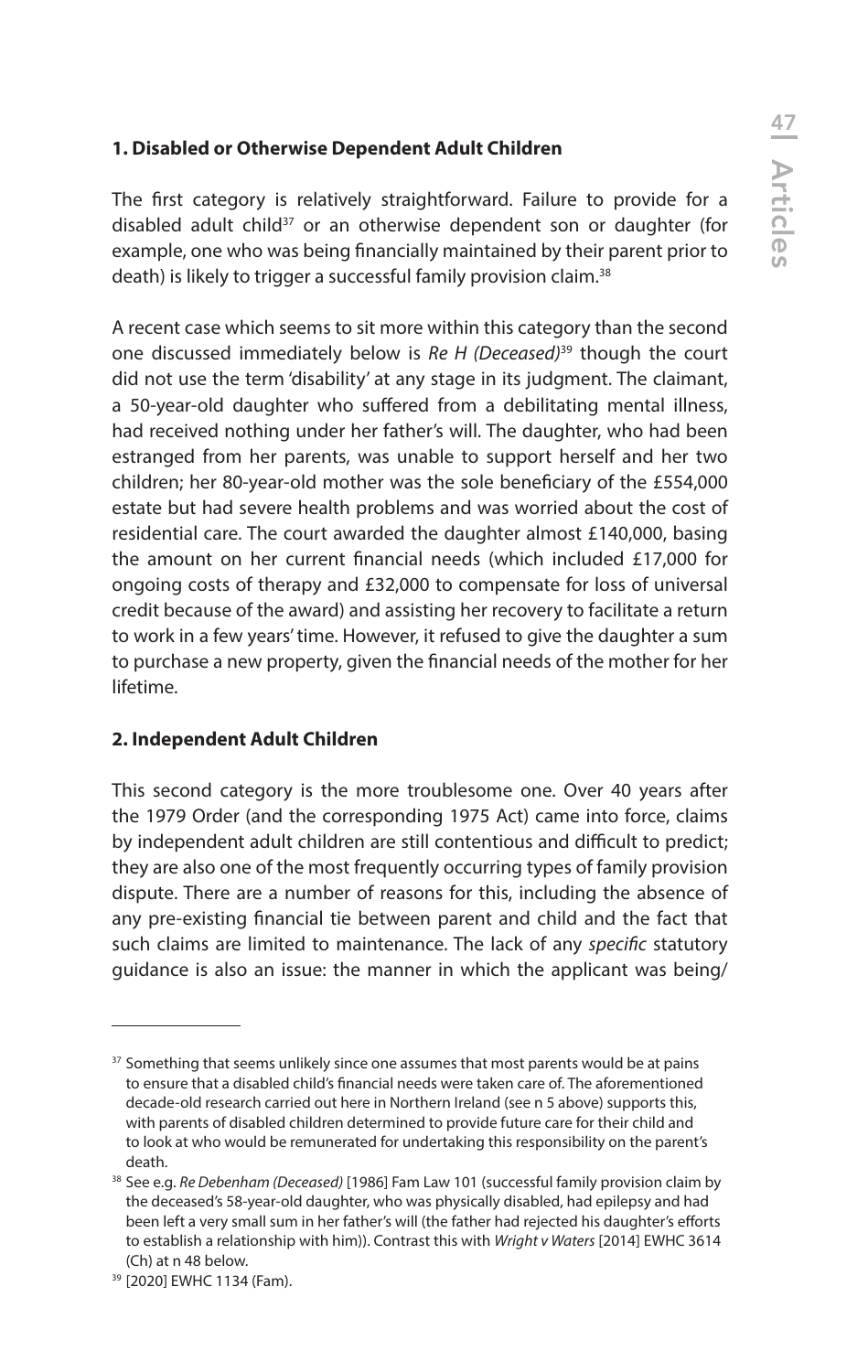expected to be educated or trained will not be relevant in the vast majority of independent adult child claims, meaning that the general factors listed in the legislation will assume greater importance. And according to the recent judgment of McBride J in *Noble v Morrison*, 40 the weight attached to each one depends on the factual circumstances, though one or two of these factors could have "magnetic or even decisive influence on the outcome".

As noted at the beginning of this article, parental disinheritance may not be the norm here in Northern Ireland, but it is not unheard of. In the two reported judgments dealing specifically with the issue back in the early 1980s - *Re McGarrell*41 and *Re Creeny*<sup>42</sup> *-* the courts ruled in favour of the respective applicants, finding that reasonable financial provision had not been made for an adult daughter and an adult son who were both in financial need.<sup>43</sup> English courts have, unsurprisingly, dealt with a larger volume of claims by disinherited adult children, including a number of cases decided after the Supreme Court ruling in *Ilott v The Blue Cross*. 44 The following section focuses on the latter and the 'direction of travel' post-*Ilott*, something that will be of interest to both private client practitioners and the Judiciary here in Northern Ireland.

# **(a) Independent Adult Children and the Ruling in** *Ilott*

Before reviewing these cases, a brief overview of *Ilott* and the 'take-away' messages from the Supreme Court judgment is useful.<sup>45</sup> The facts are wellknown: the deceased's will left a net estate of £486,000 to three animal charities that she had no lifetime connection to, and made no provision for her only child following a long and enduring period of estrangement that had been triggered when the daughter left home as a teenager and married a man that her mother disapproved of. The daughter was in financial need: she had not worked since the birth of the first of her five children in 1983, her husband worked part-time, and the family lived in a 3-bedroom property

<sup>40 [2019]</sup> NICh 8 at [51].

<sup>41 [1983] 8</sup> NIJB.

<sup>42</sup> [1984] NI 397.

<sup>43</sup> In *Moffatt v Moffatt* [2016] NICh 17 the issue was whether an excluded adult child could get permission to bring a late application, while other NI cases have dealt with siblings contesting how much they received under a parent's will (see *McKernan v McKernan* [2007] NICh 6 and *Noble v Morrison* [2019] NICh 8). The number of reported judgments is not an accurate yardstick for legal challenges by independent adult children - both here in Northern Ireland and elsewhere - given that many family provision claims will settle.

<sup>44</sup> [2017] UKSC 17.

<sup>45</sup> For a more detailed analysis see H Conway, "Adult Children and Family Provision Claims in the Supreme Court: The Saga Concludes" [2017] 2 *Folio: Northern Ireland Conveyancing and Property Law Journal* 45 and B Sloan, "*Ilott v The Blue Cross* (2017): Testing the Limits of Testamentary Freedom" in B Sloan (ed), *Landmark Cases in Succession Law* (Hart Publishing, Oxford, 2019) 301.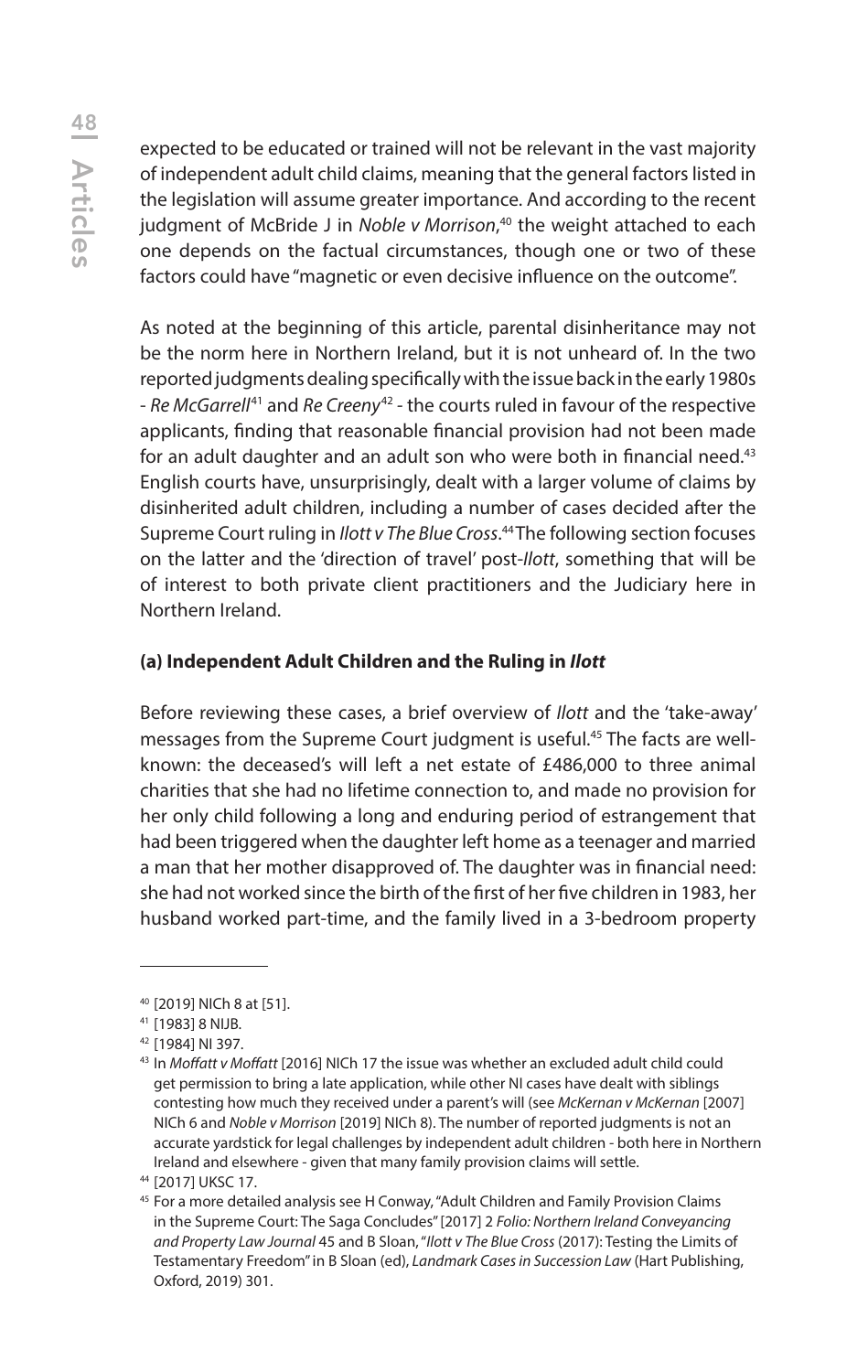rented from a Housing Association and were dependent on state benefits to meet basic living expenses. Following a lengthy and protracted appellate process that involved six separate judgments, the case ended up in the Supreme Court which restored an earlier award of £50,000 to the daughter.

It is important to stress that the Supreme Court was looking solely at the quantum issue, so the issue of whether the deceased's will had failed to make reasonable financial provision was (disappointingly) not up for consideration. However, the judgment set out a number of general principles applicable to family provision claims:

- Testamentary freedom is important in cases involving contested wills. This was clear from Lord Hughes' opening statement that "English law recognises the freedom of individuals to dispose of their assets by will...in whatever manner they wish".<sup>46</sup> As a result, will-makers (and those advising them) might be more confident that personal choices will be respected.
- Conduct has always been a relevant factor in family provision cases, $47$  and the Supreme Court ruling did not alter this: conduct is an important, but not usually decisive, factor.<sup>48</sup> While family provision claims should focus on whether reasonable financial provision has been made for a particular claimant, the reasonableness or otherwise of the testator's actions in excluding a particular individual can be taken into account<sup>49</sup> - though a family provision claim will not succeed just because the deceased may have acted unreasonably or spitefully. However, the Supreme Court did stress that awards should not become "rewards for good behaviour on the part of the claimant or penalties for bad on the part of the deceased". 50
- • Maintenance means just that; according to Lord Hughes in *Ilott*, it "cannot extend to any or every thing which it would be desirable

<sup>46</sup> [2017] UKSC 17 at [1].

<sup>&</sup>lt;sup>47</sup> Courts are required to look at the "conduct of the applicant or any other person" under s 3(1) (g) of the 1975 Act and art 5(1)(g) of the 1979 Order.

<sup>48</sup> For a case in which conduct was a decisive factor, see *Wright v Waters* [2014] EWHC 3614 (Ch). The deceased's 64-year-old, wheelchair-bound daughter failed to establish that reasonable financial provision had not been made for her when she was excluded from her mother's will. Despite living in necessitous circumstances, and no other beneficiary having a particular need for the estate, the court held that the daughter's conduct a decade earlier in refusing to return investment monies that her mother had given her, and in writing letters disowning her mother and wishing her dead, outweighed all other factors.

<sup>49</sup> According to the Supreme Court, this could be factored into conduct under s 3(1)(g) of the 1975 Act (art 5(1)(g) of the 1979 Order), or perhaps the deceased's obligations and responsibilities towards the applicant under s 3(1)(d) (our art 5(1)(d)).

<sup>50 [2017]</sup> UKSC 17 at [17].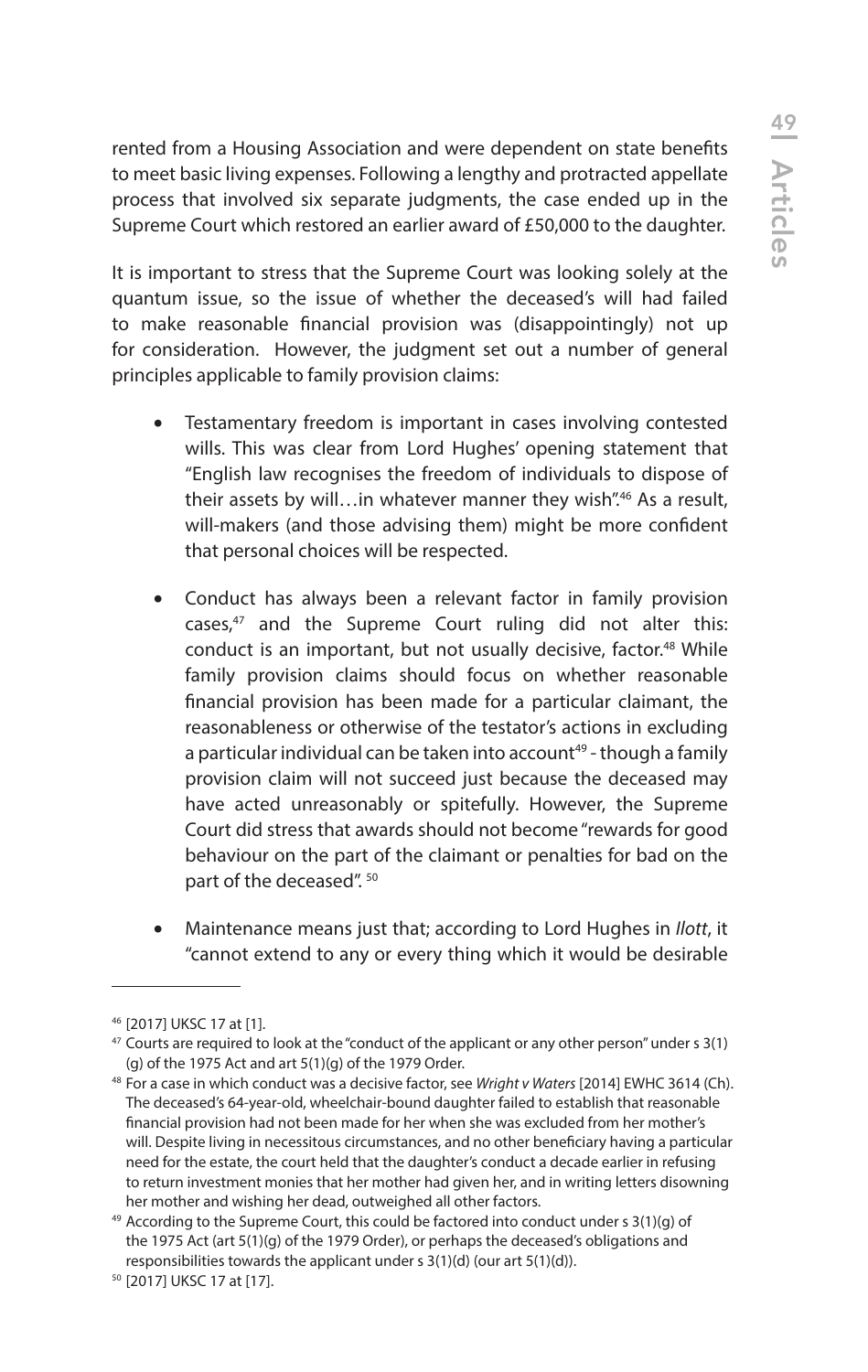for the claimant to have" and must "import provision to meet the everyday expenses of living".<sup>51</sup> Thus, the maintenance threshold should act as a natural check on any judicial temptation to make an overly generous award, and significant legacies or life-changing sums should not be expected. However, provision of housing can constitute maintenance in some cases.52

• Nominated beneficiaries (such as the charities in *Ilott*) do not have to justify their selection nor do they have to demonstrate some sort of financial need (even though their needs will be highly relevant in practice). It is enough that they were chosen by the deceased, in a clear expression of testamentary intent.

As regard claims by independent adult children, the ruling in *Ilott* indicated that expectations would need to be tempered in light of the decision to reinstate an earlier award of £50,000 for the Court of Appeal's decision to award the daughter £143,000.<sup>53</sup> While their Lordships did not suggest that independent adult children will *never* succeed, the clear inference was that claims by adult children who were financially independent from their parents (or, at least, capable of earning their own living) should be treated cautiously and that successful claimants could expect much less generous awards than the one made by the Court of Appeal.

# **(b) The Post-***Ilott* **Landscape**

One of the first post-*Ilott* cases involving a disinherited adult was *Re Nahajec (Deceased)*. 54 The deceased's will left an estate worth almost £270,000 to a close friend; his daughter, who was born in 1985, was the only child from his second marriage and claimed under the 1975 Act.<sup>55</sup> The father-daughter relationship had been marked by periods of estrangement: the father had cut himself off from his family when he separated from the claimant's mother in 1996 until the daughter contacted him in 2007; they were on good terms until 2009 when the father disapproved of his daughter's choice of boyfriend and ceased all contact until his death in 2015 despite his daughter's repeated attempts to reconcile. Having executed his final will,

<sup>51 [2017]</sup> UKSC 17 at [14]. This affirms the fairly restrictive interpretation in previous case lawsee e.g. the comments of Browne-Wilkinson J (as he then was) in In *Re Dennis (Deceased)*  [1981] 2 All ER 140 at 146 describing it as "payments which...enable the applicant...to discharge the cost of his daily living at whatever standing of living is appropriate to him".

<sup>52</sup> As occurred in *Noble v Morrison* [2019] NICh 8- see below.

 $53$  And with the option to draw upon a further £20,000- [2015] EWCA 797; [2016] 1 All ER 932.

<sup>54</sup> County Court (Leeds) [2017] 7 WLUK 399 (18 Jul 2017).

<sup>&</sup>lt;sup>55</sup> The deceased's son from his first marriage (who was unable to work because of ill-health and a disability) had also made a claim under the 1975 Act; this had been settled by a payment of £22,000. His other son from his first marriage had not made any claim.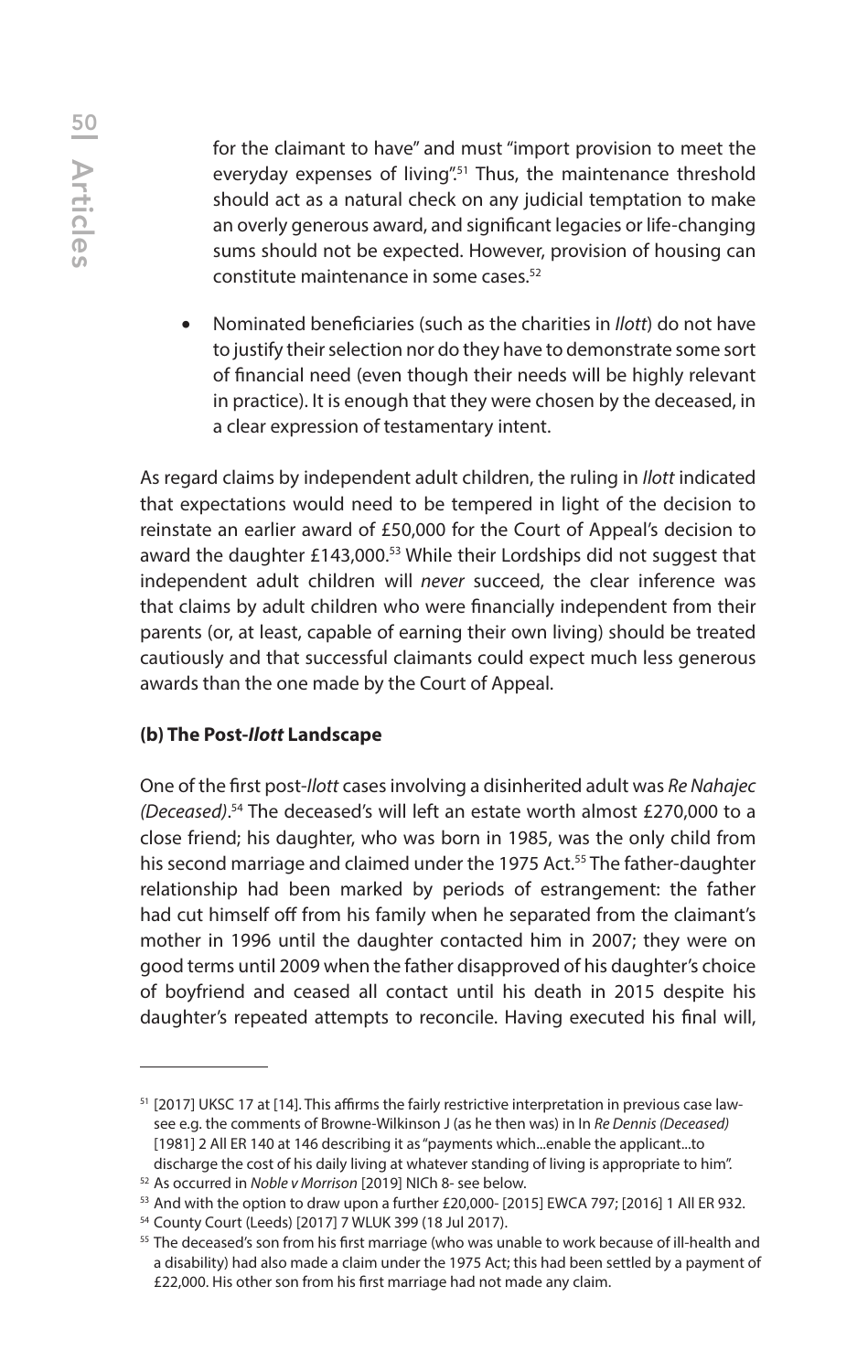the deceased also left a note explaining his decision to leave nothing to his children, stating that he had "not seen or heard from any of [them] in the last 18 years", that he believed they had "no interest in me or my welfare" and were all "of independent means and…[were] to my knowledge, sufficiently independent of means not to require any provision from me".<sup>56</sup>

The daughter was living alone in rented accommodation and had payday loan debts of £6,600; she worked part-time as a retail assistant on a zero hours contract and also at a veterinary surgery for over 20 hours per week despite only being paid for 9 hours (she worked extra hours to gain experience, in the hope of becoming a qualified veterinary nurse). In assessing her claim, HHJ Saffman acknowledged that the court's task was not to ask whether the deceased had acted unreasonably but whether the will - looked at objectively - produced an unreasonable result. Judicial attention then turned to the statutory factors, assessing both the general factors and the child-claimant specific factor linked to education or training. Working through the former, the court paid particular attention to sections  $3(1)(a)$ , (c) and (q).<sup>57</sup> The daughter was clearly in financial need and was living a "rather frugal existence";<sup>58</sup> she also genuinely believed that qualifying as a veterinary nurse would put her on a much more stable financial footing.<sup>59</sup> The defendant, as sole beneficiary of the estate, had some resources but was not well off. Turning to category (g), the court likened the daughter's application to a moral claim on the estate, and placed the blame for any estrangement on the father as a "stubborn and intransigent and insensitive…man who found it hard to forgive people who disagreed with him"<sup>60</sup> and had rebuffed his daughter's numerous attempts to rekindle their relationship. There was also an important reference to the letter that had accompanied the deceased's will, and its specific reference to his children being of sufficiently independent means not to require any provision from him; looking at the daughter's financial circumstances, it was "difficult to see how this description could sensibly be applied to her".<sup>61</sup>

Despite being an independent adult child, the daughter had established that her father's will did not make reasonable financial provision for her. In assessing the value of the award, the court focused on the s 3(1) factors, but also s 3(3) (the manner in which the daughter was being or might expect to be educated or trained). This is a comparatively rare instance of the court

<sup>56</sup> County Court (Leeds) [2017] 7 WLUK 399 (18 Jul 2017) at [4].

 $57$  Articles  $5(1)(a)$ , (c) and (q) of the 1979 Order.

<sup>58</sup> County Court (Leeds) [2017] 7 WLUK 399 (18 Jul 2017) at [35].

 $59$  The daughter had inherited £16,000 on her mother's death in 2013 but had used this to set herself up in rented accommodation and to pay off some debts.

<sup>60</sup> County Court (Leeds) [2017] 7 WLUK 399 (18 Jul 2017) at [59].

<sup>61</sup> County Court (Leeds) [2017] 7 WLUK 399 (18 Jul 2017) at [60].

<sup>62 1979</sup> Order, art 5(3).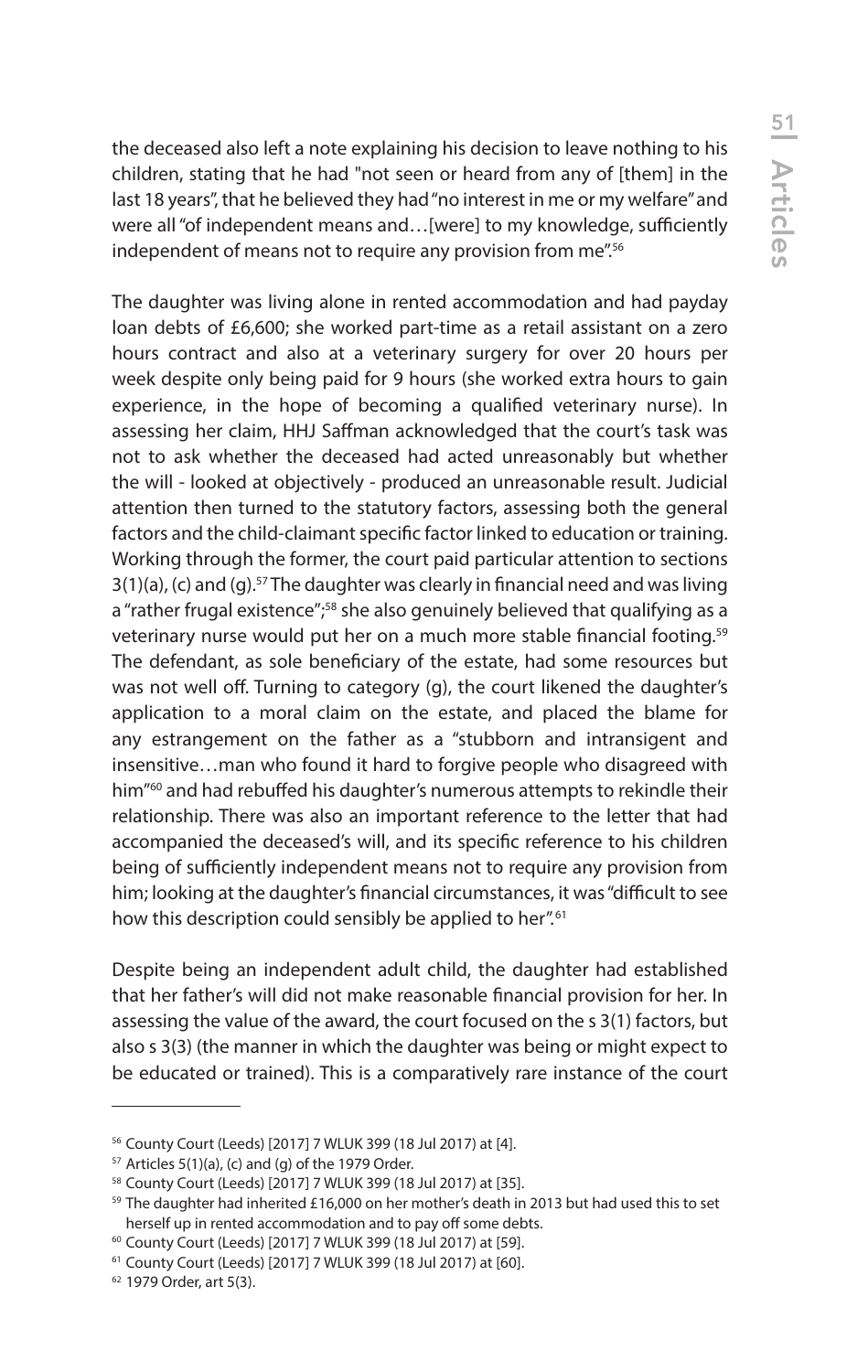taking account of this factor in an independent adult child claim, though entirely appropriate on the facts. HHJ Saffman had considered it as part of the first stage test (failure to make reasonable financial provision), and in the quantum issue - at both stages based on the daughter's reasonable and realistic aspiration to train as a veterinary nurse. However, s 3(3) did not ultimately assist the daughter in this case:

The subsection requires the court to have regard to the manner in which the applicant was being or in which **she might expect** (my emphasis) to be educated or trained. At the time of the deceased's death the applicant was not being trained and there is no cogent evidence that she might have expected her father to meet the cost of education and training at any future date. It seems to me that the way in which this particular subsection is drafted requires the court to have regard to the manner in which the claimant herself might have expected to be educated or trained. It is not a question of whether it would have been reasonable for a deceased person to contribute towards a claimant's education or training, the question appears to be whether the claimant expected it from the deceased person.

On the facts, the daughter clearly did not expect this from her father though her desire to become a veterinary nurse was relevant under s 3(1)(g). Assessing this and the other s 3(1) factors, HHJ Saffman reached a final figure of £30,000 which represented 11.3% of the estate; though significantly less than the £59,000 sought by the daughter, this would allow her to clear her debts<sup>63</sup> and work towards her qualification.

Despite its fundamentally different factual matrix, the decision in *Miles v Shearer*64 shows how a testator's stated (and more palatable) reasons for excluding their adult children can be a significant factor. Two adult daughters, then aged 39 and 40, applied for reasonable financial provision from their father's £2.2million estate, of which his second wife was the principal beneficiary. The claimants' parents had funded their private education, gap years and university courses; more importantly, the deceased had gifted the first claimant £177,000 and the second claimant £185,000 to invest in property, when he sold a property in London in 2008. At the same time he told both daughters that they would receive no further financial assistance from him, setting out his reasons in a letter to them. The relevant parts read:

 $63$  A sum that merely allowed the daughter to do this was rejected by the court as being too low.

<sup>64 [2021]</sup> EWHC 1000 (Ch).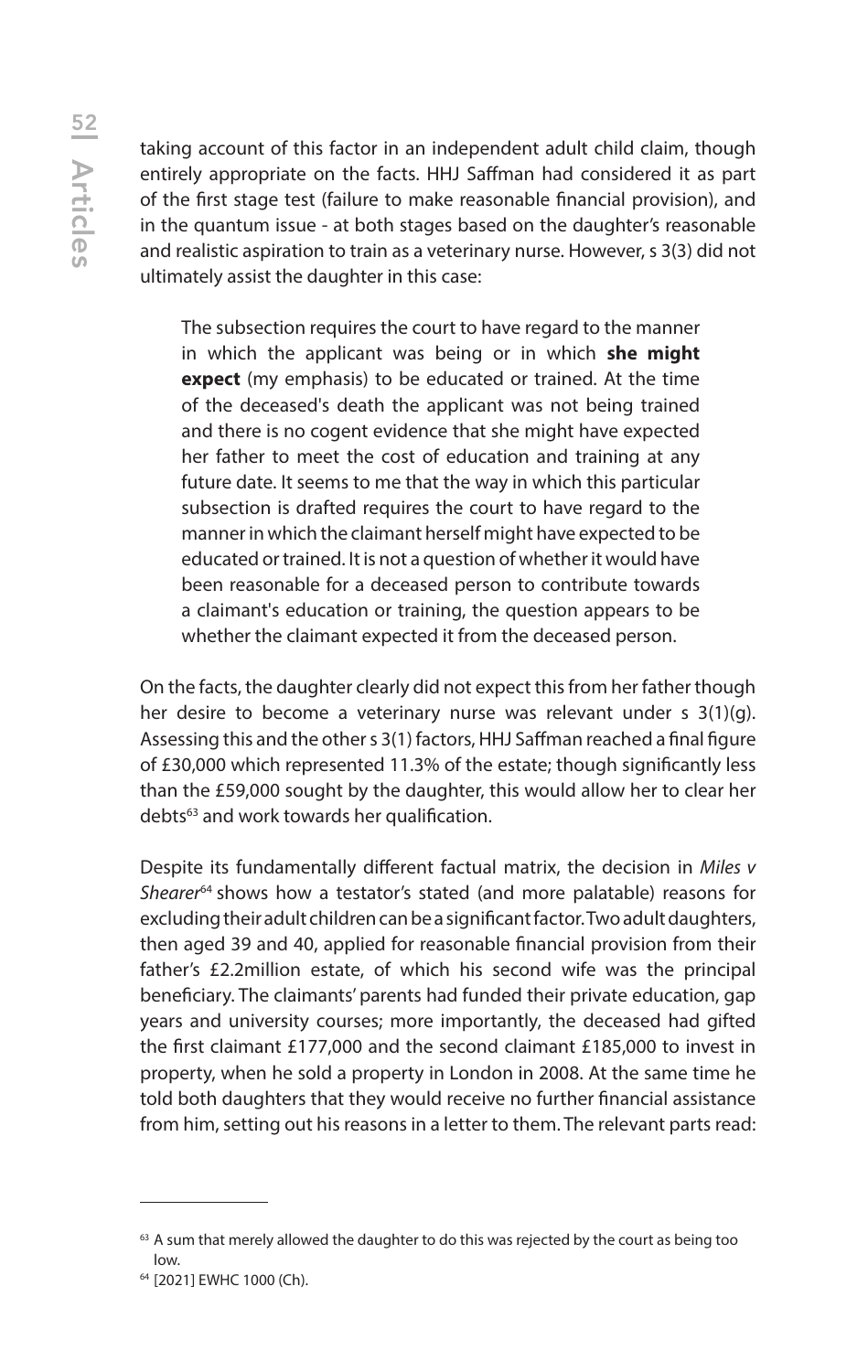Last night you mentioned money a number of times…I really do not want there to be any surprises/disappointments on this subject. But the fact that you mention it so often means that it may already be a subject of friction, or that it could become a subject of friction in the future.

First, your mother has half of my money (including my pensions). So I have less to spend/invest/waste/pass on. Second, [my wife] and I intend to live for a long time and we intend to spend all of our money. It would be wrong for you to have any expectations, and in any event there is not likely to be very much to pass on.

……

Fifth, over the last 35 years or so I have spent a great deal of money providing the family lifestyle … I have also provided substantial deposits for both [of you]…I am delighted that you are now earning a decent salary and well done to you for that. But from now on you are on your own financially. I would not approve of it any other way.

You can expect the odd present (probably a lot smaller than you might think appropriate) and my love, company, advice and support etc. I hope that you will take this in the right way and we can put this subject to rest.<sup>65</sup>

In refusing the application, the court noted that both claimants had funded their own lifestyles since 2008. Focusing in particular on the deceased's obligations and responsibilities towards his daughters under s  $3(1)(d)$ ,<sup>66</sup> Sir Julian Flaux C began by stating that there was "no legal obligation on a parent to maintain an adult child" and that this particular factor was "concerned with obligations and responsibilities which the deceased had immediately before death, not in the past".<sup>67</sup> Both daughters might have enjoyed an affluent lifestyle until their parents' divorce, but they could not have expected this to continue indefinitely - and the deceased had no financial obligation towards them immediately prior to his death. Following substantial gifts in 2008, the deceased had made it repeatedly clear that they could not expect any further financial assistance from him; this "disclaimer of responsibility militate[d] against his having any obligations or responsibilities towards either claimant at the time of his death".68

<sup>65 [2021]</sup> EWHC 1000 (Ch) at [25].

<sup>66</sup> 1979 Order, art 5(1)(d).

<sup>67</sup> [2021] EWHC 1000 (Ch) at [102].

<sup>68</sup> [2021] EWHC 1000 (Ch) at [111].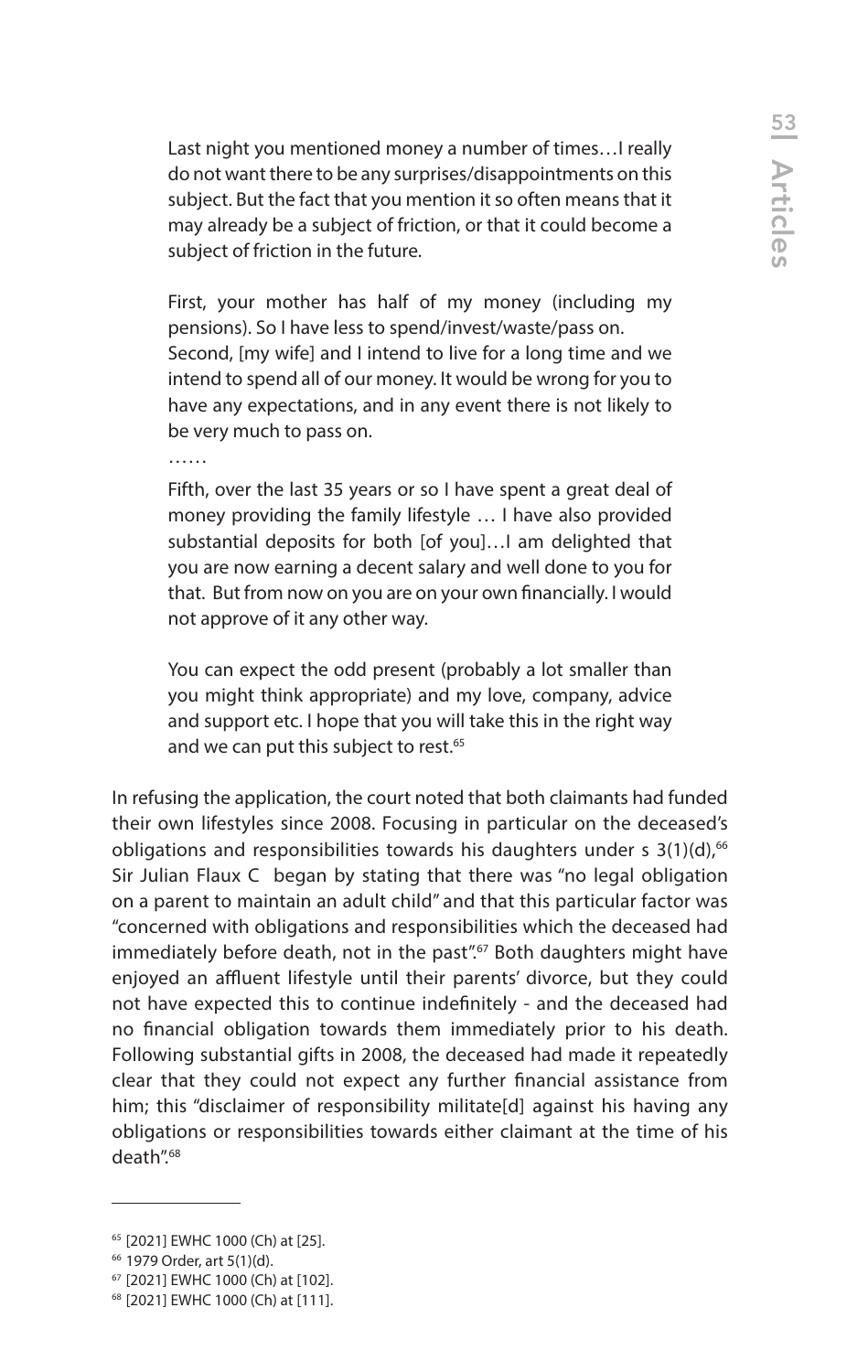Finally, for now, there is the decision in *Re Mohammed (Deceased),*69 another case of ongoing estrangement. The mother left a net estate worth close to £400,000 to her elder daughter, and nothing to her younger daughter who brought a family provision claim.<sup>70</sup> The claimant had been estranged from her mother for a decade, though the underlying reasons were unclear: the judgment mentioned the mother's disapproval of her daughter's attitudes to motherhood (the claimant had two children) and the claimant having moved to Trinidad in 2009 to be near her father (now deceased, he had left his family and moved there some years earlier) though she returned to live in England in 2011. Aged 52, unable to work because of underlying health reasons<sup>71</sup> and reliant on universal credit payments as her main source of income, the daughter sought an award of £128,000 to meet her current and future financial needs which she based on a figure of £10,000 pa. Large sections of the judgment focused on the claimant's financial circumstances and outgoings, though the court found that she had made a "conscious attempt…to understate her income and overstate her outgoings"72 including telling the court that she had spent and gifted to her daughters a £45,000 inheritance from her paternal grandmother.

Deputy Master Glover found that the claimant had not established a lack of reasonable financial provision. In assessing the general factors, emphasis was placed on the daughter's financial needs under s 3(1)(a), and to the fact that she was not living with a monthly deficit and had sufficient resources to meet both her outgoings and to "provide a safety net for unforeseen expenditure or 'life's little luxuries'".73 This was unlikely to change in the foreseeable future. Looking at any physical or mental disability of any applicant under s  $3(1)(f)<sup>74</sup>$ it was possible that the claimant here was suffering from one or both of these things, though there was no independent medical evidence to this effect. However, her needs as presented to the court could be met from her own resources and did not give rise to any maintenance requirement that should be met from her mother's estate.

These three cases are something of a 'mixed bag': there are no discernible trends (which is hardly surprising), though two of the three claims were rejected by the courts in question. That is significant in itself, as is the outcome in *Re Nahajec (Deceased)* which resembled the factual matrix in *Ilott* and where the award made was still a relatively modest one.

<sup>69 [2021]</sup> EWHC 2532 (Ch); [2021] 7 WLUK 742.

 $70$  The deceased had three children and left nothing to her son as well. The reasons were not stated in the judgment, and there was no reference to a family provision claim by the son.

 $71$  The claimant had been a practising lawyer. No independent evidence was submitted in respect of the ongoing health issues.

<sup>72 [2021]</sup> EWHC 2532 (Ch) at [110].

<sup>73</sup> [2021] EWHC 2532 (Ch) at [138].

<sup>74</sup> 1979 Order, art 5(1)(f).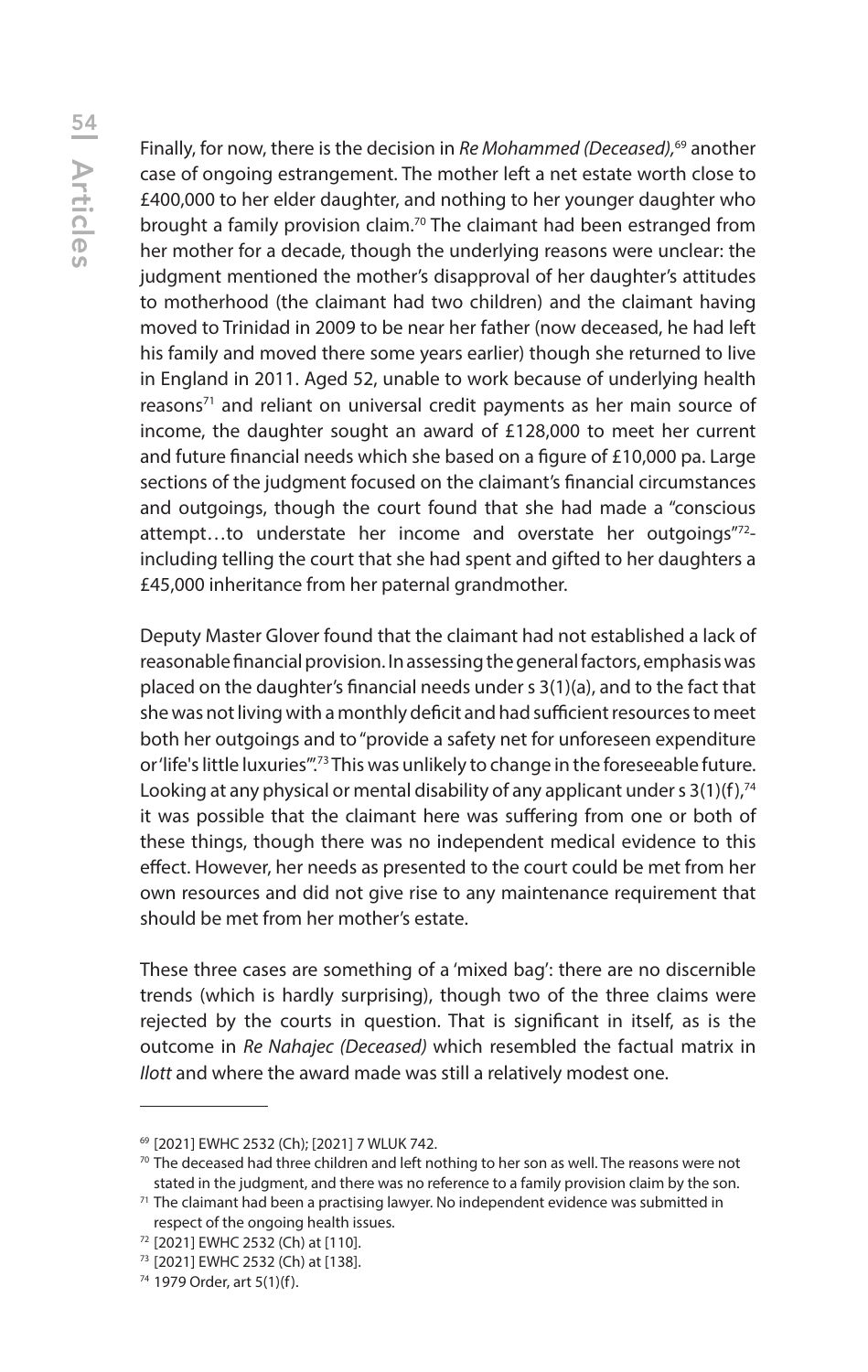# **(c) The Northern Ireland Dimension?**

Over the years, courts in Northern Ireland have tended to be more generous towards independent adult children than their English counterparts.<sup>75</sup> Disinherited sons or daughters living in 'necessitous circumstances' have been awarded a share of their parent's estate where this was left to more distant relatives, $76$  or to another sibling following a lengthy period of parentchild estrangement.77

The only post-*Ilott* judgment has been the decision in *Noble v Morrison*<sup>78</sup> where an adult daughter challenged an equal distribution of her father's estate between herself and her two siblings. Once again, the claim was successful: there was evidence of financial dependency; the claimant's sister and brother had both accepted that reasonable financial provision had not been made for her; and the judgment is more significant for making an award of housing as maintenance and the creative way in which McBride J achieved this.79 For independent adult children in Northern Ireland who receive nothing under a parent's will, the proverbial 'lie of the land' is still unclear where that son or daughter is minded to bring a family provision claim. If the *Ilott* principles are followed and testamentary freedom is respected, then it should be more difficult for this particular category of claimant to succeed, especially where an adult son or daughter is 'comfortably off' or (capable of) supporting themselves financially. However, being in financial need does not guarantee that an award will be made; and even if there is a slightly higher chance of success in this jurisdiction, an independent adult child should not expect a large sum.

<sup>75</sup> Something that Horner J acknowledged in *Moffatt v Moffatt* [2016] NICh 17 at [19].

<sup>76</sup> In *Re McGarrell* [1983] 8 NIJB the deceased made a charitable gift of one-third of his estate with the remainder passing to the husbands of two of his nieces. His daughter did not work and was living in rented social housing with her husband and four children aged from 12 to  $20<sub>2</sub>$ 

<sup>77</sup> In *Re Creeny* [1984] NI 397 the applicant was the deceased's 57-year-old son estranged son who had quarrelled with his father over the running of the family business and moved to England in 1972 where he lived with his wife and eight children. The deceased's will left everything to his daughter, who had never worked, was married to a successful dentist and was living in an affluent area of Belfast with the couple's three children.

<sup>78 [2019]</sup> NICh 8. See H Conway and S Grattan, "Family Provision: A New Approach to an Old

Dilemma" (2021) *Trusts and Estates Law & Tax Journal*, 8 pp (online publication). 79 For a previous illustration of a generous approach to an adult child who had received less than her siblings, and where the deceased mother had made her reasons for this clear, see *McKernan v McKernan* [2007] NICh 6.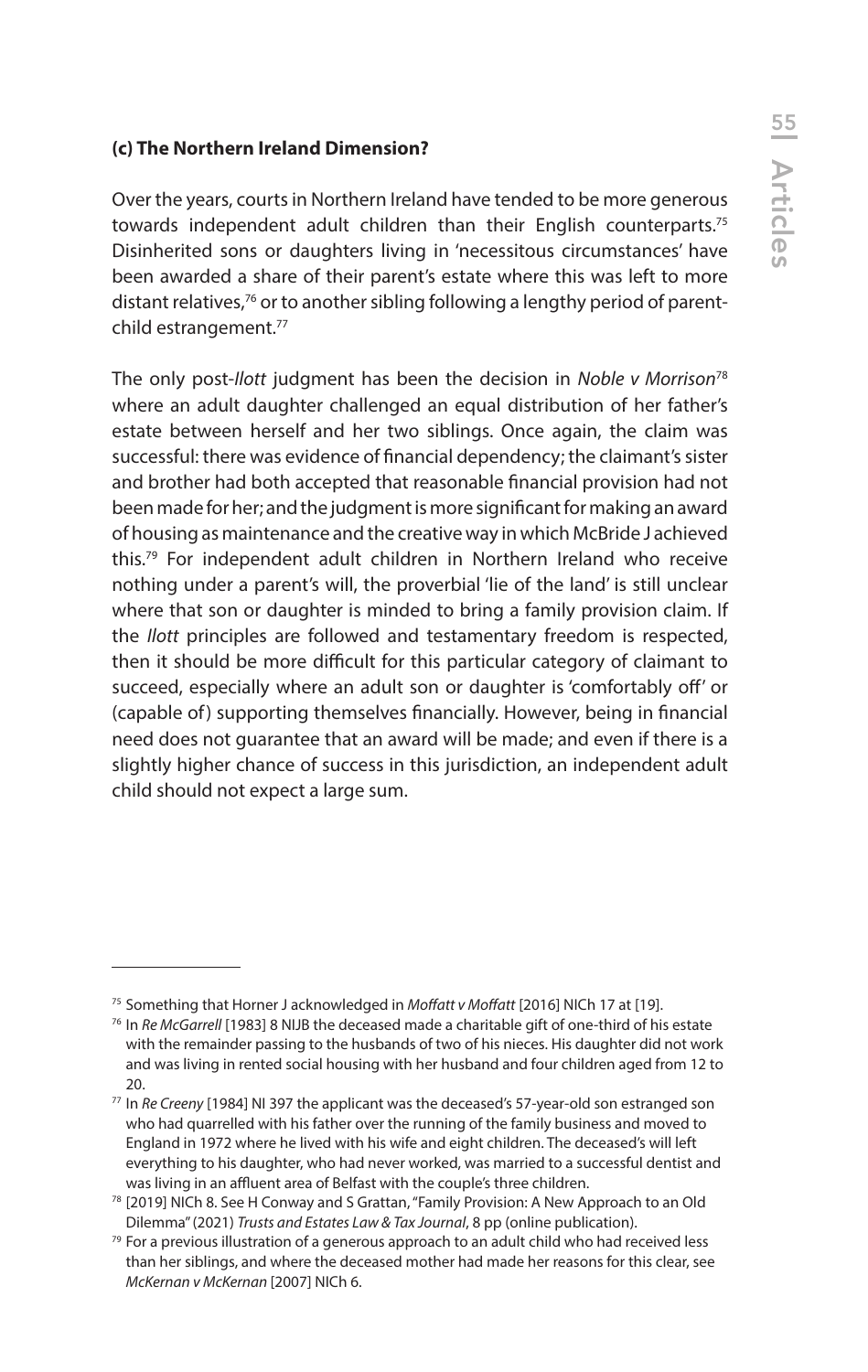#### **Conclusion: It's Good to Talk…?**

Family provision claims are likely to succeed where a parent leaves nothing to young children, or to their disabled or otherwise dependent adult offspring. Claims involving independent adult children are very unpredictable, though the Supreme Court ruling in *Ilott* with its emphasis on testamentary freedom and maintenance meaning just that, may have tipped the balance in favour of those who are defending the deceased's will.

So what advice should be given to older testators who, for whatever reason, have decided to leave nothing to their independent adult child(ren)? Of course, there is no way of safeguarding the will against potential future claims, just as there is no way of predicting what the final outcome would be if an aggrieved son or daughter applied under the 1975 Act or 1979 Order. Setting out clear reasons for a decision to 'disinherit' is something that should be encouraged, though these must be informed and accurately reflect key factual elements such as the child's financial circumstances, previous financial support from parent to child etc. Conduct will be taken into account, and estrangement or relationship breakdown can be an important factor as can one party's unrequited attempts to reconcile.<sup>80</sup>

Two final points are also worth bearing in mind. First, while no provision can constitute reasonable financial provision, the testator might nevertheless consider leaving a small legacy to the child(ren) in question, which would then be factored into any family provision claim (alongside all other relevant circumstances).81 Second, where families are on 'speaking terms', testators should be encouraged to have difficult conversations with their adult children in advance and to explain their reasons for passing their assets elsewhere. Of course, testators (and especially older ones) may be reluctant to do this, for fear of rows, rejection or relentless pressure to change one's mind. However, there is always a possibility that these conversations might have a salving effect and prevent future litigation that exposes family tensions in a public setting, dissipates the estate and takes a huge emotional toll on all sides.

<sup>80</sup> In this respect, *Re Nahajec* contrasts sharply with *Ilott*.

<sup>81</sup> A useful illustration is *Wellesley v Earl of Cowley* [2019] EWHC 11 (Ch) where the £20,000 that the deceased left his daughter from an estate valued at £1.31 million was deemed reasonable financial provision, in light of the daughter's 30-year estrangement from her father, his disapproval of her consumption of alcohol and drugs and the fact that the daughter could have worked had she sought the necessary support for her ADHD. The court also rejected the daughter's argument that any claim should be assessed on the basis of a percentage value of the estate; this was an inappropriate marker and something that would undermine testamentary freedom.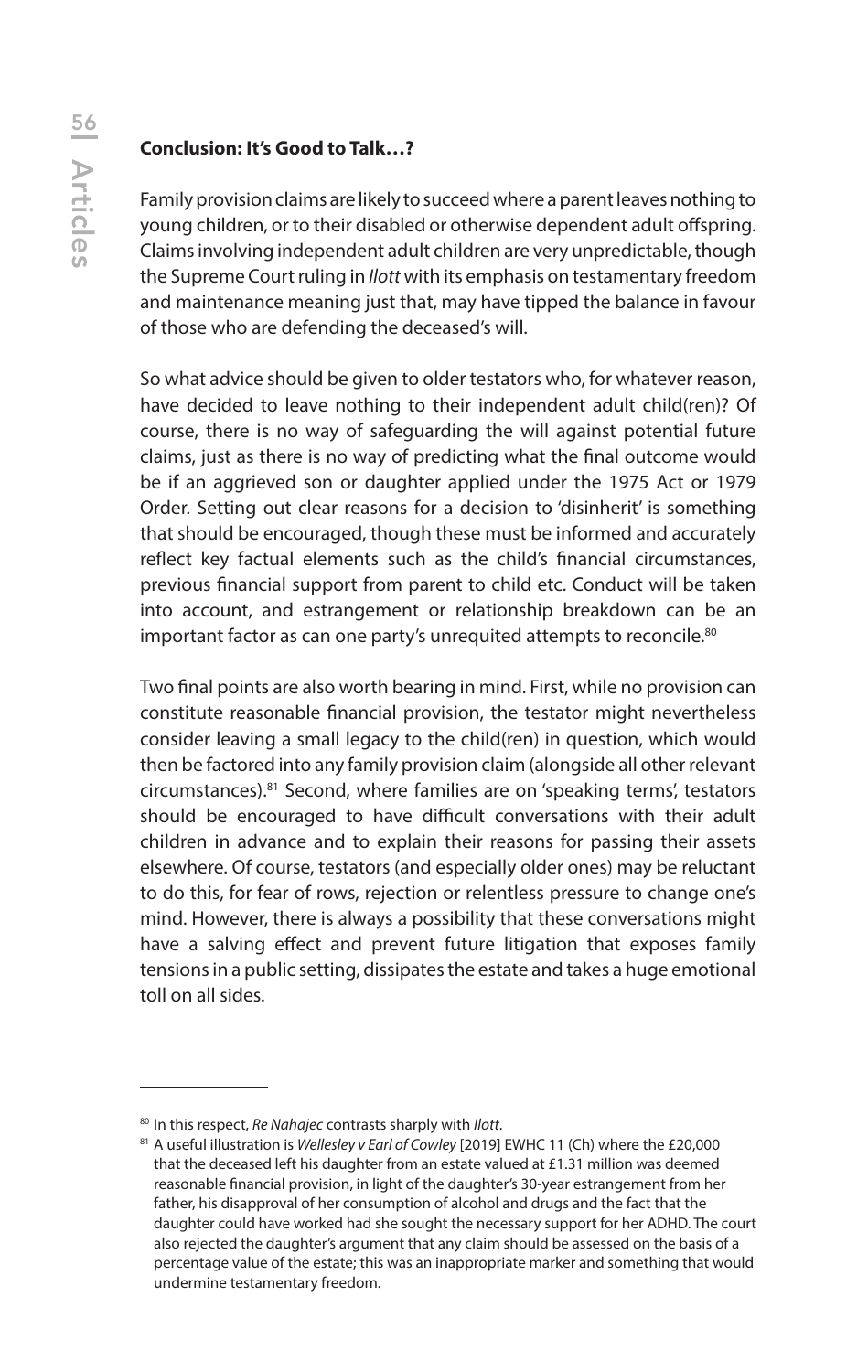# Funding adult social care Les Allamby<sup>\*</sup>

**This article examines the recent Government proposals for funding adult social care and the sorry tale of inaction in the face of funding inequities and resource shortages between funding social care in the community and care in residential settings. It focuses on the position in Northern Ireland and the differences between funding care in the community and in residential settings, and recent developments which have effectively eroded the option of receiving support for continuing care in a residential setting in Northern Ireland. The wider issues of funding that the proposals raise in Northern Ireland, the lack of a legal rights perspective that applies in practice and the latest developments, namely, the publication of a consultation document on the reform of adult social care by the Department of Health (NI), are also examined.**

#### **Introduction**

On 7<sup>th</sup> September 2021 the UK Government published its long-awaited policy paper *"Build Back Better: Our Plan for Health and Social Care"*<sup>1</sup> *.* In practice, the plan continues to be pushed back despite attempts to herald the paper as the route towards fundamental reform. In essence, the Government intends to introduce a new £86,000 cap on the amount everyone in England will have to pay for personal care over their lifetime. The intention appears to be that the cap will be based on the Care Act 2014 that applies to England. Based on this legislation, money spent on meeting an individual's personal care needs will count towards the cap, but not the spending on daily living costs including accommodation.

In addition, from October 2023 the means-test for accessing funding through local authorities' social services departments will become more generous. The limit on capital where a person must meet his or her costs in full will rise from the current £23,250 to £100,000. Individuals with savings of between £20,000 and £100,000 will have to contribute something towards care (on a tariff basis of £1 for every £250 above the lower limit as under the current

<sup>\*</sup> Les Allamby is a solicitor, former director and chief commissioner at the NIHRC.

<sup>1</sup> *[https://assets.publishing.service.gov.uk/government/uploads/system/uploads/attachment\\_](https://assets.publishing.service.gov.uk/government/uploads/system/uploads/attachment_data/file/1015736/Build_Back_Better-_Our_Plan_for_Health_and_Social_Care.pdf) data/file/1015736/Build\_Back\_Better-\_Our\_Plan\_for\_Health\_and\_Social\_Care.pdf* .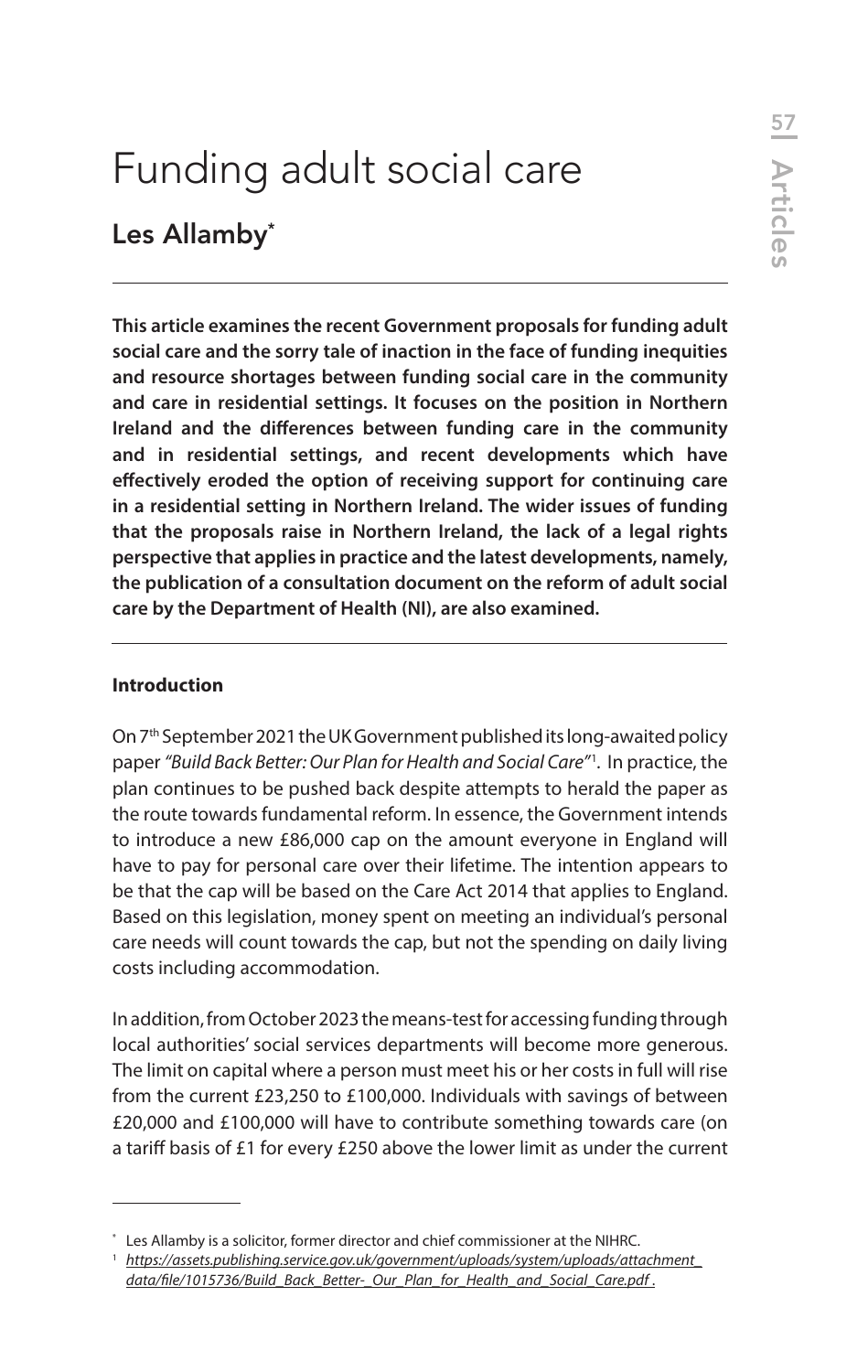means-test). The assessment of savings will include other assets including property where a person continues to need to live in his or her own home. In effect, there is no sign of any change in the current rules save for an overall cap on lifetime care costs and a more generous upper capital limit. On 17th November 2021, the UK Government further announced that the cap applied only to payments made by an individual and not contributions made by local authorities. Further, an overall cap of £200 will be placed on daily living costs (i.e. the contribution paid for accommodation).<sup>2</sup>

# **Funding Levy**

The policy plan outlines an ambition to work with devolved administrations to establish a joint programme of work to share best practice across the United Kingdom. A White Paper with further details for England was then published in December 2021.<sup>3</sup> Additional funding of £36 billion across the UK over the next three financial years is to be made available for health and social care paid from a national insurance levy by adding 1.25% on to national insurance contributions paid by working age employees, and the self-employed, with a similar contribution paid by employers. The new levy will apply from April 2022 and from April 2023 it will also apply to individuals above State pension age who remain in work.

The plan does not set out how the money raised will be divided between health and social care, though it is clear that it is designed to relieve pressures on both systems of care. However, further details revealed that for England the lion's share will go to health, with social care receiving only £5.4 billion of the £30.3 billion allocated to England. The levy is to be paid across the UK with the revenue raised to be shared with Scotland, Wales and Northern Ireland, with by 2024/2025 an additional £300 million coming to Northern Ireland. Meanwhile, the Department has estimated a £1.8 billion gap in funding for health and social care for 2022/2023. The division between health and social care will be a matter to be determined locally.

While the policy paper seeks to argue that the funding levy is a fair approach to raising money, it effectively is significantly regressive, particularly when compared to raising money through income tax. As Table 1 illustrates, earnings beyond £50,000 lead to a significant reduction in national insurance contributions.

<sup>&</sup>lt;sup>2</sup> [Statement made by Gillian Keegan, Minister of State, 17th November 2021 UIN HCWS 399.](https://questions-statements.parliament.uk/written-statements/detail/2021-11-17/hcws399)

<sup>&</sup>lt;sup>3</sup> [People at the Heart of Social Care: Adult Social Care Reform, White Paper.](https://www.gov.uk/government/publications/people-at-the-heart-of-care-adult-social-care-reform-white-paper/people-at-the-heart-of-care-adult-social-care-reform)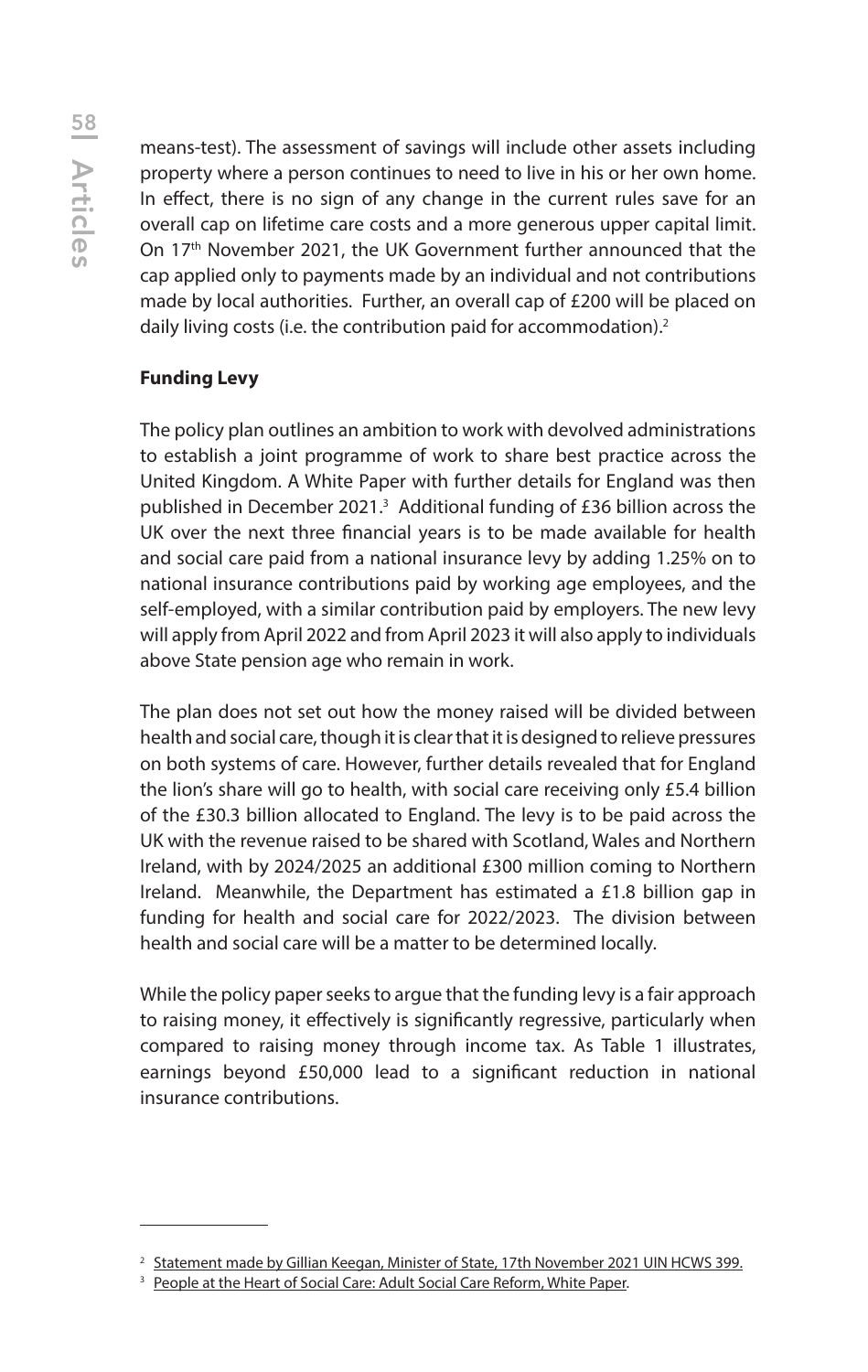# **Table 1: National Insurance contributions for employees and self-employed for 2022/2023**

| <b>Earnings</b>                                | <b>Employees</b><br><b>Class 1 rates</b> | Self-employed<br><b>Class 2 and 4 rates</b>                   |
|------------------------------------------------|------------------------------------------|---------------------------------------------------------------|
| Under £9,880<br>(£12,570 from 6 July 2022)     | nil                                      | nil (up to $£6,725)$<br>from £6,725 - £11,908<br>£3.15 a week |
| £9,880 - £50,270<br>(£12,570 from 6 July 2022) | 13.25%                                   | 10.25%<br>plus £3.15 a week                                   |
| More than £50,270                              | 3.25%                                    | 3.25%<br>plus £3.15 a week                                    |

The approach in the plan is significant for Northern Ireland in that the means-test for residential and nursing care is largely based on the English rules though funding of care provided in the community diverges radically. In January 2022, the Minister for Health, Robin Swann MLA, published a consultation document *"Reform of Adult Social Care"* seeking comments by 18<sup>th</sup> May 2022.<sup>4</sup>

What the UK Government policy plan failed to address was the inequities created within the different funding regimes created for social care in the community and for care in a residential or nursing care home setting. The difference in approaches is even more marked in Northern Ireland where charging for care in the community is much less prevalent than in the rest of the United Kingdom. This has led to "perverse incentives" to choose care based on financial exigencies rather than on need. Alongside this, the longer term need to effectively finance both care in the community and residential settings as people live longer remains just out of reach despite a significant number of reviews both in Britain and locally.

# **Previous attempts at funding reform across the UK**

One of the first actions of the newly formed Labour Government in 1997 was to set up a Royal Commission on Long Term Care for the Elderly. The Commission was the response to the Labour Party manifesto commitment to devise a fair system of long-term funding. The purpose of the Commission

<sup>4</sup>  [Reform of Adult Social Care. Department of Health \(NI\) Consultation Document, 26th](https://www.health-ni.gov.uk/sites/default/files/consultations/health/doh-rasc-consultation-document.pdf)  January 2022.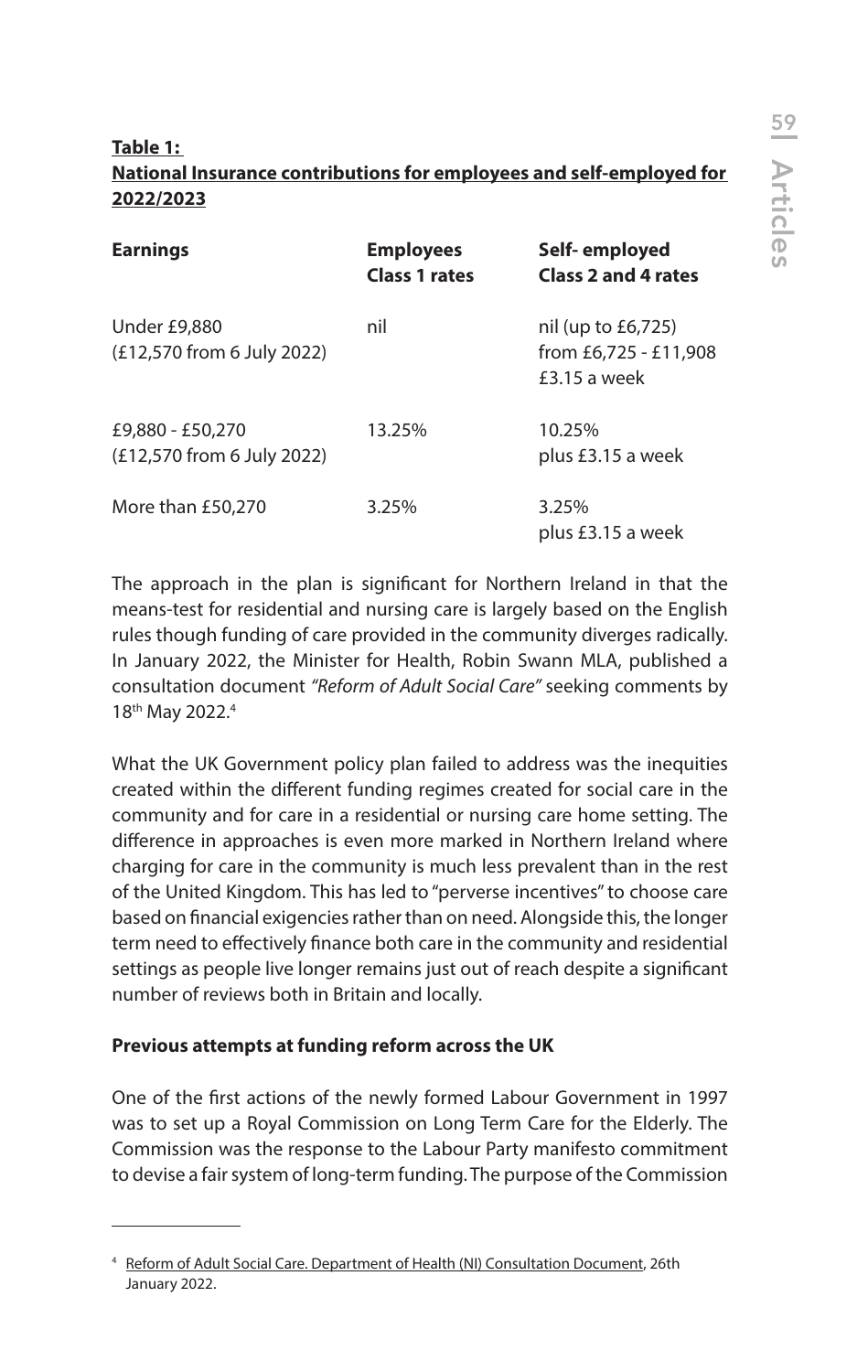was to *"examine the short and long-term options for a sustainable system of funding of long-term care for older people, within their own homes and in other settings; and recommend how, and in what circumstances the cost of such care should be apportioned between public funds and individuals."*

Two years later, the Commission published its Report and recommendations.<sup>5</sup> The key recommendation was a new system of care funding encompassing the principle that the costs of personal care as defined should be met by the State, whether provided in a residential or home setting. The provision of such care should only occur after a professional assessment process. The cost of accommodation and personal expenses should be met by individuals as well as the State with means-tested support for those on low incomes. Four years on, the Commission published a statement charting progress, noting that while changes had occurred through implementation of some of the ancillary recommendations, the core recommendation had not been addressed, save in Scotland, where from July 2002 nursing and personal care have been State funded in residential settings on a flat rate basis and free domestic personal care was introduced.<sup>6</sup>

In England, Wales and Northern Ireland, limited changes to the care funding system were introduced. The Northern Ireland Assembly endorsed the principle of free personal care but appeared to be unable to go further on grounds of lack of available resources. The Commission noted that the response in England, Wales and Northern Ireland "*had not addressed the deep-seated issues of inequity, hardship and the need for a principled approach across the United Kingdom."7*

Shortly after coming into Government in 2010 the Conservative and Liberal Democrat Coalition Government set up a Commission on Funding for Care and Support headed by Andrew Dilnot. The Dilnot Commission's Report was published in July 2011.<sup>8</sup> It took a different approach to the earlier Royal Commission by not recommending free personal care, but instead proposed an overall cap on an individual's liability to fund the cost of personal care, excluding living costs, during a lifetime in a residential setting. The overall cap was suggested as falling between £25,000 and £50,000 with the Report recommending it be set at £35,000. This cap would cover payment made towards care at home, as well as in a residential setting. In addition, individuals should make a standard contribution to cover general living costs of between £7,000 and £10,000 a year. Moreover, the capital limit after

<sup>&</sup>lt;sup>5</sup> With Respect to Old Age: Long Term Care – Rights and Responsibilities. TSO, 1999.

<sup>6</sup> Long term care: Statement by Royal Commission, September 2003.

 $<sup>7</sup>$  lbid, p.15.</sup>

<sup>&</sup>lt;sup>8</sup> [The Report of the Commission on Funding of Care and Support, July 2011.](https://webarchive.nationalarchives.gov.uk/ukgwa/20130221121529mp_/https:/www.wp.dh.gov.uk/carecommission/files/2011/07/Fairer-Care-Funding-Report.pdf)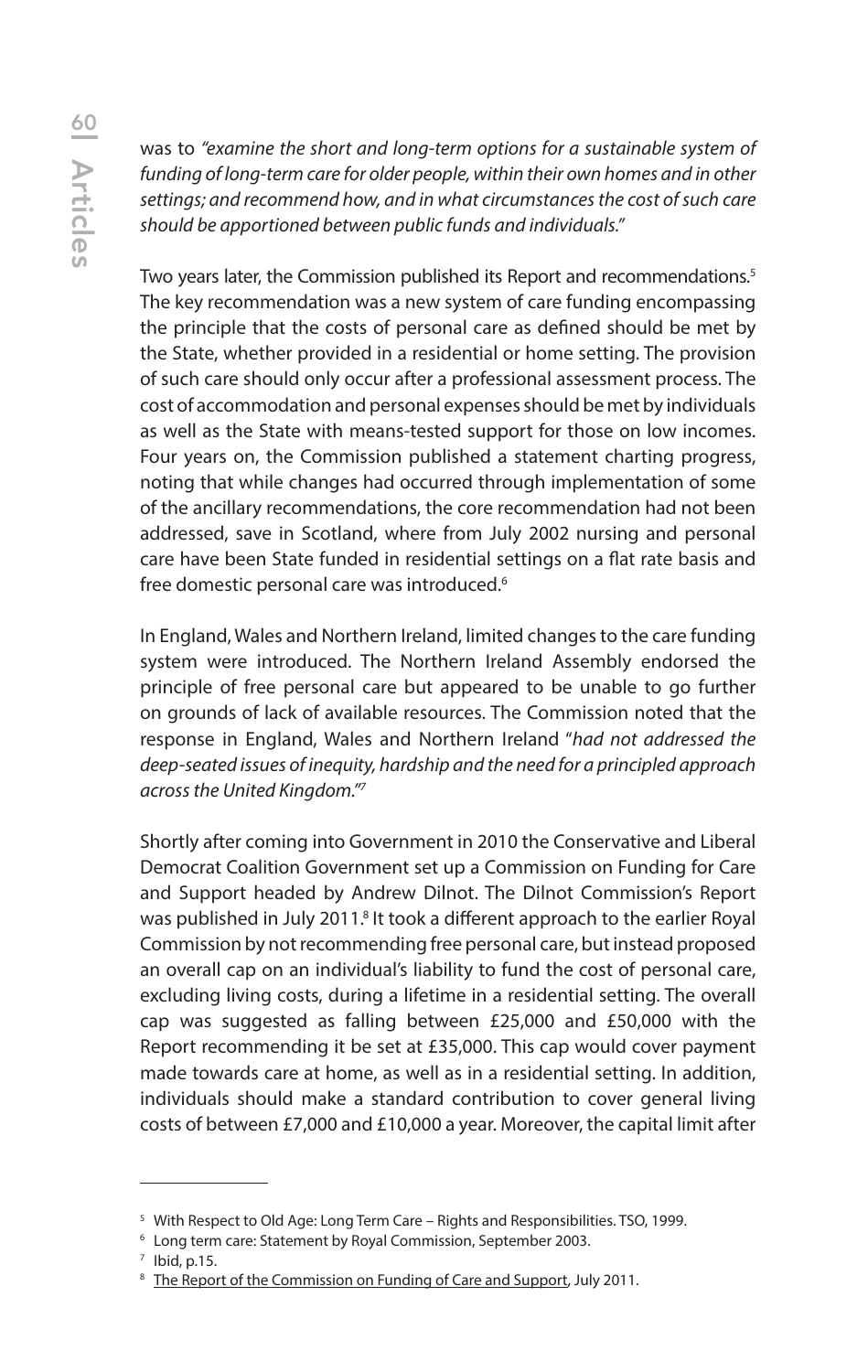which individuals fund their own care should be raised from £23,250 to £100,000. These recommendations came with a hope that a market would develop for financial products to insure individuals against the cost of their contribution. As with the Royal Commission, the proposals were fully costed. The Government's response to the Dilnot Commission also had a familiar ring in that the principles of the Commission's approach were accepted for any new funding model, but a way to resource the proposals would need to be found. Whether the UK Government's paper in September 2021 is the beginning of that approach remains to be seen. While the Dilnot Commission proposals would not have ended the inequities between funding arrangements between residential care and care in the community, it would have nonetheless significantly ameliorated the worst excesses of the differences.

Moreover, the Report, like its predecessor the Royal Commission, encouraged greater integration of health and social care. The integration of health and social care, and clearer definitions of what constitutes a health care need and social care need, would have helped tackle the running sore of boundary disputes between means-tested social care and free continuing health care. With local authority social services departments providing the former and NHS and health authorities providing the latter, where the line falls has significant implications for individuals as to whether care is paid for or not, as well as for the budgets of local authorities and NHS health authorities.

An apogee of the implications can be seen from the Court of Appeal decision in *R v North East Devon Health Authority ex p Coughlan*. 9 Pamela Coughlan was severely disabled following a road traffic accident and was living in a nursing home which she had been told would be her home for life. The Health Authority decided to close the home on financial grounds and transfer her care to the local authority social services department. The Health Authority took the view that her needs were now for social care rather than health care and, as a result, the care would be means-tested leaving Ms Coughlan to contribute to the costs of her care. Ms Coughlan challenged this approach, and the Court of Appeal ruled that both general and specialist nursing care were the responsibility of the NHS. The Court of Appeal held that where the primary need is a health need, then responsibility for funding remains with the Health Authority, even when the individual has been placed in a home by a local authority. The judgment concluded that the vast majority of people in nursing homes should have care funded by the NHS unless those health care needs are ancillary to the overall care needs where responsibility can be passed to social services.

<sup>9</sup> [1999] EWCA Civ 1871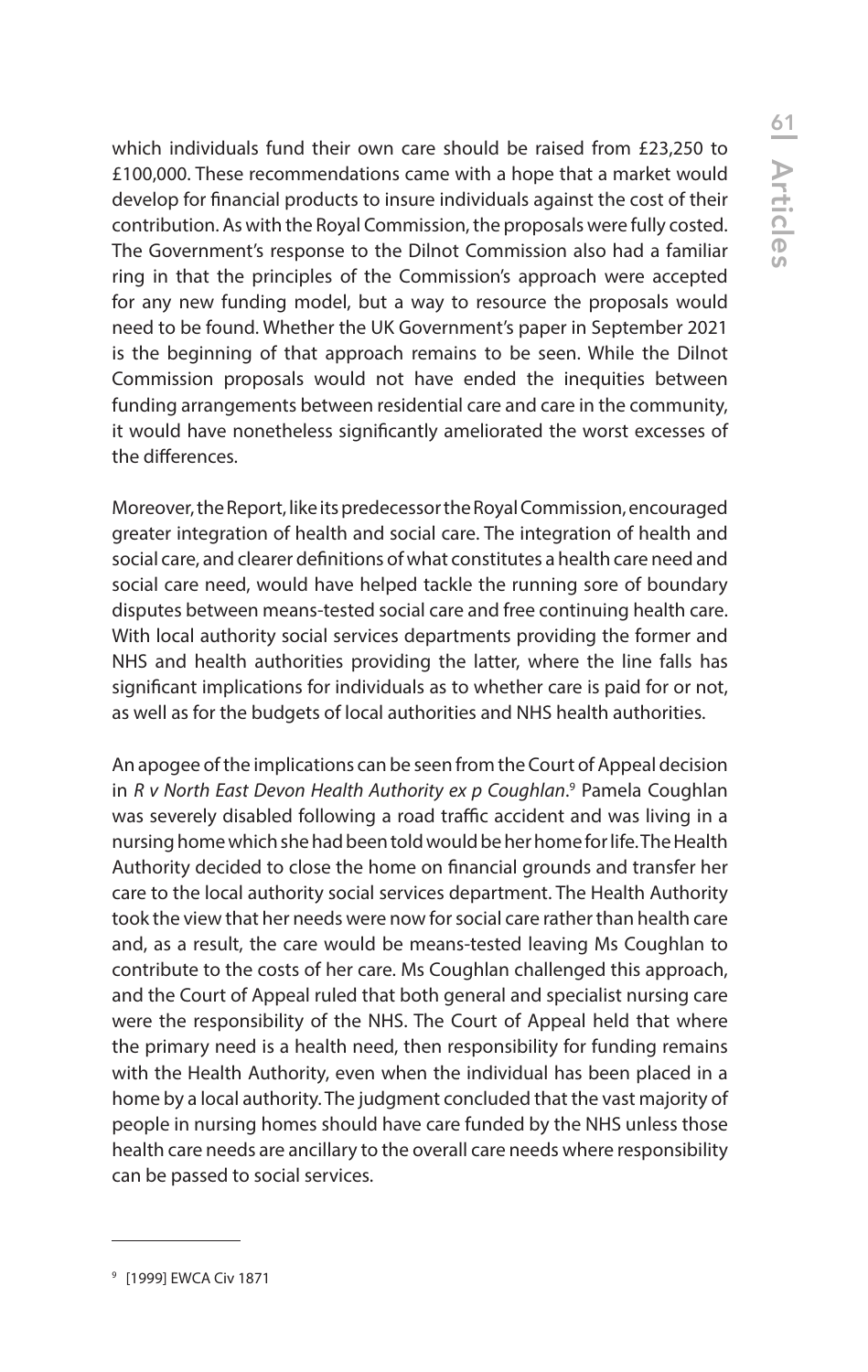Unfortunately, with no precise legal line drawn through caselaw and in the absence of a statutory definition of a primary health care need, the question of what constitutes a health care need and a social care need remains subject to interpretation. Subsequent caselaw has come no closer to a definitive outcome in recognition that cases normally turn on their particular circumstances (see, for example, *R (Grogan) v Bexley NHS Care Trust<sup>10</sup>*, and *R* (*Green*) *v* South West Strategic Health Authority<sup>11</sup>, which reached different conclusions on whether the Secretary of State's guidance on eligibility criteria for NHS continuing health care was lawful or not.)

In practice, identifying health and care needs remains a matter of subjective interpretation despite the Department of Health and Social Care introducing a "*National Framework for NHS Continuing Care and NHS-funded Nursing Care*" which was most recently revised in October 2018.

# **Paying for care and proposals for reform in Northern Ireland**

Unlike the rest of the UK, health and social care has been integrated since 1973 following the enactment of the Health and Personal Social Services (NI) Order 1972.12 While administrative and oversight arrangements have been modified through legislation since, the essential integration remains in place.

Paradoxically, during the 1980s, the concern was that there was a financial incentive to enter residential care rather than remaining at home. This drove the-then Department of Health and Social Services and Public Safety (DHSSPS) to publish in 1990 the paper *People First: Community Care in Northern Ireland for the 1990s*, setting out a vision for community care. One of the six core objectives was to develop domiciliary care services to enable more people to remain at home. The desire to transform the provision of social care was never matched by the resources to realise the objective.

In 2002, the DHSSPS undertook a review of community care in an attempt to reboot the objectives of *People First*. A further review looked at the case for introducing charges for domiciliary and other care services. This review got as far as recommending and developing a means-tested charging regime. However, the flaws identified by Law Centre (NI) in the financial assessment process which took no account of family size in deciding how much a person should be charged led to the proposal being subsequently abandoned. By 2008, the DHSSPS were openly admitting in evidence before the Northern Ireland Public Accounts Committee that *"the aspirations of* 

<sup>10 [2006]</sup> EWHC 44 (Admin).

<sup>11 [2008]</sup> EWHC 2576 (Admin).

<sup>12 1972</sup> NI 14.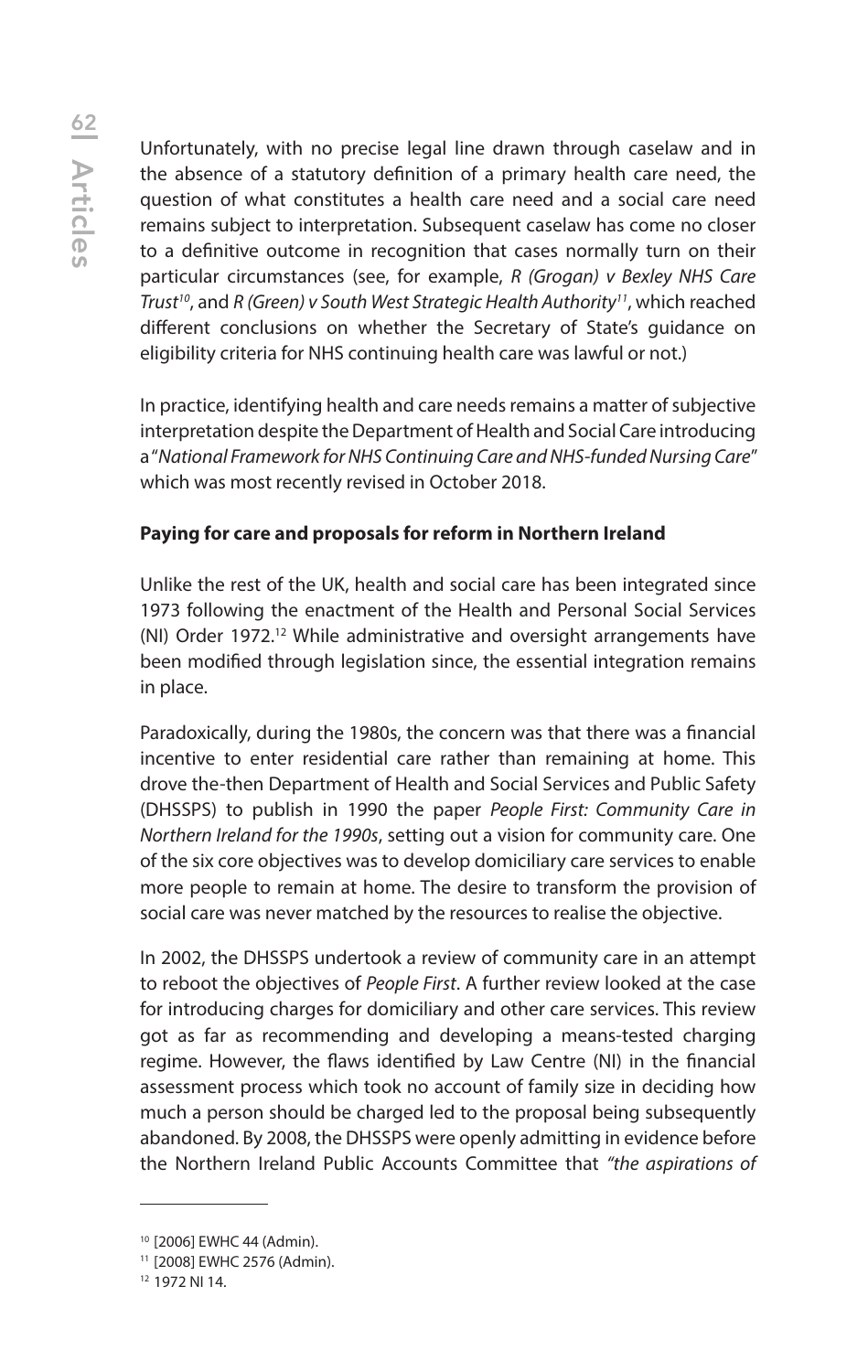*the policy remained valid but accepted that some of its aims had not been achieved"*. 13 The failure to adequately enable social care provision has knockon consequences elsewhere including delayed discharge from hospitals and other care due to the absence of sufficient readily available packages of care in the community.

As a result, a plethora of reviews and reports have been commissioned and published. One of the most significant was the DHSSPS-commissioned review by John Compton of health and social care. *Transforming Your Care*  was published in December 2011. The wide-ranging review included reconfiguring how money was spent with a transfer of monies (£83 million) from hospital funding to primary, social and community care alongside transitional funding to enable the new service to be implemented.

The DHSSPS responded to *Transforming Your Care* by issuing a consultative document in 2012 alongside a post-consultation report from the Health and Social Care Board. While money for the transition was made available, it came through in-year spend offering little scope for long-term planning. As a result, these monies were diverted into other short-term priorities rather than meeting the core transformation recommendations. An indication of the pace of change can be gleaned from the October 2016 launch of the (now) Department of Health NI's strategy and action plan *Health and Well Being 2026: Delivering Together*14 which sets out its desire to build on the strong foundations laid by *Transforming Your Care* and the (then) recently completed Bengoa's Expert Panel Review *Systems Not Structures.* Now, more than halfway through the strategy and action plan, there appears to be limited evidence that the familiar mantra of both reviews that there is *"an unassailable case for change"* and *"the existing model of care is not fit for purpose as one looks to the future"* is any closer to being fundamentally realised.15

The Reform of Adult Social Care consultation document was launched on 26th January 2022. Its builds on another report, *"Power to the People"*, produced by Des Kelly and John Kennedy published in December 2017<sup>16</sup>. The consultation document is wide-ranging, encompassing the aims of

<sup>&</sup>lt;sup>13</sup> Report into Older People and Domiciliary Care, Public Accounts Committee of the Northern Ireland Assembly. February 2008 para.10

<sup>&</sup>lt;sup>14</sup> [https://www.health-ni.gov.uk/sites/default/files/publications/health/health-and-wellbeing-](https://www.health-ni.gov.uk/sites/default/files/publications/health/health-and-wellbeing-2026-delivering-together.pdf)*2026-delivering-together.pdf*

<sup>15</sup> *<https://www.health-ni.gov.uk/sites/default/files/publications/health/expert-panel-full-report.pdf>* Chapter 2

<sup>&</sup>lt;sup>16</sup> Power to the People: Proposals to reboot adult care and support in NI. Expert Advisory Panel on *adult care and support*, DoH (NI), December 2017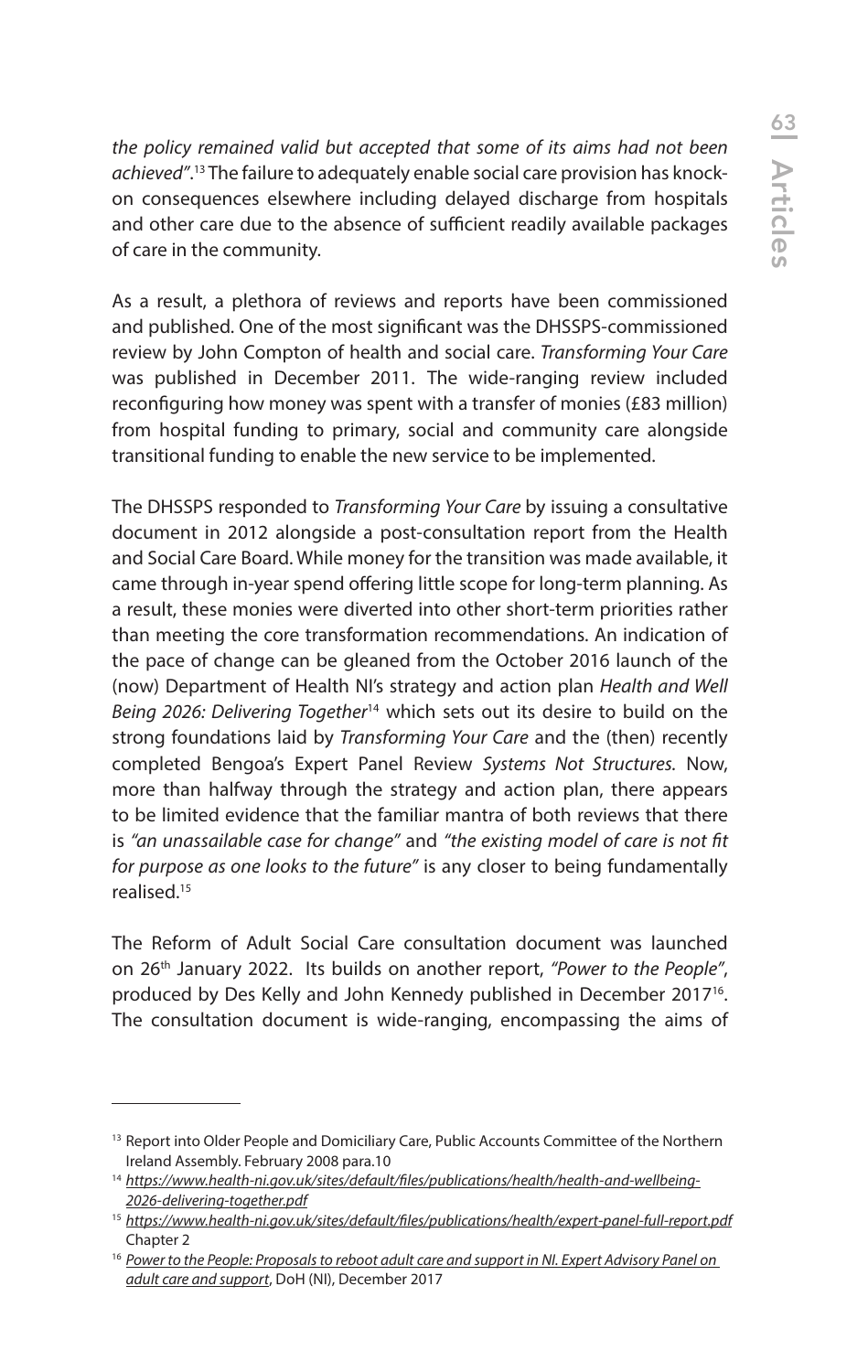building a stable, sustainable adult social care system, improving workforce planning retention and development, supporting carers more effectively, a renewed focus on prevention and early intervention, the desire to keep people in their own homes whenever possible and improving the level of choice and autonomy people have over decisions made to meet care and support needs.

Of particular interest to the legal profession is the proposal to introduce legislation to support the reform of adult social care with the aim of overhauling the current legislation contained in a number of statutes. The new legislation is intended to include legal duties:

- To provide preventative and early intervention services,
- To sustain, promote and protect social well-being in the provision of adult social care services,
- To provide information, choice and control of service provision to service users and family carers,
- To provide equitable access to assessment of need and services to meet eligible assessed needs for service users and family carers,
- For new criteria for service eligibility for service users and family carers,
- To provide independent advocacy for service users and family carers,
- To enable authority for market regulation, if required, and
- To enable authority for any additional powers of inspection, if required.

Whether these duties will be directive or permissive remains to be seen.

On charging arrangements for domiciliary and residential care, the Department promises no change to the current arrangements pending a detailed review. The review will make recommendations for future arrangements, including changes to the cap and floor threshold. Nonetheless, the document recognises the current inequity between charging for domiciliary care and residential care.

The question of "top up" fees is also addressed. "Top up" fees occur where a care home charges more than the "going rate" paid by Health and Social Care Trusts ostensibly to cover additional services or the particular preference of the individual being cared for. In practice, such rationales rarely apply and "top up" fees operate to deal with the difference between what a Health and Social Care Trust is willing or able to pay and what a care home normally charges. The "top up" fees can vary from £30 to £200 a week and it is expected to be paid by a third party, normally, a family member. The Department has committed to review third party "top up" fees as another of its proposed actions.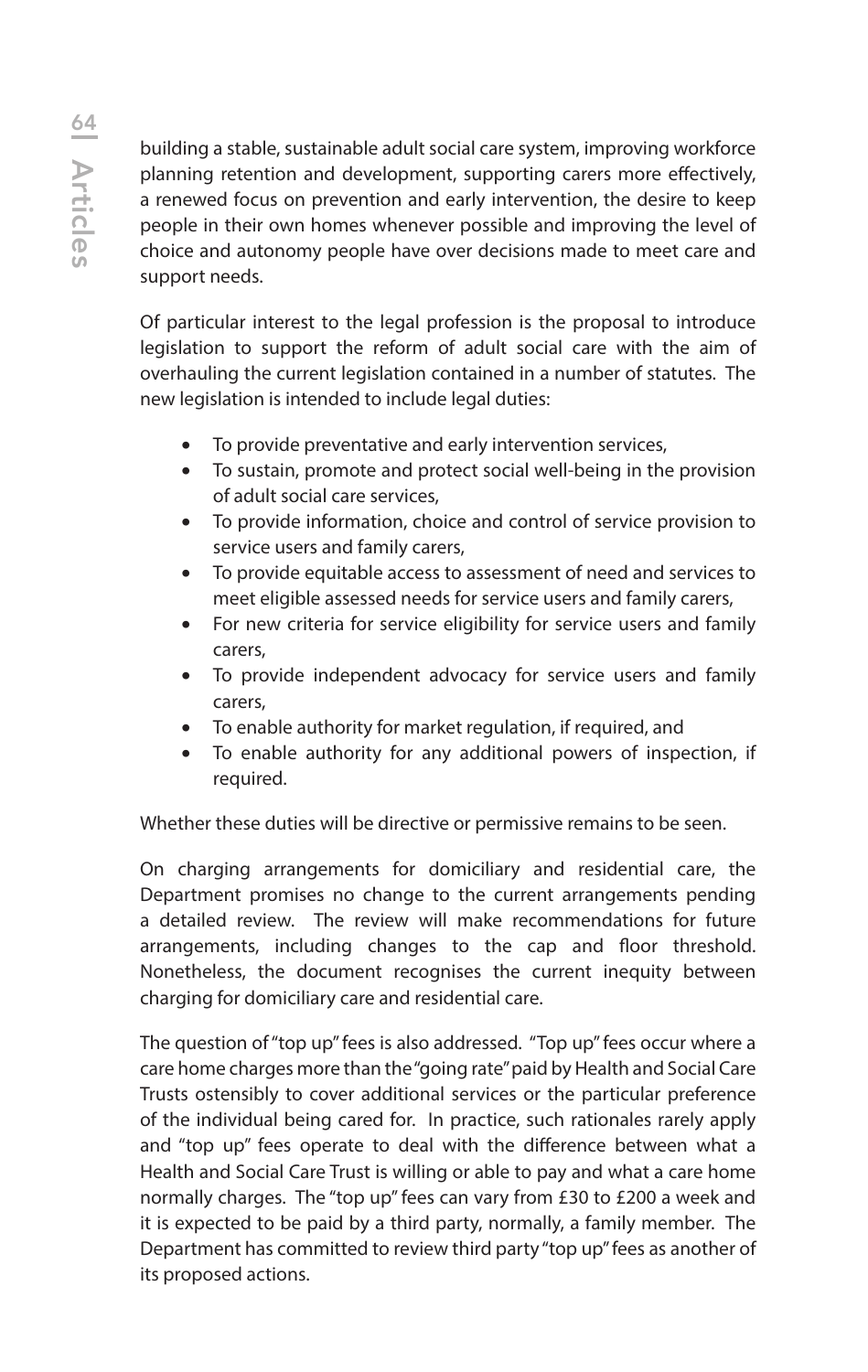# **Arrangements for paying for social care**

The arrangement for charging and paying for social care are very different between England, Wales, and Northern Ireland. In England, funding arrangements between central and local government assume that local authorities will raise income through charging for social care. Given wider funding exigencies (though local authorities do have a discretion whether to charge for services), in practice most social care provision is subject to a means-tested charging regime. In paying for care and support at home a savings limit is applied, normally in line with the arrangements for residential and nursing care. Where savings are above £23,250 then the full cost of the charges is levied, while savings between £14,250 and £23,250 are assumed to generate a tariff income of an extra one pound a week for every £250 (or part thereof) towards paying for care. There are normally rules around what can be disregarded from capital, including the property a person lives in and discretion to decide whether to take into account savings or income which has been deliberately disposed of in order to avoid paying for social care. In calculating income, local authorities in England disregard Disability Living Allowance (DLA) and Personal Independence (PIP) mobility components. However, Attendance Allowance and DLA care and PIP daily living components are counted as income, though individuals can offset expenditure on other disability-related needs not being met by the local authority.

In addition, local authorities must ensure a person needing care retains a minimum level of income which, for example, is £189 a week for a single person with different figures for a couple alongside additional sums allowed where a person is receiving Carer's Allowance or where other particular circumstances apply. Normally short-term, limited periods of care for rehabilitation to prevent hospital admissions or resettlement following discharge from hospital are free for up to six weeks though this can be extended.

Where the primary need is for health care in a person's home, then the NHS is responsible for this and the service is provided free of charge as a continuing health care need. This will include, but is not limited to, community-related district nursing, physiotherapy, and speech therapy. The framework for charging is set out in statutory guidance for care and support under the Care Act 2014 with local authorities having some discretion to develop their own approach to charging within the parameters set. Initially, the Care Act 2014 outlined an intention to meet one of the Dilnot Commission's recommendations by introducing in April 2016 an overall cap of £72,000 on payments made towards social care by individuals over 65. This reform was delayed until April 2020 and ultimately scrapped.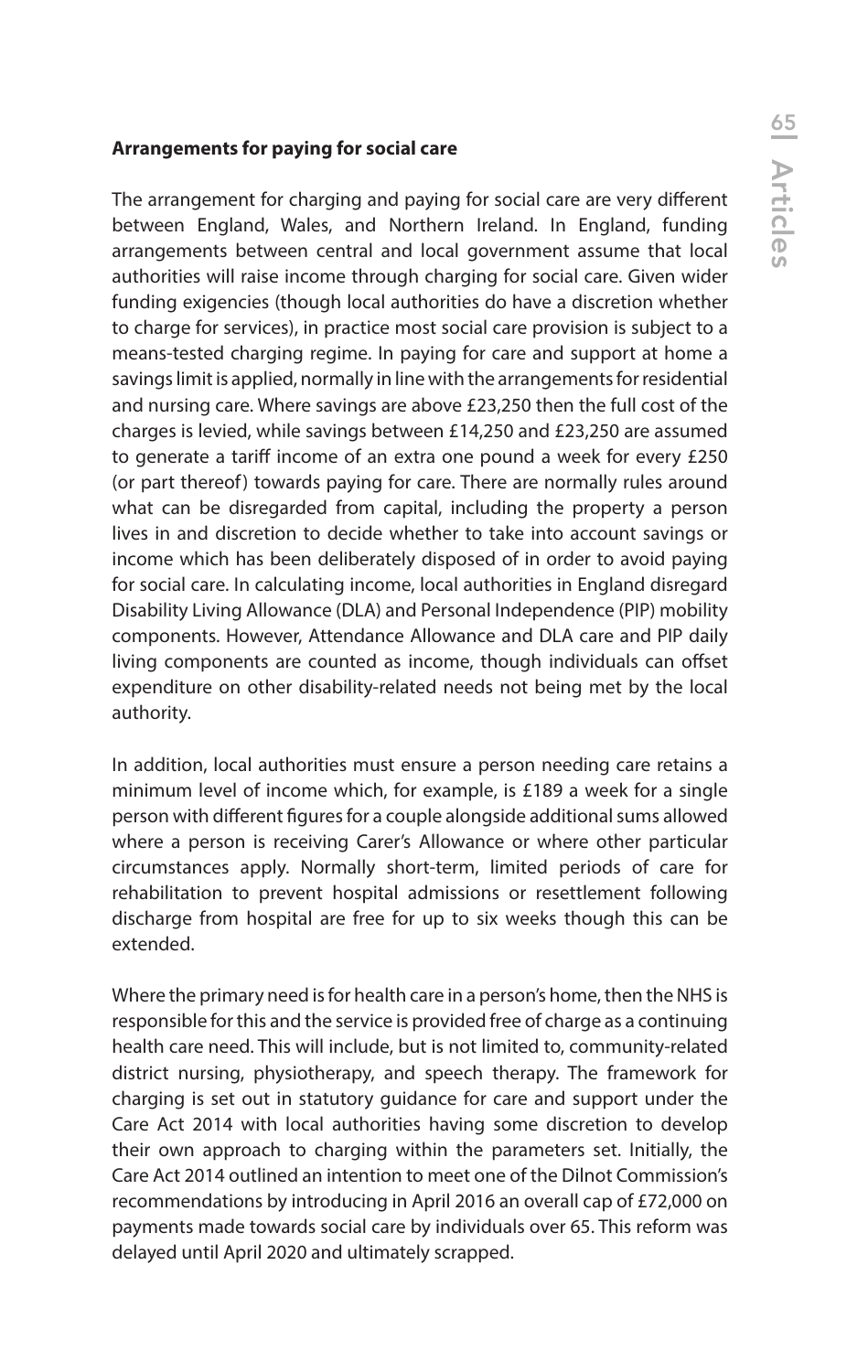In Wales, paying for care services is found in the Social Services and Well Being Act 201417 and associated guidance. The Welsh Government required local authority social services departments to raise income to pay for services provided. As a result, local authorities charge for social care based on a financial assessment which must ensure that a person retains a minimum amount to pay for daily living costs. A maximum limit of charging for nonresidential care is also set currently at £100 a week and no charge is made for health services. For residential care, where a person has savings of over £50,000 (including the value of the home), then he or she is expected to pay towards the full cost of care.

The arrangements for paying for social care at home are very different in Northern Ireland. Article 15 of the Health and Personal Social Services (NI) Order 1972<sup>18</sup> provides that the Department can make arrangements to provide social care, including the delegation of arrangements for service provision to other bodies. In addition, Article15(4) gives a discretion to recover charges for provision.

In practice, unlike in England and Wales, charges are not levied for domiciliary care. Charging for domiciliary care is governed by Circular HSS (SS) 1/80.19 No charge is made to individuals though there is discretion to do so through a rudimentary means-tested system which is not deployed in practice. The charging arrangements for domiciliary care are very different from those that apply to residential and nursing home care where the savings limit of £23,250 and tariff income between £14,250 and £23,250 apply. Other services, such as rehabilitation to restore independence, are free for six weeks along with those services that a Trust is legally obliged to provide based on other legislation.

The implications for the provision of care have become increasingly clear as funding has been squeezed ever more tightly for Health and Social Care Trusts. Local Trusts are expected to conduct an assessment of needs for services and then provide services accordingly. Care needs are normally placed in one of four categories:

- • critical
- • substantial
- • moderate
- • low

<sup>17</sup> 2014 anaw 4.

<sup>18 1972</sup> NI 14.

<sup>19</sup> *[https://www.health-ni.gov.uk/sites/default/files/publications/dhssps/circular-hss-ss-home](https://www.health-ni.gov.uk/sites/default/files/publications/dhssps/circular-hss-ss-home-help-2015_1.pdf)help-2015\_1.pdf*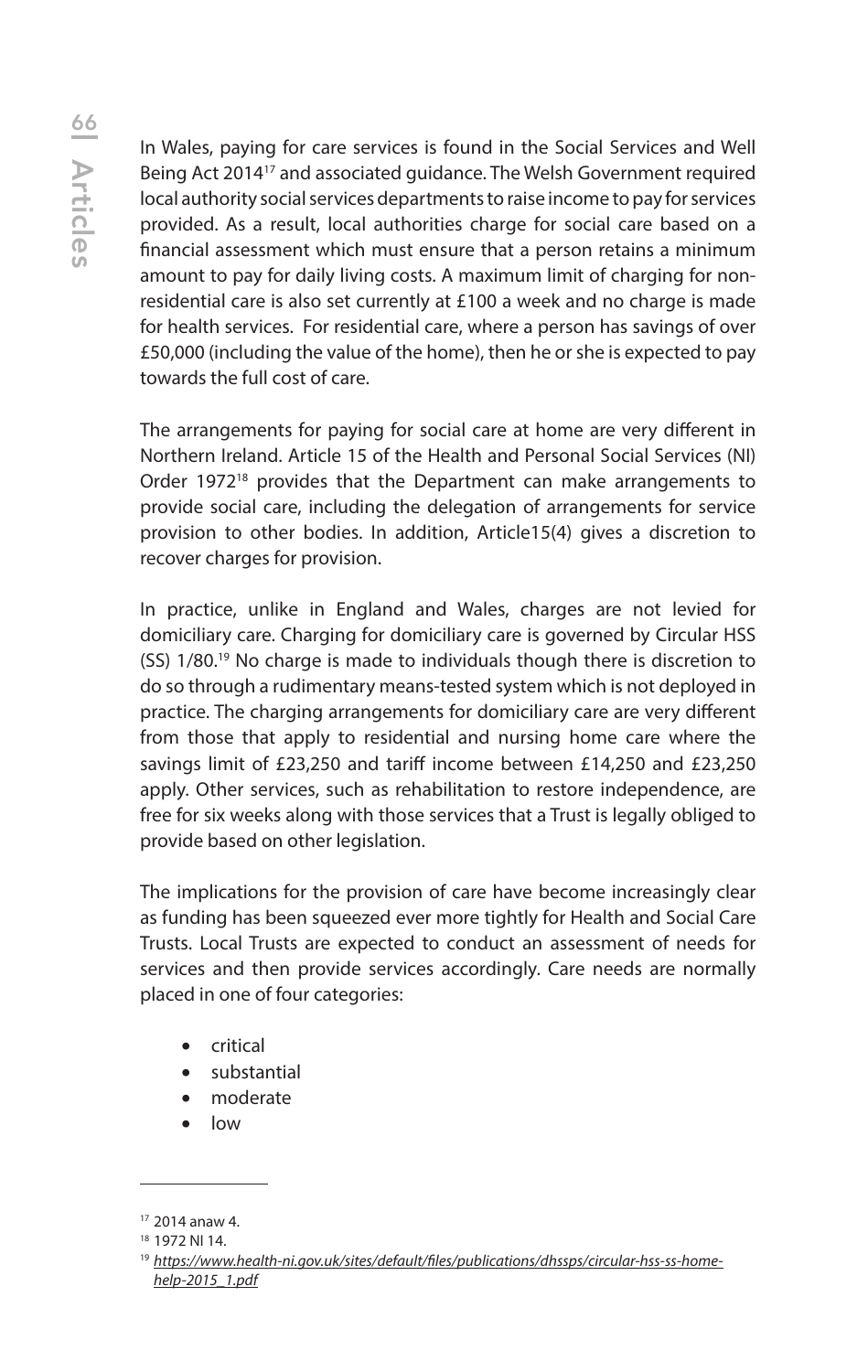The chances of receiving care for moderate or low care needs have become increasingly unlikely and even identified substantial care needs can also be difficult to negotiate. Despite what should be a formal written legal process of assessing and identifying need and objectively deciding the resources available to meet those needs, in practice a more informal negotiation often occurs where the need, resources available and what care family members or others can provide are conflated as part of a single negotiation process.

# **Continuing care in Northern Ireland**

Until recently, the question of what constitutes a health care and a social care need remained as unclear in Northern Ireland as in England and Wales. Continuing health care is the term used to cover social care needs which are primarily driven by a health care need. The Department of Health (NI) has not, to date, drafted guidance of what constitutes such needs when conducting any assessment of need. In practice, the integration of health and social care services meant that the boundary disputes in England and Wales as to whether an NHS Health Authority or a local authority social services department pays for the provision of a service rarely arises, though which budget such needs are met from is significant to the budget holders. Moreover, the limited range of charging for social care at home means that the issue is also less significant in Northern Ireland. Of more importance in Northern Ireland is care in a nursing home or residential care setting particularly when a person is funding his or own care. In this circumstance, a continuing health care need must be paid for by a Health and Social Services Trust while a social care need is subject to a means-tested charge. As in England and Wales, self-funders in nursing homes receive a payment of £100 a week to cover the cost of providing nursing care. This is a payment made directly to the provider.

In June 2017 the Department of Health launched a consultation into continuing health care.<sup>20</sup> At this point, only 43 people were assessed as eligible for continuing health care in Northern Ireland. The consultation followed a Departmental Review which outlined the difficulties Health and Social Care Trusts faced in applying Departmental guidance. The consultation outlined four options while indicating its preferred option, namely, to introduce a single eligibility criteria question – *"can care needs be properly met in any other setting other than a hospital?"* Where residential or nursing home accommodation was deemed appropriate then the normal means-tested arrangement apply, including the payment of £100 towards nursing costs in a nursing home setting.

<sup>&</sup>lt;sup>20</sup> [https://www.health-ni.gov.uk/consultations/continuing-healthcare-northern-ireland](https://www.health-ni.gov.uk/consultations/continuing-healthcare-northern-ireland-introducing-transparent-and-fair-system)*introducing-transparent-and-fair-system*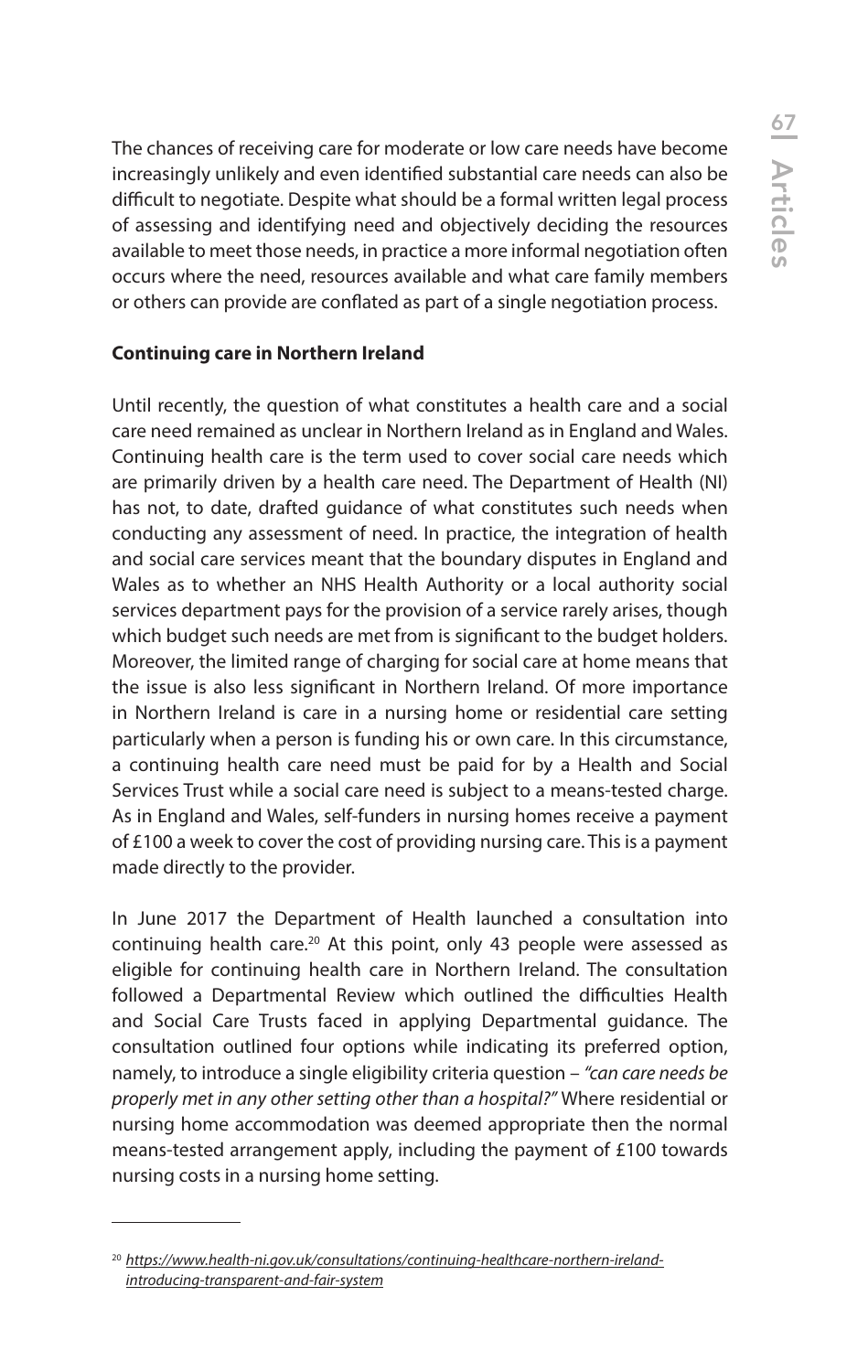In February 2021 the Department of Health (NI) published its analysis of responses.<sup>21</sup> A number of concerns were raised by those responding, including that the option canvassed effectively abolishes continuing health care. Nonetheless, the Department opted for the single eligibility criteria approach on the grounds of its simplicity and the guarantee of consistency of approach across the Health and Social Care Trusts.

In May 2021 the Department issued circular HSC (ECCU) 1/*2021 "Continuing Healthcare in NI: Introducing a Fair and Transparent System"*22. The Circular outlined that the single eligibility criteria question for continuing healthcare, namely *"can your care needs be properly met in any other setting than a*  hospital?" is applicable from 11<sup>th</sup> February 2021 onwards. In a Northern Ireland Assembly debate on 14<sup>th</sup> September 2021 the Minister for Health Robin Swann confirmed that he had set up a Working Group to consider guidance on the new arrangements and that 72 people are in receipt or continuing health care and those individuals will continue to receive their support.

# **The value of a rights-based approach**

Any transformative change to the delivery and provision of social care will need effective long-term financing and a shift of emphasis away from the current arrangements where individuals seeking social care have neither a sense of rights and entitlements nor practical involvement in shaping and identifying care and provision in partnership with providers.

Reports have occasionally dipped their toes in the water in endorsing a rights-based approach. In 2015, the Commissioner for Older People published "*Prepared to Care? Modernising Adult Social Care in Northern Ireland".* Recognising the patchwork quilt of legislation, circulars, and guidance in adult social care it noted that many older people and their carers were unaware of their entitlements and how to access services. Following a legislative review, the Report recommended a new single legislative framework for adult social care with accompanying guidance for implementation based on human rights principles.

Moreover, in 2017 the Department of Health (NI) published a Report it commissioned from an expert advisory panel on adult care and support to develop proposals for change.23 The Report devoted a chapter to putting the citizen at the heart of adult care and support services noting that *"the expert* 

22 *<https://www.health-ni.gov.uk/sites/default/files/publications/health/doh-hsc-eccu-1-2021.pdf>*

<sup>21</sup> *[https://www.health-ni.gov.uk/sites/default/files/consultations/health/doh-cont-healthcare](https://www.health-ni.gov.uk/sites/default/files/consultations/health/doh-cont-healthcare-analysis-of-responses.PDF)analysis-of-responses.PDF*

<sup>23</sup> Op cit. footnote 17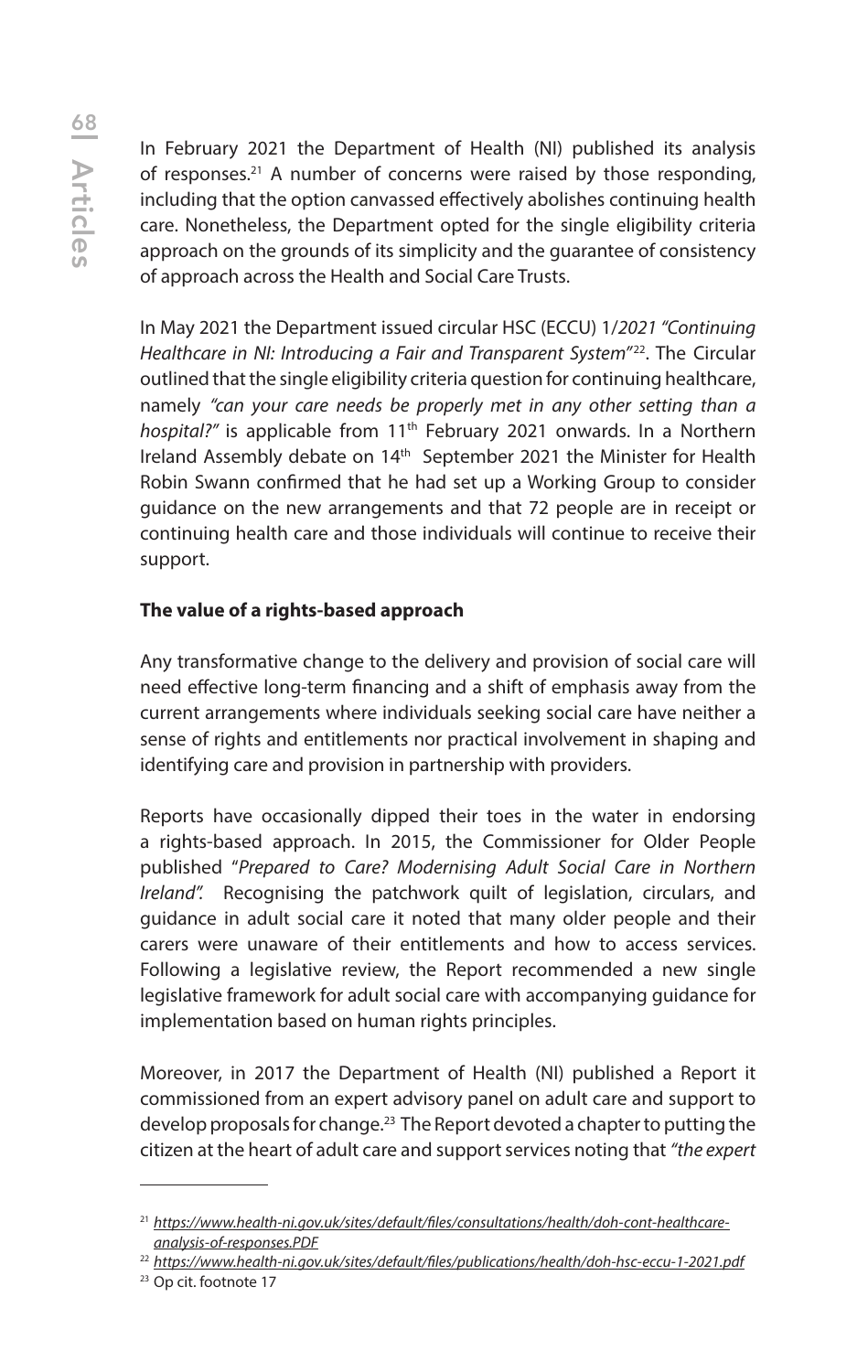*advisory panel wishes to emphasize at the outset the fundamental importance of a human rights approach in which people with care and support needs enjoy the same entitlement to quality of life and well-being as other citizens<sup>"24</sup>. In* effect, the Department of Health and Health and Social Care Trusts already talk about placing the individual at the heart of services through its commitment to "personalisation" of care and other principles. Turning such concepts into meaningful practice will need not only commitment, but a clear rights framework and the necessary resources. This would apply to both direct payments provision where a person is given a budget to pay for his or her own care as well as provision organized directly through the Health and Social Care Trusts.

An example of sketching out a framework of what a rights-based approach would look like can be seen in the Northern Ireland Human Rights Commission's inquiry into health care in Accident and Emergency Departments published in 2015.<sup>25</sup> During the public evidence giving sessions, Chief Executives often appeared quizzical when responding to questions about the adoption of a human rights-based approach. However, once it was outlined that it entailed putting the human rights of everyone, including staff, patients, carers and other family members, at the heart of services based on a reciprocal right to respect and dignity, openness and transparency and non-discrimination, Chief Executives stated that such approaches were largely in place, although not worded in the language of human rights. The core values of a human rights-based approach, including fairness, dignity, equality, respect, and autonomy, sit comfortably with the aims of health and social care provision.

In the case of Emergency Department care the Commission's Report identified nine principles to begin with, including good quality care and ensuring the dignity and well-being of patients, good terms and conditions for staff, equality, non-discrimination and equity in enabling access to care, transparency and communication around developing individual services and wider policies, participation of users and staff in decisions impacting on them at both individual and policy level, and finally, open and effective governance.

The Report recommended a pilot within at least one Trust to look at what adopting a human rights-based approach would look like in practice. Work commenced between the Belfast Health and Social Care Trust and the Commission which ultimately foundered on an unwillingness of senior clinicians to participate on the grounds that there were already sufficient

<sup>24</sup> Op cit Ch 3 p.25

<sup>&</sup>lt;sup>25</sup> *[Human Rights Inquiry: Emergency Health Care](https://nihrc.org/publication/detail/human-rights-inquiry-emergency-healthcare)* 2015. See Ch 4 p.117 onwards.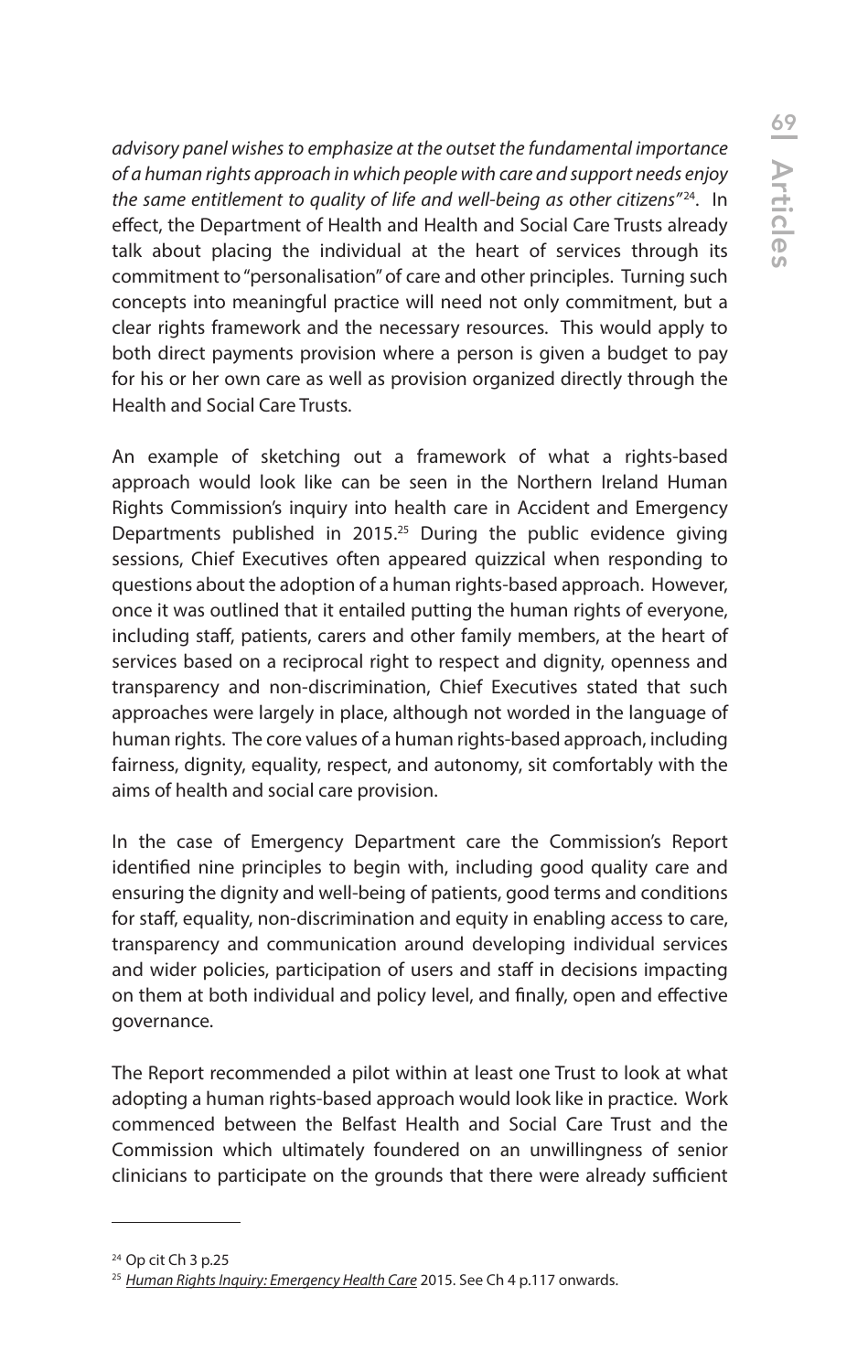safeguards and accountability mechanisms in place through professional and medical regulatory requirements. This seemed at odds with earlier work of the British Institute of Human Rights which concluded that among the reasons to adopt a rights-based approach in health and social care was that it supported health and social care staff in meeting their professional and ethical obligations, improved decision-making processes, and reduced litigation and complaints.<sup>26</sup>

A more fruitful alliance between the Commission and the Northern Ireland Public Services Ombudsman resulted in a human rights manual to aid decision-making for staff at the Ombudsman's office.<sup>27</sup> The manual was adapted and rolled out more widely after being picked up by the International Ombudsman Institute and Equality and Human Rights Commission in Britain.

What a rights-based approach will do if combined with funding and other fundamental reform is ensure that the values regularly articulated by the Department of Health and its constituent bodies are translated into a clear and accessible framework within which those values can be effectively articulated and measured.

### **Conclusion**

This article has sought to chart the sorry tale of attempts to initiate fundamental reform in funding adult social care in both a community and residential care setting. The reforms which required significant longterm investment have always been dashed on the rocks due to political unwillingness to make long-term financial decisions. The goal should be to ensure a level playing field so that individual decisions on what a person needs by way of long-term care are based solely on need and not on how care is funded and charged for. The disparity between charging for care in the community and a residential setting is more stark in Northern Ireland than in England and Wales. The recent closing down of arrangements to fund primary health care needs through continuing care, particularly in a residential and nursing home setting, has highlighted the disparity once again.

The long-term answer lies in funding care across the United Kingdom through progressive changes to the overall taxation system. This prognosis is hardly new – in 2003 the Royal Commission's statement on long-term care in follow-up to its original Report set out that "*we acknowledge unreservedly* 

<sup>&</sup>lt;sup>26</sup> Human Rights and Health and Social Care, British Institute of Human Rights 2011.

<sup>27</sup> *[Northern Ireland Public Services Ombudsman Human Rights Manual](https://nipso.org.uk/site/wp-content/uploads/2017/02/NIPSO-Human-Rights-Manual.pdf)* 2014.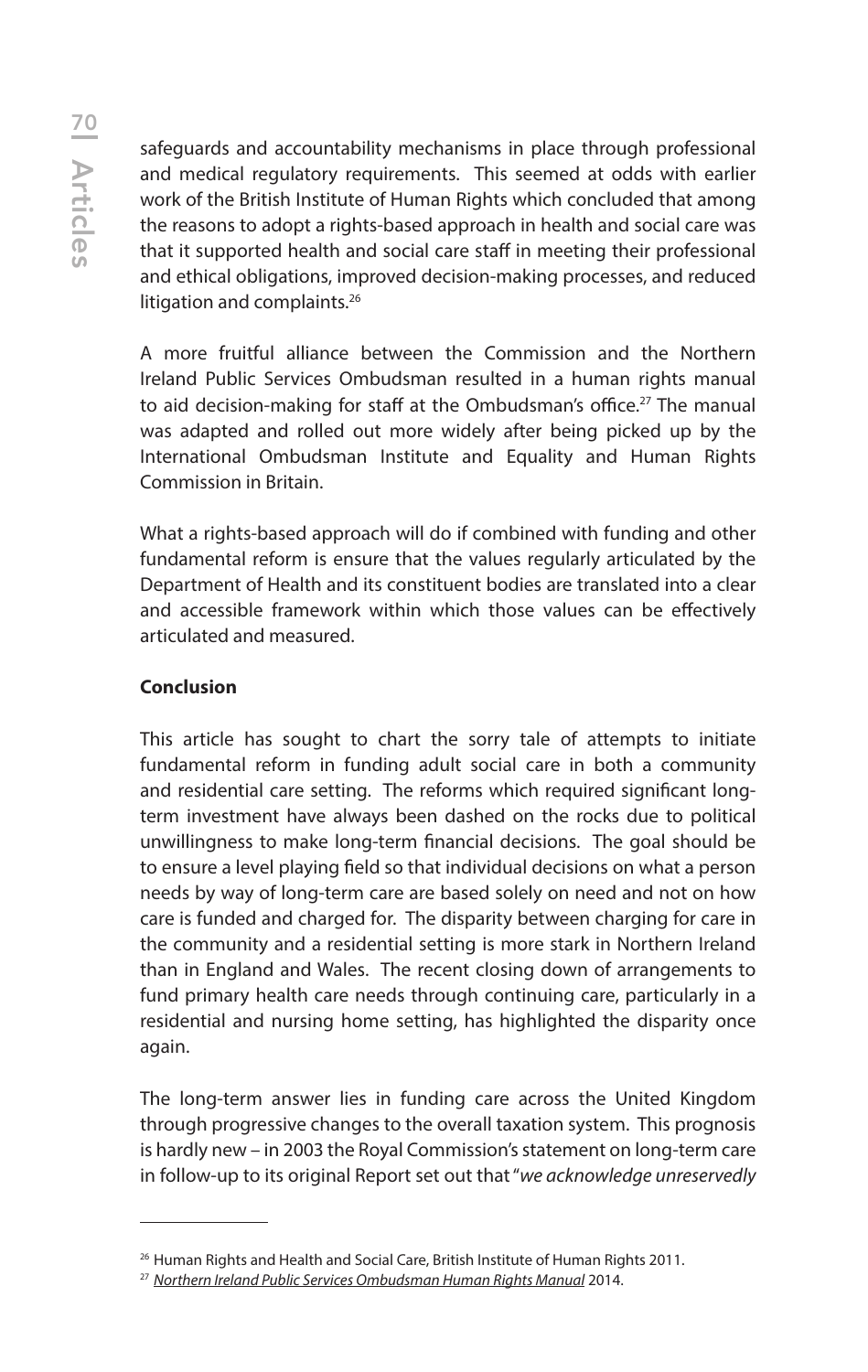*that the Commission's proposal would cover people at all levels of income and wealth, in exactly the same way as, for example, schools, hospitals, and libraries are provided free to all by the State from general taxation. This is part and parcel of living in a progressive society in which "need" for public provision is measured not simply in financial terms but as part of wider social inclusion as is matched by a progressive tax system. We believe that this is in the best tradition of social policy in the country*".28

In some ways, the current work of the Fiscal Commission chaired by Paul Johnson which is examining the case for increasing tax varying powers could arguably be as important as the policy document on the future of social care arrangements recently published by the Department of Health (NI). Will the Department's document finally herald a sea-change in how social care is financed and delivered? The Reform of Adult Social Care honestly acknowledges that the estimated costings for proposed actions and the availability of funding will inform the future strategy and its implementation. Based on recent history and the funding released to date I am not holding my breath.

<sup>&</sup>lt;sup>28</sup> Long-term care statement by the Royal Commission, September 2003, para 41.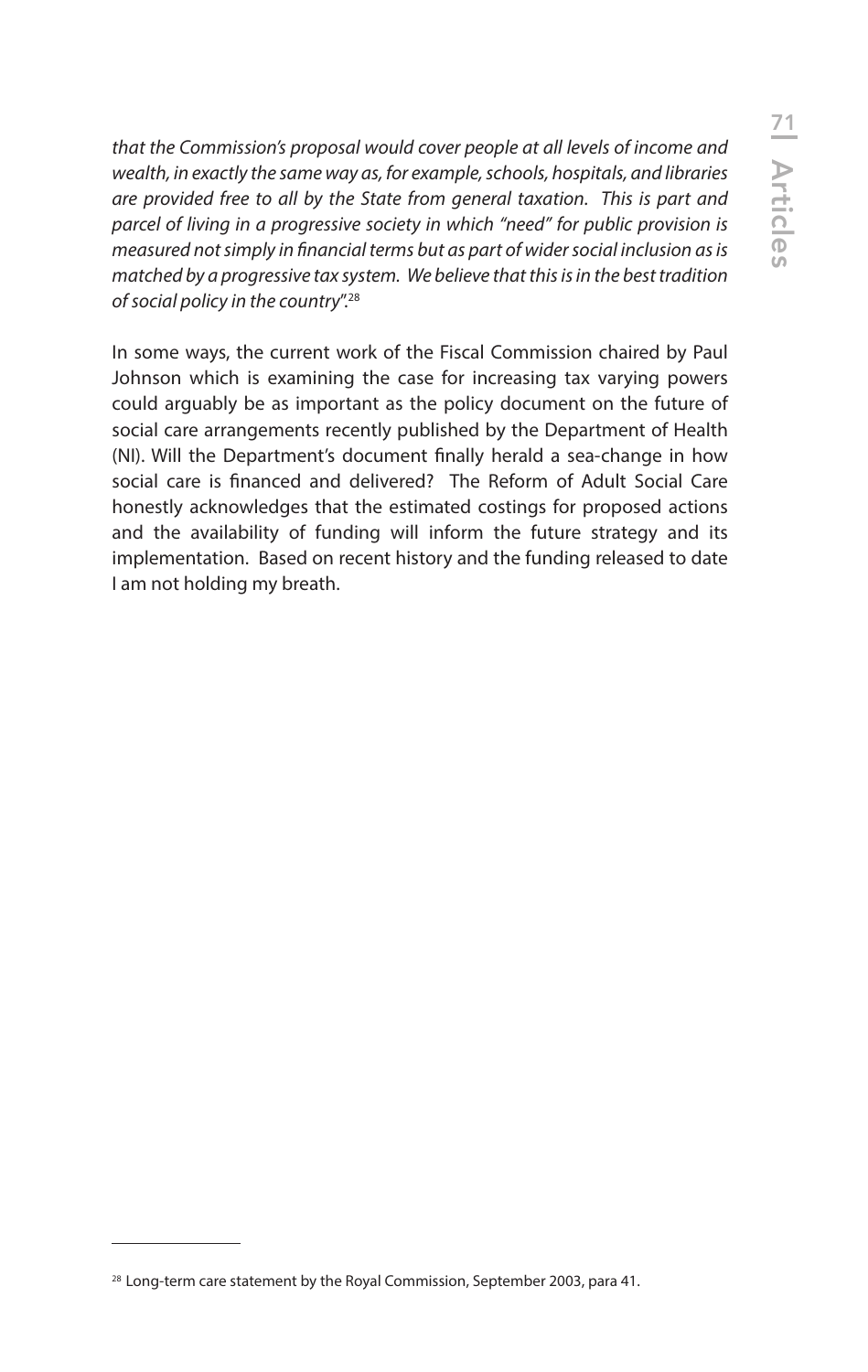# Medical Considerations: Advance Decisions to Refuse Treatment/Advance Directives

### Dr Barbara English

**This short article seeks to extend the knowledge base of the solicitor involved in drafting and witnessing an Advance Decision to Refuse Treatment (ADRT) - also referred to as an Advance Directive or Living Will - in order to optimise the likelihood that the ADRT will prove effective in ensuring the client's wishes are carried out. It provides background information on the relevant IT systems used in healthcare settings to inform treatment decisions, and the steps the client needs to take to have the ADRT registered on these systems.** 

### **Background**

In her article published in the Winter 2020 edition of the Journal of Elder Law and Capacity, Linda Johnston, TEP, addresses the purpose and legal practicalities in relation to the drafting and execution of Advance Decisions to Refuse Treatment/Advance Directives. As a medical practitioner whose clinical role focuses on older people and those with suffering from progressive dementias, I welcome the increasing awareness of these documents among the general public and the medical and legal professions. Too often issues related to the medical treatment of the non-capacitous individual in life-threatening and end of life circumstances remain guided not by the patient's wishes but by those of family members who may or may not know, or be able to represent, that person's pre-existing viewpoint. Recent medical experiences as a result of the Covid-19 pandemic have highlighted the pressures and pitfalls of 'best interest' decision-making with even more limited access to the person's previous wishes and values.

### **Capacity to make an Advance Decision to Refuse Treatment/Advance Directive**

An Advance Decision to Refuse Treatment (ARDT) can specify the circumstances in which an individual refuses a particular treatment, and/ or specify the treatments the individual refuses in all circumstances (most commonly treatments refused for religious or spiritual purposes). In most cases there will be no doubt about the capacity of an individual approaching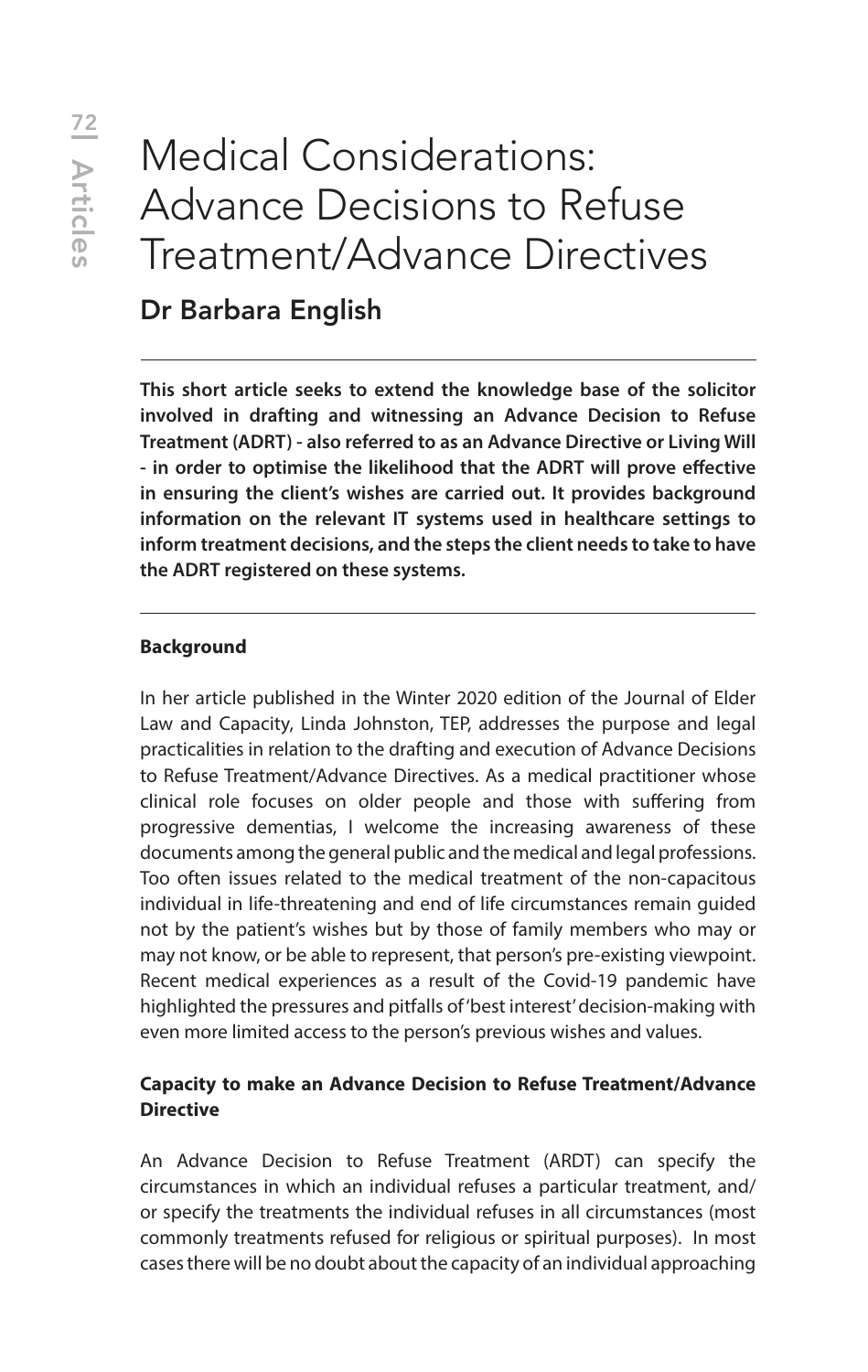his or her solicitor for assistance in drafting an ADRT. In some cases it may be helpful to request formal assessment of the person's capacity to make the advance decision, for example, if there is a possibility that the advance decision may be challenged in the future. As with other decisions, there is the risk of duress or undue influence impacting on the person's decision making. In the context of illnesses associated with potentially extended periods of disability and dependency the person may be or feel under pressure to "protect the inheritance" by making decisions that would in effect reduce the financial impact of care home fees. As always, interviewing the client privately, addressing the issue and recording the response in attendance notes is to be recommended.

### **Storing and Sharing an ADRT**

Once drafted and witnessed, the appropriate storing and sharing of a valid ADRT is the next key step in ensuring that the client's wishes are carried out. A copy of the document should, as usual, be held by both client and solicitor. There is a strong case for widespread sharing of the existence of the ADRT with family members (particularly those whose views would otherwise have been likely to be sought in the event of best interest decision-making at a point of future incapacity) so that such individuals would be able to signpost healthcare professionals to the document. In addition, however, it would be wise to inform the client of steps that he or she can take proactively to ensure that the ADRT is readily available on the medical information systems commonly accessed by doctors and other healthcare professionals in both primary care and hospital settings.

It is increasingly common practice in Northern Ireland for those with long term health conditions to have something called a Key Information Summary record (KIS) completed with their GP and stored on the GP electronic record system, but any adult can simply request that a KIS is completed by his or her GP. The Key Information Summary record is held at the individual's GP practice and is only shared with other healthcare professionals involved in care with permission. Usually a KIS record will include:

- relevant medical history, including any long-term conditions
- list of care plans or self-management plans
- preferred treatment arrangements
- resuscitation status
- **Advance Decision to Refuse Treatment (ADRT) in place**

In Northern Ireland GPs will ask for their patient's consent for a Key Information Summary to be shared on another electronic system called the Northern Ireland Electronic Care Record (NIECR). NIECR is a computer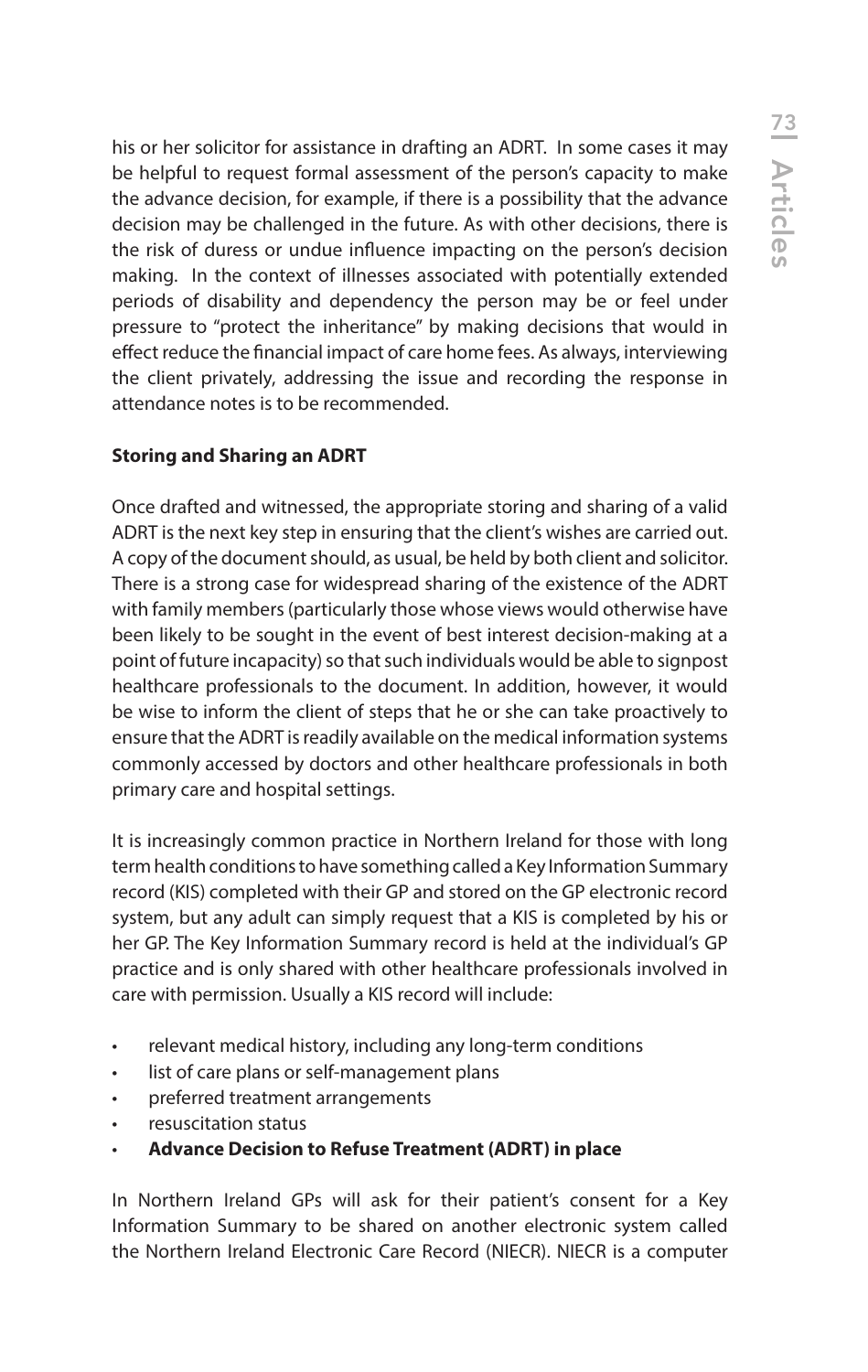system that Health and Social Care staff routinely use to access information on an individual's medical history and therefore a completed *and shared*  KIS with a ADRT is a highly effective means to ensure the information/ document is readily and reliably available to relevant professional involved in the individual's treatment and care, including end of life care. The current Covid-19 pandemic has greatly increased the completion and sharing of KIS records in Northern Ireland.

Similar systems exist in Scotland and in England and Wales. Scotland also uses a KIS, while in England and Wales the same type of document is known as "Additional Information in the Summary Care Record", again generated in the GP electronic notes and shared with permission on multiple nationally accessible clinical systems.

### **Related Matters: Advance Statements/Record of My Wishes Document**

Whilst it is important to be explicit that a valid ADRT is legally binding and specifies (the clue is in the name) the refusal of **specific treatments** in the future, it may be helpful to be able to advise the client of additional measures he/she can take to **guide** wider aspects of his or her future health or social care in the event of a loss of capacity. An Advance Statement (sometimes known as a Record of My Wishes document) is **not** legally binding, but those taking a best interest decision should take the contents into account. The Statement can be used to record wishes and preferences about future care, for example, where the person would like to live, whom they would wish to have visit, and whether the person would prefer to die at home or in hospital. It can be used to explain how the person balances quality of life against length of life. At a more day to day level the Statement can include things like food preferences, activities enjoyed and moral and political views. Such information is helpful to health and social care professionals and is also of assistance to those who have been appointed as attorney under a Lasting Power of Attorney for Health and Care.

#### **Finally - keeping it current**

As a medical practitioner I would make the comment that for some individuals - even the well-informed - making an ARDT and or an Advance Statement at the point of diagnosis of a chronic illness, the experience of living with that illness turns out to be different to what was anticipated. It is important to note that just like other legal documents an ARDT should be kept up-todate and amended or revoked in response to changes in circumstances and attitudes. While it is prudent to use foresight, the benefit of 20/20 hindsight can still be applied whilst the individual retains the capacity to do so.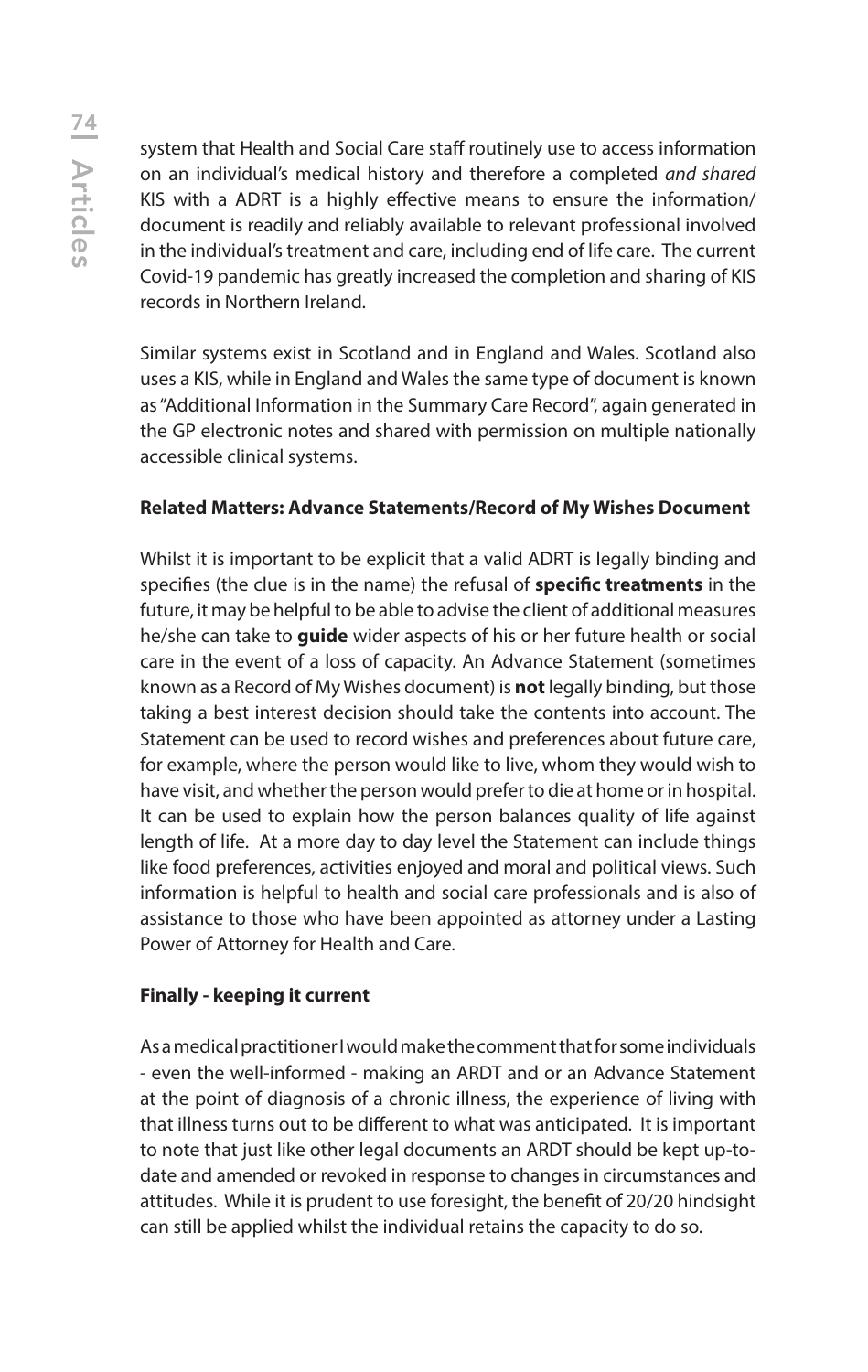# Book Review

Power of Attorney: The One-Stop Guide: All you need to know: granting it, using it or relying on it, Sandra McDonald (2021).

### Andrew Kirkpatrick, TEP, Murray Kelly Moore

Powers of attorney have been a growing area for a number of years and have been covered in their entirety by Sandra McDonald in her new book which was published last year. Sandra McDonald was the Public Guardian for Scotland for 14 years between 2004 and 2018 and now works as an independent advisor on mental capacity issues throughout the United Kingdom.

The book covers Powers of Attorney in Scotland, Lasting Powers of Attorney in England and Wales, and includes details on the new Lasting Powers of Attorney regime which is awaiting introduction in Northern Ireland. The principles across the three jurisdictions are broadly similar even if the law differs in some ways. The author deals equally with all three jurisdictions throughout the publication which makes it accessible for readers no matter where in the United Kingdom they are based.

Sandra McDonald's work as the Public Guardian for Scotland, in addition to her own experience of acting as attorney for her father, provide an interesting perspective from both sides of the fence in the process. The result is a book which is a very practical and readable guide. It is written to be read by potential donors (or granters), attorneys and advisers. It is deliberately not academic or legal in its tone but there is still plenty of value in it for legal practitioners as well as other professionals in this field. The book is structured so as to walk the reader through the entire process chronologically.

Throughout the book there are short case studies to illustrate the point being made. These are particularly useful when contextualising the issues being discussed and assisting the reader to consider the practical implications of the decisions being made.

Textbooks can usually be expected to provide a comprehensive list of the law and the necessary procedures. Unusually, and to the benefit of the book and the reader, there is also a section on the myths of why people do not make a Power of Attorney and also some of their misconceptions when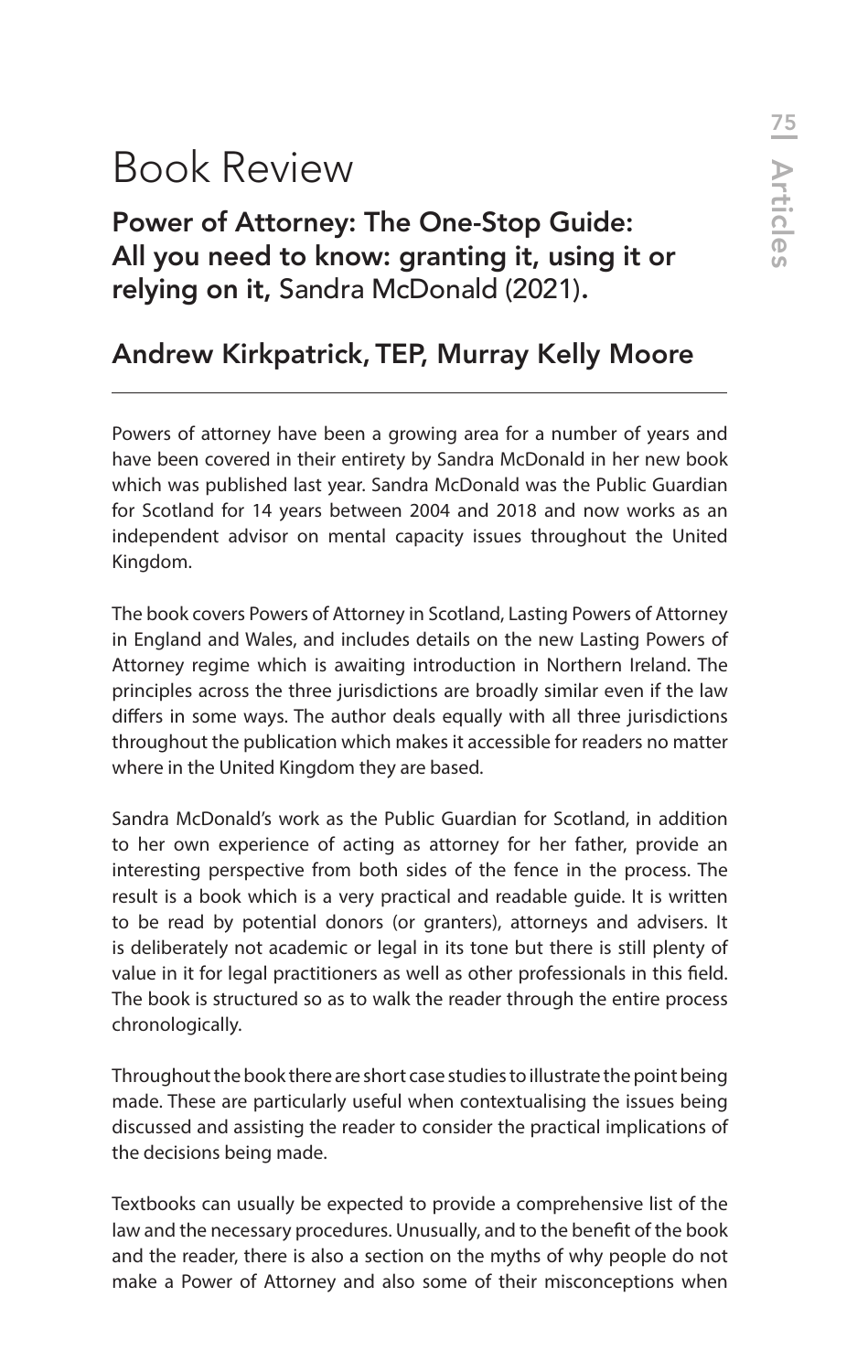they do enter the process of making a Power. This is a particularly helpful section for practitioners to remind them that clients need these myths to be addressed and the book helps to do this in a very clear and concise manner.

As a practitioner based in Northern Ireland, I found the Health and Welfare Power of Attorney section to be of interest as this type of Power is not yet in force in Northern Ireland and it is beneficial to learn from the experiences in other jurisdictions before I have a client in front of me who wishes to make such a Power. On the downside, there is only a very brief paragraph on the use of Powers of Attorney abroad and I would have welcomed more detail on this issue given the proximity of the Republic of Ireland, and also the increasing number of clients who are resident in non-UK jurisdictions for at least part of the year.

The book is full of tips and pointers and different readers will, of course, pick up on different sections; however, my interest was taken by the suggestion of appointing a supervisor of the attorney so that there is reporting and accountability without the need for an application to the Court with the time and cost that is involved in that process. Use of a supervisor is perhaps more widespread in England and Wales currently but it is something that I will certainly consider using in my own practice.

The book contains a very interesting section on who should be appointed as an Attorney and the limitations of it being an immediate family member, especially if that family member is not capable of doing the job for any reason. There is also a very practical guide to supporting decision making and respecting rights which is not an area which is covered as efficiently in the more traditional type of textbook. Similarly, there is a very helpful section on recognising the signs of abuse by attorneys which has clearly been informed by the author's years as the Public Guardian for Scotland.

In summary, Sandra McDonald's book is not a typical legal textbook, nor was it intended to be. It is very practical and is written in a manner which is very easy to understand and accessible for everyone. It is a valuable resource for client and practitioner alike.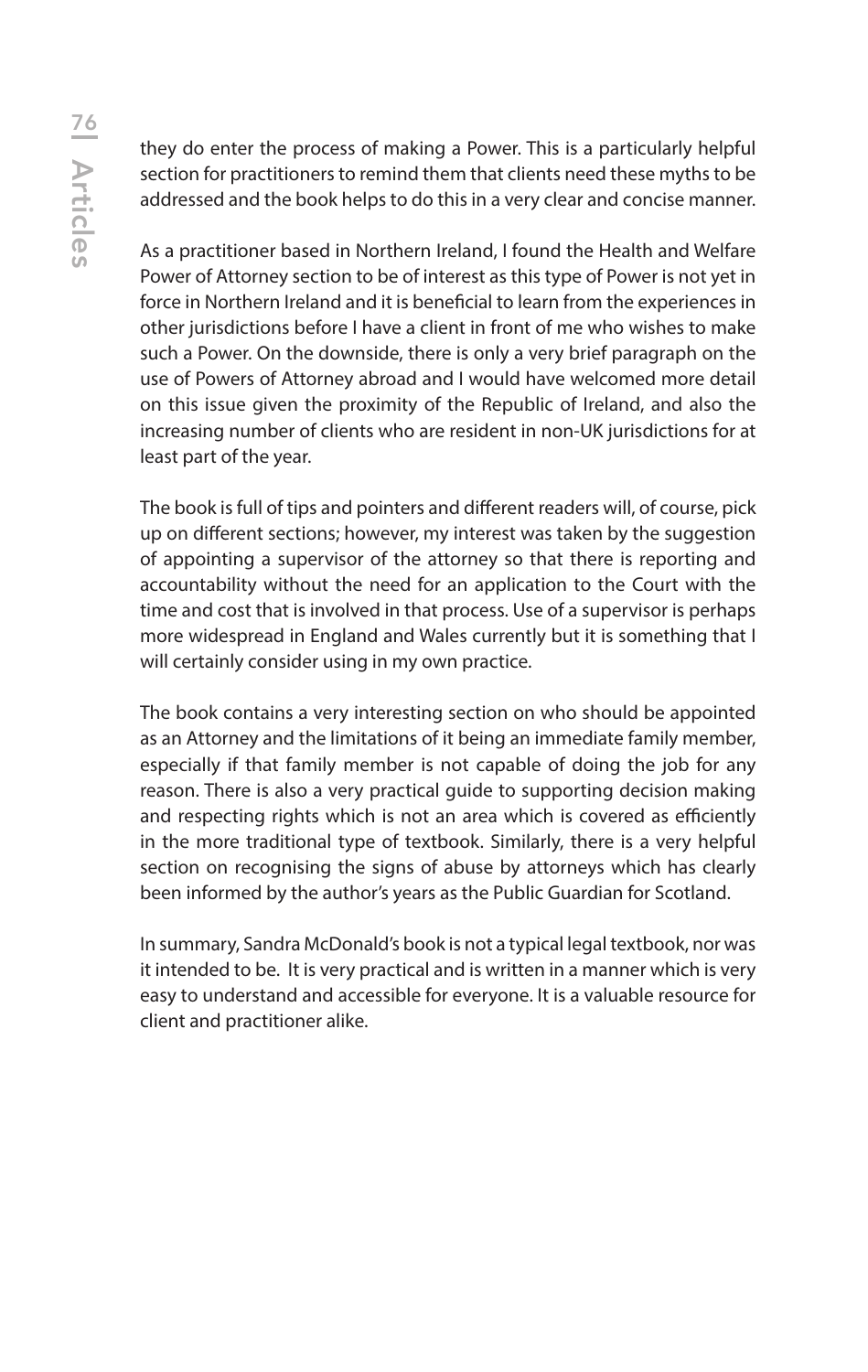

## Come to Edinburgh! – a live, in-person, event –

### 7th World Congress on Adult Capacity Edinburgh 7-9 June 2022

The World Congress on Adult Capacity (WCAC) is a global event, normally held biennially, which provides:

- a focus for developments of human rights-driven provision for people with mental and intellectual disabilities,
- a powerful springboard for future research, reform and practical delivery, and
- an opportunity to share and discuss worldwide practical experience and initiatives across the huge range and variety of relevant disabilities, in many cultural settings.

Scotland is honoured to have been awarded the opportunity to be only the second European country ever to host this international event, which will take place in Edinburgh 7-9 June 2022. It will be a live event, thus offering the widely longed-for opportunity to meet old contacts in person, to network with new contacts, and actually to meet people you may only have seen on screen up to now.

The timing of the event is ideal, as countries worldwide have been considering further development of their systems, including the ongoing task of giving full effect to the United Nations Convention on the Rights of Persons with Disabilities (CRPD). The CRPD adopts a social/human rights approach to disability. It gives impetus to the movement away from predominantly medicalising the care and treatment of persons with mental and intellectual disabilities, towards requiring States to remove obstacles to, and to actively support, full rights enjoyment and participation in society by persons with such disabilities.

The outline programme for the Scottish event, which can be found on the *WCAC website*, shows the breadth of international speakers. You will see [that the emphasis is](https://wcac2022.org/) on continuing and developing ways to give effect to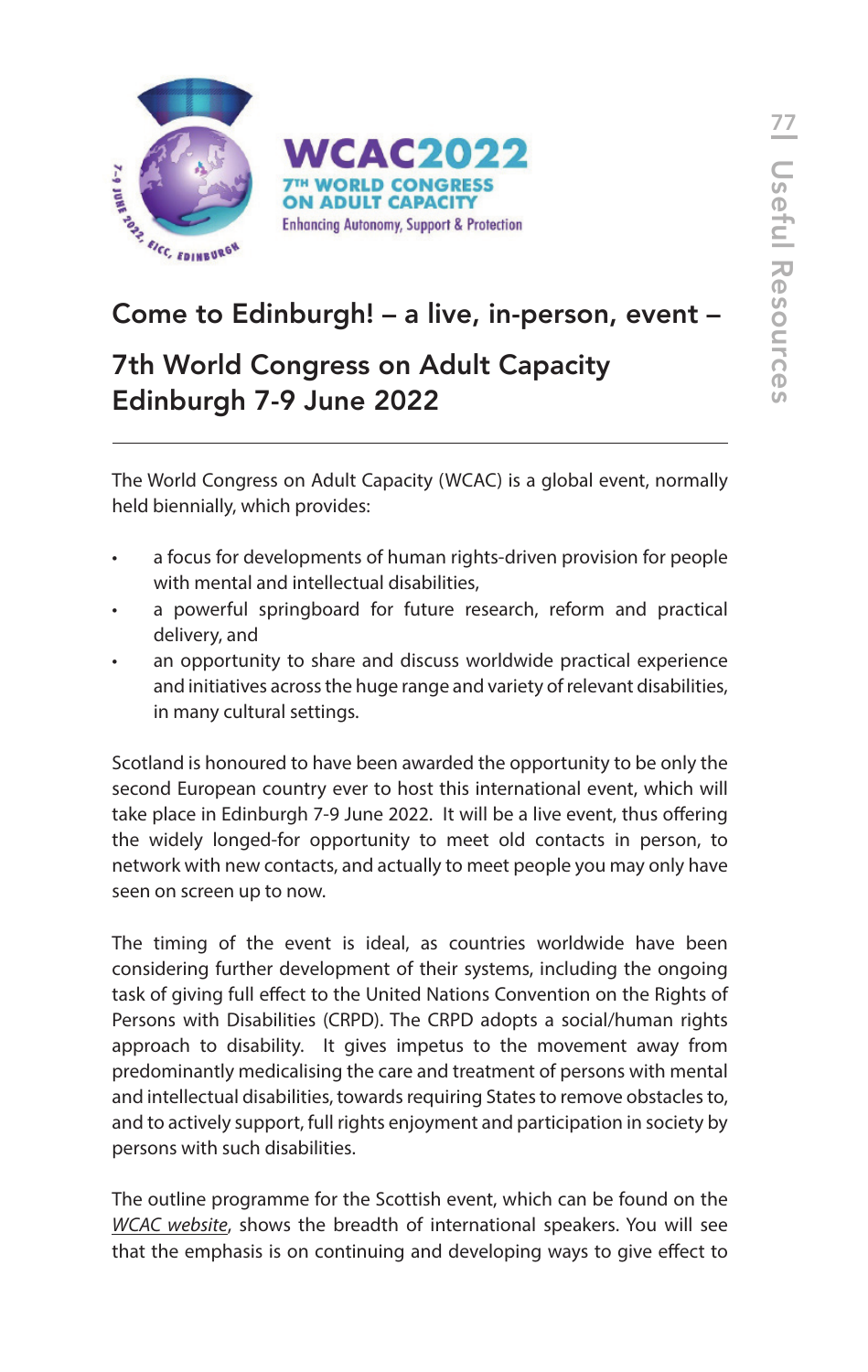the paradigm cultural shift required, away from systems which emphasise safeguards against unjustified intrusions in the lives of persons with mental disabilities, towards developing ever better ways of actively supporting and protecting the exercise of legal capacity to ensure individual autonomy on an equal basis with others. Above all, this event offers the total interactive ambience of a live event, in which people from all over the world, and from a wide range of backgrounds, can share ideas and experience informally as well as in formal sessions. You will hear the views of experts, and in a range of parallel sessions you will have opportunities to question them, and to probe their views of the strengths and any challenges of their ideas and existing systems. You will have time to chat and glean ideas from likeminded colleagues across the world who face some of the same dilemmas as you. You could set yourself the objective of identifying key take-home messages that are particularly relevant for you.

Interest has already been expressed from international attendees in the legal, social, health, and academic sectors, as well as from people with lived experience and their carers.

We have commitments so far from 19 countries across four continents, so you will hear internationally renowned expert views. The June timing follows international requests to be able to combine the Congress with opportunities to enjoy Edinburgh and Scotland at that time of year. The venue is the International Conference Centre in Edinburgh. It holds a large number, but expressions of interest to date suggest this will be a sell-out, and of course we may have to reduce numbers to comply with social distancing requirements, so we would urge you, if you are interested in attending, to book now to secure your place. *[Register here](https://wcac2022.org/registration/)* to attend.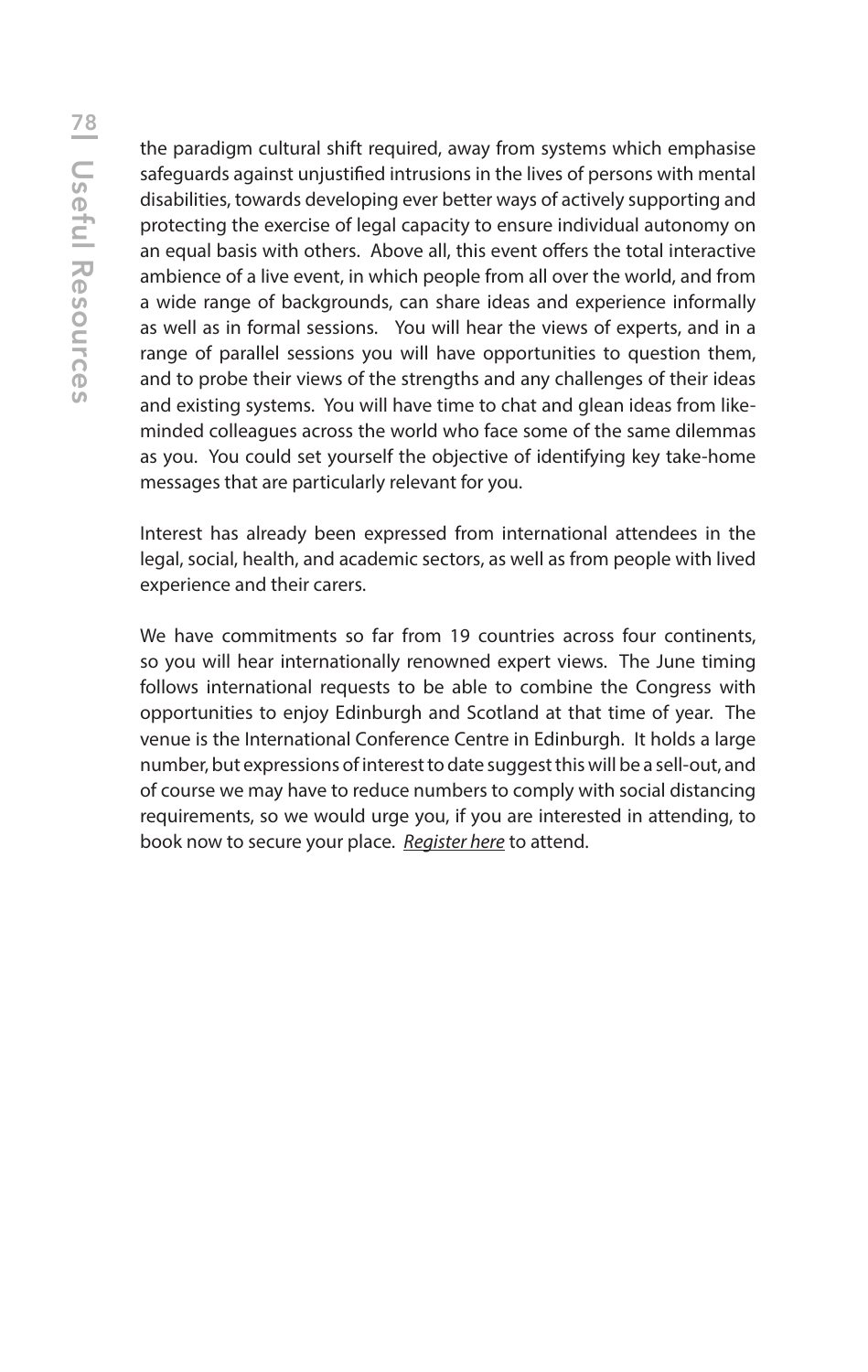

## The Law Society of Northern Ireland ('the Society')

## Non Contentious Business Committee Practice Note 2021/1

Issued by the Non Contentious Business Committee to provide guidance in relation to the issue of the charging and agreement of professional fees by a solicitor in an estate where that solicitor is also acting as the sole executor (hereinafter called the "Solicitor-Executor"). This guidance also extends to all estates where a "Solicitor-Executor" has control as executor and includes estates where more than one solicitor or principal in a solicitor's practice is appointed as executor regardless of whether the practice is a sole trader, partnership, a limited liability partnership or a limited liability company or if the "Solicitor-Executor" is a trustee company owned or controlled by such a solicitor or solicitor's practice.

### **Practice Note 2021/1**

The Society will consider whether a solicitor has complied with this guidance in any relevant matter before the Society concerning the professional practice or conduct of a Solicitor-Executor. A Solicitor-Executor may be asked by the Society to justify a decision to deviate from this guidance.

This guidance uses the terms "must," and "should" throughout to contextualise how to understand the various directions.

The terms have the below meanings:

**Must** – a requirement or other mandatory provision. You must comply, unless there are specific exemptions or defences provided for in relevant legislation or regulations.

**Should** – good practice for most situations. These may not be the only means of complying with the requirements and there may be situations where the suggested course of action is not the best course of action. If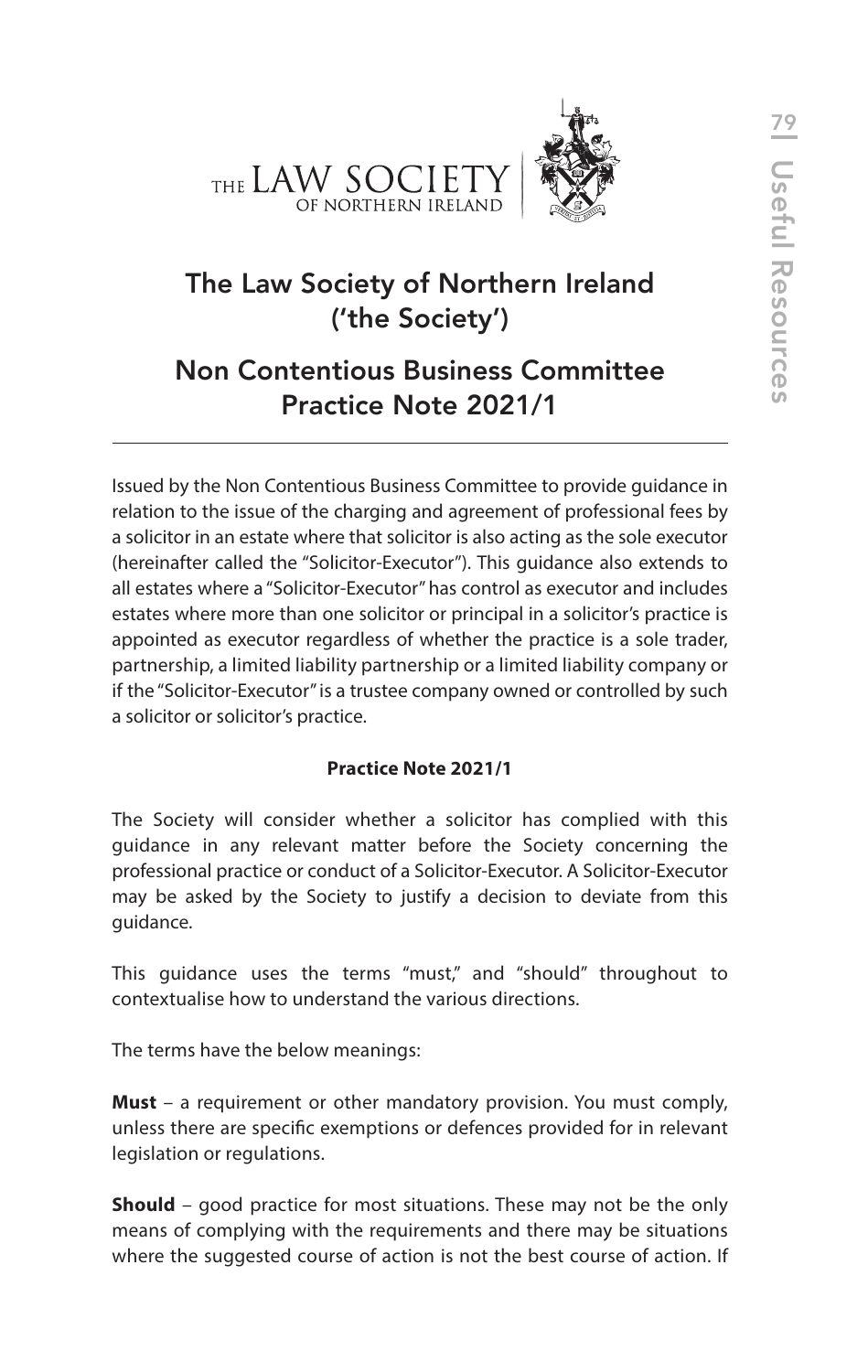you do not follow the suggested course of action, you must be able to justify why your alternative course of action is appropriate, in the particular instance.

The Committee hereby directs that:

- 1. The Solicitor-Executor must take all necessary steps to ensure the professional fees proposed to be charged are reasonable in accordance with all relevant legislation, published guidance and case law.
- 2. The basis upon which the professional fees are to be calculated and the Solicitor-Executor's terms of business should be sent to the residuary beneficiaries at the outset of the administration of the estate.
- 3. The Solicitor-Executor should take particular care in the event that he/she is aware or ought reasonably to be aware that any residuary beneficiary is a vulnerable person and/or may be unaware of appropriate charging rates. In such event the Solicitor-Executor should consider whether it is also appropriate to advise such a residuary beneficiary to seek independent legal advice in relation to the proposed professional fees at the outset of the administration of the estate.
- 4. The Solicitor-Executor's consideration of the matter, his/her decision and the reasons for his/her decision whether it is appropriate so to advise such a residuary beneficiary should all be appropriately recorded.
- 5. If such independent legal advice is sought by such a residuary beneficiary, it ought to be paid for by that residuary beneficiary and not by the estate.

**11 November 2021**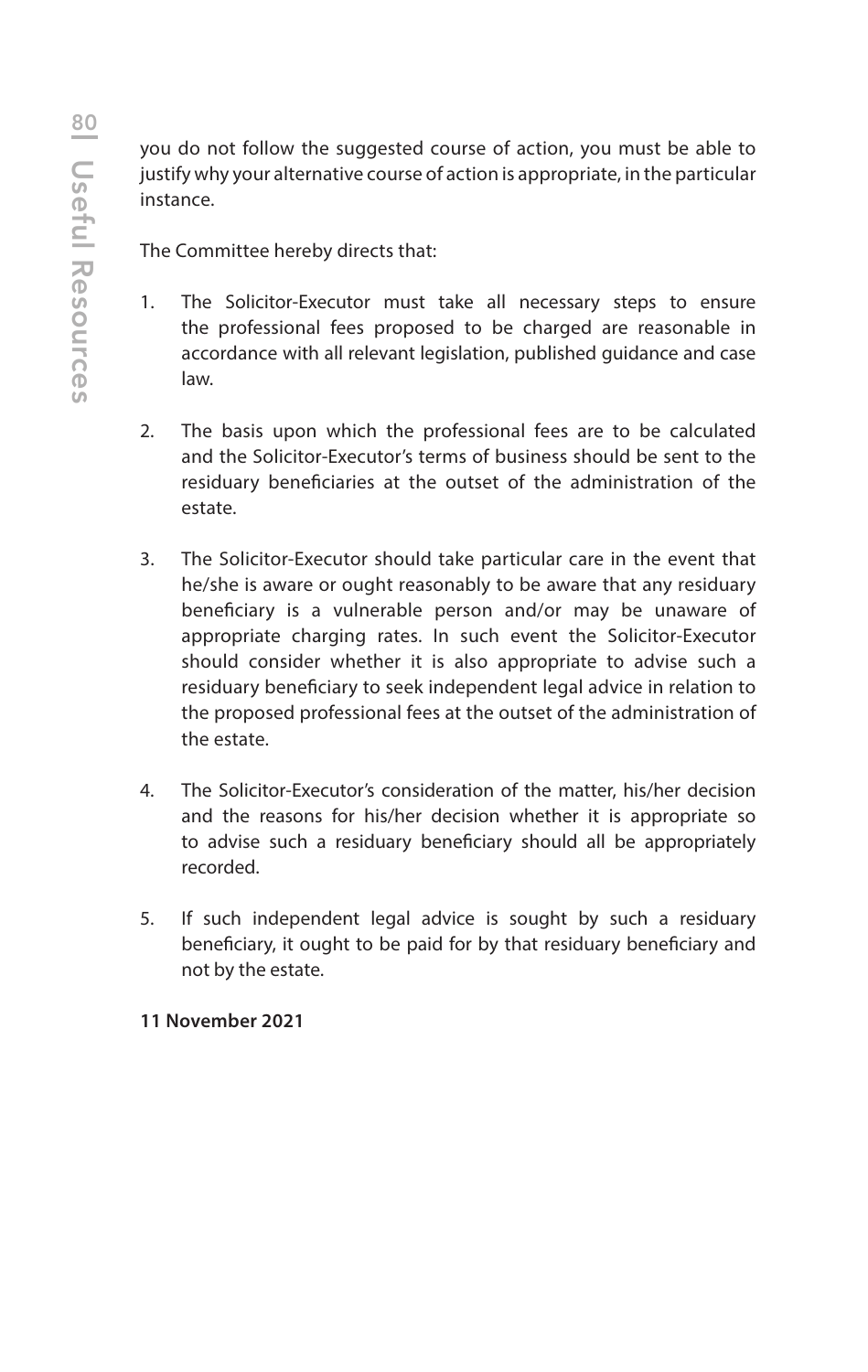# **Casenotes**

 **Inherent Jurisdiction : Move to Care : Contact**

**In the Matter of AK [2021] NI Fam 9 High Court of Justice in Northern Ireland – Keegan J – Judgment delivered 18th March 2021**

This case involved an 18 year old woman with severe disabilities. The Health & Social Care Trust brought an application for declaratory relief which was opposed by AK's mother and step-father.

AK was born prematurely at 28 weeks. She has cerebral palsy, is PEG fed and has a severe learning disability. AK is also wheelchair-bound and has mobility issues which have developed as she has got older. She is a statemented child who attends a special school.

These proceedings came after AK was hospitalised with severe dehydration and abdominal pain with her urea and sodium levels at potentially lifethreatening levels. AK's mother and step-father had cared for her at home with the support of social services but neglect had been confirmed in AK's care in the past. These issues had become worse as AK got older. AK's mother was noted as having a learning difficulty herself and AK's step-father as having a serious lung condition. The house in which they had lived until shortly before the hospitalisation was also considered to be unsatisfactory both in relation to hygiene and the maintenance of proper care. The family had moved to a new property but this house required substantial work to be suitable for AK's care and also for the complex medical needs of AK's stepfather.

The application by the Trust for declaratory relief sought the following:

- (i) A declaration that AK should be placed in residential care rather than return home after a hospital stay. That residential care placement had been identified.
- (ii) To authorise the deprivation of liberty.
- (iii) To regulate contact between AK and her family should residential care be the preferred option.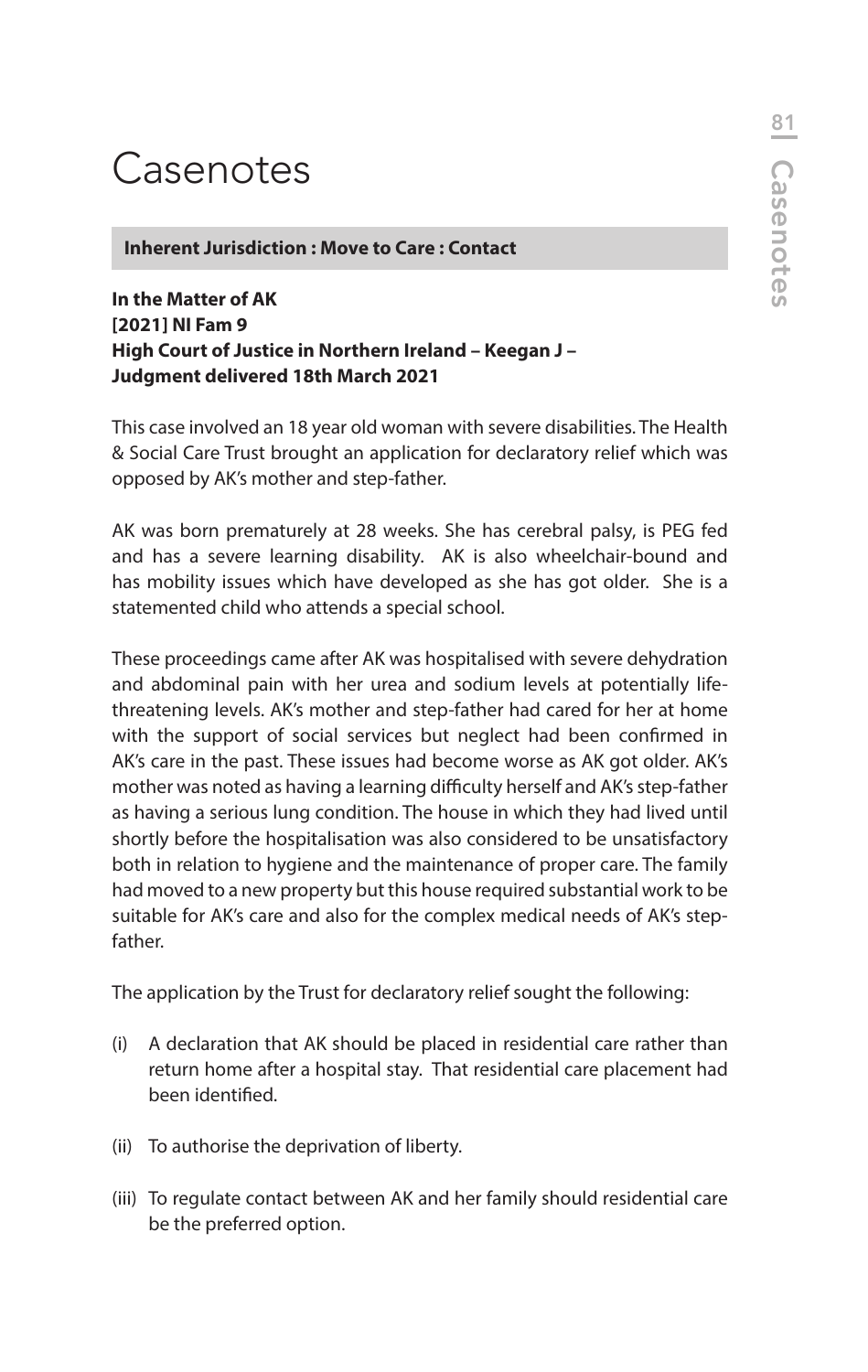It was agreed during the hearing that the issue of deprivation of liberty was to be dealt with under a separate application pursuant to the Mental Capacity (NI) Act 2016 and this application was duly made.

The Court considered whether it had jurisdiction to hear the other issues raised and the engagement of Article 8 ECHR in the requirement for declaratory relief in relation to the residential care and also the contact issues.

The three questions which the Court considered it must decide were as follows:

- (a) Is the patient capable of making a decision regarding the particular issue put before the Court?
- (b) If so, is the plan/treatment proposed in the best interests of the patient?
- (c) Is the intervention necessary and proportionate pursuant to Article 8 ECHR?

### **HELD**

Keegan J held that question (a) was non-controversial and easy to answer. It was agreed between all parties that AK does not have capacity to make this type of decision. She was assessed as operating at an age of between 10 months and 1 year old.

On the question (b), the Judge held that a short-term placement in residential care was in AK's best interests. This would give time for her to recover and an assessment of her medium to long-term care plan to be carried out. This care plan should, it was directed by the Judge, consider a form of shared care, respite care if she did return home and appropriate works to the family home to allow suitable care in that setting.

Keegan J was not satisfied with the Trust's proposal for contact in the residential care home of once a week for the family. More was required, particularly in light of the self-isolation requirements that AK would have to undergo due to COVID-19 restrictions upon entering the home.

The Judge did recognise the care and attention that have been given to AK during her life by her mother and step-father and that they have done the best that they can for her but as AK's needs become more complex, there should be a plan for what is in her best interests going forward.

An interim declaratory order was therefore made.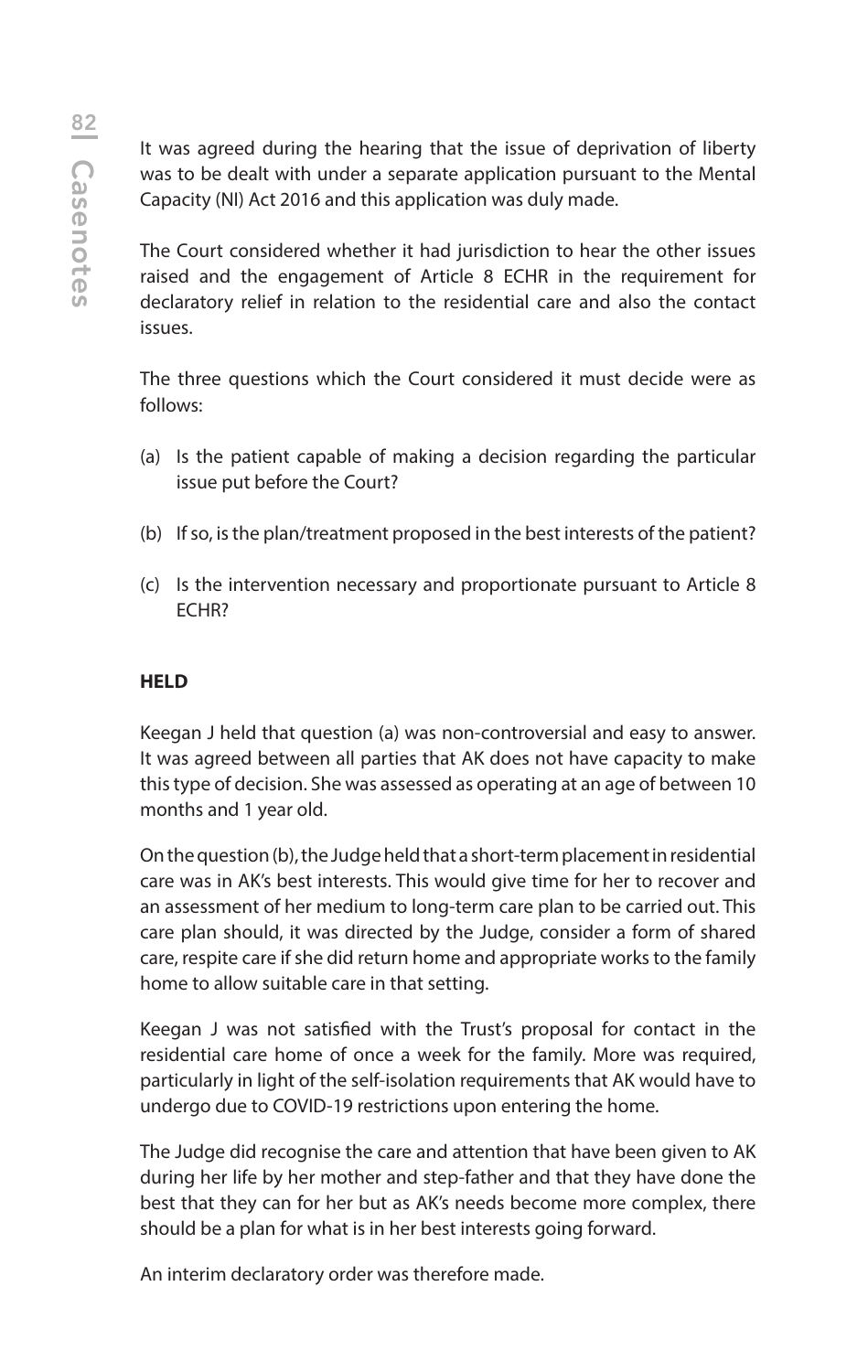#### **Rectification of a will**

**In the Estate of Patricia Milliken (Deceased) Lisa Nelson as the Personal Representative of Patricia Milliken (Deceased) v Rosemary McDermott and Barry Nelson [2021] NICh 5 High Court of Justice in Northern Ireland – McBride J – Judgment delivered 20th April 2021**

This This case involved the plaintiff as executrix of the will of Patricia Milliken deceased seeking a determination on the proper construction of the testatrix's will in particular in relation to the gift of her dwelling house. The plaintiff sought an order for rectification of the will so as to give effect to what she believed was the testatrix's true intentions.

The testatrix had left her will dated 27th June 1997 appointing the plaintiff (formerly called Lisa Fleming) as executrix and the will had been drafted as follows:

 "I appoint my niece Lisa Fleming….to be the sole executrix of this my Will…. I GIVE DEVISE AND BEQUEATH my dwelling house at 19 Ardgreenan Gardens, Belfast unto my sister Valerie Wilhelmina Wade for her life and after her death to my said niece Lisa Fleming. All the rest, residue and remainder of my estate I give, devise and bequeath unto my said sister Valerie Wilhelmina Wade should she survive me by 30 days.

 Should however my said sister predecease me or not so survive me by 30 days then I give, devise and bequeath all my estate unto my nieces Lisa Fleming and Rosemary McDermott and my nephew Barry Nelson in equal shares absolutely".

The testatrix was predeceased by her sister Valerie Wilhelmina Wade.

The question for the Court was whether the plaintiff takes an absolute interest in the house or whether the house falls within the final clause of the will and was to be distributed equally between the three residuary beneficiaries.

The plaintiff relied on rectification rather than interpretation at the hearing and the matter was considered on this basis.

Evidence was taken from the solicitor who acted on behalf of the testatrix and drafted the will. No attendance note of the meeting was kept by the solicitor but the solicitor gave evidence showing the structure of her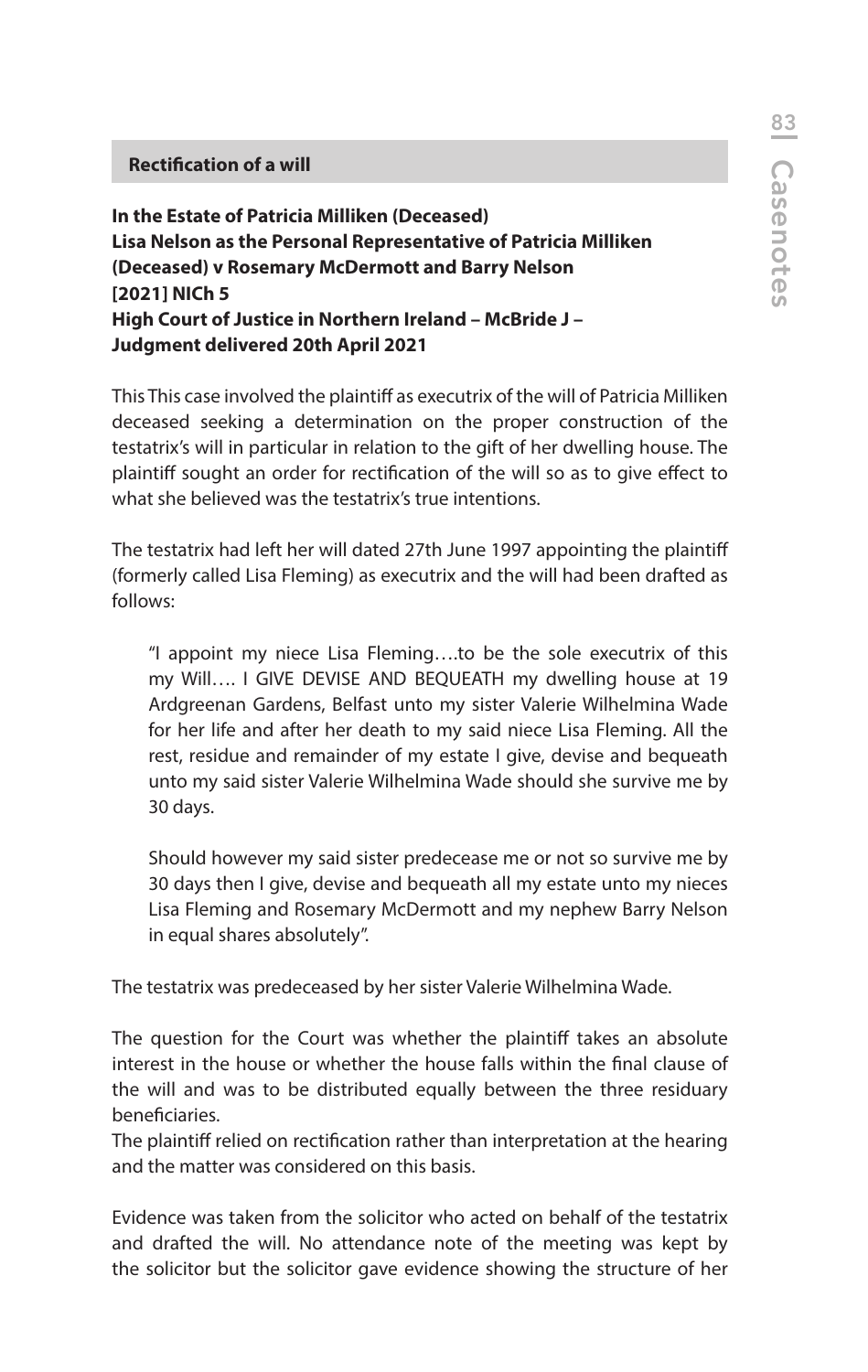drafting was to deal with the specific gifts first then the residuary estate and therefore it was the testatrix's intention to leave the house as a specific gift and not include it in the residue. The solicitor submitted that it was a clerical error on her part and that the words "rest, residue and remainder" should have been included in the residue clause to make it clear that the house was not included.

### **HELD**

McBride J held that by failing to insert the words "rest, residue and remainder", the solicitor had failed to give effect to the testatrix's true intentions. It was further held that the will as drafted was in consequence of a clerical error due to inadvertence on the part of the solicitor within the terms of Article 29 of the Wills and Administration Proceedings (NI) Order 1994.

The test in Article 29 is that the Court may order a will to be rectified and the Judge exercised her discretion under that Article and ordered the will to be rectified to specify that the house be given to the Plaintiff as a specific gift and not fall in to residue.

### **COMMENT**

This case is a reminder for solicitors to take care when drafting wills and also of the importance of keeping good attendance notes. Whilst in this case the outcome was not affected, the case would not have arisen without the initial inadvertence in drafting of the solicitor.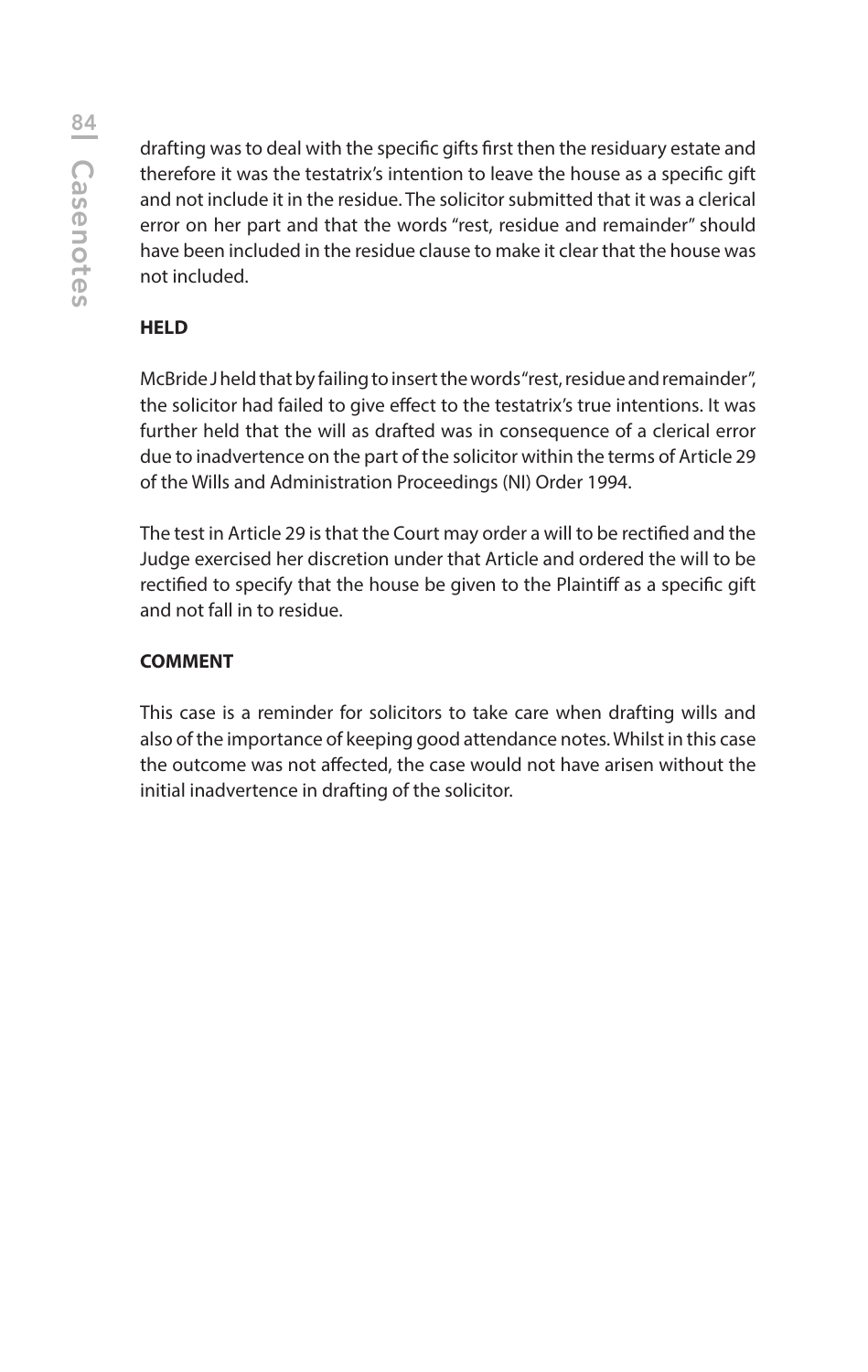### **Table of Cases Referred to**

| Ames v Jones [2016] 8 WLUK 256                                          | 42               |
|-------------------------------------------------------------------------|------------------|
| Aroso v Coutts and Co [2002] 1 All ER (Comm) 241 (Ch)                   | 33               |
| <b>Banks v Goodfellow</b>                                               | 7                |
| Barclays Bank plc v O'Brien [1994] 1 AC 180 (HL)                        | 39               |
| Breslin v Bromley [2015] EWHC 3760                                      | 25               |
| Chartbrook Ltd v Persimmon Homes Ltd [2009] UKHL 38/[2009] 1 AC 1101    | 37               |
| Chittock v Stephens [2000] WTLR 643                                     | 16               |
| Clitheroe v Bond [2021] EWHC 1102                                       | 19               |
| Drakeford v Cotton [2012] EWHC 1414 (Ch)/[2012] 3 All ER 1138           | 33               |
| Estate of James McKeown (deceased) (3rd November 2021, unreported)      | 2                |
| Estate of Mary Alice Smyth [2021] NICh 16                               | 11               |
| Estate of John Marcus Stratford (deceased) [2021] NICh 3                | 8                |
| Estate of Mary Teresa Toner (deceased) [2021] NICh 12                   | 29               |
| Esterhuizen v Allied Dunbar [1998] 2 FLR 668                            | 20               |
| Graham v Graham [2021] NICA 25                                          | 29               |
| Guy v McGregor [2019] NICh 17                                           | 2,19,22,24       |
| Hammond v Osborn [2002] EWCA Civ 885                                    | 40               |
| Heron v Ulster Bank [1974] NI 44                                        | 12               |
| Ilott v The Blue Cross [2017] UKSC 17                                   | 42,43,44,48      |
| In the estate of Brian McKenzie [2016] NICh 10                          | 2                |
| In the estate of Brigid Gilhooly (deceased) and Theresa McGarry and     |                  |
| Kevin Murphy as the personal representative of Bridget Gilhooly         |                  |
| (deceased) [2020] NICh 15                                               | 2,17,18,19,22,25 |
| In the estate of Brigid Gilhooly (deceased) and Theresa McGarry         |                  |
| and Kevin Murphy as the personal representative of Bridget Gilhooly (   |                  |
| deceased) (Costs) [2021] NICh 21                                        | 2,24,25,27       |
| In the estate of Patricia Milliken [2021] NICh 5                        | 14, 15, 16, 83   |
| Investors Compensation Scheme v West Bromwich Building Society [1998] 1 |                  |
| WLR 896/[1998] 1 All ER 98 (HL)                                         | 37               |
| Kell v Jones [2013] NLJR 107                                            | 13               |
| Kelly v Brennan [2020] EWHC 245                                         | 16,17            |
| Kostic v Chaplin [2007] EWHC 2909 (Ch)                                  | 25,30            |
| Knipe v British Racing Drivers Motor Sport Charity [2020] EWHC 3295     | 7                |
| Ledger v Wootton [2008] WTLR 235                                        | 20               |
| Lim Chen Yeow Kelvin v Goh Chin Peng [2008] SGHC 119/[2008] 4 SLR 783   | 33,38            |
| Loring v Woodland Trust [2015] 1 WLR 3238                               | 10               |
| Low Gim Siah v Low Geok Khim [2006] SGCA 45                             | 33               |
| Lynch v Burke [1995] 2 IR 159                                           | 32               |
| Madsen Estate v Saylor [2007] 1 SCR 838 (SC)                            | 33               |
| Marley v Rawlings [2015] AC 129                                         | 5,16             |
| McKernan v McKernan [2007] NICh 6                                       | 55               |
| Miles v Shearer [2021] EWHC 1000 (Ch)                                   | 42,52            |
| Moffatt v Moffatt [2016] NICh 7                                         | 48,55            |
|                                                                         |                  |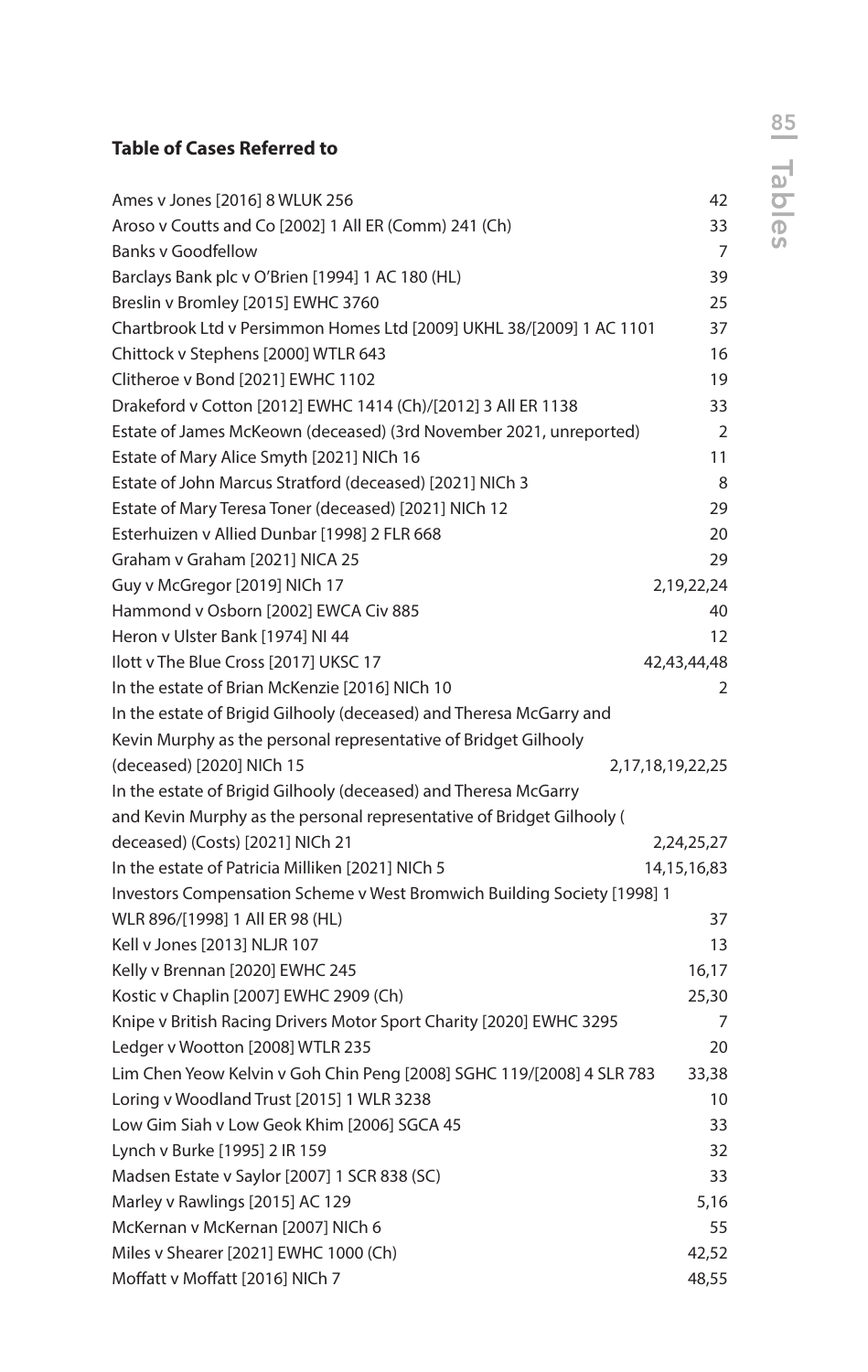Tables 86

| Niles v Lake [1947] SCR 291 (SC)                                            | 33                     |
|-----------------------------------------------------------------------------|------------------------|
| Noble v Morrison [2019] NICh 8                                              | 44,48,55               |
| Owens v Greene [1932] IR 225                                                | 32                     |
| Pecore v Pecore [2007] 1 SCR 795 (SC)                                       | 33                     |
| Perrin v Morgan [1943] 1 All ER 187                                         | 10                     |
| Perrins v Holland [2010] EWCA Civ 1398                                      | 27                     |
| R v North East Devon Health Authority ex parte Coughlan [1999]              |                        |
| EWCA Civ 1871                                                               | 61                     |
| R (Green) v South West Strategic Health Authority [2008] EWHC 2576 (Admin)  | 62                     |
| R (Grogan) v Bexley NHS Care Trust [2006] EWHC 44 (Admin)                   | 62                     |
| Re Burnham [1918] 2 Ch 196                                                  | 5                      |
| Re Creeny [1984] NI 397                                                     | 48,55                  |
| Re D (J) [1982] Ch 237                                                      | 11                     |
| Re Daoust [1941] 1 All ER 443                                               | 5                      |
| Re Debenham (deceased) [1986] Fam Law 1010                                  | 47                     |
| Re Dennis (deceased) [1981] 2 All ER 140                                    | 50                     |
| Re H (deceased) [2020] EWHC 1134 (Fam)                                      | 42,47                  |
| Re Heak (deceased) [2002] NIJB 20                                           | 15                     |
| Re Key [2010] EWHC 408                                                      | 19                     |
| Re McGarrell [1983] 8 NIJB                                                  | 42,48,55               |
| Re Mohammed (deceased) [2021] EWHC 2532 (Ch)                                | 54                     |
| Re Nahajec (deceased) [2017] WLUK 399                                       | 50,54                  |
| Re Northall [2010] EWHC 1448 (Ch)                                           | 33                     |
| Re Patton [1986] NI 45                                                      | 44,45,46               |
| Re R (deceased) [2021] EWHC 936 (Ch)                                        | 44                     |
| Re Recher [1972] Ch 256                                                     | 8                      |
| Re Segelman [1996] Ch 171                                                   | 14                     |
| Re Simpson [1997] 127 NLJ 487                                               | 20                     |
| Re Thompson (deceased) (costs) [2003] NI Fam 4                              | 26                     |
| Re Ubbi (deceased) [2018] EWHC 1396 (Ch)                                    | 44                     |
| Ram, Lal v Chauhan [2017] EW Misc 12 (CC)                                   | 19                     |
| Reading v Reading [2015] WTLR 1245                                          | 5,6                    |
| Rooney v Conway [1982] 5 NIJB                                               | 32                     |
| Royal Bank of Scotland v Etridge (No.2) [2001] UKHL 44/[2002] 2 AC 773 (HL) | 39                     |
| RSPCA v Sharp [2011] 1 WLR 980                                              | 10                     |
| Russell v Scott [1936] 55 CLR 440 (HCA)                                     | 33                     |
| Sharp v Adam [2006] EWCA Civ 449                                            | 21                     |
| Spiers v English [1907] P 122                                               | 25                     |
| Stack v Dowden [2007] UKHL 17/[2007] 2 AC 432                               | 35                     |
| Vegetarian Society v Scott [2013] EWHC 4097                                 | 25                     |
| Wales v Dixon [2020] EWHC 1979 (Ch)                                         | 5,6                    |
| Watton and Watton v Crawford [2016] NICh 14                                 | 2,28                   |
| Wellesley v Earl of Cowley [2019] EWHC 11 (Ch)                              | 56                     |
| Whitlock v Moree [2017] UKPC 44                                             | 32, 34, 35, 36, 37, 38 |
| Wright v Waters [2014] EWHC 3614 (Ch)                                       | 47,49                  |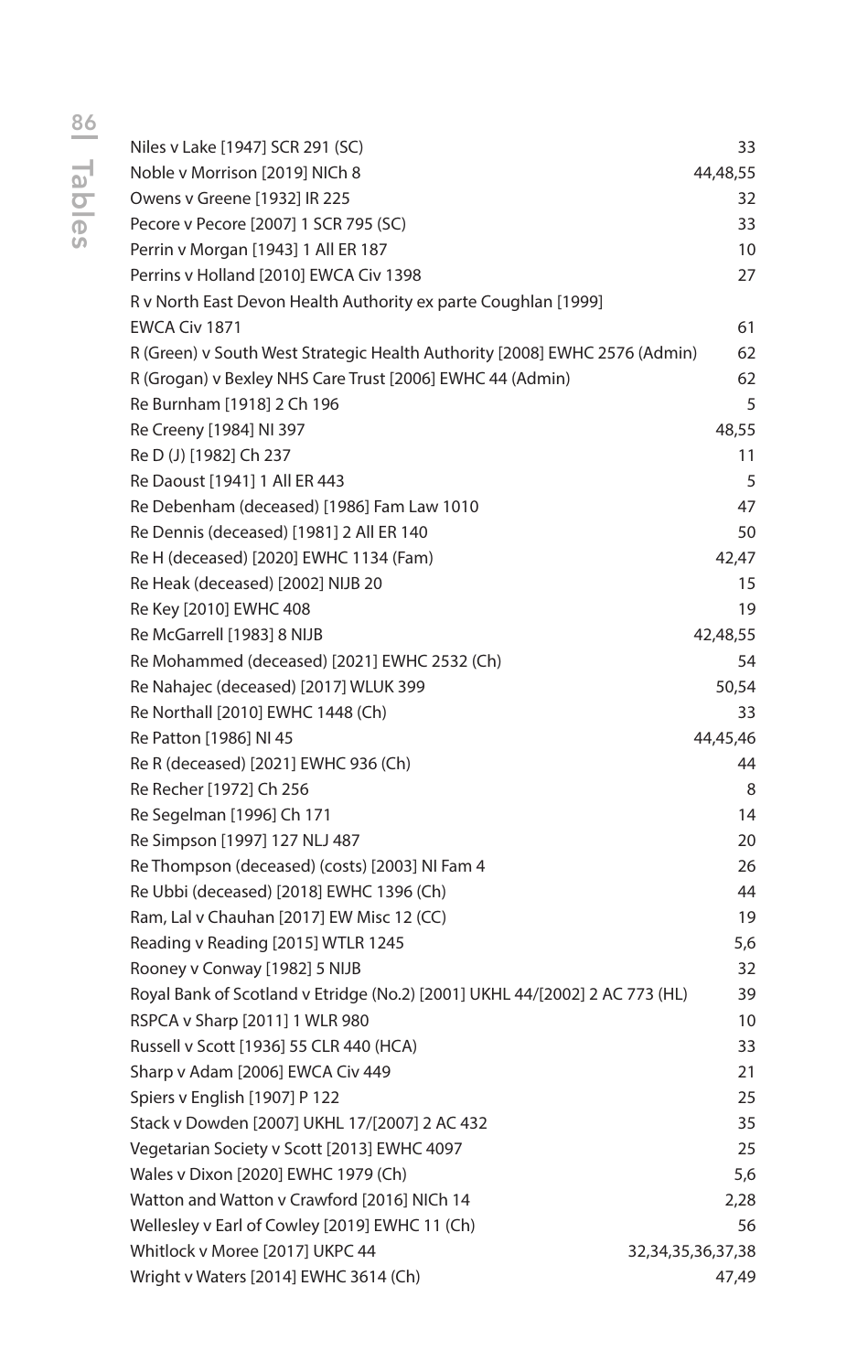| <b>Table of Cases Reported</b>                                               |             |  |
|------------------------------------------------------------------------------|-------------|--|
|                                                                              |             |  |
| In the matter of AK [2021] NI Fam 9                                          | 81          |  |
| In the estate of Patricia Milliken                                           | 14,15,16,83 |  |
| Lisa Nelson as the Personal Representative of Patricia Milliken (Deceased) v |             |  |
| Rosemary McDermott and Barry Nelson [2021] NICh 5                            |             |  |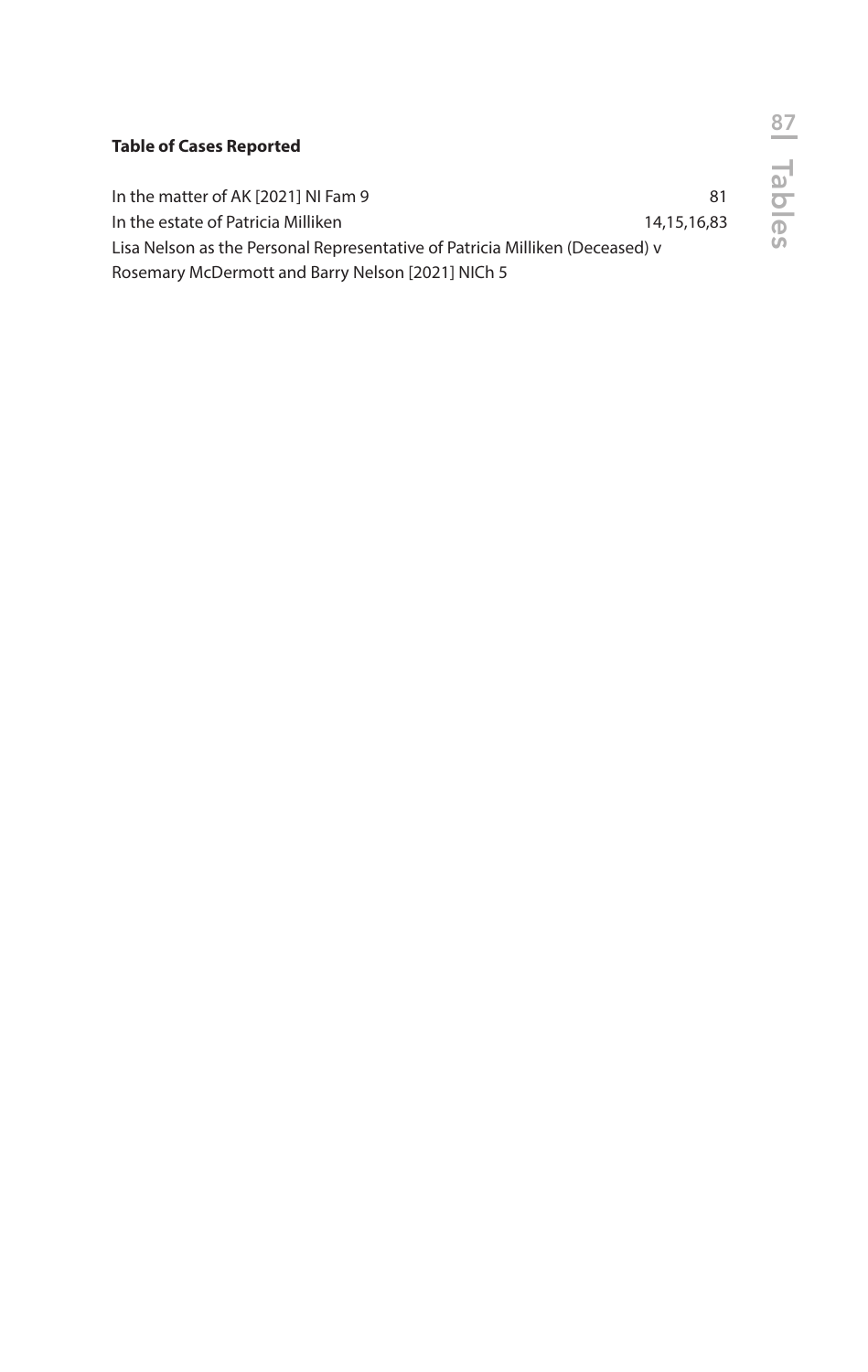### **Table of Primary legislation**

| Administration of Estates Act (Northern Ireland) 1955                           | 29    |
|---------------------------------------------------------------------------------|-------|
| Care Act 2014                                                                   | 57,65 |
| Electronic Communications Act 2000                                              |       |
| 5.8                                                                             | 3     |
| S.9                                                                             | 3     |
| Health and Personal Social Services (Northern Ireland) Order 1972               | 62    |
| art.15                                                                          | 66    |
| (4)                                                                             | 66    |
| Inheritance Tax Act 1984                                                        |       |
| s.142                                                                           | 9     |
| Inheritance (Provision for Family and Dependants) Act 1975                      | 43,46 |
| s.1                                                                             |       |
| (1)                                                                             | 43    |
| (c)                                                                             | 43    |
| (2)                                                                             | 44    |
| (a)                                                                             |       |
| (b)                                                                             | 43    |
| s.2                                                                             | 44    |
| s.3                                                                             |       |
| (1)                                                                             | 44,51 |
| (a)                                                                             | 51,54 |
| (c)                                                                             | 51    |
| (d)                                                                             | 53    |
| (f)                                                                             | 54    |
| (g)                                                                             | 49,51 |
| (2)                                                                             | 44    |
| (3)                                                                             | 44,51 |
| (4)                                                                             | 44    |
| Inheritance (Provision for Family and Dependants) (Northern Ireland) Order 1979 |       |
| art.2                                                                           |       |
| (2)                                                                             | 43    |
| art.3                                                                           |       |
| (1)                                                                             | 43    |
| (c)                                                                             | 43    |
| art.4                                                                           | 44    |
| art.5                                                                           |       |
| (1)                                                                             | 44,51 |
| (c)                                                                             | 51    |
| (d)                                                                             | 49,53 |
| (f)                                                                             | 54    |
| (g)                                                                             | 49,51 |
| (2)                                                                             | 44    |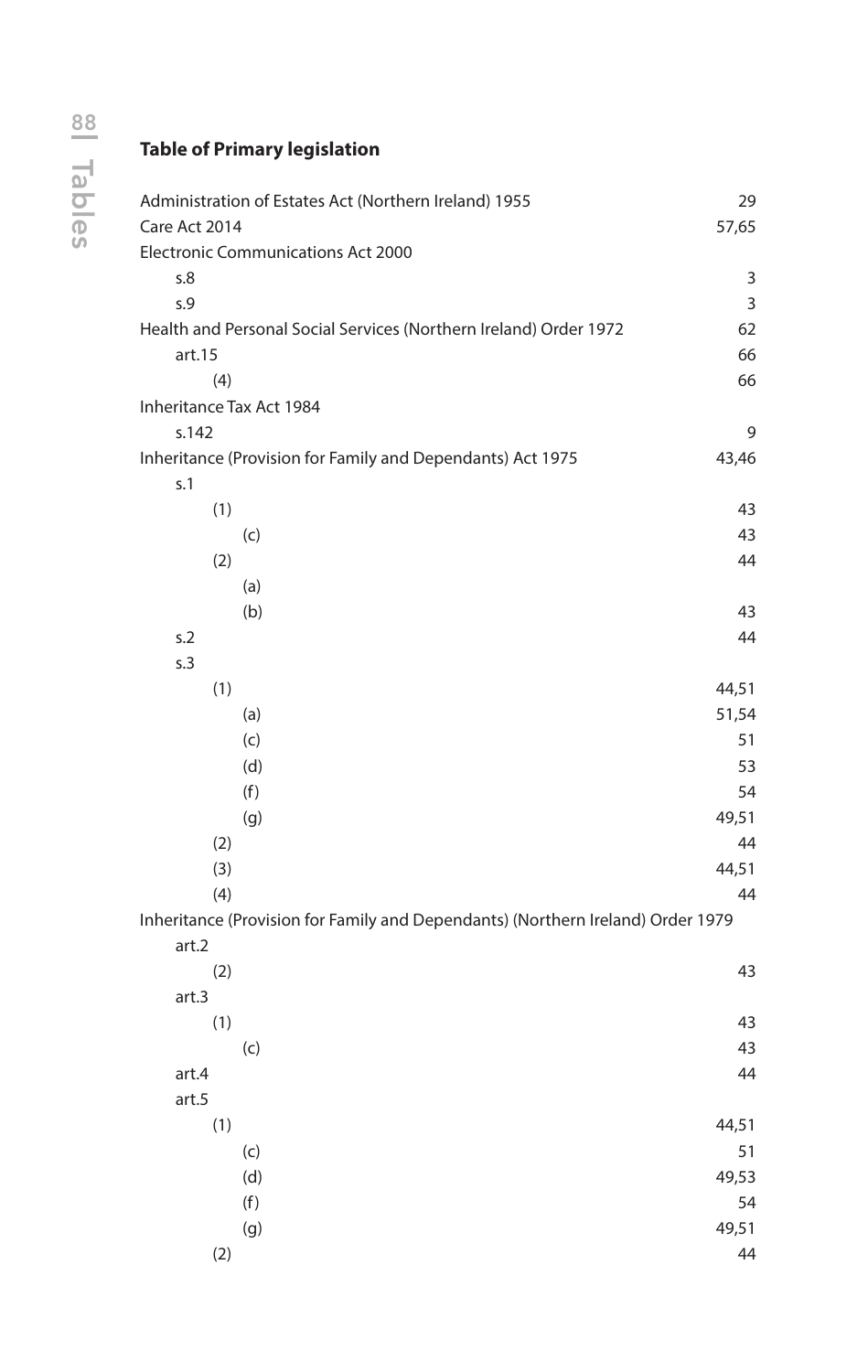| (3)                                                                | 44,51 |  |
|--------------------------------------------------------------------|-------|--|
| (4)                                                                | 44    |  |
| <b>Mental Capacity Act 2005</b>                                    | 19    |  |
| Rules of the Court of Judicature (Northern Ireland) 1980           |       |  |
| Order 761,28                                                       |       |  |
| (1)                                                                |       |  |
| (2)                                                                | 1     |  |
| Order 85                                                           | 8     |  |
| Social Services and Wellbeing (Wales) Act 2014                     | 66    |  |
| Wills Act 1837                                                     |       |  |
| s.9                                                                | 3     |  |
| Wills Act 1963                                                     | 4     |  |
| Wills and Administration Proceedings (Northern Ireland) Order 1994 |       |  |
| art.5                                                              | 3,4   |  |
| art.22                                                             | 11    |  |
| art.25                                                             | 5     |  |
| art.28                                                             | 13    |  |
| art.29                                                             | 13,16 |  |
| art.34                                                             | 2     |  |

### **Table of Secondary Legislation**

Wills Act 1837 (Electronic Communications) (Amendment) (Coronavirus) Order 2020 3

Tables 89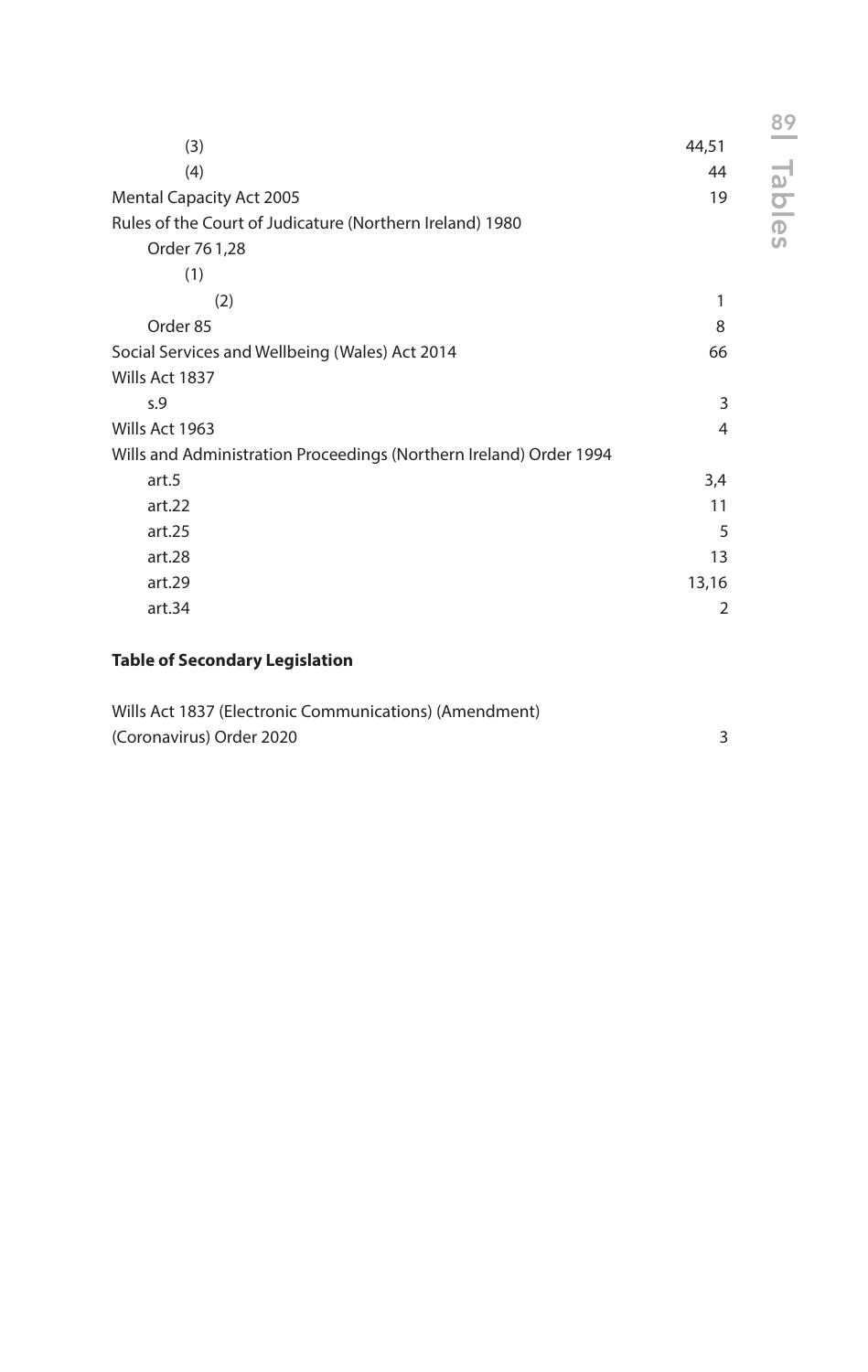### **Index**

| Adult social care               | 57          |
|---------------------------------|-------------|
| Continuing care                 | 67,68       |
| <b>Dilnot Commission Report</b> | 60,61       |
| England                         | 65          |
| funding levy                    | 58          |
| Northern Ireland                | 62,63,64,66 |
| rights-based approach           | 68,69,70    |
| Wales                           | 66          |
| Advance decision to refuse      |             |
| treatment (ADRT)                | 72          |
| capacity                        | 72          |
| Key Information Summary (KIS)   |             |
| record                          | 73          |
| Scotland                        | 74          |
| storage                         | 73          |
| advance statement               | 74          |
| Advance directives, use advance |             |
| decision to refuse treatment    |             |
| Bank accounts, joint            | 31          |
| approaches to                   | 32,33       |
| contractual interpretation      | 35,36,37    |
| undue influence                 | 37,39,40    |
| Calderbank letters              | 26,27       |
| Capacity                        | 72          |
| Contentious probate claims      |             |
| costs                           | 25          |
|                                 |             |

| Disinheritance                                            | 41,42              |  |
|-----------------------------------------------------------|--------------------|--|
| family provision claims                                   | 41,42              |  |
| dependent adult children                                  | 47                 |  |
| independent adult                                         |                    |  |
| children 47,48,49,51,51,52,53,54                          |                    |  |
| minors                                                    | 44,45,46           |  |
| testamentary freedom                                      | 43                 |  |
| "Golden Rule"                                             | 20,21,24           |  |
| Larke v Nugus                                             |                    |  |
| requests                                                  | 2,24,26,27,28,29   |  |
| Living wills, use advance decision to<br>refuse treatment |                    |  |
| Mental capacity, use capacity                             |                    |  |
| Move to care                                              | 81                 |  |
| Northern Ireland Human Rights<br>Commission               | 69                 |  |
| Northern Ireland Public Services<br>Ombudsman             | 70                 |  |
| Professional fees                                         | 79                 |  |
| Wills                                                     |                    |  |
| attendance notes                                          | 22,84              |  |
| burden of proof                                           | 18,19,20           |  |
| drafting                                                  | 1.3.4.5            |  |
| rectification                                             | 13, 14, 15, 16, 83 |  |